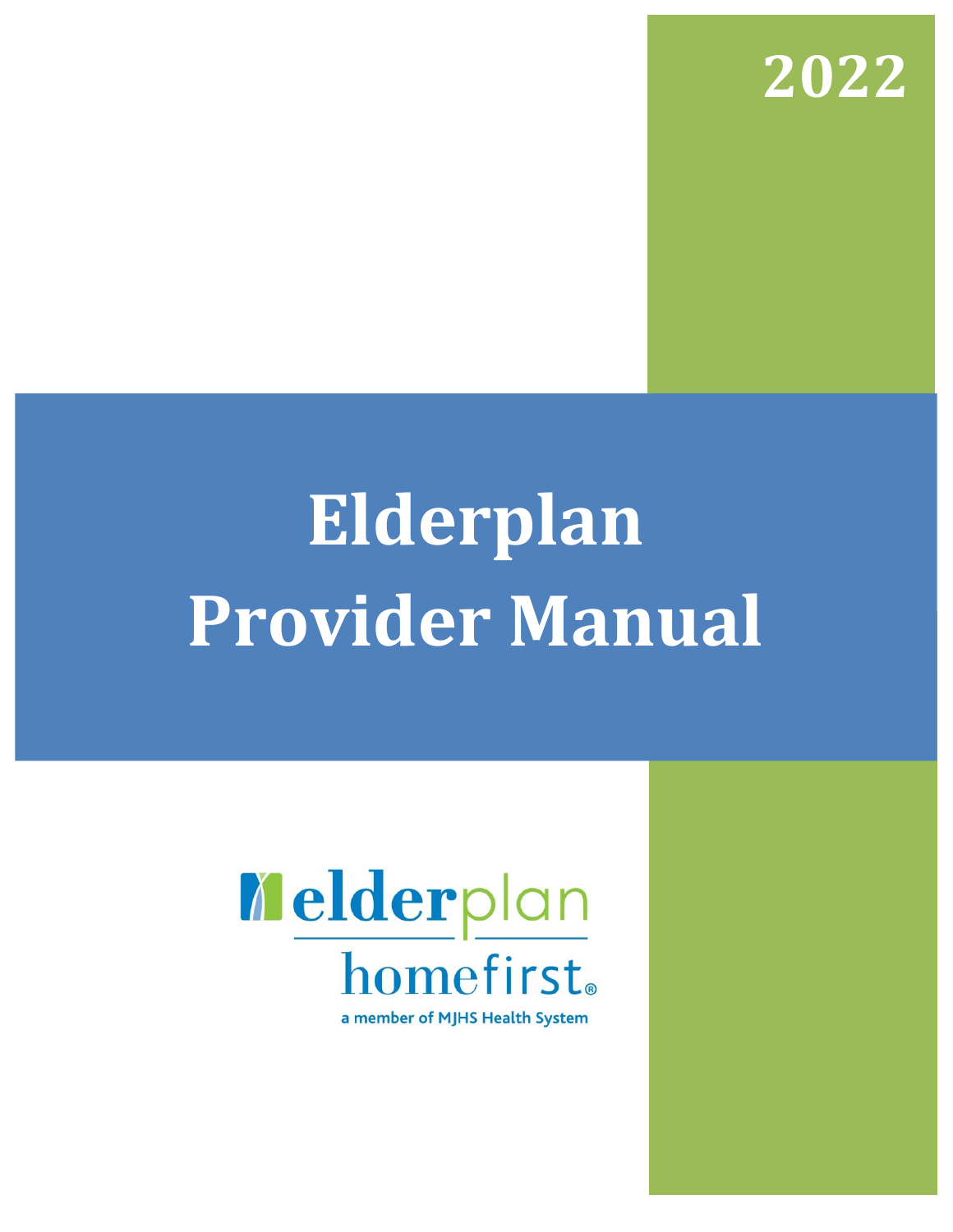## Provider Manual

2022

### **Table of Contents**

| 2. |    |
|----|----|
| 3. |    |
|    |    |
| 1. |    |
| 2. |    |
|    |    |
| 1. |    |
| 2. |    |
|    |    |
|    |    |
| 2. |    |
| 3. |    |
|    |    |
| 1. |    |
| 2. |    |
|    |    |
|    | 21 |
| 2. |    |
|    |    |
| 1. |    |
| 2. |    |
| a. |    |
|    |    |
|    |    |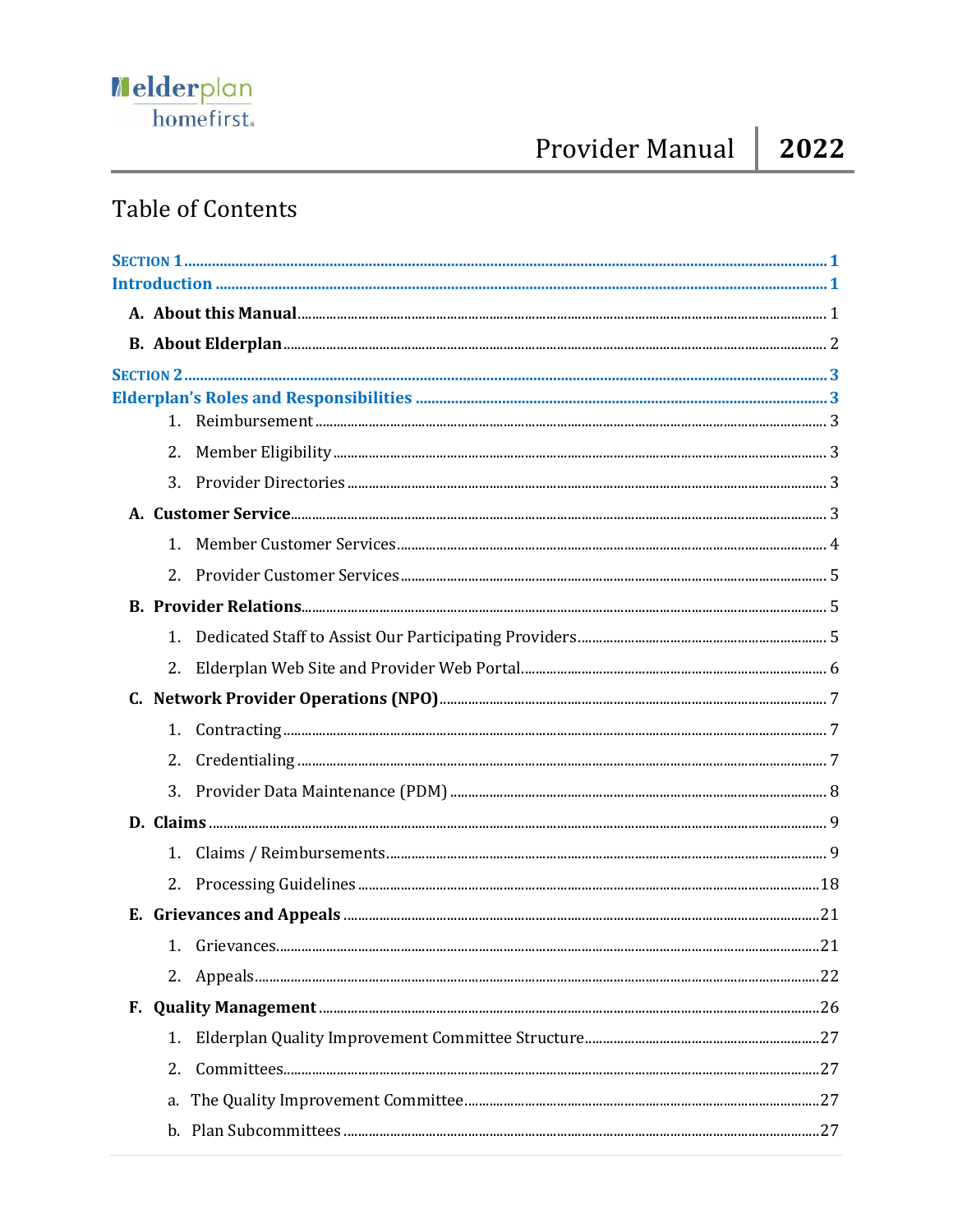## Provider Manual

2022

|    | 3. |                                                                      |  |
|----|----|----------------------------------------------------------------------|--|
|    | 4. |                                                                      |  |
|    | 5. |                                                                      |  |
|    | 6. |                                                                      |  |
|    | 7. |                                                                      |  |
|    | 8. |                                                                      |  |
|    | 9. |                                                                      |  |
|    |    |                                                                      |  |
|    |    |                                                                      |  |
|    |    |                                                                      |  |
|    |    |                                                                      |  |
|    | 1. |                                                                      |  |
|    | 2. |                                                                      |  |
|    | 3. |                                                                      |  |
|    | 4. |                                                                      |  |
|    | 5. |                                                                      |  |
|    | 6. |                                                                      |  |
|    |    |                                                                      |  |
|    | 1. |                                                                      |  |
|    | 2. |                                                                      |  |
|    | 3. | Medication Therapy Management (MTM) for Part D Pharmacy Management53 |  |
| I. |    |                                                                      |  |
|    |    |                                                                      |  |
|    |    |                                                                      |  |
|    |    |                                                                      |  |
|    |    |                                                                      |  |
|    |    |                                                                      |  |
|    |    |                                                                      |  |
|    |    |                                                                      |  |
|    |    |                                                                      |  |
|    |    |                                                                      |  |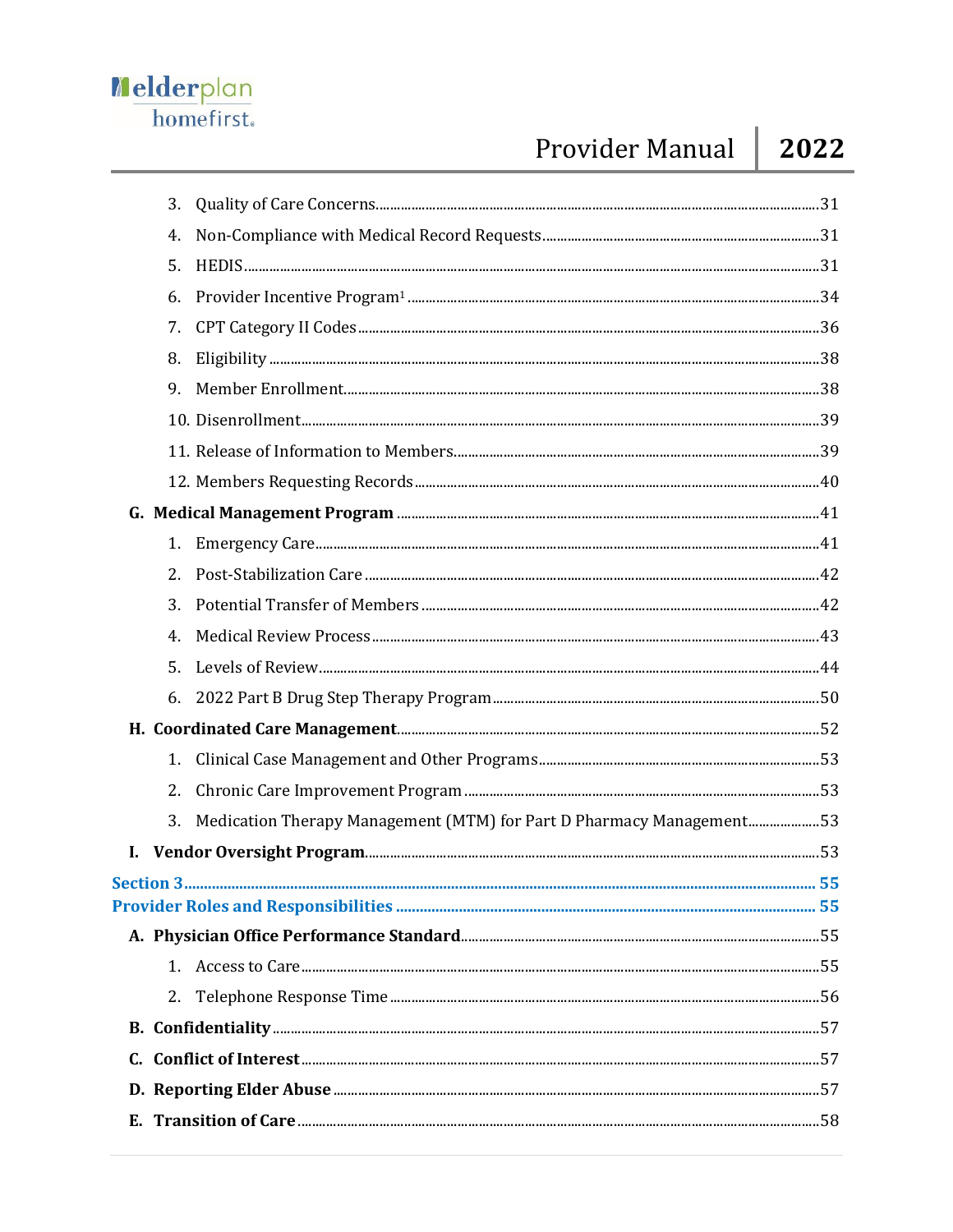## Provider Manual

|    | $1_{-}$ |  |    |
|----|---------|--|----|
|    |         |  |    |
|    |         |  |    |
|    |         |  |    |
|    |         |  |    |
|    |         |  |    |
| I. |         |  |    |
| J. |         |  |    |
|    | 1.      |  |    |
|    | 2.      |  |    |
|    | 3.      |  |    |
|    |         |  |    |
|    |         |  |    |
|    |         |  |    |
|    |         |  |    |
|    |         |  |    |
|    |         |  |    |
|    |         |  |    |
|    |         |  |    |
|    |         |  |    |
|    |         |  |    |
|    |         |  |    |
|    |         |  | 71 |
|    |         |  |    |
|    |         |  |    |
|    | 1.      |  |    |
|    | 2.      |  |    |
|    | 3.      |  |    |
|    | 4.      |  |    |
|    | 5.      |  |    |
|    |         |  |    |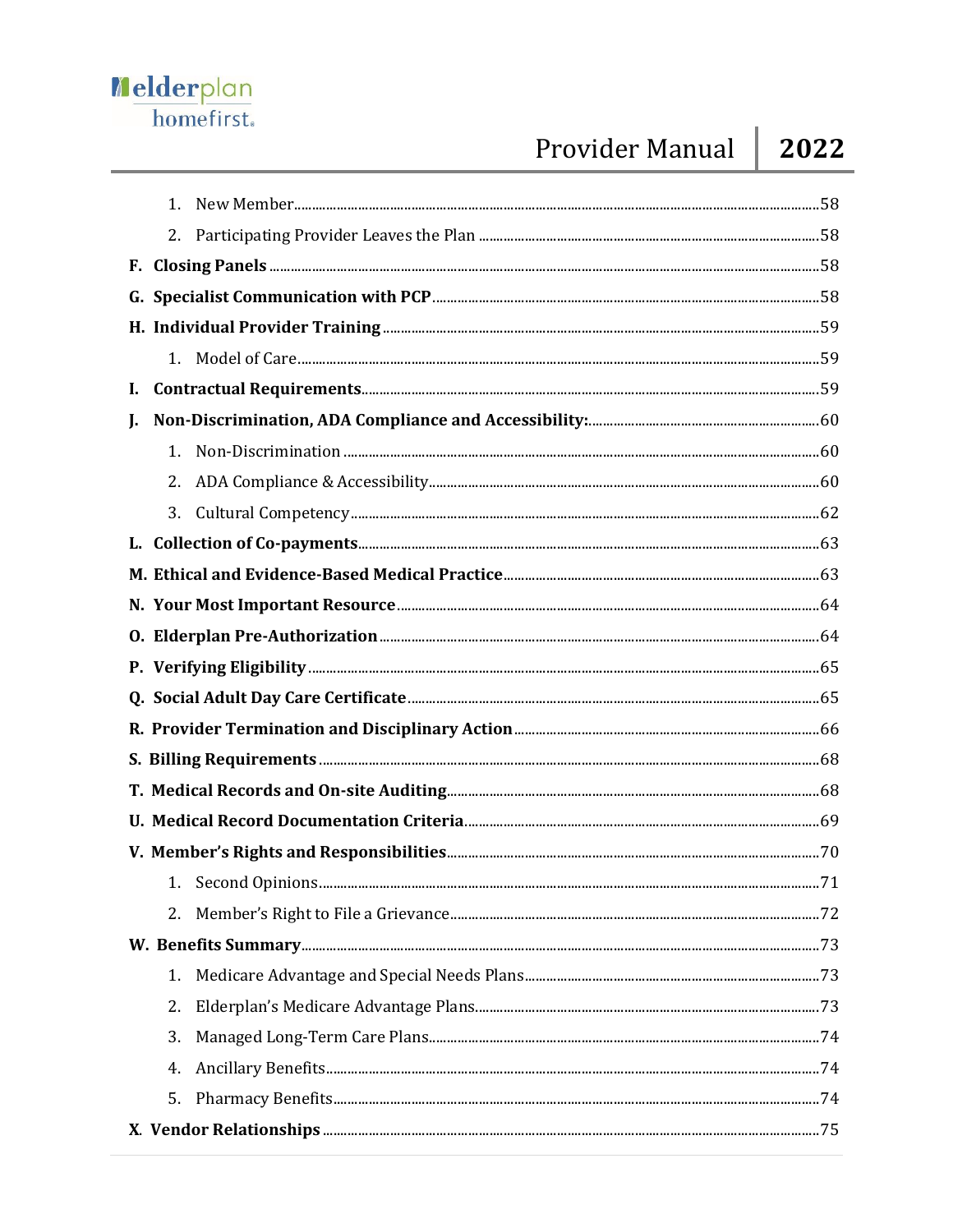## Provider Manual **2022**

| 1. |                                                                                |
|----|--------------------------------------------------------------------------------|
| 2. |                                                                                |
| 3. |                                                                                |
| 4. |                                                                                |
| 5. |                                                                                |
| 6. |                                                                                |
| 7. |                                                                                |
|    |                                                                                |
|    | Compliance/Fraud Waste and Abuse (FWA) Program and Training Requirements 77    |
|    |                                                                                |
|    |                                                                                |
| 1. |                                                                                |
| 2. |                                                                                |
| 3. |                                                                                |
| 4. |                                                                                |
| 5. |                                                                                |
| 6. | Medicare Compliance and Fraud, Waste and Abuse Training requirements 79        |
| 7. | New York State Office of the Medicaid Inspector General (OMIG) Compliance      |
| 8. | Accessing Elderplan Medicare and Medicaid Compliance Program Requirements80    |
| 9. | Reporting information about Suspected Non-Compliance or Fraud, Waste and Abuse |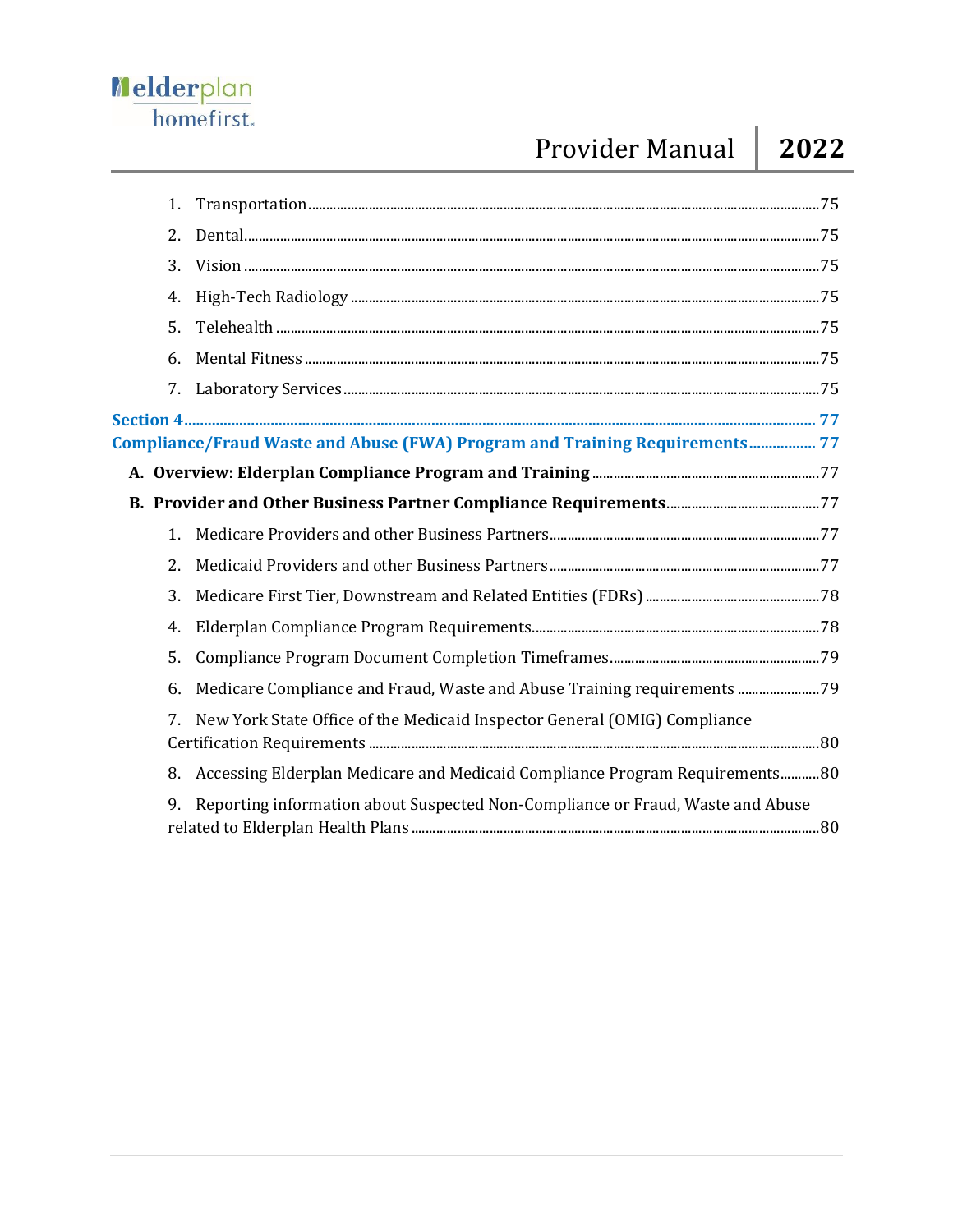#### <span id="page-5-1"></span><span id="page-5-0"></span>**SECTION 1 Introduction**

#### <span id="page-5-2"></span>**A. About this Manual**

Thank you for joining the Elderplan network!!

This Provider manual will orient you and your staff on key Policies and Procedures, related to your network participation. It is not intended to alter or modify any benefits to which an Elderplan Member ("Member') is entitled to or to the extent that policies, procedures, expectations are unique to a particular product.

This manual is an extension of your Elderplan provider contract and adds to the understanding of member benefits as outlined in the Member's Handbook and Evidence of Coverage.

We encourage you to keep this provider manual in a convenient and accessible location. Since changes in Medicare and Medicaid policies and Elderplan operations are inevitable over time, changes to policies herein are subject to updates and modifications. Elderplan will provide ongoing updates through Provider mailings, Provider fax or e-mail distribution, and/or Elderplan website and web portal.

The most current version of the provider manual is always available on our website at [www.elderplan.org,](http://www.elderplan.org/) where you can also access our Provider Web Portal to view your profile, check claims status, review Model of Care training materials, and more. The registration process for the Provider Web Portal only takes a few minutes and is required to establish a secure username and password.

If a member has any questions that are not addressed in this Provider Manual and cannot be answered or resolved through our website, they may call our Customer Service Department at (718) 921-7979 or (800) 353-3765 or send an email request to [EPProviderservices@mjhs.org.](mailto:EPProviderservices@mjhs.org)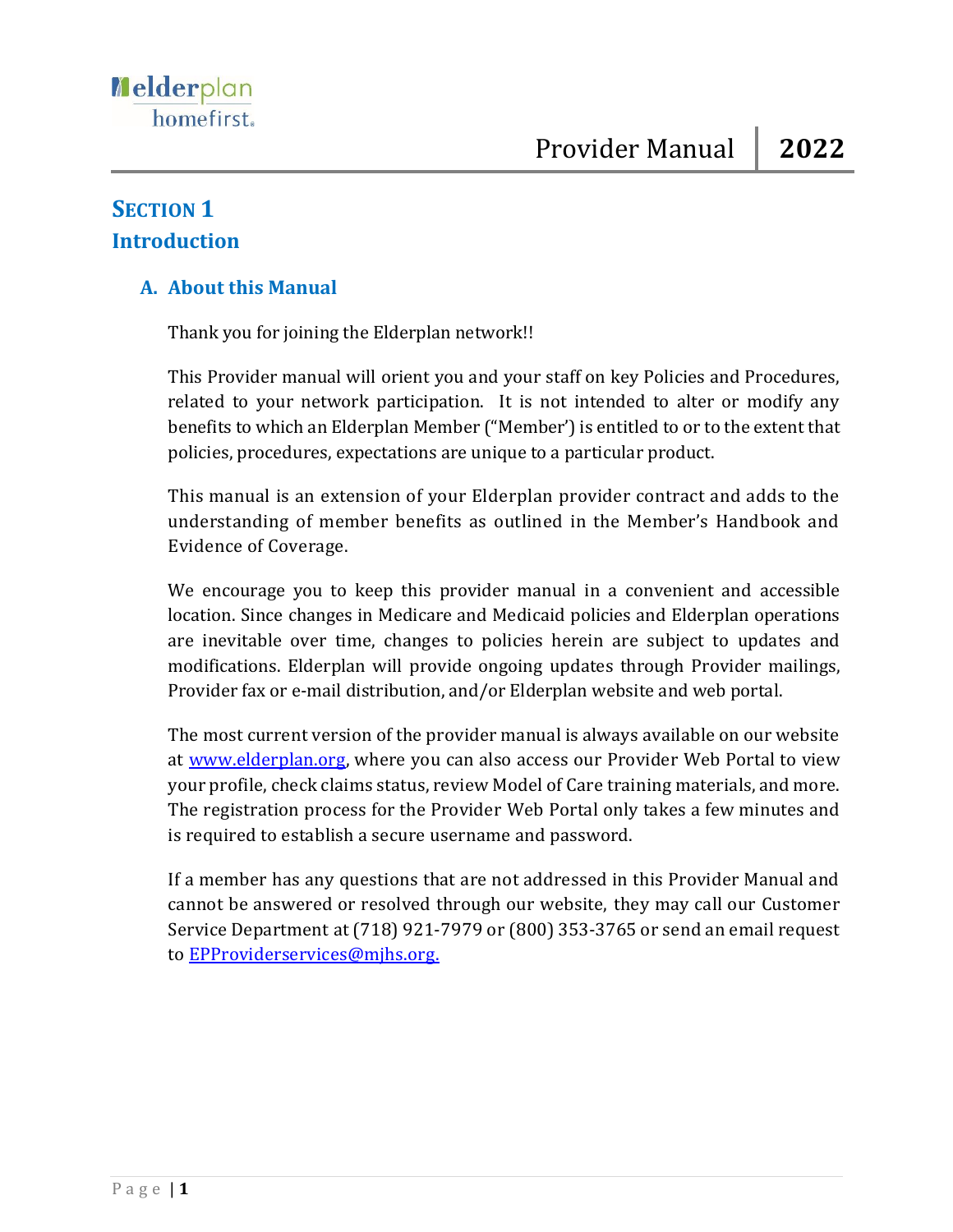#### <span id="page-6-0"></span>**B. About Elderplan**

#### **A company of good, caring people, committed to outstanding service and doing what's right.**

Continuing the good work of the Brooklyn Ladies, Elderplan has been a not-for-profit organization for more than 30 years. We reinvest our earnings to bring you improved benefits and services. With local New York offices, we're here in your community, that means looking out for you, caring about you, helping in every way we can. Because that's what good neighbors do.

When it comes down to it, caring is doing. We offer a wide variety of plans to fit the needs of Medicare and Dual-Eligible individuals at every level of health. We work hard to make sure our plans are affordable, easy to understand, and designed to keep our members physically independent - three things we know are vitally important to you.

#### **Our healthy business practices help your practice thrive.**

Elderplan knows a great health plan needs more than great health benefits. It also needs a great Provider Services Department that understands the business side of health care.

We remove the hassles physicians normally experience with other health care plans by:

- Performing accurate and timely adjudication of claims
- Assigning a Provider Relations Representative to each participating Provider
- Minimizing referral requirements for routine, medically necessary services provided by participating specialists

At Elderplan, we've also made it easier for patients to follow your prescribed care. Our care managers work with members with advanced chronic conditions and their doctors and nurses. Together, the team assures that a personalized health plan is developed to help the member live the healthiest and most comfortable life possible.

We have developed a Provider Web Portal to better serve health care providers. For participating providers, some of the most common inquiries - including member eligibility and claims details - now can be done online 24 hours a day, 7 days a week. The portal offers other important resources, such as formularies, member eligibility and more!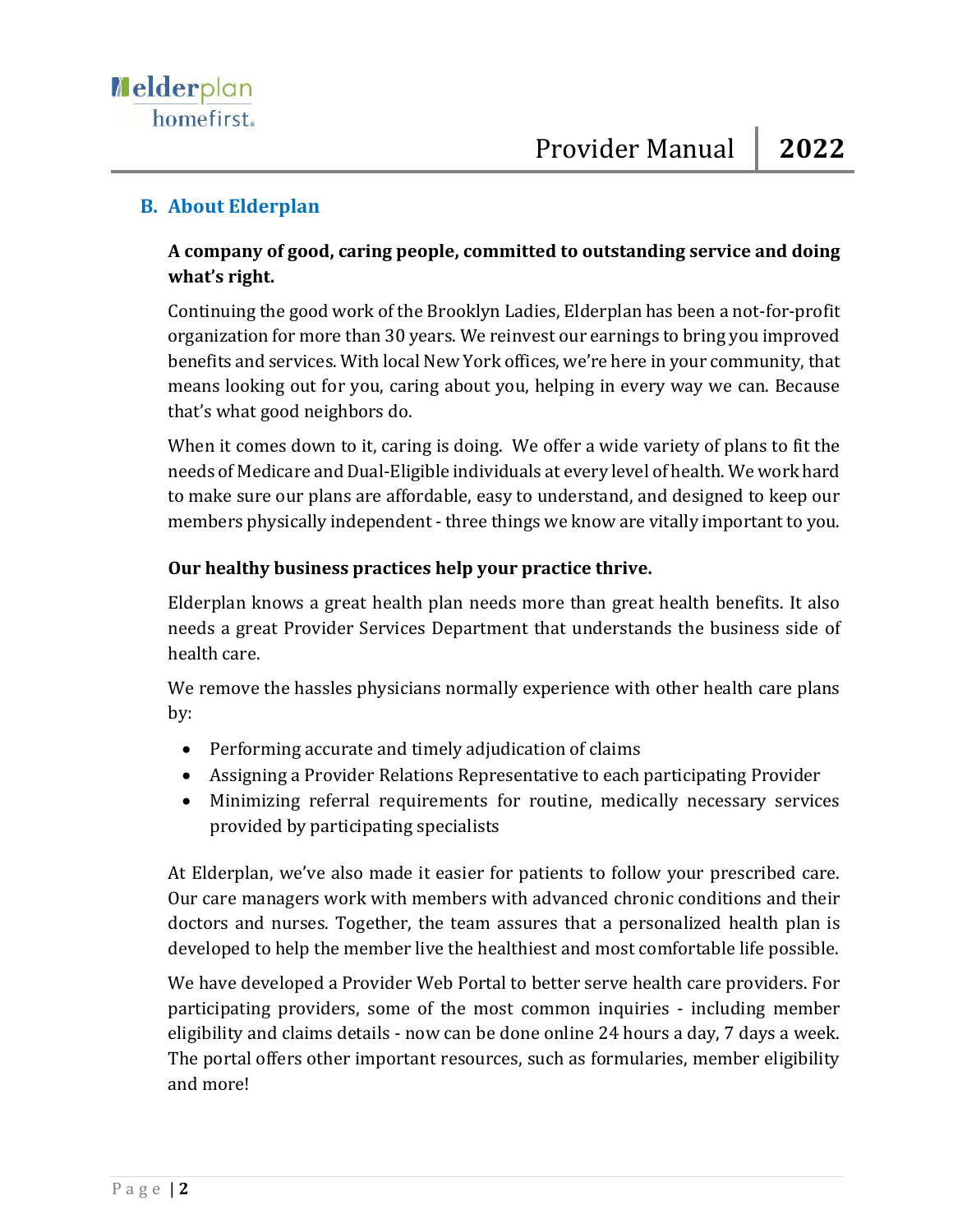#### <span id="page-7-0"></span>**SECTION 2**

#### <span id="page-7-1"></span>**Elderplan's Roles and Responsibilities**

Elderplan does not discriminate, in terms of participation, reimbursement or indemnification, or those who serve high risk populations or specialize in the treatment of costly conditions, against any health care professional that is acting within the scope of his or her license or certification under state law. Elderplan reserves the right to deny any provider participation in the Elderplan network if:

- The network of providers in that provider's specialty exceeds the number necessary to service Elderplan's membership volume.
- <span id="page-7-2"></span>• Quality of care issues have been recorded against the provider in the past.

#### 1. Reimbursement

Elderplan agrees to reimburse provider per the Elderplan provider participation agreement signed by both parties. Elderplan processes claims per the claims processing rules outlined in this provider manual and CMS processing rules and guidelines.

#### <span id="page-7-3"></span>2. Member Eligibility

Elderplan agrees to provide current member eligibility through its customer service line. Member eligibility accuracy of a dual eligible may be influenced by enrollment status in Medicaid at the time of services rendered.

#### <span id="page-7-4"></span>3. Provider Directories

Elderplan agrees to provide members and providers with updated provider directories as outlined by CMS requirements. Provider directories may be available in paper and/or electronic formats. Our electronic directory can be accessed on the Elderplan website, [www.elderplan.org.](http://www.elderplan.org/)

#### <span id="page-7-5"></span>**A. Customer Service**

Elderplan offers members access to their coverage and benefit questions through contact with our Customer Service representatives in our Customer Service Department at (718) 921-7979 or (800) 353-3765.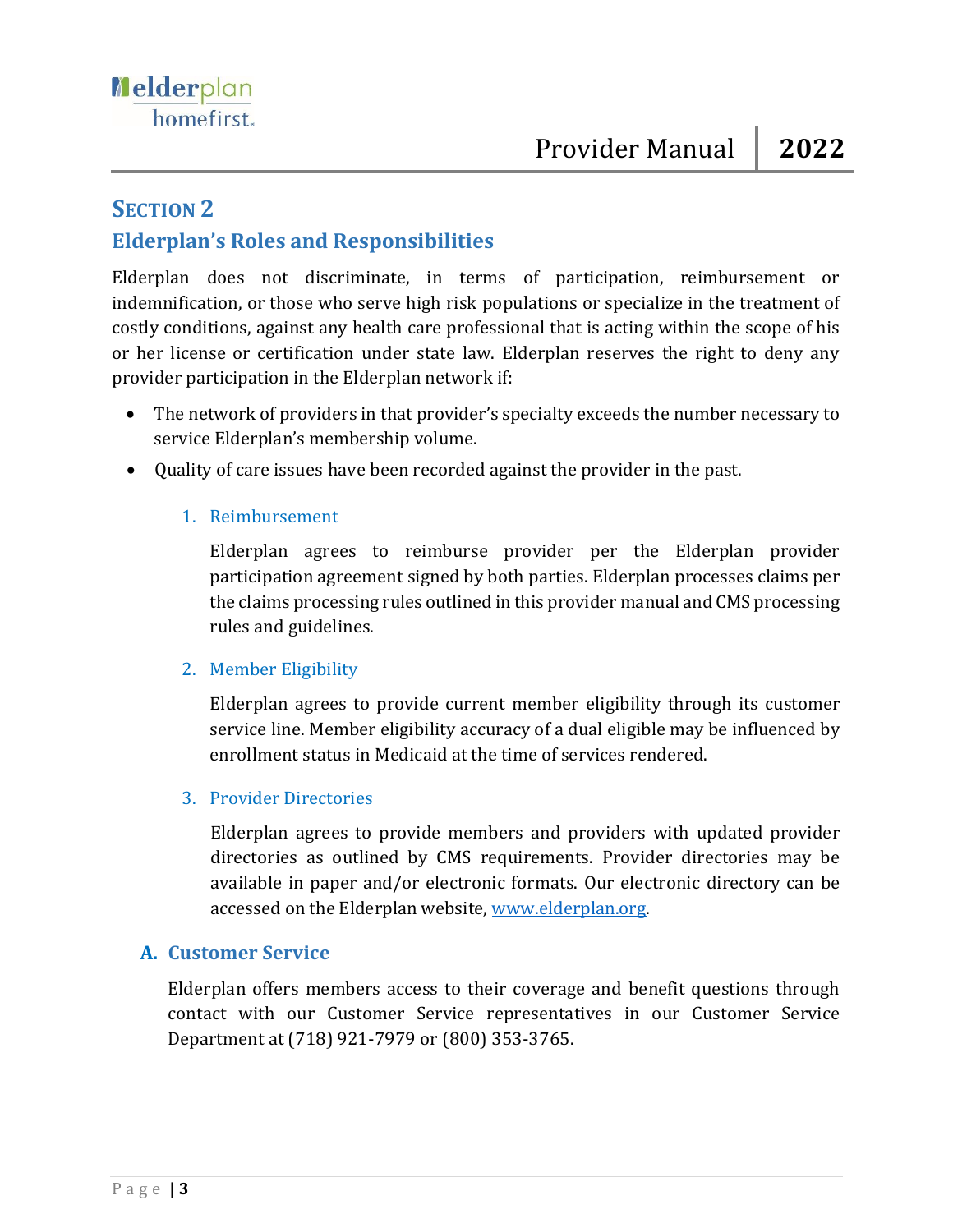Elderplan keeps in touch with our members on a regular basis to ensure their experience with the plan is good and their health and wellbeing are maintained or enhanced. All new members that are enrolled in Elderplan Extra Help Plan (009) receive a Welcome Call from a Customer Service Representative within a few weeks of their enrollment. A representative will review the benefits, programs and services available to the member. New members that are enrolled in other Plans, may receive a new member call from various other departments.

Elderplan also conducts annual member satisfaction surveys. All positive and negative experiences are reviewed and where needed; service improvement action plans are initiated. Elderplan offers members access to their coverage and benefit questions through contact with our Customer Service Representatives in our Customer Service Department at (718) 921-7979 or (800) 353-3765.

Members receive invitations to special events and letters outlining programs and services that may have been developed or enhanced. A quarterly newsletter also updates the member on health information and programs offered through Elderplan.

Members have a process for voicing their grievances and appealing decisions made by Elderplan related to service decisions and payment decisions. The member handbook, given to all members, outlines the process for submitting grievances and appeals.

Members may also file complaints with a Peer Review Organization (PRO) in their area should they have quality of care complaints. Their member handbook also outlines information on how to find a PRO in their area.

#### <span id="page-8-0"></span>1. Member Customer Services

Elderplan provides member services through our Customer Service Department, Customer Service Representatives assist members with questions about services, benefits, enrollment and other issues.

For Members, Customer Service hours are from 8am - 8pm, 7 days a week, by dialing (718) 921-7979 or (800) 353-3765. If a member's inquiry cannot be resolved during the initial call on the same day, then a Customer Service Representative strives to call the member back within 48 hours.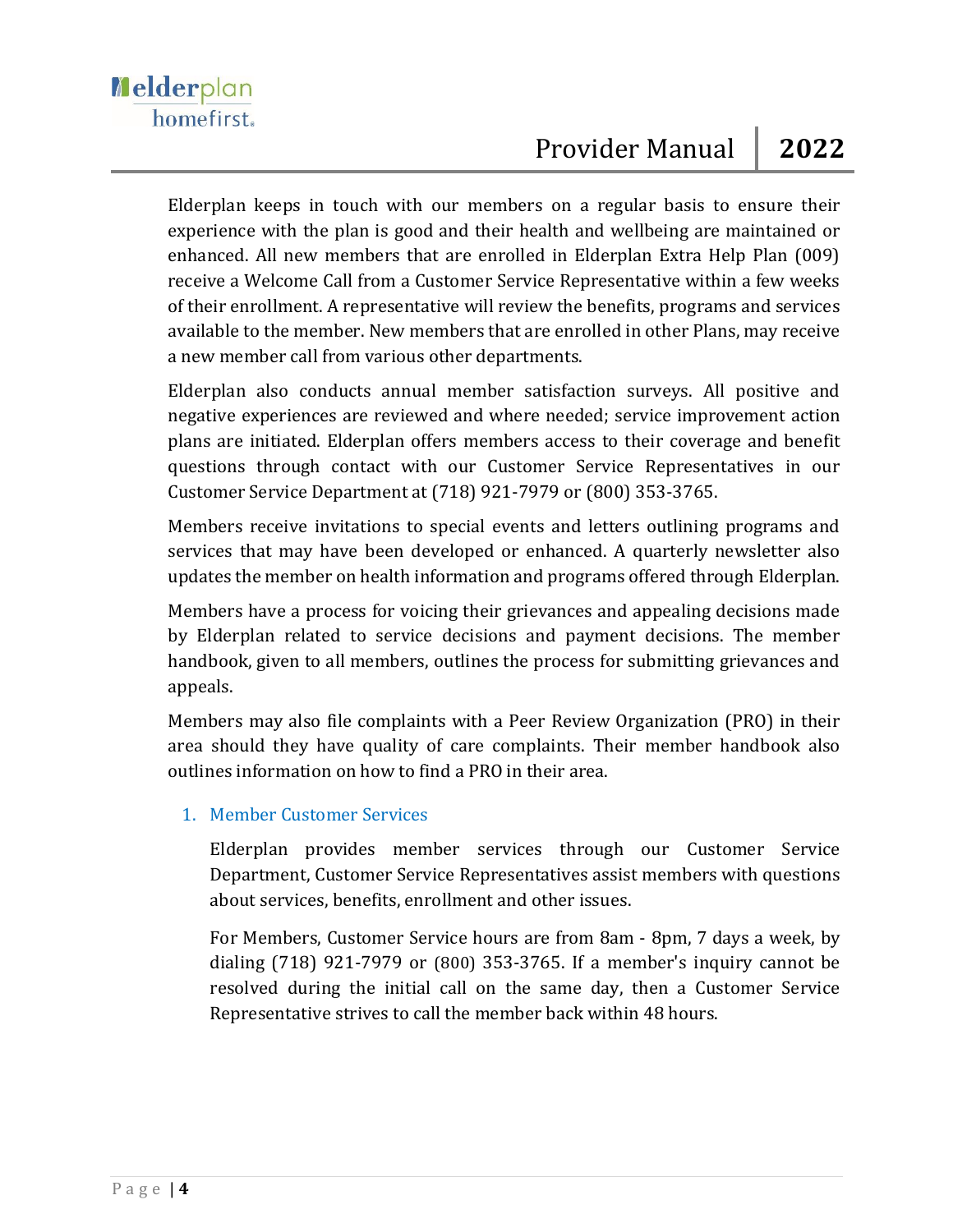#### <span id="page-9-0"></span>2. Provider Customer Services

If you have questions regarding benefits, claims, pre-authorizations or any other inquiries, please call Customer Service at (718) 921-7979 or (800) 353-3765, Monday through Friday, 9am – 5pm.

To avoid busy call volume times, please visit Elderplan's web site [www.elderplan.org/for-providers](http://www.elderplan.org/forproviders) to register for the Provider Web Portal.

#### <span id="page-9-2"></span><span id="page-9-1"></span>**B. Provider Relations**

#### 1. Dedicated Staff to Assist Our Participating Providers

The Elderplan Provider Relations Department is the primary connection between you and our plan. They are responsible for recruiting and servicing individual physicians, selected physician groups, physical therapist, occupational therapist, speech therapist, chiropractors, and podiatrists.

Elderplan assigns Field Representatives by region. Each new participating provider will be visited by an Elderplan Provider Relations Representative for an orientation on our plan, products, and procedures. Your Provider Relations Representative will visit your office periodically to ensure the service Elderplan is providing you is efficient and the services you provide to Elderplan members conforms with the contractual agreement and policies and procedures outlined herein.

You should become familiar with your Field Representative as they can aid in making your Elderplan network participation a very positive experience. Your Provider Relations Representative will assist you by:

- Serving as a point of contact with the plan
- Orienting you and your staff on Elderplan's policies and procedures
- Providing ongoing education concerning changes in operational procedures
- Responding in a timely manner to any of your questions or concerns
- Establishing provider connection to the Elderplan's systems
- Assist in administering the credentialing process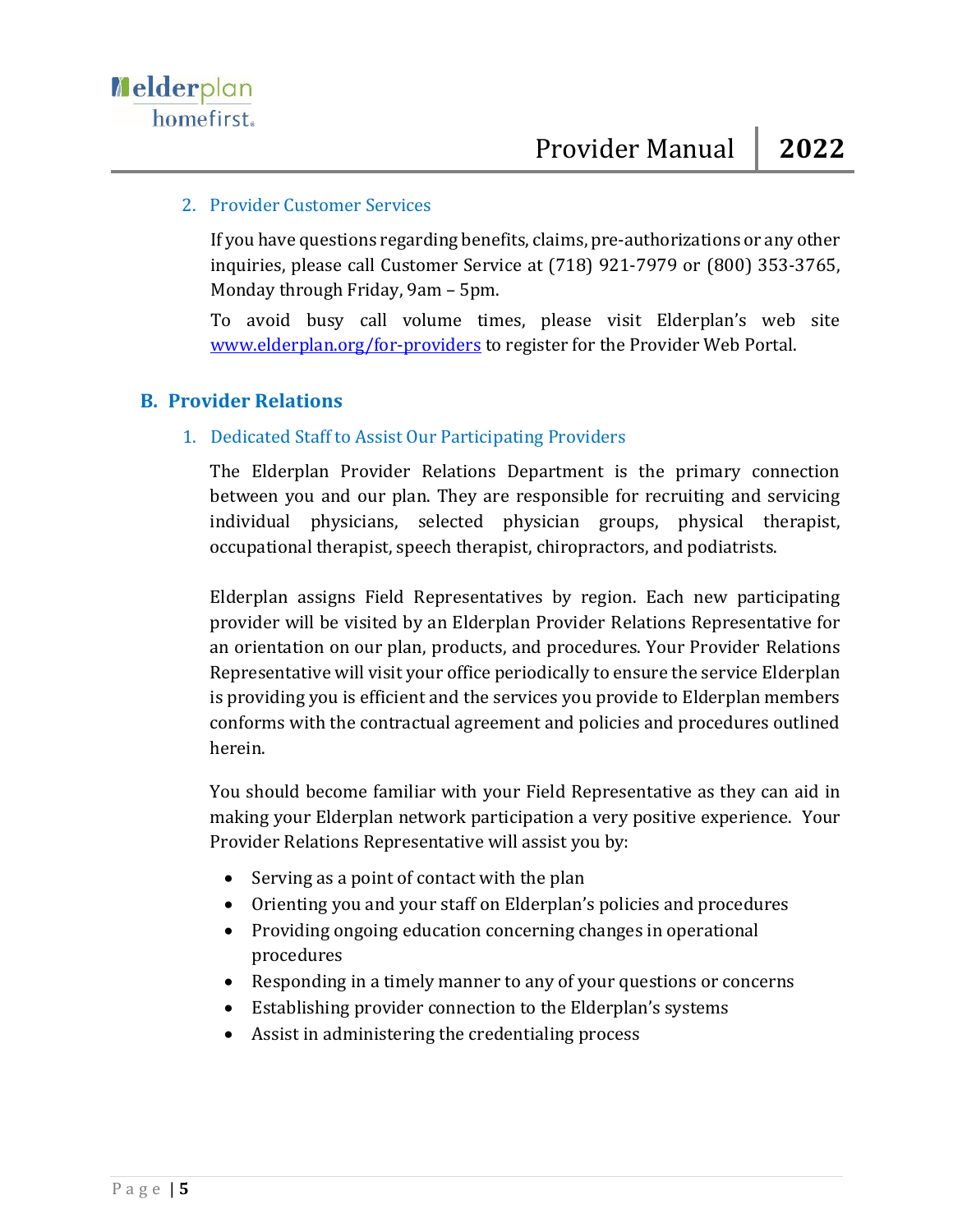#### <span id="page-10-0"></span>2. Elderplan Web Site and Provider Web Portal

Searching for the information you need immediately can now be done with the click of a mouse, 24 hours a day, 7 days a week.

- a. Members can access a multitude of information on our web site [www.elderplan.org](http://www.elderplan.org/) Members can find:
	- A participating Provider
	- A participating Pharmacy
	- Information about benefits
	- Preventive health information
	- Elderplan member program information
	- Member FAQ's
- b. Providers can also access a multitude of information on our website. Providers and their office staff are encouraged to visit our web site at [www.elderplan.org](http://www.elderplan.org/) where Providers can find web portal registration to access information on Members Eligibility, Claims and Authorizations.

In addition to eligibility and claims details, the portal offers important resources such as:

- Portal User Guide
- SNP Model of Care (MOC) training and MOC Attestation
- Summary of Benefits for each Plan
- Compliance Training
- Ability to file an appeal
- Ability to make a claim inquiry
- Ability to upload charts during HEDIS season
- Care Performance Dashboard (PCPs only)
- Other Provider Materials

To learn more about the Provider Web Portal, contact Elderplan Customer Service at (718) 921- 7979 or (800) 353-3765.

To sign up for the Provider Web Portal, simply go to: [http://elderplan.org/for](http://elderplan.org/for-providers/)[providers](http://elderplan.org/for-providers/) and choose the option **"Click Here To Register For The Provider Web Portal Today."**

Please input your information and finalize the request by pressing the "Confirm and Submit" button. You will need to keep your login information on hand to access the valuable data housed in the portal 24 hours a day, 7 days a week.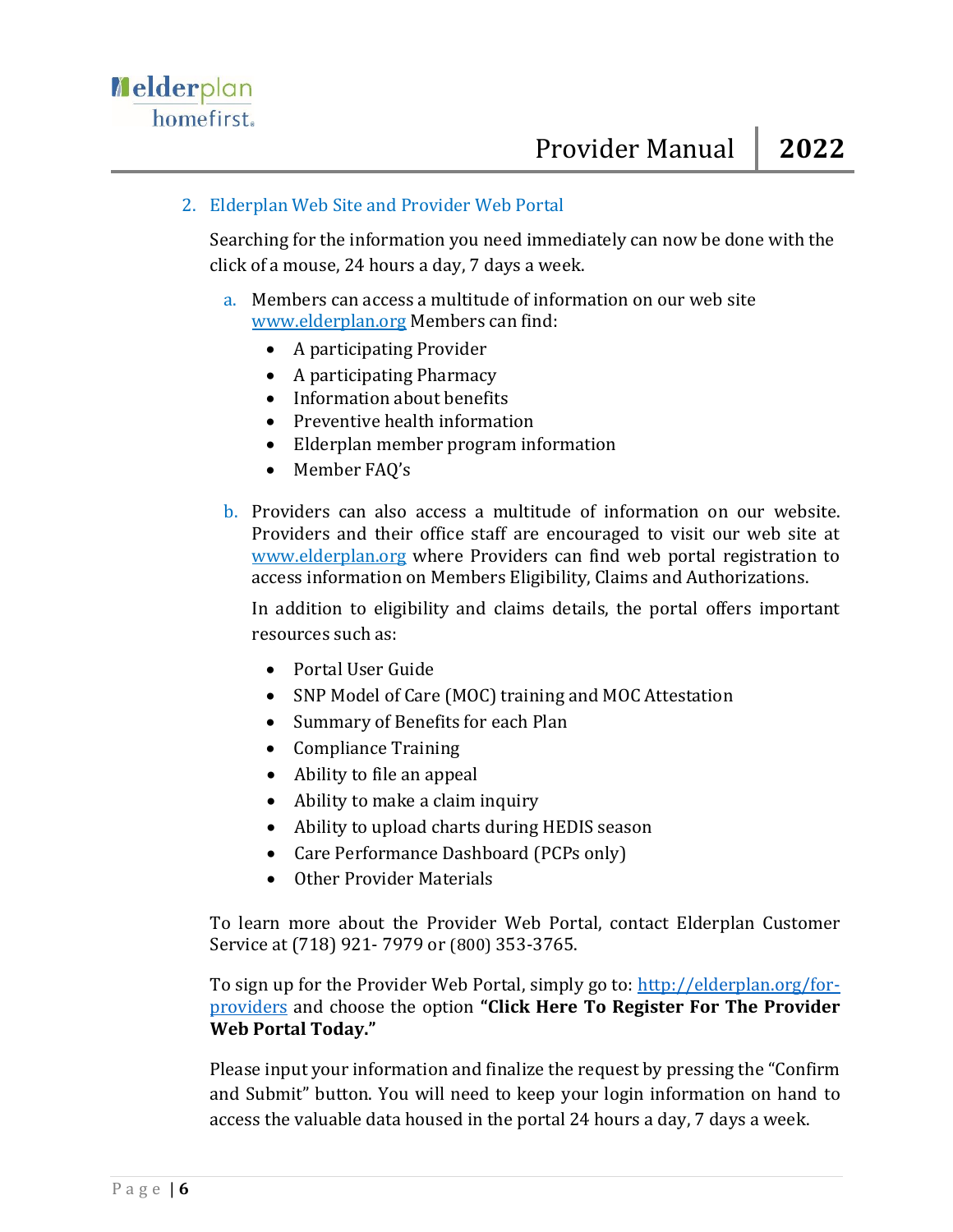#### <span id="page-11-0"></span>**C. Network Provider Operations (NPO)**

Network Provider Operations maintains a network of high-quality Elderplan providers such as nursing homes, hospitals, home care agencies, IPA's, and doctors used by members. The Elderplan network must be sufficient to meet the needs of our members as well as the adequacy criteria of CMS and the New York State Department of Health. Elderplan values our relationships with our providers, and NPO strives to make sure providers have the information they need and that they receive accurate reimbursement according to their provider contracts. NPO is also responsible for the credentialing of our providers and maintaining accurate provider data for the Elderplan directories.

NPO is responsible for provider recruitment when Elderplan explores a service area expansion or a new plan product offering. NPO works closely with Provider Services and Claims.

#### <span id="page-11-1"></span>1. Contracting

The Contracting Department oversees contracting with hospitals, ancillary providers, IPA's and physician groups. Contracting activities include provider recruitment, contract maintenance, negotiations and renegotiations, documentation of quality programs, and collection of provider data.

This department also manages the financial relationship between Elderplan and network providers by facilitating Joint Operating Committee meetings, defining and interpreting contract terms as they relate to claims issues, and amending contracts to comply with CMS and New York State Department of Health reimbursement requirements.

#### <span id="page-11-2"></span>2. Credentialing

The Credentialing Department manages the credentialing and re-credentialing of providers in accordance with requirements (CMS, DOH, etc.).

This area ensures Elderplan's credentialing process meets all State regulations and oversees the proper credentialing/re-credentialing of all providers within the network, including but not limited to verifying site visitation, application processing, performing primary source verification, and gathering and verifying information.

The Credentialing Department is also responsible for maintaining data for the network provider directory.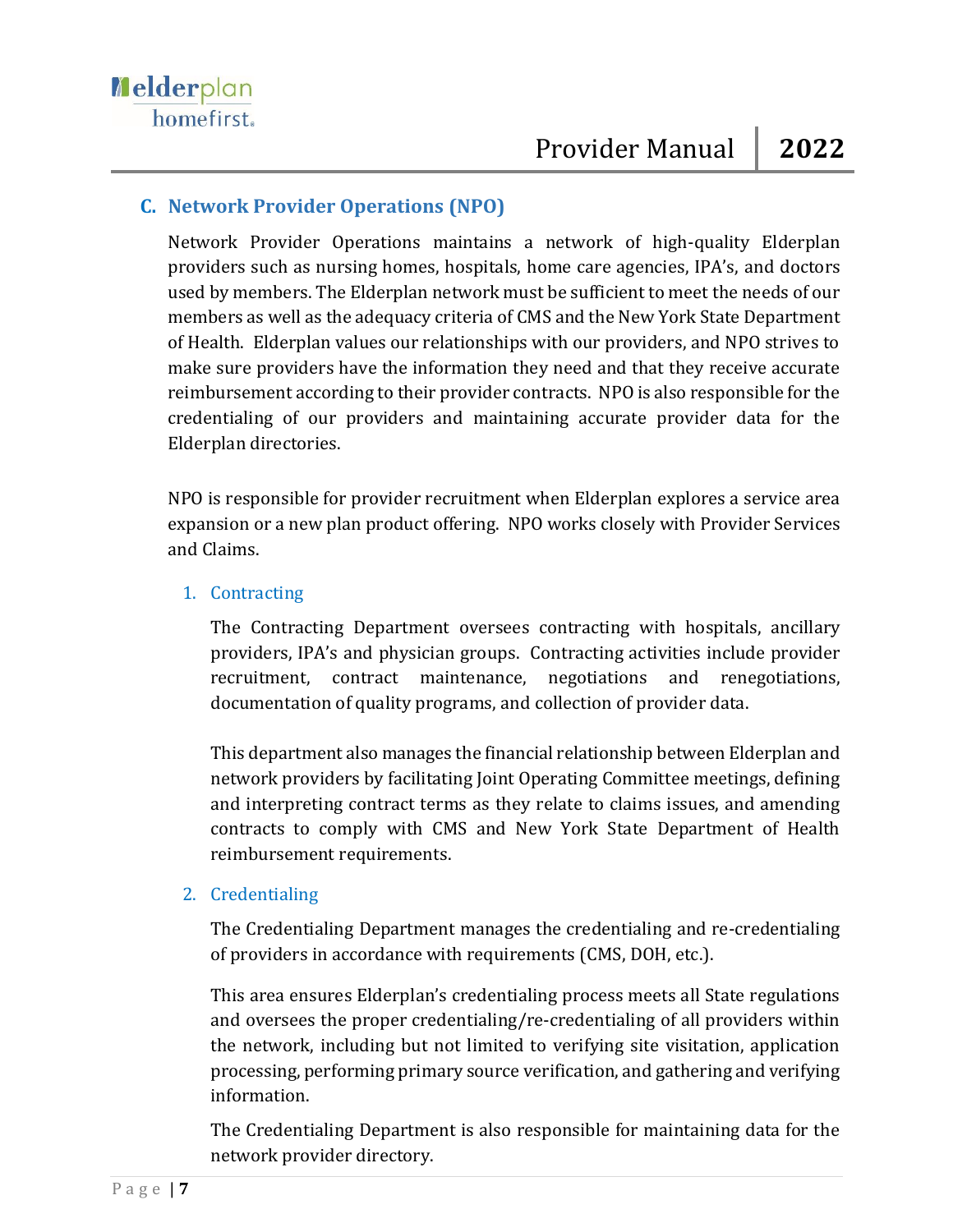#### a. Credentialing Standards

Elderplan follows state and federal regulations. Following receipt and acceptance of a completed provider application and provider contract, Elderplan credentials physicians and allied health providers.

Elderplan's credential verification process includes but is not limited to:

- Primary source verification of the provider's credentials; NYS license, sanctions/exclusion / Medicare Opt-Out lists, Board Certification, and National Practitioner Data Bank.
- Non board-certified providers require verification of training and require additional documentation.
- Demographic information: SSN, DOB, provider specialty, languages spoken, Medicaid number, Medicare number, NPI
- Office information: tax ID, office address, telephone and fax numbers, handicap accessibility, staff language skills,
- Site visits are performed on all PCP and OBGYN provider offices.

Elderplan re-credentials providers on a three-year cycle from the date of initial credentialing.

#### <span id="page-12-0"></span>3. Provider Data Maintenance (PDM)

The Provider Data Maintenance Team is responsible for loading and maintaining the provider demographic detail for all providers in our network. They oversee provider data management to ensure correct and timely set up and changes of providers according to their contracts and fees.

PDM works with many Elderplan departments to maintain the integrity of all provider data.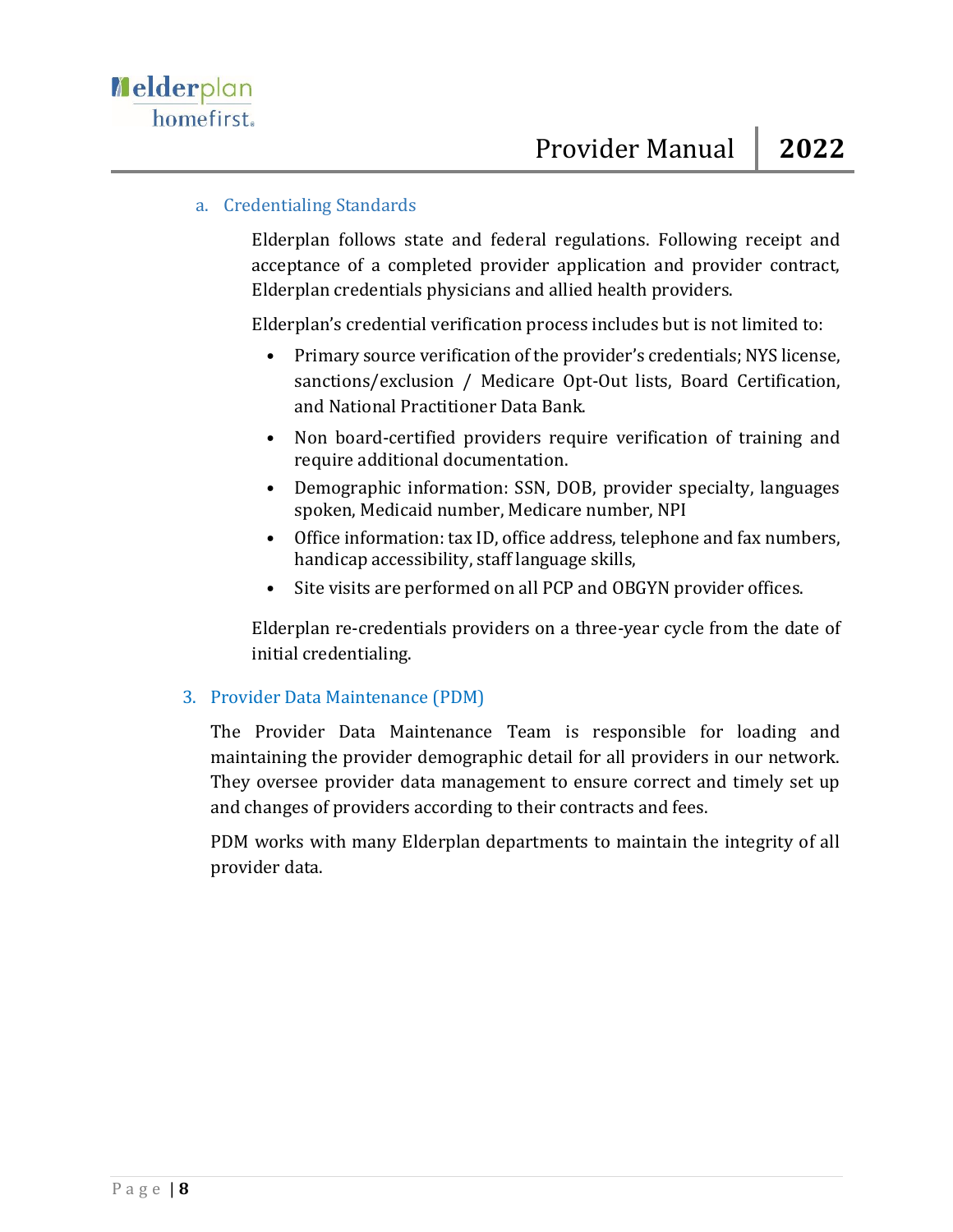#### <span id="page-13-1"></span><span id="page-13-0"></span>**D. Claims**

#### 1. Claims / Reimbursements

The Claims Department is essential to provider and facility reimbursement. The department receives and processes claims for medical and hospital services rendered to Elderplan members by both participating and non-participating providers. Claims received from provider and facility billing areas are accepted by the department in paper and electronic format. Reimbursement may be on a fee-for-service basis or capitated arrangement.

The accuracy of claims submitted and processed are key to Elderplan's encounter data collection and internal and regulatory reporting requirements.

Payments (Paper checks or Electronic Funds Transfer (EFT), Remittances (Paper EOPs or Electronic Remittance Advice (ERAs – 835)) and EOBs are sent to providers and members on a weekly basis.

The Claims Department is responsible for paying claims as defined in the terms of your contract with Elderplan.

#### a. Where to submit EDI Claims

Change Healthcare (Emdeon) Elderplan Payer ID – 31625 Elderplan accepts electronic claims submitted in the HIPAA compliant format only.

b. Where to submit Paper Claims

Elderplan Claims Department P.O. Box 73111 Newnan, GA 30271-3111

#### c. Electronic Fund Transfer (EFT)

Elderplan has partnered with Change Healthcare to offer you the option to select EFT to deposit funds directly into your bank account. To receive your payments electronically please sign up for EFT use the following link, <http://www.changehealthcare.com/EFT> and select the **"EPayment Request Forms"** link to download the form with instructions.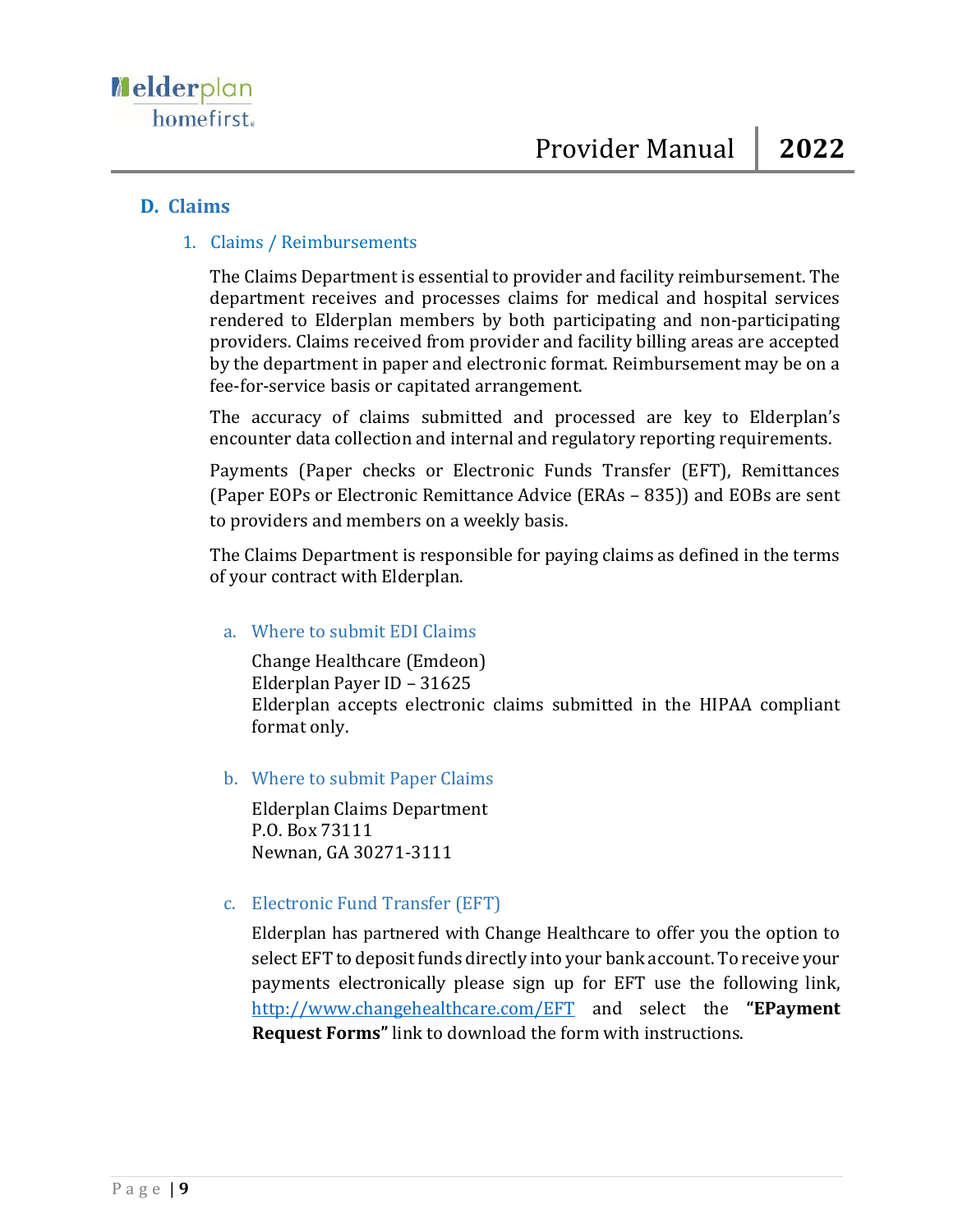#### d. CMS 1500 Claims Submission Requirements (Paper and EDI)

If your organization uses the CMS 1500 form, ICD-10 requires the use of version 02/12 which supersedes version 08/05**.**

Claim completion requirements apply to providers under fee for service and capitated arrangements. To ensure timely claims adjudication, the following information must be included on the claim form:

- Member's last and first name, the eleven-digit Elderplan ID member number, date of birth
- Provider's name, Elderplan's Provider ID number, CMS 2-digit location code, tax ID number, address
- Date and place of service
- Current procedure code (CPT-4 or HCPCS) with 2-digit CMS place of service code
- Charge amount
- Number of units
- ICD-10-CM diagnosis code(s) coded to the highest specificity
- Complete Box 33 with office location and Elderplan provider ID number
- Complete Box's 17a/b if applicable; 24J; 32A; 32B; 33A; 33B with Elderplan Provider ID number and Provider NPI number

| CMS 1500 Version 02/12 BOX NUMBER    | <b>REQUIREMENT</b>                                                                                                   |
|--------------------------------------|----------------------------------------------------------------------------------------------------------------------|
| 1. Type of Insurance                 | Enter an "X" to indicate "other" type of insurance                                                                   |
| 1a. Insured's ID $#$                 | Enter the member's eleven-digit Elderplan ID<br>number                                                               |
| 2. Patient's Name                    | Enter the patient's last name followed by the first<br>name and middle initial                                       |
| 3. Patient's Birth Date              | Enter in 2-digit numbers, month, day and year of<br>patient's date of birth                                          |
| 4. Insured's Name                    | Leave this field blank if the patient and the<br>insured are the same l                                              |
| 5. Patient's Address/Telephone #     | Enter the patient's complete address. Number<br>and street, city, state, zip code, area code and<br>telephone number |
| 6. Patient's Relationship to Insured | Check the appropriate box.                                                                                           |
| 7. Insured's Address                 | Leave this field blank if the patient and the<br>insured are the same                                                |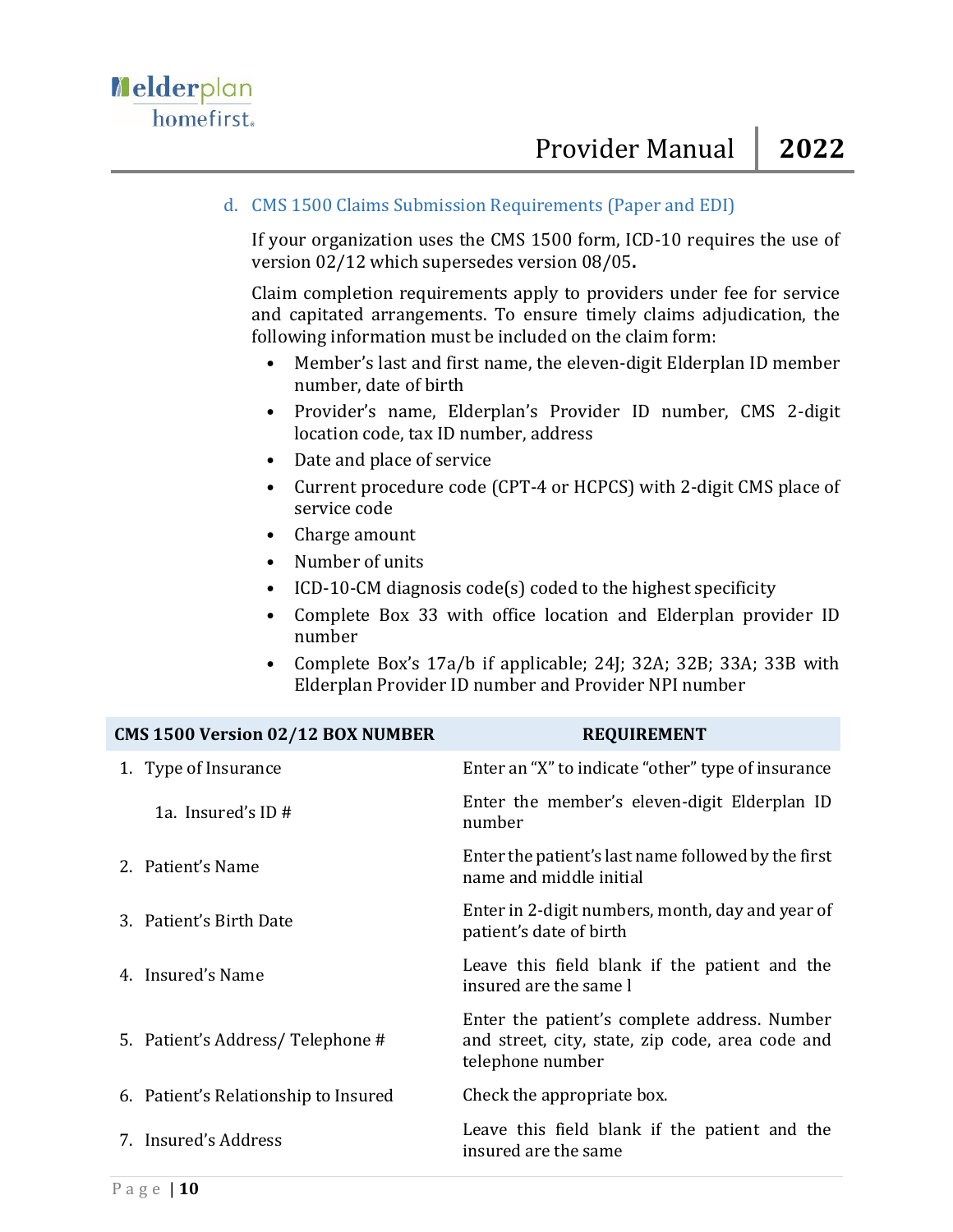| CMS 1500 Version 02/12 BOX NUMBER                                                  | <b>REQUIREMENT</b>                                                                                                                                                                                                                                                    |  |
|------------------------------------------------------------------------------------|-----------------------------------------------------------------------------------------------------------------------------------------------------------------------------------------------------------------------------------------------------------------------|--|
| 8. Patient Status                                                                  | Check the appropriate box.                                                                                                                                                                                                                                            |  |
| 9. Other Insured's Name                                                            | Leave this field blank unless you enter yes in<br>field 11d                                                                                                                                                                                                           |  |
| 9a. Other Insured's Policy or Group<br>Number                                      | Leave this field blank unless there is other Health<br>Benefit Plan (see field 11d)                                                                                                                                                                                   |  |
| 9b. Other Insured's Date of Birth/<br>Sex                                          | Leave this field blank unless there is other Health<br>Benefit Plan (see field 11d)                                                                                                                                                                                   |  |
| 9c. Employer's Name or School                                                      | Leave this field blank unless there is other Health<br>Benefit Plan (see field 11d)                                                                                                                                                                                   |  |
| 9d. Insurance Plan Name or                                                         | Leave this field blank unless there is other Health<br>Benefit Plan (see field 11d)                                                                                                                                                                                   |  |
| Program Name                                                                       | If the condition being treated is not related to<br>Patient Employment, Auto Accident and/or<br>other Accident, leave these boxes blank                                                                                                                               |  |
| 10. Is Patient's Condition Related to:                                             | • Enter an "X" to indicate illness/injury related<br>to Motor Vehicle Accident. Indicate (State)<br>accident occurred, no fault. Leave this box<br>blank if condition is related to an auto<br>accident other than no fault or if no fault<br>benefits are exhausted. |  |
| 10a. Employment<br>(current/previous)<br>10b. Auto Accident<br>10c. Other Accident | • Enter an "X" to indicate illness/injury related<br>to Motor Vehicle Accident. Indicate (State)<br>accident occurred, no fault. Leave this box<br>blank if condition is related to an auto accident<br>other than no fault or if no fault benefits are<br>exhausted. |  |
|                                                                                    | • Enter an "X" to indicate that the condition was<br>related to an accident other than described in<br>10a or 10b above.                                                                                                                                              |  |
| 11. Insured's Policy Group or FECA                                                 | Leave this field blank                                                                                                                                                                                                                                                |  |
| Number                                                                             |                                                                                                                                                                                                                                                                       |  |
| 11a. Insured's Date of Birth                                                       | Leave this field blank                                                                                                                                                                                                                                                |  |
| 11b. Employer's Name or School<br>Name                                             | Leave this field blank                                                                                                                                                                                                                                                |  |
| 11c. Insurance Plan Name or<br>Program Name                                        | Insert - Elderplan                                                                                                                                                                                                                                                    |  |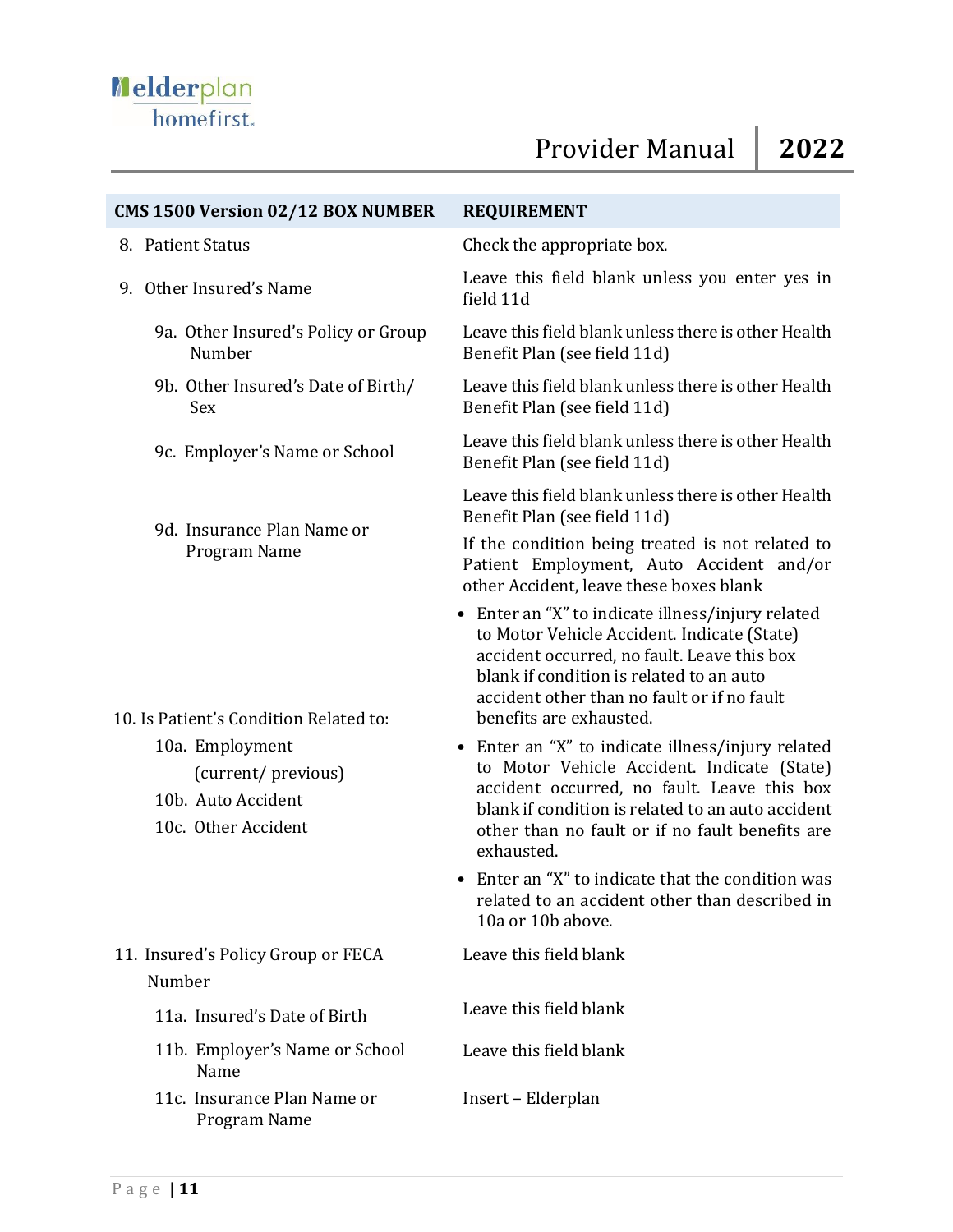| CMS 1500 Version 02/12 BOX NUMBER                                        | <b>REQUIREMENT</b>                                                                                                                                                                                                                                                                                          |
|--------------------------------------------------------------------------|-------------------------------------------------------------------------------------------------------------------------------------------------------------------------------------------------------------------------------------------------------------------------------------------------------------|
| 11d. Is There Another Health Benefit<br>Plan                             | Indicate if patient has another medical<br>insurance. If yes, return to and complete<br>items 9a through 9d.<br>If other medical insurance is involved either<br>through payment or denial of a claim, the<br>explanation of benefits from the other<br>insurance carrier must accompany the claim<br>form. |
| 12. Patient's or Authorized Person's<br>Signature/Date                   | Entering "signature on file" is acceptable<br>provided physician or supplier has patient's<br>or authorized person's signature on file.                                                                                                                                                                     |
| 13. Insured's or Authorized Person's<br>Signature                        | Entering "signature on file" is acceptable<br>provided physician or supplier has patient's<br>or authorized person's signature on file.                                                                                                                                                                     |
| 14. Date of Current Illness                                              | Enter 2-digit numbers for month, day and year                                                                                                                                                                                                                                                               |
| 15. If Patient Has Had Same or Similar<br><b>Illness Give First Date</b> | If patient has had same or similar illness,<br>indicate first date                                                                                                                                                                                                                                          |
| 16. Dates Patient Unable to Work in<br><b>Current Occupation</b>         | Leave field blank                                                                                                                                                                                                                                                                                           |
| 17. Name of Referring Physician or<br>another Source                     | For a physician referral service enter the<br>referring physician's first and last name.                                                                                                                                                                                                                    |
| 17a. ID Number of Referring<br>Physician<br>17b. NPI ID Number           | Enter the appropriate qualifier and the<br>Elderplan provider number. Enter the NPI ID<br>number of the referring physician.                                                                                                                                                                                |
| 18. Hospitalization dates related to<br>current services                 | Enter the dates that apply to current services.<br>If code 21 is entered in field 24b, then<br>completion of fields 18 and 32 are required                                                                                                                                                                  |
| 19. Reserved for Local Use                                               | Leave this field blank                                                                                                                                                                                                                                                                                      |
| 20. Outside Lab Charges                                                  | Leave this field blank                                                                                                                                                                                                                                                                                      |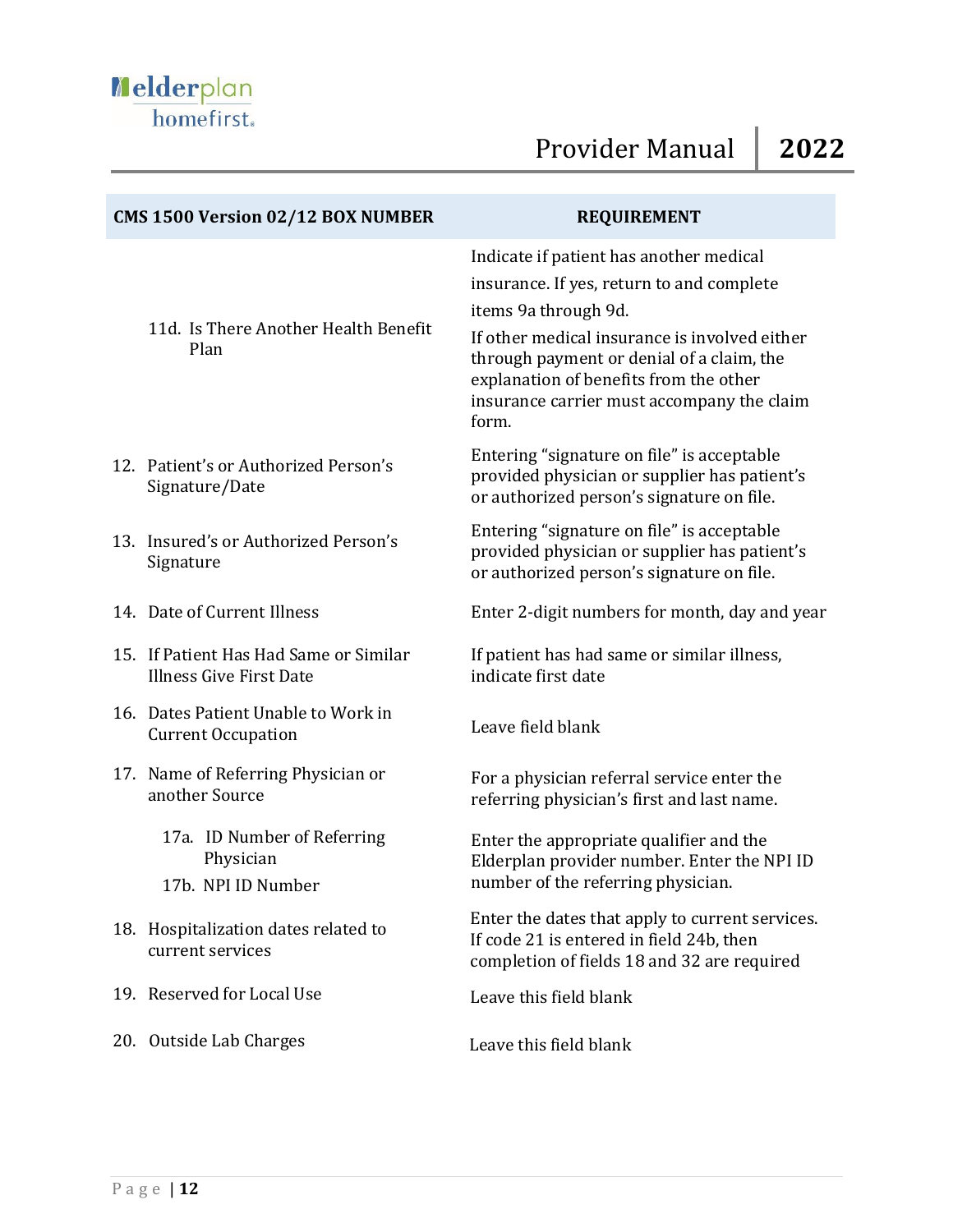| CMS 1500 Version 02/12 BOX NUMBER                      | <b>REQUIREMENT</b>                                                                                                                                                                                                                                                                                                                                                                                                                                                                                                                                                                                                                  |
|--------------------------------------------------------|-------------------------------------------------------------------------------------------------------------------------------------------------------------------------------------------------------------------------------------------------------------------------------------------------------------------------------------------------------------------------------------------------------------------------------------------------------------------------------------------------------------------------------------------------------------------------------------------------------------------------------------|
| 21. Diagnosis or Nature of Illness or                  | Using the<br>International Classification<br>of<br>Diseases, 10th Revision, Clinical Modification<br>$(ICD-10-CM)$<br>coding<br>system,<br>the<br>enter<br>appropriate code coded to<br>the<br>highest<br>specificity (up to 5 digits), which best describes<br>the main condition or symptom of the patient.<br>Relate Items 1, 2, 3 and 4 to Item 24E by line.<br>Diagnosis codes with subcategories must be<br>entered with the subcategories indicated after<br>the decimal point. A 3-digit diagnosis code (no<br>entry following the decimal point) will only be<br>accepted when the diagnosis code has no<br>subcategories. |
| Injury                                                 | <b>Example:</b>                                                                                                                                                                                                                                                                                                                                                                                                                                                                                                                                                                                                                     |
|                                                        | 786 Symptoms involving respiratory system<br>and other chest symptoms.                                                                                                                                                                                                                                                                                                                                                                                                                                                                                                                                                              |
|                                                        | 786.51 Precordial Pain                                                                                                                                                                                                                                                                                                                                                                                                                                                                                                                                                                                                              |
|                                                        | Enter 786.51 instead of 786                                                                                                                                                                                                                                                                                                                                                                                                                                                                                                                                                                                                         |
|                                                        | Please list all appropriate diagnoses.                                                                                                                                                                                                                                                                                                                                                                                                                                                                                                                                                                                              |
|                                                        | Diagnoses that are not coded to the highest<br>specificity will be denied. Should this happen,<br>you may resubmit the claim with the corrected<br>information for consideration of payment<br>provided the correction is submitted within the<br>timely filing timeframe.                                                                                                                                                                                                                                                                                                                                                          |
| 22. Medicaid Resubmission/Original<br>Reference Number | Leave this field blank                                                                                                                                                                                                                                                                                                                                                                                                                                                                                                                                                                                                              |
| 23. Prior Authorization Number                         | If the provider is billing for a service, which<br>required prior approval, enter the approval<br>number specified by Elderplan.                                                                                                                                                                                                                                                                                                                                                                                                                                                                                                    |
|                                                        | For an ambulance provider, enter the zip<br>code of address, Point of Pick-up.                                                                                                                                                                                                                                                                                                                                                                                                                                                                                                                                                      |
| 24a. Date of Service                                   | Indicate in 2-digit numbers the month, day and<br>year on which a service was rendered. Be sure<br>to enter a date of service for each procedure<br>code listed. Dates should include the "from and<br>to" dates in which the service was performed<br>including same day services.                                                                                                                                                                                                                                                                                                                                                 |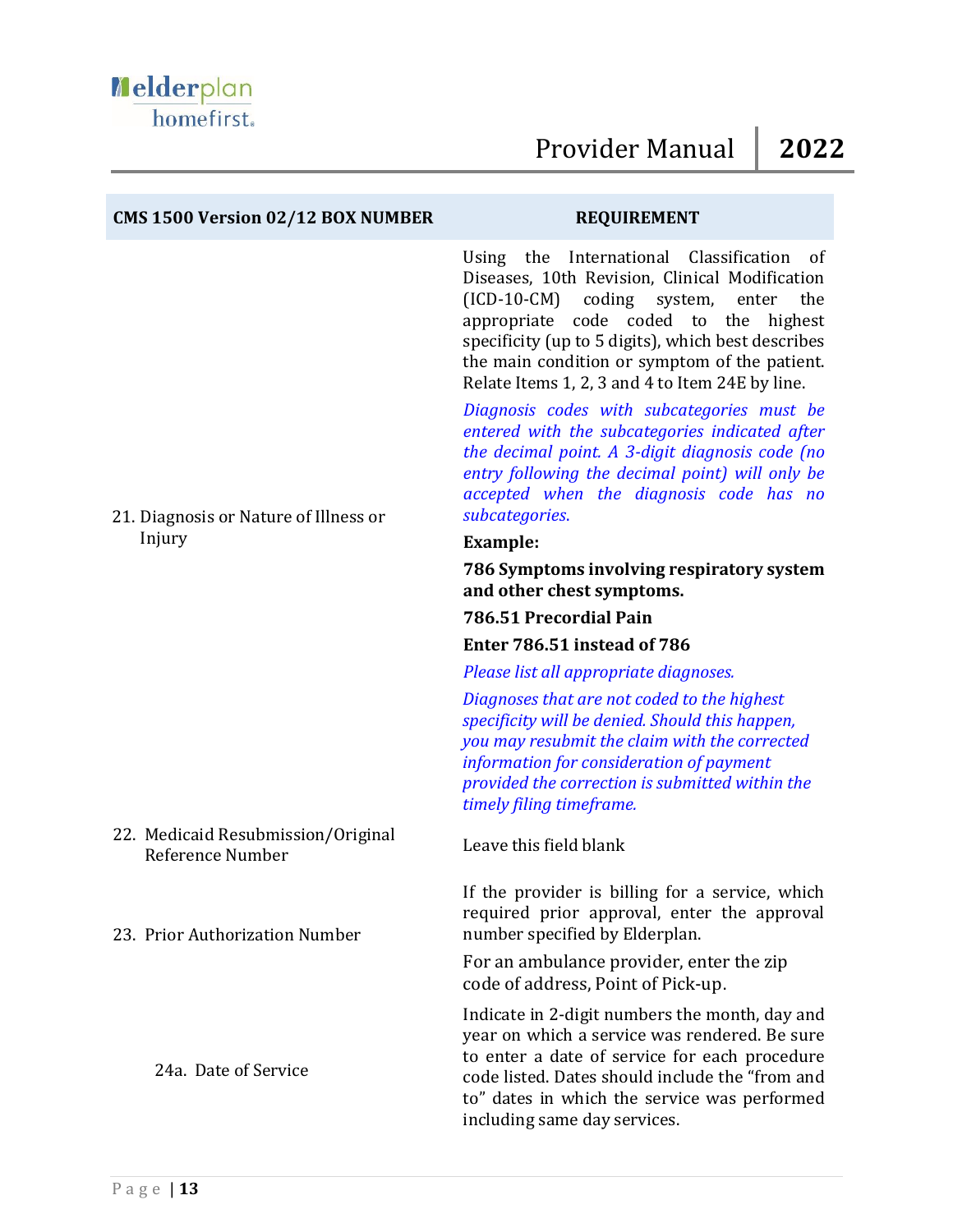| <b>CMS 1500 Version 02/12 BOX NUMBER</b> | <b>REQUIREMENT</b>                                                                                                                                                                                                                                                                 |
|------------------------------------------|------------------------------------------------------------------------------------------------------------------------------------------------------------------------------------------------------------------------------------------------------------------------------------|
|                                          | This code indicates the type of location where<br>service was rendered. Enter the<br>each<br>appropriate CMS 2-digit codes Note: these are<br>the most commonly used codes. Additional<br>codes can be found in the Medicare Claims<br>Processing Manual-Chapter 26, Section 10.5. |
|                                          | <b>CMS 1500</b>                                                                                                                                                                                                                                                                    |
| 24b. Place of Service                    | 11 Office                                                                                                                                                                                                                                                                          |
|                                          | 12 Home                                                                                                                                                                                                                                                                            |
|                                          | 20 Urgent Care Facility                                                                                                                                                                                                                                                            |
|                                          | 21 Inpatient Hospital                                                                                                                                                                                                                                                              |
|                                          | 22 Outpatient Hospital                                                                                                                                                                                                                                                             |
|                                          | 23 Emergency Room-Hospital                                                                                                                                                                                                                                                         |
|                                          | 24 Ambulatory Surgical Center                                                                                                                                                                                                                                                      |
|                                          | 31 Skilled Nursing Facility                                                                                                                                                                                                                                                        |
|                                          | 32 Nursing Facility                                                                                                                                                                                                                                                                |
|                                          | 33 Custodial Care Facility                                                                                                                                                                                                                                                         |
|                                          | 41 Ambulance                                                                                                                                                                                                                                                                       |
|                                          | 00-09 Other                                                                                                                                                                                                                                                                        |
|                                          | 62. Comprehensive Outpatient Rehab Facility                                                                                                                                                                                                                                        |
| 24b. Place of Service                    | 65 Independent Kidney Disease Treatment<br>Center                                                                                                                                                                                                                                  |
|                                          | 81 Independent Lab                                                                                                                                                                                                                                                                 |
|                                          | 89 Ambulate                                                                                                                                                                                                                                                                        |
|                                          | Note: If Code 21, 22, 23, 24 or 00-09 is entered in<br>field 24b for any claim line, the name and address<br>where procedure was performed must be entered<br>in field 32.                                                                                                         |
| 24c. EMG                                 | Complete if appropriate                                                                                                                                                                                                                                                            |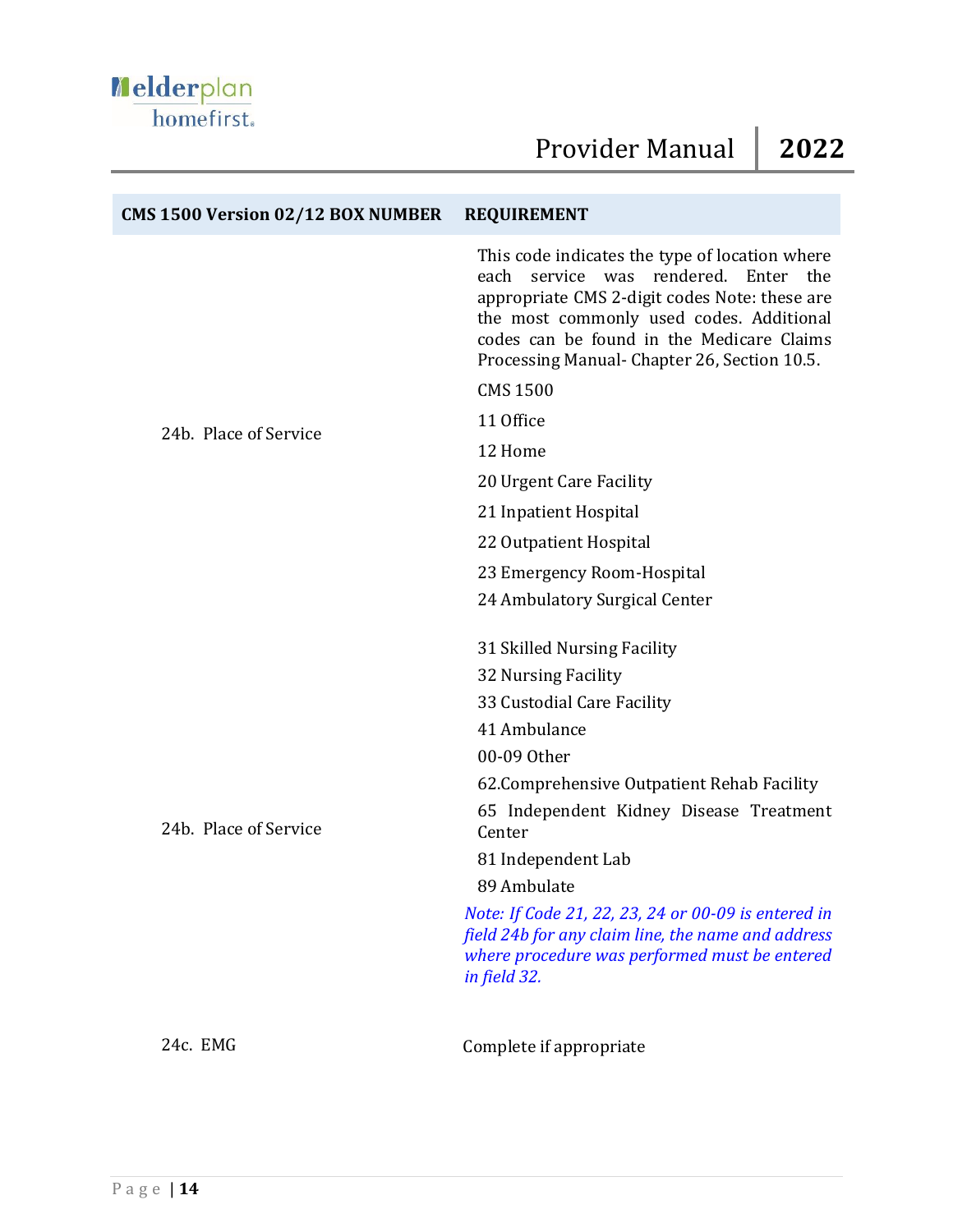| <b>CMS 1500 Version 02/12 BOX NUMBER</b>                      | <b>REQUIREMENT</b>                                                                                                                                                                                                                                                                                                                                                                                                                                                                                                                                                                                                                                  |  |
|---------------------------------------------------------------|-----------------------------------------------------------------------------------------------------------------------------------------------------------------------------------------------------------------------------------------------------------------------------------------------------------------------------------------------------------------------------------------------------------------------------------------------------------------------------------------------------------------------------------------------------------------------------------------------------------------------------------------------------|--|
| 24d. Procedures, Services, or Supplies                        | CPT/HCPCS<br>• This code identifies the service, which was<br>rendered to the patient. Enter the<br>appropriate 5-digit number using the<br>current CPT-4 codes corresponding to the<br>service date.<br>Modifier<br>The<br>5-digit CPT-4<br>code<br>identifying a specific procedure may be<br>expanded by two additional characters<br>called a modifier to further define the<br>nature of the procedure.<br>All anesthesia claims must be submitted<br>with anesthesia CPT-4 codes followed by<br>the "AA" modifier, and not surgical codes.<br>Time must be in hours and minutes and<br>include the start and completed time of<br>anesthesia. |  |
| 24e. Diagnosis Pointer                                        | For each line enter the appropriate number<br>that corresponds to the code which best<br>describes the main condition or symptom of<br>the patient for which the procedure was<br>performed. At all times coding to the highest<br>specificity is required.                                                                                                                                                                                                                                                                                                                                                                                         |  |
| 24f. Charges                                                  | Enter amount billed for the procedure, even if<br>the service is capitated and is being submitted<br>for encounter reporting purposes.                                                                                                                                                                                                                                                                                                                                                                                                                                                                                                              |  |
| 24g. Days or Units                                            | Procedures performed more than once on the<br>same date of service should be entered with<br>the correct number of times it was performed.<br>When a procedure is only performed once it<br>should be noted as "1" in the space provided.                                                                                                                                                                                                                                                                                                                                                                                                           |  |
| 24h. EPSDT                                                    | Leave this field blank                                                                                                                                                                                                                                                                                                                                                                                                                                                                                                                                                                                                                              |  |
| 24i. ID Qual                                                  | Enter the appropriate ID Qualifier                                                                                                                                                                                                                                                                                                                                                                                                                                                                                                                                                                                                                  |  |
| 24j. Rendering Provider ID. #<br>Rendering Provider NPI ID. # | Enter the rendering provider NPI number in<br>the box below the Elderplan provider number.                                                                                                                                                                                                                                                                                                                                                                                                                                                                                                                                                          |  |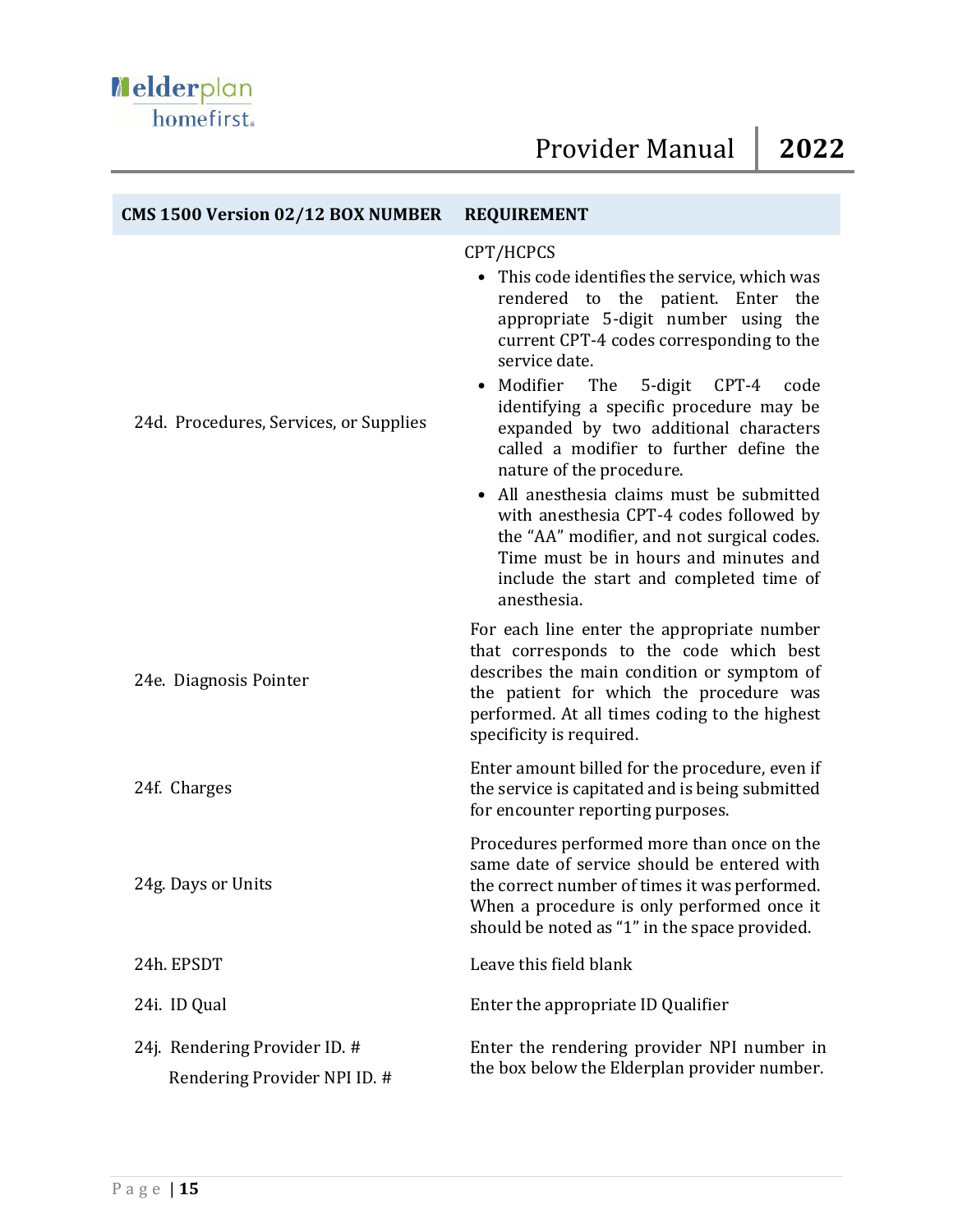| CMS 1500 Version 02/12 BOX NUMBER                                                                  | <b>REQUIREMENT</b>                                                                                                                                                                             |
|----------------------------------------------------------------------------------------------------|------------------------------------------------------------------------------------------------------------------------------------------------------------------------------------------------|
| 25. Federal Tax ID number                                                                          | Enter the Employer Federal Tax ID number or<br>the Social Security Number of the payee and<br>check the appropriate box.                                                                       |
| 26. Patient's Account number                                                                       | Enter your patient account number. This<br>Will appear on the explanation of payment.                                                                                                          |
| 27. Accept Assignment                                                                              | Enter Y or N                                                                                                                                                                                   |
| 28. Total Charges                                                                                  | <b>Insert Total Billed Amount</b>                                                                                                                                                              |
| 29. Amount Paid                                                                                    | If payment from other medical insurance is<br>attach<br>received,<br>the<br>Explanation<br>οf<br>Benefits/Payment form to the claim from that<br>insurer.                                      |
| 30. Balance Due                                                                                    | <b>Insert Balance Due</b>                                                                                                                                                                      |
| 31. Certification (Signature of Physician<br>or Supplier including Degrees or<br>Credentials) Date | The physician must sign the claim form, or a<br>signature stamp may be used. Please note that<br>the certification statement is on the back of the<br>claim form.                              |
| 32. Service Facility Location Information<br>32a. Provider NPI #                                   | If you entered Code 21, 22, 23, 24, 31, 32, 33 or<br>00-09 in field 24b, enter the name and address<br>where the service was rendered if different<br>than the billing address (Box number 33) |
| 32b. E.P. Provider ID #                                                                            | Enter the NPI # of the service facility.                                                                                                                                                       |
|                                                                                                    | Enter the Elderplan provider number of the<br>facility.                                                                                                                                        |
| 33. Billing Provider Info & Ph. #                                                                  | Enter the providers billing name, address, zip<br>code and phone number.                                                                                                                       |
| 33a. Provider NPI #                                                                                | Enter the NPI # of the billing provider or group.                                                                                                                                              |
| 33b. E.P. Provider ID #                                                                            | Enter the Elderplan provider number assigned<br>to the billing provider or group.                                                                                                              |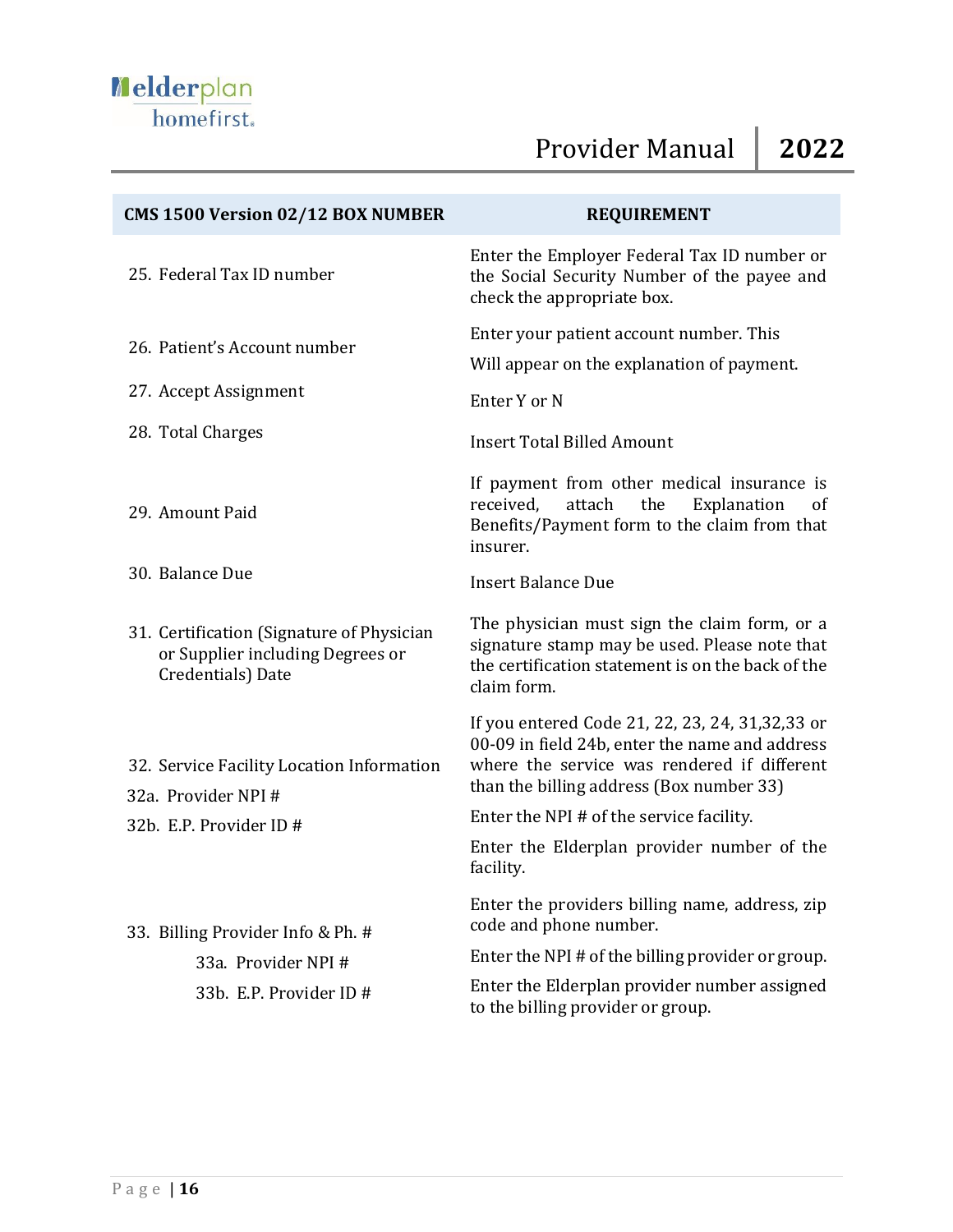Providers who need assistance in meeting claims completion criteria should call the Elderplan Customer Service Department for assistance at (718) 921-7979 or (800) 353-3765.

e. UB04 Claims Submission Requirements (Paper and EDI)

Facilities and other institutional providers such as ambulatory surgical centers must submit on UB04s. Submit reporting data on the UB-04 form using the standard CMS data requirements. In addition to the member, provider and procedure information, please ensure the Revenue Codes are accurate. DRG assignments should also be noted where applicable.

All correspondence should be mailed to:

#### **Elderplan**

P.O. Box 73111 Newnan, GA 30271-3111

Claims requiring operative or medical reports, EOBs/EOPs or attachments may not be submitted electronically.

EDI claims pass through multiple edits in search of missing information. If there is missing or incorrect information on the first submission, an electronic notification (277 CA) will be generated back to the provider or clearing house with the explanation of the error(s) or missing items. Paper claims will be reviewed for completeness. Paper claims with missing or incorrect information will be returned to the provider with a letter and explanation of the error(s) or missing items. The letter will be accompanied by a copy of the claim.

#### f. Claims Payment Reconsideration

Claims denied for the following reasons: no record of an authorization, authorization exceeded, untimely filing, reimbursement, invoices and records, etc. may be disputed for payment reconsideration. Request for reconsideration needs to be received by Elderplan within 180 days of the notice of denial.

#### g. Corrected Claims Resubmission

Replacement claims (also known as corrected claims) are Electronic or Paper re-submissions with the intention of correcting or updating a previously submitted claim.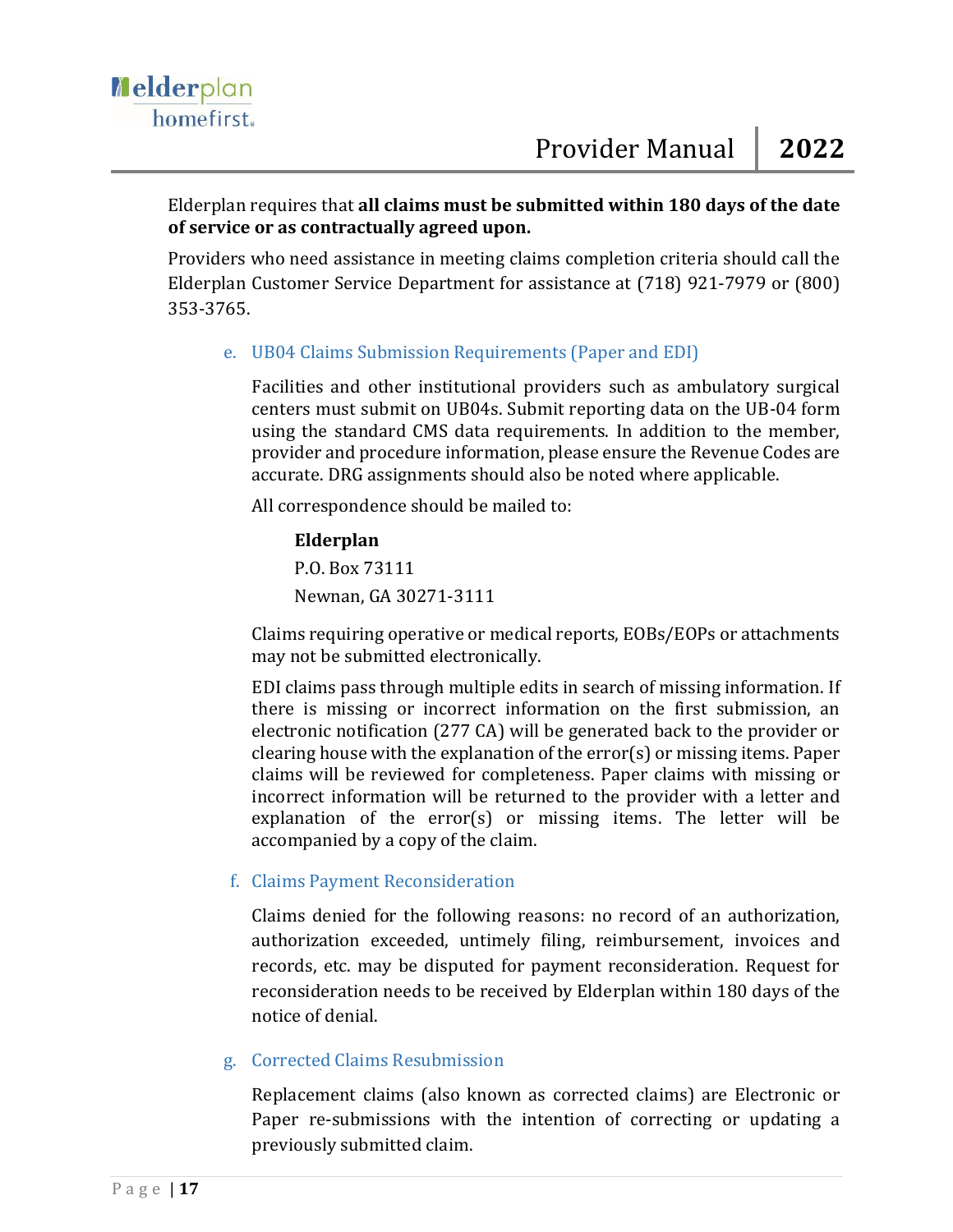A replacement is sent when a data element on the original claim either needs to be added or needs to be corrected. **To submit a replacement, certain identifying information must remain unchanged including:** 

- provider information
- patient/subscriber information

Replacement claims **must be** submitted within timely filing limits **(180 days from DOS or as contractually agreed upon)**. **Failure to meet the deadline will result in an untimely filing denial as well as a recoupment of the original payment.** 

The best process for submitting a replacement of the original claim, **should** be to submit once you are in receipt of an ERA (Electronic Remittance Advice) or paper EOP (Explanation of Payment).

For more detailed instructions, please access the [Provider Web Portal](https://secure.healthx.com/v3app/publicservice/loginv1/login.aspx?bc=e88f13cf-189d-420a-94a9-90e74b80456e&serviceid=27ea5d43-5bd7-4e5b-adec-69f56032b5f0)**,** or call the Elderplan Customer Service Department at (718) 921-7979 or (800) 353-3765.

#### h. Claims Status

Providers may call Elderplan Customer Service Department at (718) 921- 7979 or (800) 353-3765, or go to the **[Provider Web Portal](https://secure.healthx.com/v3app/publicservice/loginv1/login.aspx?bc=e88f13cf-189d-420a-94a9-90e74b80456e&serviceid=27ea5d43-5bd7-4e5b-adec-69f56032b5f0)** to obtain information regarding the status of their claims. Please have the DOS, member name and Elderplan provider ID number available when making a claims status inquiry.

#### <span id="page-22-0"></span>2. Processing Guidelines

#### a. Coding Guidelines

Elderplan processes claims in accordance with CMS rules and CMS Correct Coding Initiative (CCI) guidelines and rules.

This consistent and objective review initiates corrective coding for CPT4, HCPC and modifier codes on medical, surgical, laboratory, pathology, radiology and anesthesiology services. The system's function is to identify coding inconsistencies such as:

- Bundling
- Mutually exclusive procedures
- Procedures to be excluded from global arrangements
- Fragmentation of claims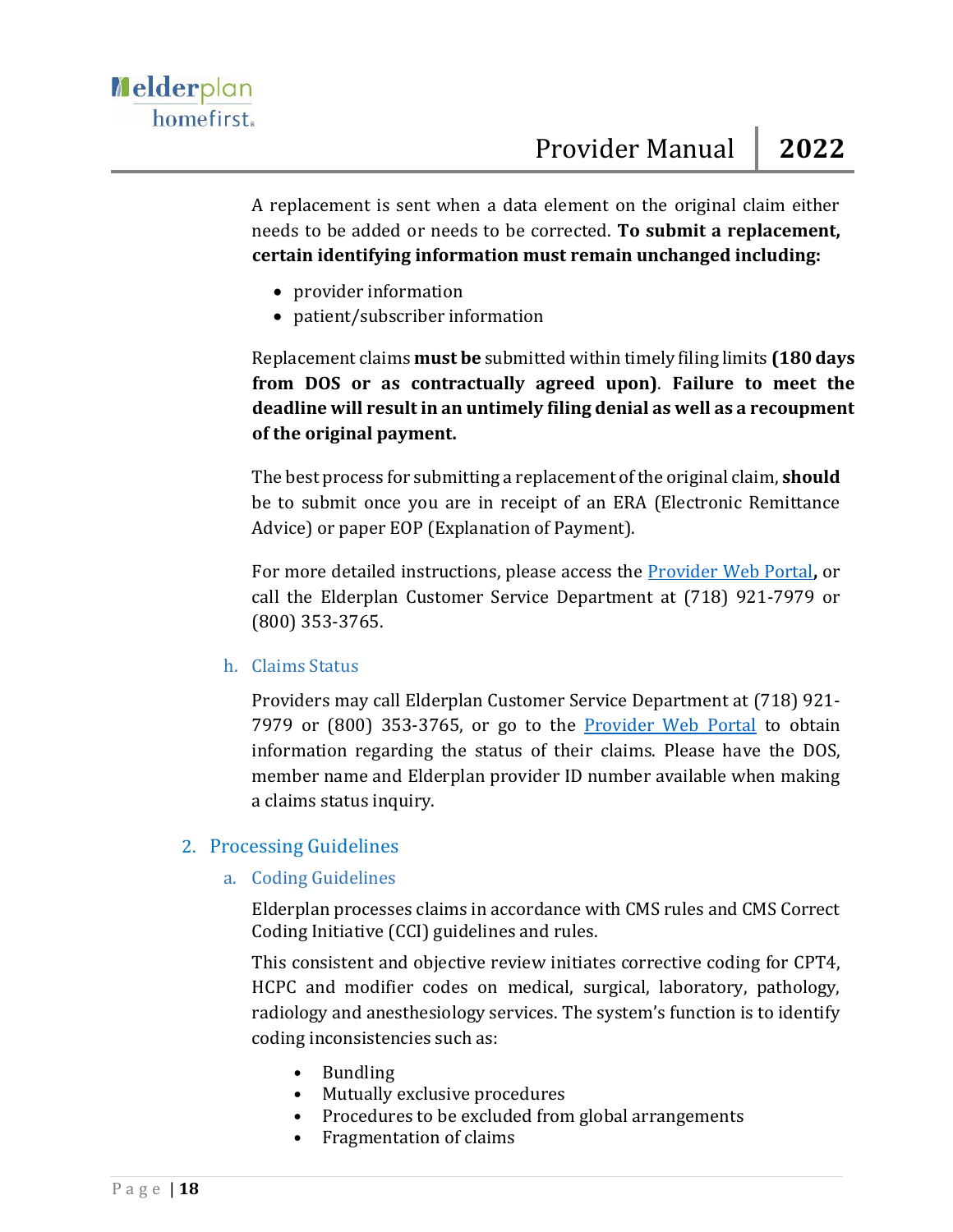#### • Misuse of modifiers

The EOPs submitted to the provider will outline any reasons for coding denials or payment reductions resulting from code edits. These actions reflect coding practices generally accepted in the industry.

#### b. Multiple Surgeries

Multiple surgeries are defined as surgeries that occur on the same patient, on the same day, during the same surgical session and/or from one incision or separate incisions. Multiple surgeries are subject to reimbursement reduction in accordance with CMS guidelines, CCI Coding IN for incidental and multiple surgeries.

#### c. Explanation of Payment Remittance

Payments (Paper checks or EFT) and Remittances (Paper EOPs or ERAs – 835) are generated and sent to the providers on a weekly basis. Provider demographic data, such as provider names, mailing addresses, and Tax ID numbers are stored is our systems and utilized to pay claims and issue 1099 tax forms. It is critical that this information be as up to date as possible. Please ensure your office notifies Elderplan if there are any changes.

#### d. Capitated Providers-Monthly Member Rosters

Elderplan generates member rosters and capitation payments to all providers under capitation on a monthly basis. Inquiries on your monthly roster or payment should be directed to Customer Service Department at (718) 921-7979 or (800) 353-3765.

#### e. Recoupment of Overpayments

Elderplan utilizes a systematic rolling recoupment process. Your explanation of payment (EOP) will outline how the recoupment was made. Within a given pay period, if more adjustments are processed to recoup dollars then the claims that are paid, you will see a negative balance on your EOP. The EOP will list all payments with a "claims paid this run" total, but you will not receive a check. The attached check amount will read \$0. As such, future claims paid to you will recoup against the negative balance until the balance is satisfied. Once the balance is satisfied, checks will be issued with the appropriate dollars for the check run.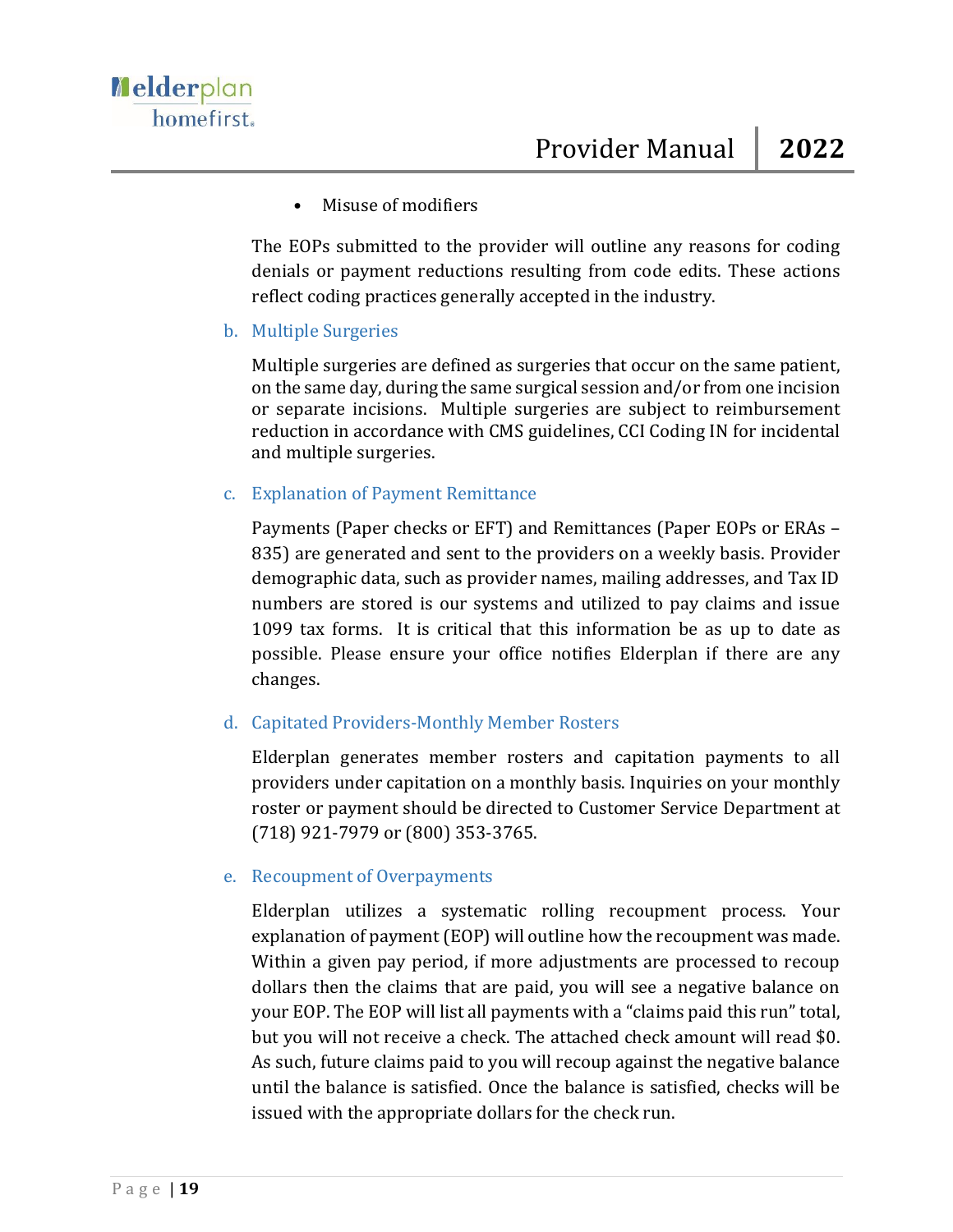If additional information is needed to track a negative balance, please contact the Customer Service Department at (718) 921-7979 or (800) 353- 3765.

#### f. Coordination of Benefits

Elderplan expects providers to seek payment for services rendered to members from all potential health insurance payors for which the member has coverage. In cases where multiple coverage exists, benefit reimbursement is coordinated between payors.

The following instances require the provider to investigate whether additional payor coverage exists:

- A retired member has supplemental health benefits through a previous employer
- A disabled member has supplemental insurance
- A member is dually eligible and covered for Medicare and Medicaid
- The member's injuries/illness initiates no-fault or worker's comp coverage
- The member is under 65 years of age
- The member is currently employed and has additional insurance

In cases where supplemental insurance exists to the member's Elderplan coverage the following is the order used to determine the primary payor:

- Elderplan members have Elderplan's Medicare plan coverage as primary. In the event of an injury sustained as the result of an auto or work-related accident or illness covered by no-fault insurance or worker's compensation. Elderplan may be secondary.
- Elderplan will not cover benefits for any services, which are covered under the Working Aged Provision of Medicare. The provider of services shall bill the primary insurance carrier and bill Elderplan as the secondary insurance carrier for members covered under the Working Aged Provision.
- Dual-eligible Elderplan members covered by Medicare and Medicaid. Medicare is primary and Medicaid is secondary.
- Elderplan will not cover benefits or coordinate benefits for care in the hospital or any other institution, which is owned, operated or maintained by the Veterans Administration.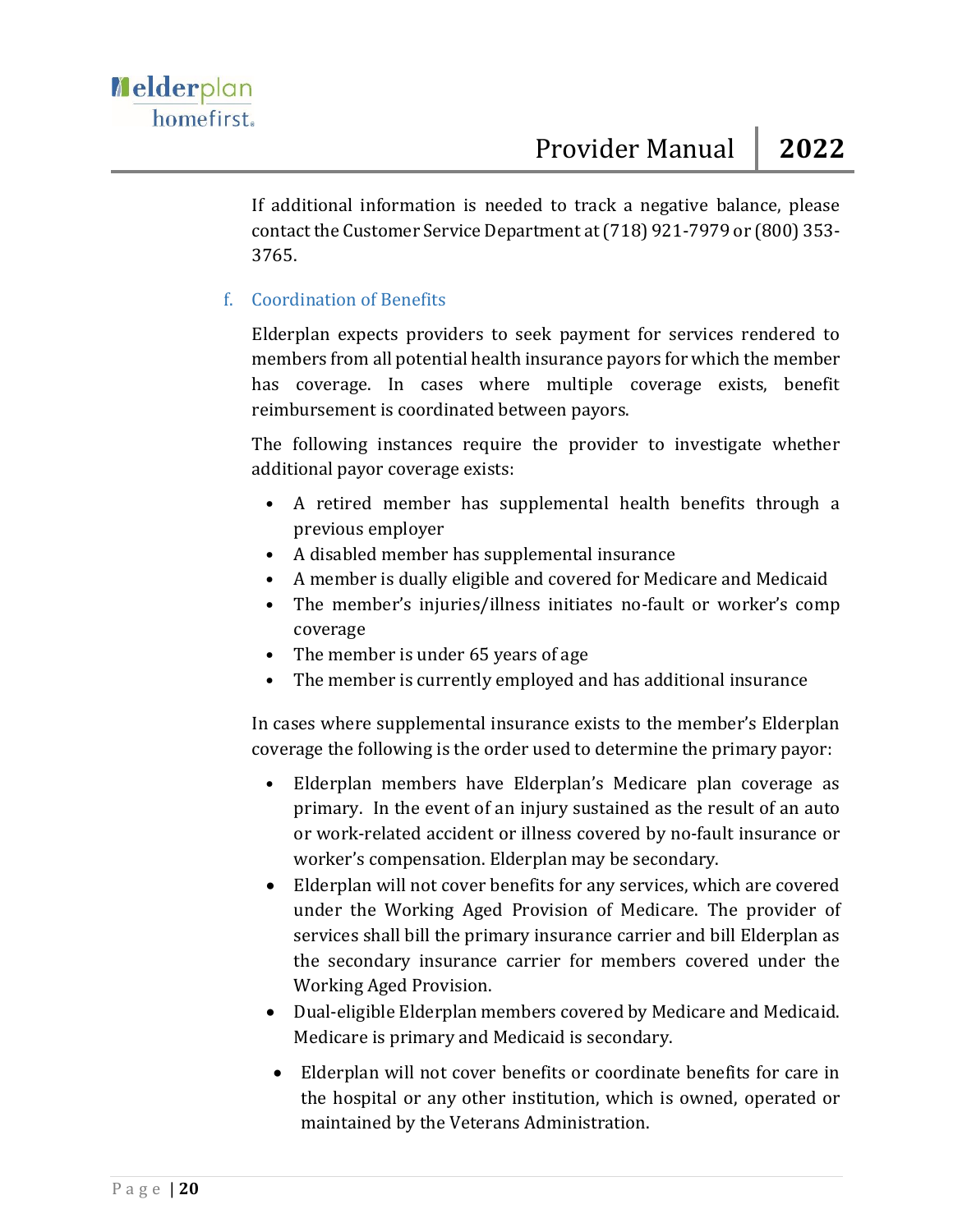• Medicaid is the coverage of last resort when coordinating benefits and will be utilized only if all other options are exhausted and only if the services are covered by Elderplan.

Elderplan will not deny a claim, in whole or in part, on the basis that it is coordinating benefits and the member has other insurance, unless Elderplan has a "reasonable basis" to believe that the member has other health insurance coverage that is primary for the claimed benefit. In addition, if Elderplan requests information from the member regarding other coverage and does not receive the information within 45 days; Elderplan will adjudicate the claim. The claim will not be denied based on non-receipt of information about other coverage.

#### g. No Fault/Worker's Compensation Claims

Claims qualifying for payment under the member's no-fault insurance plan must be submitted to the no-fault carrier first. A copy of the statement, EOP or EOB from the no-fault carrier outlining the name of the individual that was paid and the amount that was paid should be submitted with claims to Elderplan.

Claims for work-related injuries or illnesses must be submitted to the worker's comp carrier as primary. Once accepted by that carrier as a workrelated claim, all claims should be sent to them as the primary carrier. There is no coordination of benefits on worker's compensation claims with Elderplan. In cases where the worker's comp carrier denies the initial claim as work related, Elderplan will provide coverage only when the denial of coverage from worker's comp accompanies the claim.

#### <span id="page-25-1"></span><span id="page-25-0"></span>**E. Grievances and Appeals**

#### 1. Grievances

Members have the right to file a complaint with Elderplan. A complaint is also known as a grievance. Grievances are complaints that do not involve coverage determinations such as the denial or reduction in payment or service. Examples of grievances include but are not limited to:

- Complaints about the quality of service
- Complaints about office wait time, physician or office staff behavior, inadequacy of the facility
- Involuntary disenrollment
- Reimbursement questions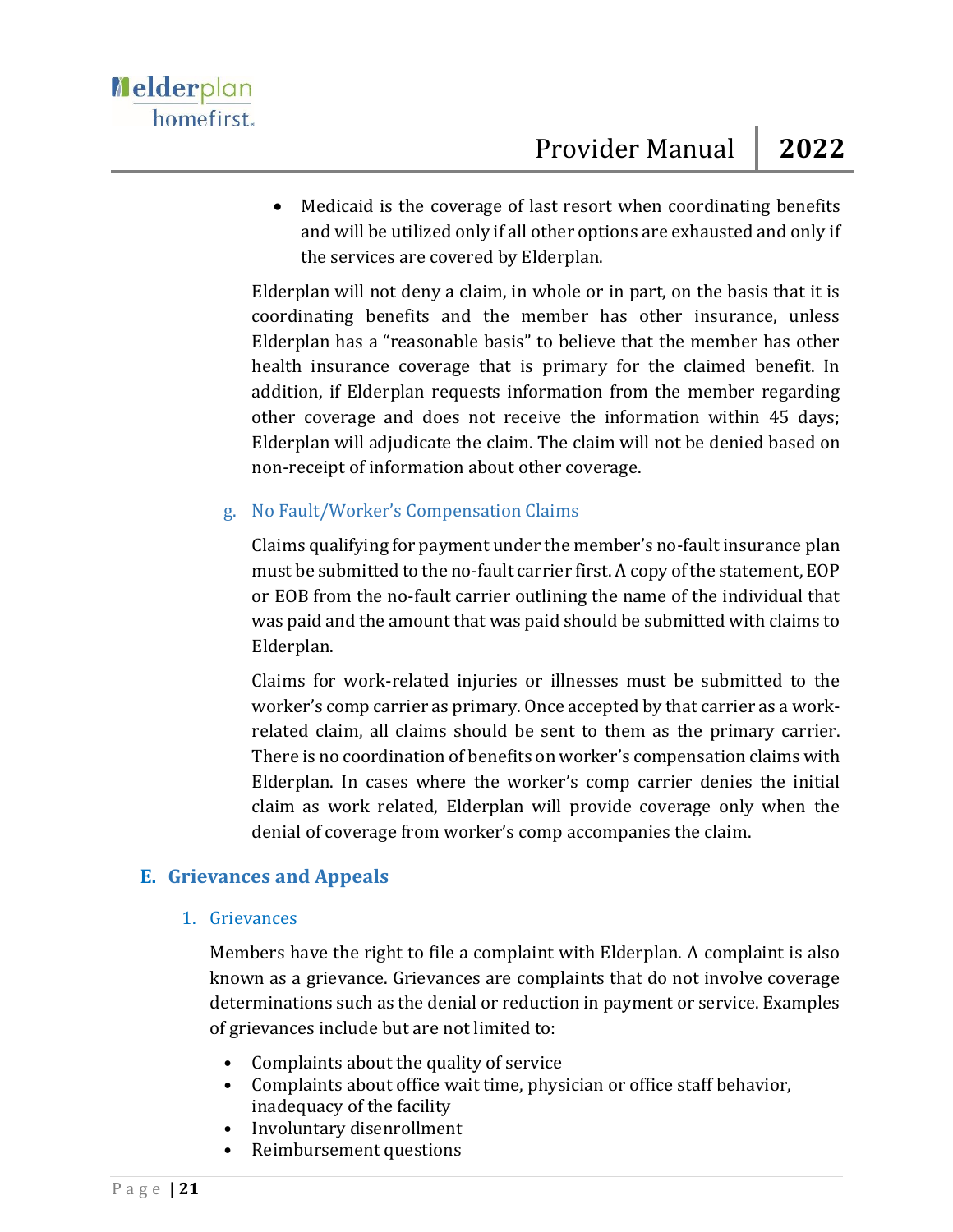Members must follow the following process when submitting a grievance to Elderplan. Every attempt will be made to resolve telephonic grievances at the time of the call. Usually a grievance results from misinformation, a

misunderstanding or a lack of information. If a more formal process is needed to resolve a grievance the member may be requested to submit their grievance to:

#### **Elderplan**  Attn: Appeals & Grievances Department 6323 7th Avenue Brooklyn, NY 11220

Upon receipt of the written grievance, Elderplan will advise the member in writing of receipt of the grievance and notification that a determination will be made within thirty **(30)** days. If Elderplan is unable to respond within thirty **(30)** days and requires an extension, the member will be notified in writing of the need for an extension of up to **(14)** days. In quality of care instances, a determination received from Elderplan will be accompanied by information on how to file a complaint with the Quality Improvement Organization.

#### <span id="page-26-0"></span>2. Appeals

Members and providers also have the right to appeal when an initial determination denies service or payment for service rendered.

A provider requesting an external appeal of a concurrent adverse determination, including a provider requesting the external appeal as the member's designee, is prohibited from seeking payment, except applicable copays, from a member for services determined not medically necessary by the external appeal agent.

Public Health Law 4914 was amended to extend external appeal rights to providers about the concurrent adverse determinations. Payment for an external appeal at PHL 4914 was amended to include a health care provider filing an external appeal of a concurrent adverse determination. A provider will be responsible for the full cost of an appeal for a concurrent adverse determination upheld in favor of Elderplan; Elderplan is responsible for the full cost of an appeal that is overturned; and the provider and Elderplan must evenly divide the cost of a concurrent adverse determination that is overturned in-part.

The fee requirements do not apply to providers who are acting as the member's designee, in which case the cost of the external appeal is the responsibility of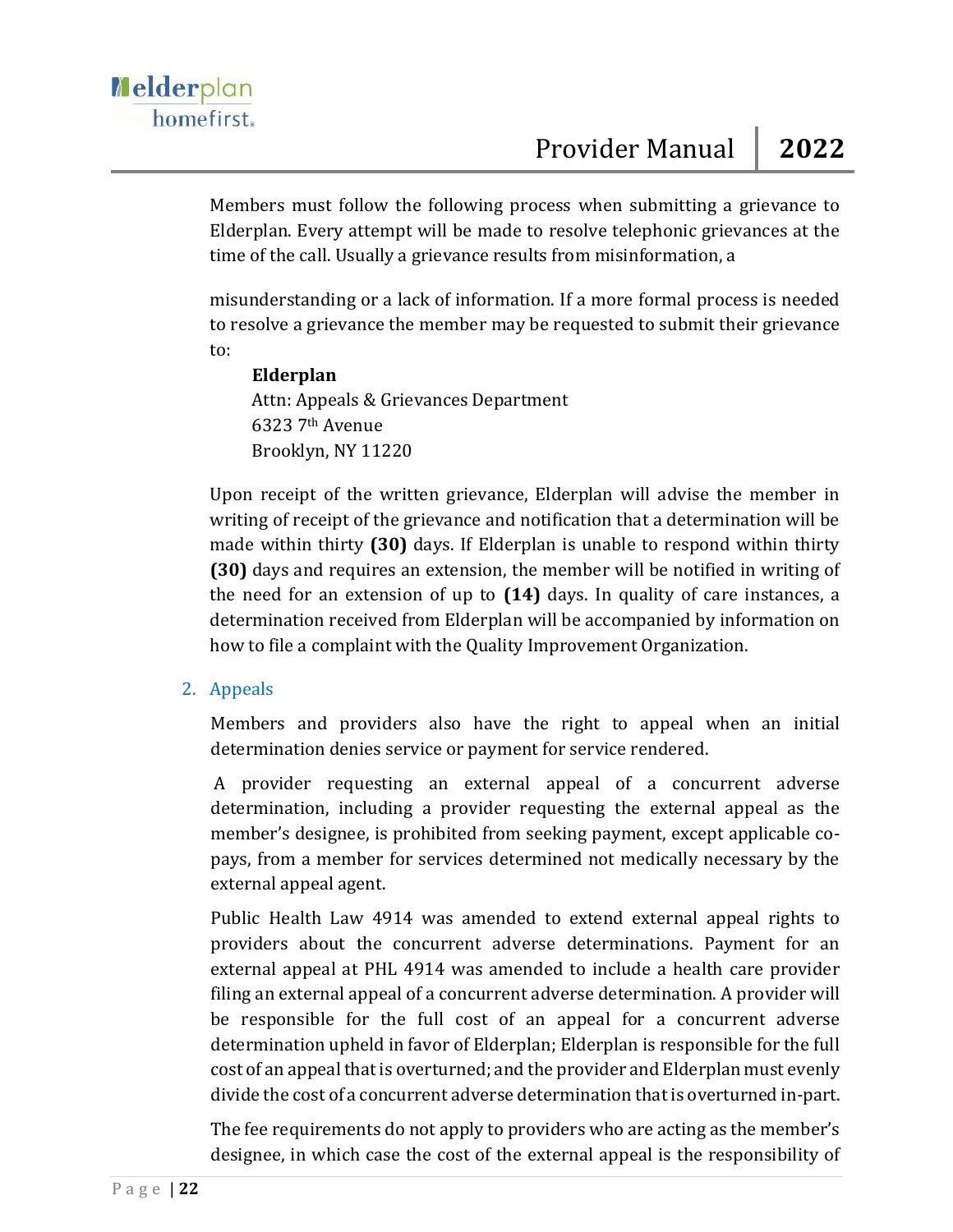### Provider Manual **2022**

Elderplan. For the provider to claim that the appeal of the final adverse determination is made on behalf of the member will require completion of the external appeal application and the designation. The Superintendent has the authority to confirm the designation or to request additional information from the member. Where the member has not responded, the Superintendent has the authority to confirm the designation or to request additional information from the member. Where the member has not responded, the Superintendent will inform the provider to file an appeal. A provider responding within the timeframe will be subject to the external appeal payment provision described above. If the provider is unresponsive, the appeal will be rejected.

Please follow the grid below when determining the type of appeal being filed, the timeframe in which it must be filed and the time frame in which you can expect a response:

| <b>Type of Appeal</b>                                                      | Time Frame for<br><b>Submission</b>                                         | <b>Time Frame for Response</b>                                                                                                                                                                                                                                                                                                       | <b>Examples of Appeals</b>                                                                                                     |
|----------------------------------------------------------------------------|-----------------------------------------------------------------------------|--------------------------------------------------------------------------------------------------------------------------------------------------------------------------------------------------------------------------------------------------------------------------------------------------------------------------------------|--------------------------------------------------------------------------------------------------------------------------------|
| <b>Standard</b><br><b>Service</b><br>Appeal<br>(clinical<br>denial)        | Within sixty (60) days<br>from the date of the<br>adverse<br>determination. | Elderplan must respond within thirty<br>(30) days of the written appeal from<br>the provider/ facility/ member.<br>An extension of up to (14) calendar<br>days is permitted if requested by the<br>member or provider or if Elderplan<br>decides extra time is needed and the<br>extension is in the best interest of<br>the member. | Adverse<br>Determination:<br>clinical denial of<br>service, procedure<br>or admission, denial<br>of extension of<br>treatment. |
| <b>Standard</b><br><b>Pre-Service</b><br><b>Appeal for</b><br>Part B Drugs | Within sixty (60) days<br>from the date of the<br>adverse<br>determination. | Elderplan must respond within seven<br>(7) days of the appeal from the<br>provider/facility/member. Timeframe<br>cannot be extended.                                                                                                                                                                                                 | Adverse initial<br>determination for<br>Pre-Service, Part B<br>(Step 2 or non-<br>preferred) drugs.                            |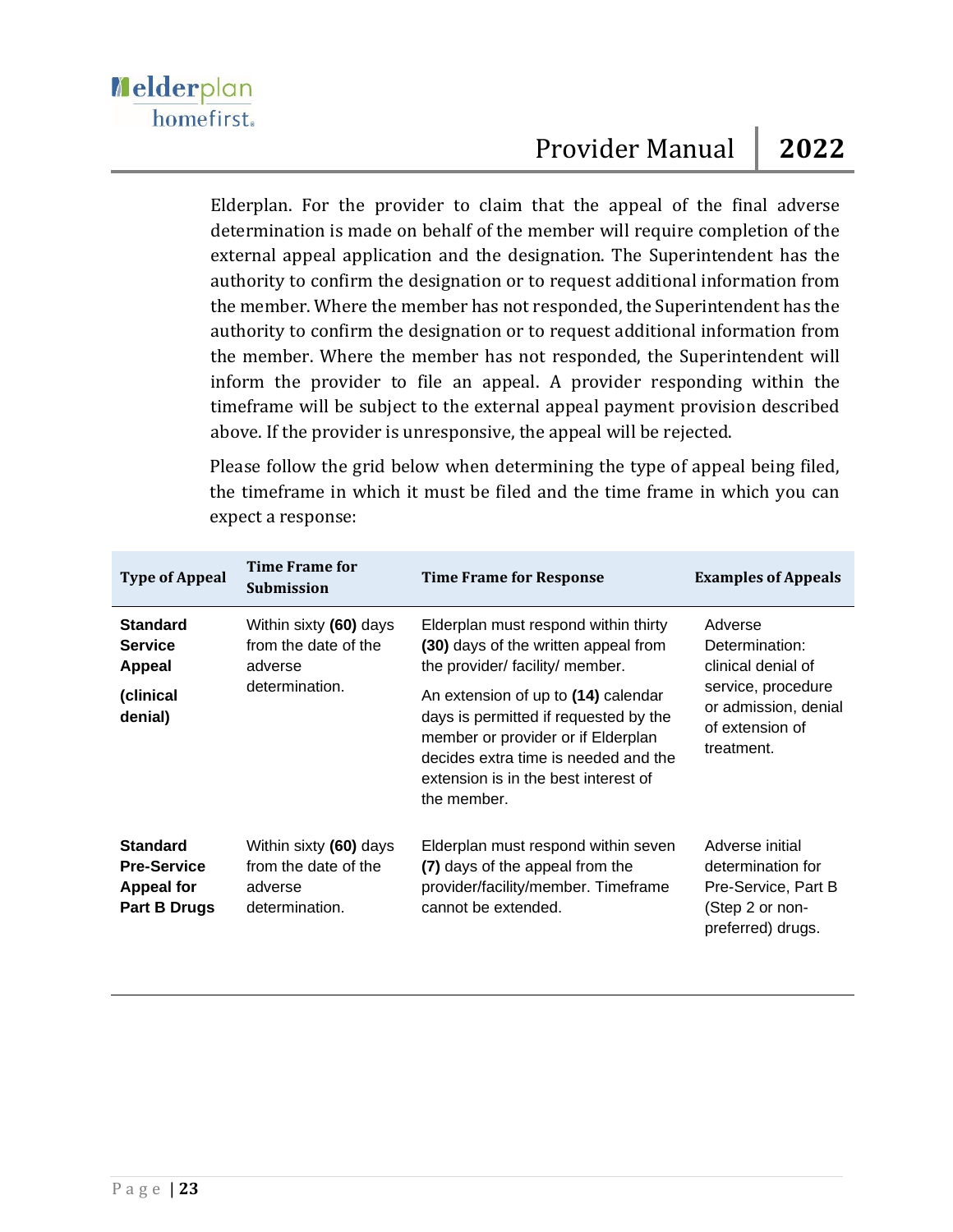### Provider Manual **2022**

| <b>Type of Appeal</b>                                                                              | <b>Time Frame for</b><br><b>Submission</b>                                                                                      | <b>Time Frame for Response</b>                                                                                                                                                                                                                                                                                        | <b>Examples of Appeals</b>                                                                          |
|----------------------------------------------------------------------------------------------------|---------------------------------------------------------------------------------------------------------------------------------|-----------------------------------------------------------------------------------------------------------------------------------------------------------------------------------------------------------------------------------------------------------------------------------------------------------------------|-----------------------------------------------------------------------------------------------------|
| <b>Standard</b><br><b>Appeal</b><br>(non-clinical<br>denial)<br>1. Incomplete<br><b>Claim Form</b> | <b>1.</b> If additional<br>information is<br>requested, within<br>one hundred eighty<br>(180) days from the<br>date of service. | Elderplan must respond within sixty<br>(60) days of the written appeal from<br>the provider/facility/member.                                                                                                                                                                                                          | 1. Request for<br>medical records;<br>mis-coding;<br>incomplete fields,<br>etc.                     |
| 2. Complete<br><b>Claim Form</b>                                                                   | 2. If no additional<br>information is<br>requested, within<br>one hundred eighty<br>(180) days from the<br>date of the EOP.     |                                                                                                                                                                                                                                                                                                                       | 2. Lack of<br>authorization;<br>procedure out of<br>scope of service;<br>denial of payment,<br>etc. |
| Claim,<br><b>Payment</b><br><b>Appeal for</b><br><b>Part B Drugs</b>                               | Within sixty (60) days<br>from the date of the<br>adverse determination                                                         | Elderplan must respond within sixty<br>(60) days of the appeal from the<br>provider/facility/member. Timeframe<br>cannot be extended.                                                                                                                                                                                 | Lack of<br>authorization or new<br>start to a Part B<br>(Step 2 or non-<br>preferred) drug.         |
| <b>Expedited</b><br><b>Service</b><br><b>Appeal</b>                                                | Immediate if the<br>member's care/health<br>outcomes are<br>jeopardized by the<br>adverse<br>determination.                     | Elderplan must respond within<br>seventy-two (72) hours of the<br>request for an expedited appeal.<br>An extension of up to 14 calendar<br>days is permitted if requested by the<br>member or provider or if Elderplan<br>decides extra time is needed and the<br>extension is in the best interest of<br>the member. | Denials of service,<br>procedure or<br>admission, denial of<br>extension of<br>treatment.           |
| <b>Expedited</b><br><b>Pre-Service</b><br><b>Appeal for</b><br><b>Part B Drugs</b>                 | Within sixty (60) days<br>from the date of the<br>adverse<br>determination.                                                     | Elderplan must respond within<br>seventy-two (72) hours of the appeal<br>from the provider/facility/member.<br>Timeframe cannot be extended.                                                                                                                                                                          | Adverse initial<br>determination for Pre-<br>Service, Part B (Step<br>2 or non-preferred)<br>drugs. |

#### a. Provider External Appeal and/or Alternative Dispute Resolution Process for Medicaid Services

Depending on a provider's contract language, providers may be able to file an External Appeal about concurrent adverse determinations. An Article 28 licensed facility and Elderplan may agree to alternative dispute resolution in lieu of an external appeal. This provision does not impact a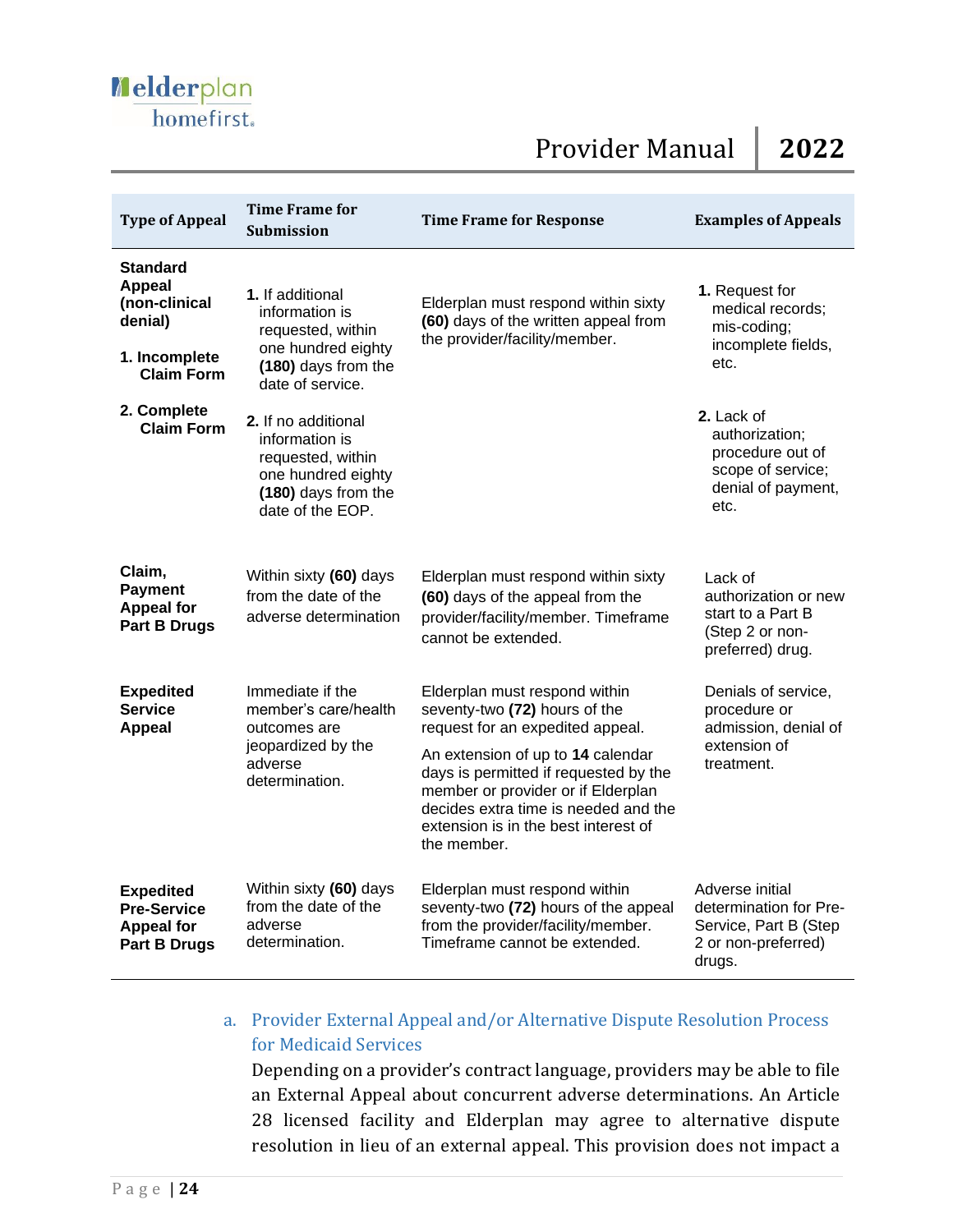member's external appeal rights or right of the member to establish the provider as their designee. Where agreed to, facilities may be made aware of ADR by letter, in the notice with an initial adverse determination, or some other mechanism. Note, if the member files an external appeal, the external appeal determination takes precedence over the ADR.

A provider requesting an external appeal of a concurrent adverse determination, including a provider requesting the external appeal as the member's designee, is prohibited from seeking payment, except applicable co-pays, from a member for services determined not medically necessary by the external appeal agent.

#### b. Reconsiderations

A reconsideration can be made by the member, provider or member's designee. It is a request (to appeal) a determination. Members, providers and/ or their designees must submit a reconsideration in writing with supportive documentation within **sixty (60)** days of receipt of the EOP. The request specifically requests the initial determination be overturned. The member, provider or designee filing the reconsideration will receive a letter from Elderplan confirming receipt of the reconsideration letter. Upon receipt the appropriate department will be forwarded the reconsideration:

- Technical denials (i.e. missing CPT code, missing diagnosis code) or payment questions will be forwarded to the Claims Department
- Medically Necessity denials will be forwarded to Medical Management
- DRG validations will be conducted by Medical Management through retrospective review

Elderplan is required to respond to a reconsideration request within **sixty (60)** days for all Medicare products. Send all reconsiderations to:

#### **Elderplan**

Attn: Reconsideration Request Department 6323 7th Avenue Brooklyn, N.Y. 11220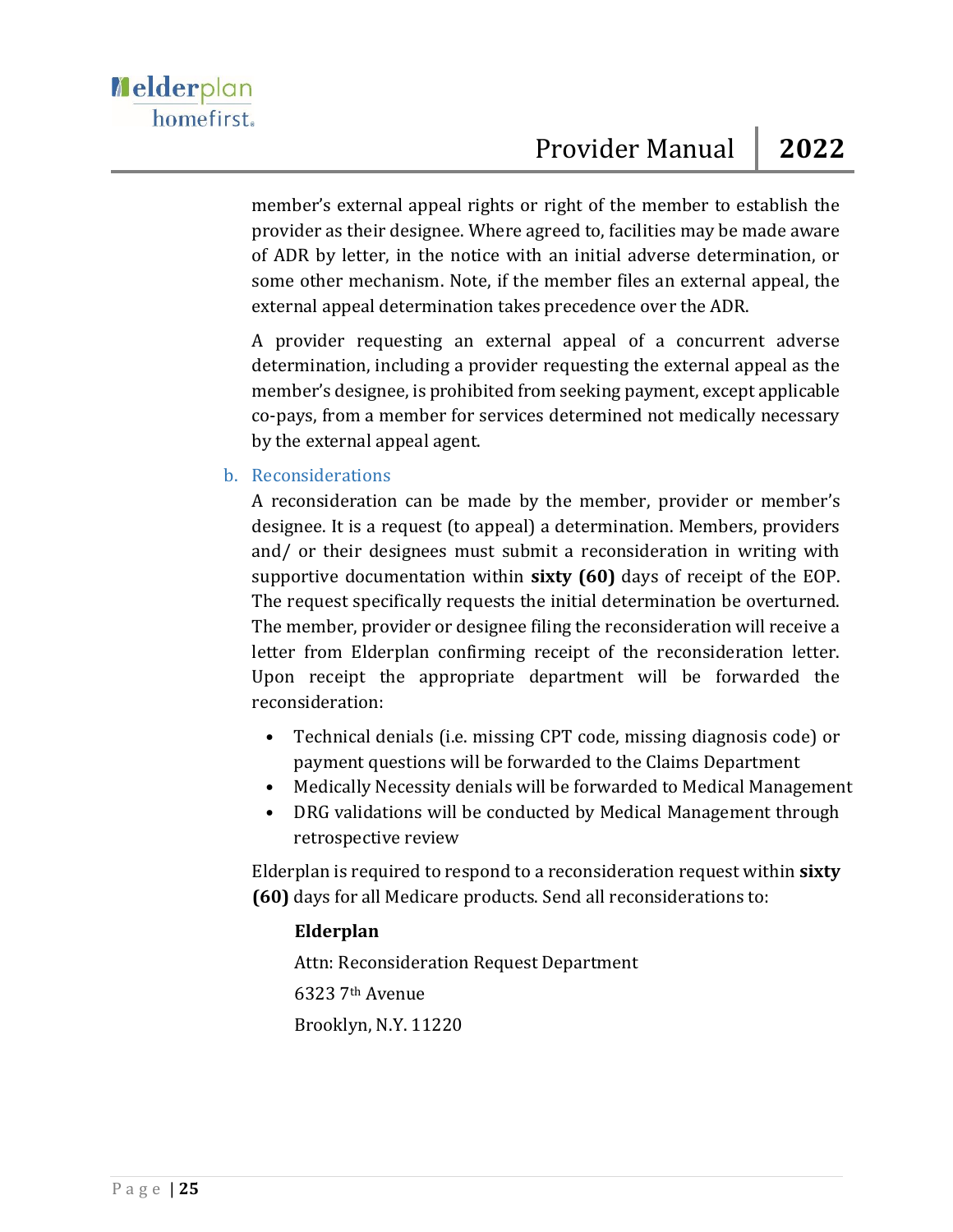#### <span id="page-30-0"></span>**F. Quality Management**

The Quality Management Department oversees all activities in the Quality Improvement Program (QIP). The goal of the QI Program is to improve the health outcomes of our membership through ongoing data analysis and quality improvement programs that continuously evaluate the care our members receive and improve the type and levels of care our members can access. The scope of the QI Program encompasses activities that have either direct or indirect influence on the service received by members, the quality of care received by members and the operational processes behind the service and care provided to members. Further, the Quality Management Department oversees the collection, submission and analysis of HEDIS data and the annual medical record review process.

The Quality Improvement Committee (QIC) is the body that oversees all the subcommittee activities. The Plan Quality Improvement Committee reports to the Elderplan Board of Directors (BOD) who is responsible for the quality improvement program, annual work plan and annual QI Program evaluation. The plan's Medical Director is responsible to the BOD and QIC for clinical strategies, clinical quality improvement projects and initiatives.

#### **The QIC structure includes the following subcommittees:**

- Appeals and Grievance
- Clinical Practice
- Credentialing
- Customer service
- Pharmacy and Therapeutics
- Utilization Review

#### **The QI Program objectives are the following:**

- Facilitate the identification, development and implementation of improvement activities throughout Elderplan
- Improve organizational processes
- Improve organizational communication
- Maximize the use of data collection and analysis for improving member outcomes
- Assess the delivery system available to the membership on an ongoing basis
- Conduct an annual evaluation of the QI Program and develop new programs as needed
- Outline the annual QI Program work plan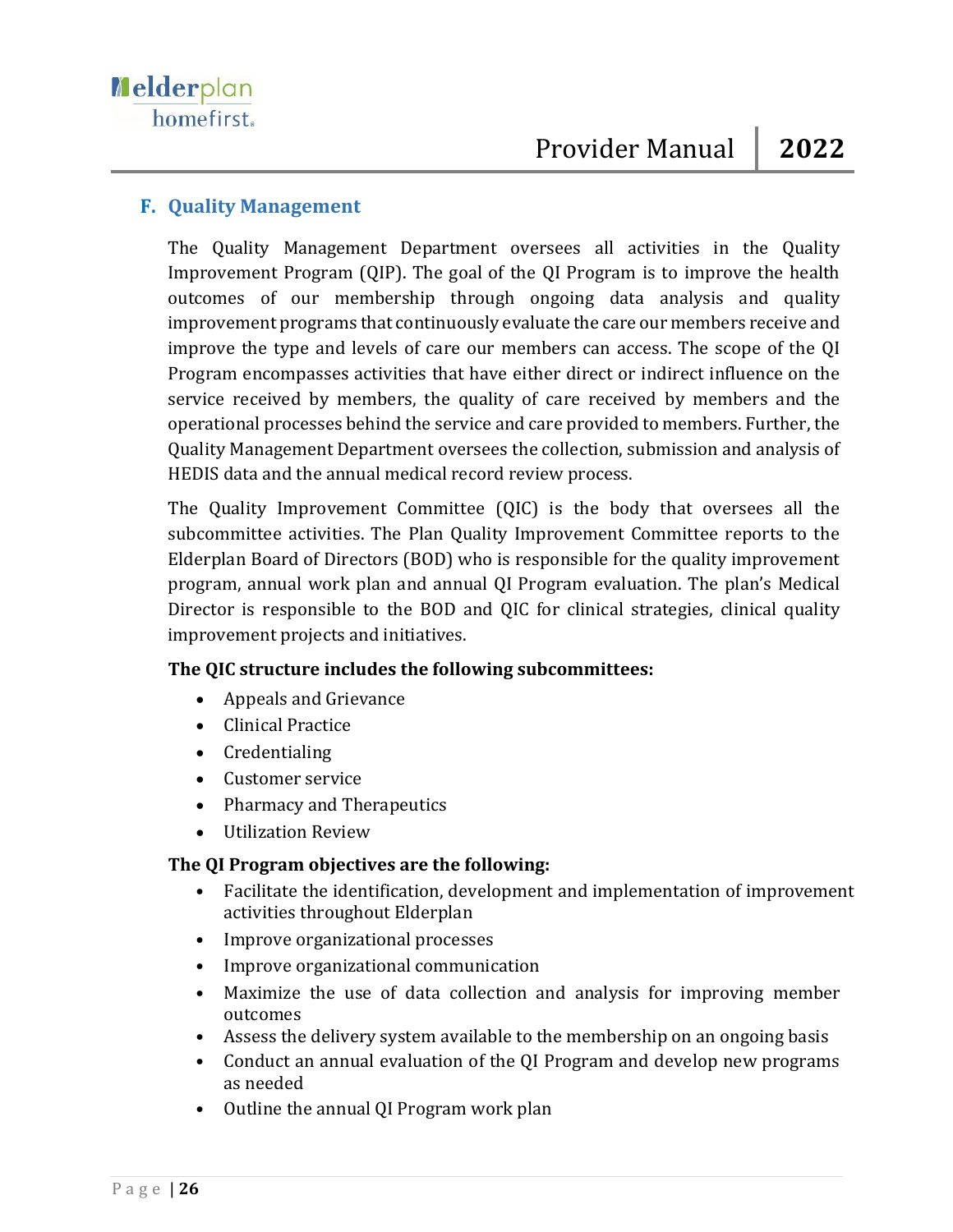#### <span id="page-31-0"></span>1. Elderplan Quality Improvement Committee Structure

Elderplan Inc. has a created a structure that facilitates the flow of information among the various subcommittees of the Plan and the Board of Directors. Data is gathered at the departmental level and aggregated and shared with the appropriate subcommittee. Quality improvement initiatives are data-driven. The Quality Improvement Committee oversees and supports communication, discussion, input and decision-making regarding clinical practice and operational performance. The committee structure consists of the following:

#### <span id="page-31-2"></span><span id="page-31-1"></span>2. Committees

#### a. The Quality Improvement Committee

The Quality Improvement Committee is responsible to identify, prioritize and oversee implementation, monitoring and evaluation of the Quality Improvement Program work plan and Quality Improvement projects. This multi-disciplinary committee accomplishes its responsibilities by review of regularly submitted presentations, reports and minutes of various quality committees and subcommittees.

- **Chairperson:** Executive Director, Medical Affairs
- **Co-Chair**: VP of Quality & Performance Improvement
- **Committee Members**: President, MJHS Health Plans; Chief Financial Officer; AVP, Medical Affairs; Chief Experience Officer; VP Medical Management; Chief Clinical Officer; Chief Administrative Officer; Chief Marketing Officer; SVP Sales; VP Information Services; Director Call Center Operations; VP Pharmacy Services; VP Medicare Advantage Products; VP Health Economics; VP Network Planning and Operations; VP Revenue Cycle; AVP Regulatory Compliance; AVP Medicaid and Integrated Products; Director Appeals and Grievances; Assistant Director Performance Improvement.
- **Meeting Frequency:** Quarterly

#### <span id="page-31-3"></span>b. Plan Subcommittees

The Subcommittees report trends and improvement plans to the Quality Improvement Committee.

#### i. Appeals and Grievances (A&G) Subcommittee

The Appeals & Grievance (A&G) Subcommittee is responsible for reviewing and analyzing A&G data including but not limited to volumes, categories/reasons for appeal/grievance, overturns/upholds and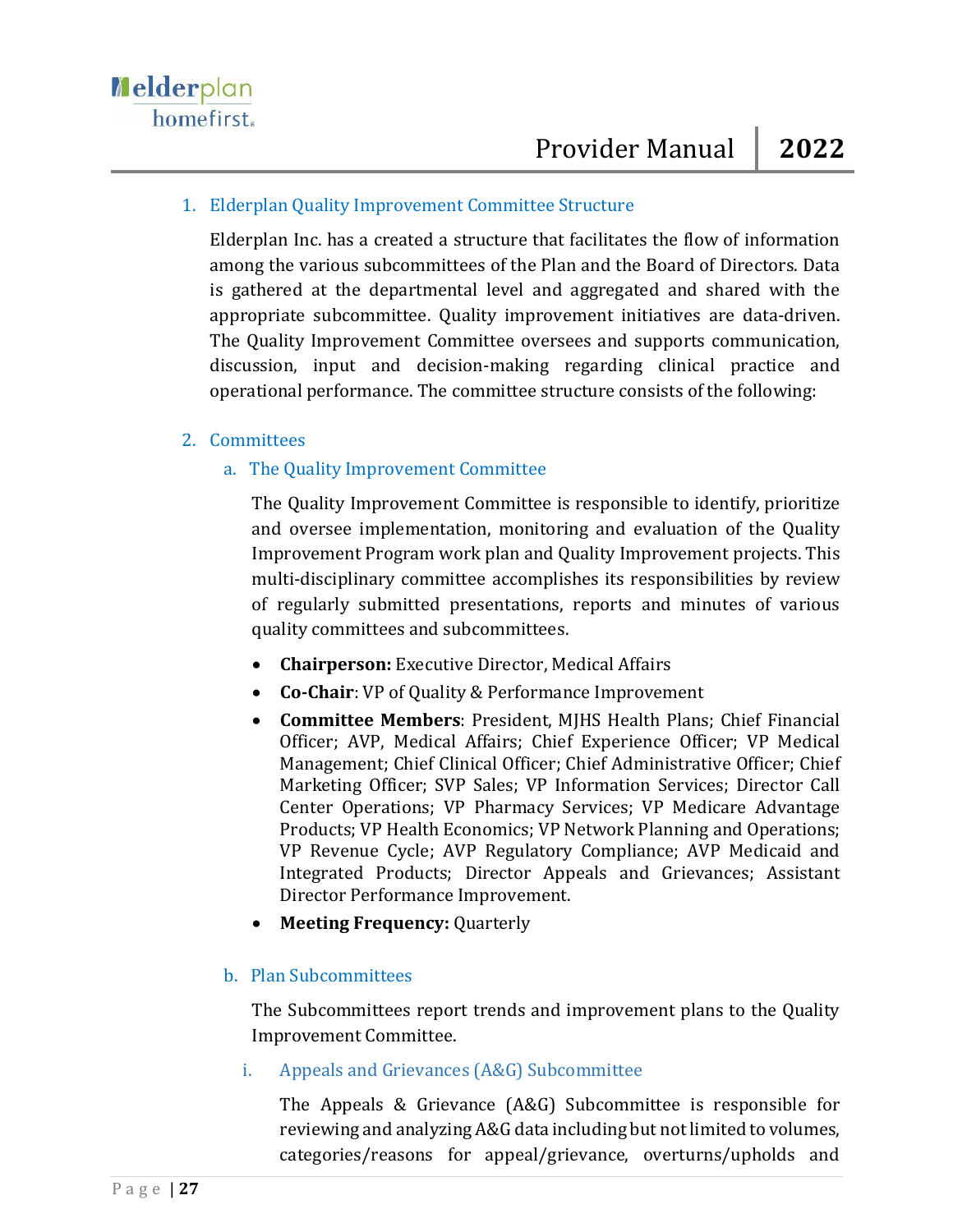IRE/IPRO activity. The purpose of the Subcommittee is to identify opportunities for improvement that will ultimately reduce the number of appeals / grievances received and increase customer satisfaction.

- **Chairperson:** Director, Appeals and Grievances
- **Co-Chair**: Manager, Appeals and Grievances
- **Committee Members:** VP, Quality Management & Performance Improvement; AVP, Medical Affairs; AVP, Regulatory Compliance; AVP, Coordinated Care; Director, Call Center Operations; Assistant Director, Delegated Vendor Management; Assistant Director, Performance Improvement; Manager, A&G Clinical Review; Par Reconsiderations Supervisor; Manager, Clinical Support; Manager, Claims Operations Support; Pharmacy Services Representative
- **Ad Hoc Members:** Chief Clinical Officer; AVP, Contracting and Provider Partnerships; Director, Claims
- **Frequency:** Quarterly

#### ii. Clinical Practice Subcommittee (CPC)

The Clinical Practice Committee's (CPC) responsibilities include organizational processes related to all aspects of clinical care including but not limited to: peer review/clinical corrective action plans, review of clinical data and development of preventive health programs, disease state management program initiatives, approval of practice guidelines and review approval of clinical policy and procedures.

- **Chairperson:** Executive Director, Medical Affairs
- **Co-Chairperson:** VP, Quality & Performance Improvement
- **Committee Members:** Plan Physicians three (3) required for quorum; VP, Medical Management; AVP, Medical Affairs; AVP, Contracting and Provider Partnerships; Assistant Director, Performance Improvement
- **Ad Hoc**: Chief Administrative Officer; Chief Clinical Officer; VP, Pharmacy; AVP, ISNP & GCC Clinical Services
- **Frequency:** 4 times/year

#### iii. Credentialing /Re-Credentialing Subcommittee (CRED/Re-Cred)

The Credentialing/Re-credentialing Subcommittee is responsible for the provision and oversight of Elderplan Network by ensuring that it consists of qualified practitioners and facilities, which meets or exceed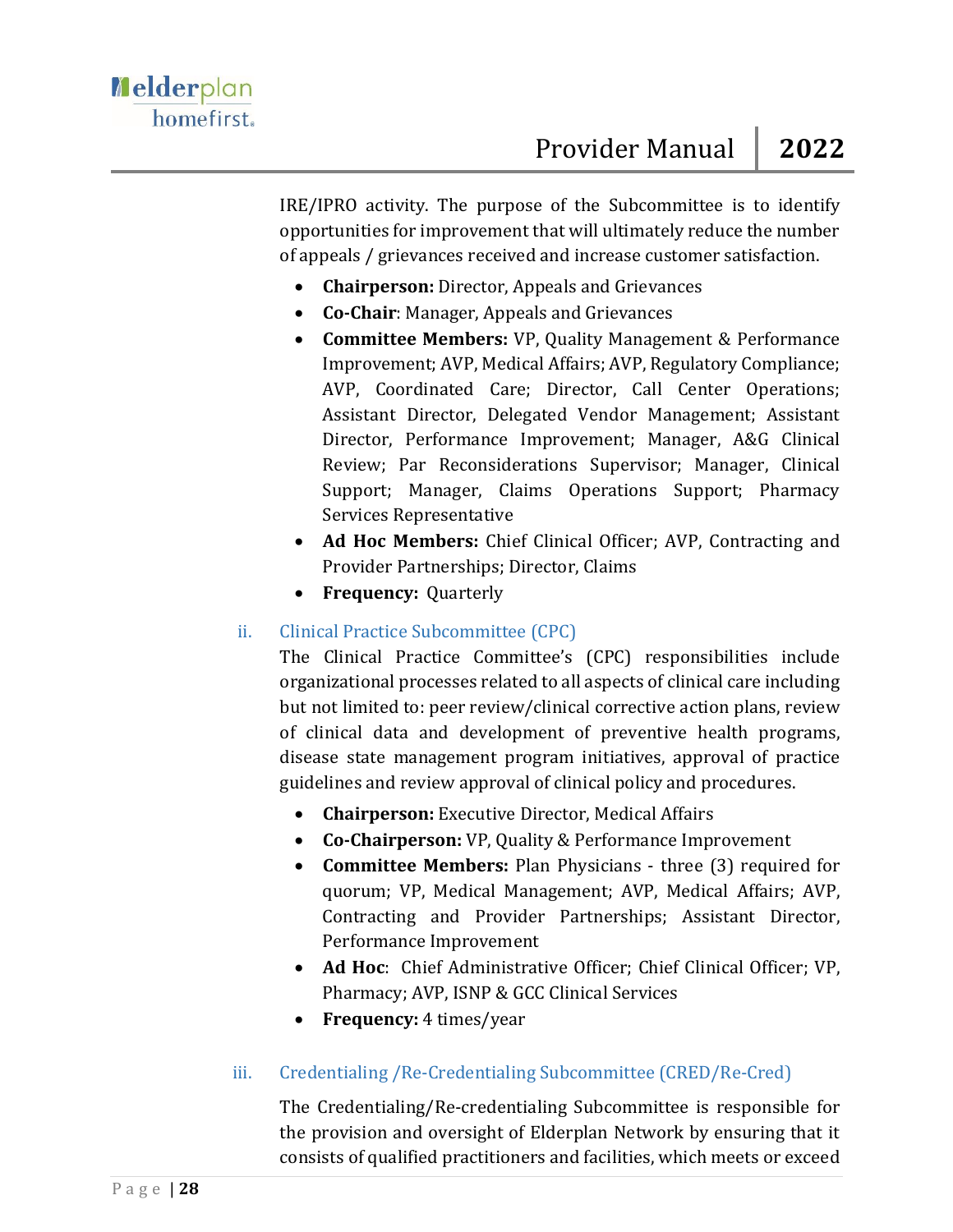Elderplan standards for participation and quality of care. The Subcommittee ensures that all providers and candidates are evaluated by a committee of their professional peers.

- **Chairperson:** Executive Director, Medical Affairs
- **Co-Chair:** Credentialing Manager
- **Committee Members:** Elderplan Participating Physicians (10), five (5) required for quorum; Credentialing Supervisor, Manager, A&G Clinical Review
- **Frequency:** Monthly

#### iv. Customer Satisfaction Subcommittee (CSC)

The goal of the Customer Service Subcommittee is to maintain and increase customer satisfaction. Our customers are defined as members, providers, and staff. The subcommittee is responsible for the tracking, trending, analysis, monitoring and improving systems and processes that impact customer satisfaction. The Customer Satisfaction Subcommittee will make recommendations for change based on the data analysis and customer feedback, monitor implementation and evaluate results of all initiatives.

- **Chairperson:** Director of Call Center Operations
- **Co-Chair:** VP, Claims & Call Center
- **Committee Members**: Director, Sales; VP, Quality Management & Performance Improvement; VP, Medicaid & Integrated Products; AVP, Coordinated Care; Senior Director, Medicare Products; Director, Member Experience; Director, Appeals and Grievances; Assistant Director, Performance Improvement; Director, Provider Relations & Project Planning; Assistant Director, Regulatory Compliance; Assistant Director, Delegated Vendor Management; Manager, Provider Services; Manager, Clinical Support Services; Pharmacy representative
- **Ad Hoc:** Trainer, Customer Service (as requested); VP, Pharmacy Services; AVP, Medical Affairs; EP IS representative
- **Frequency**: Quarterly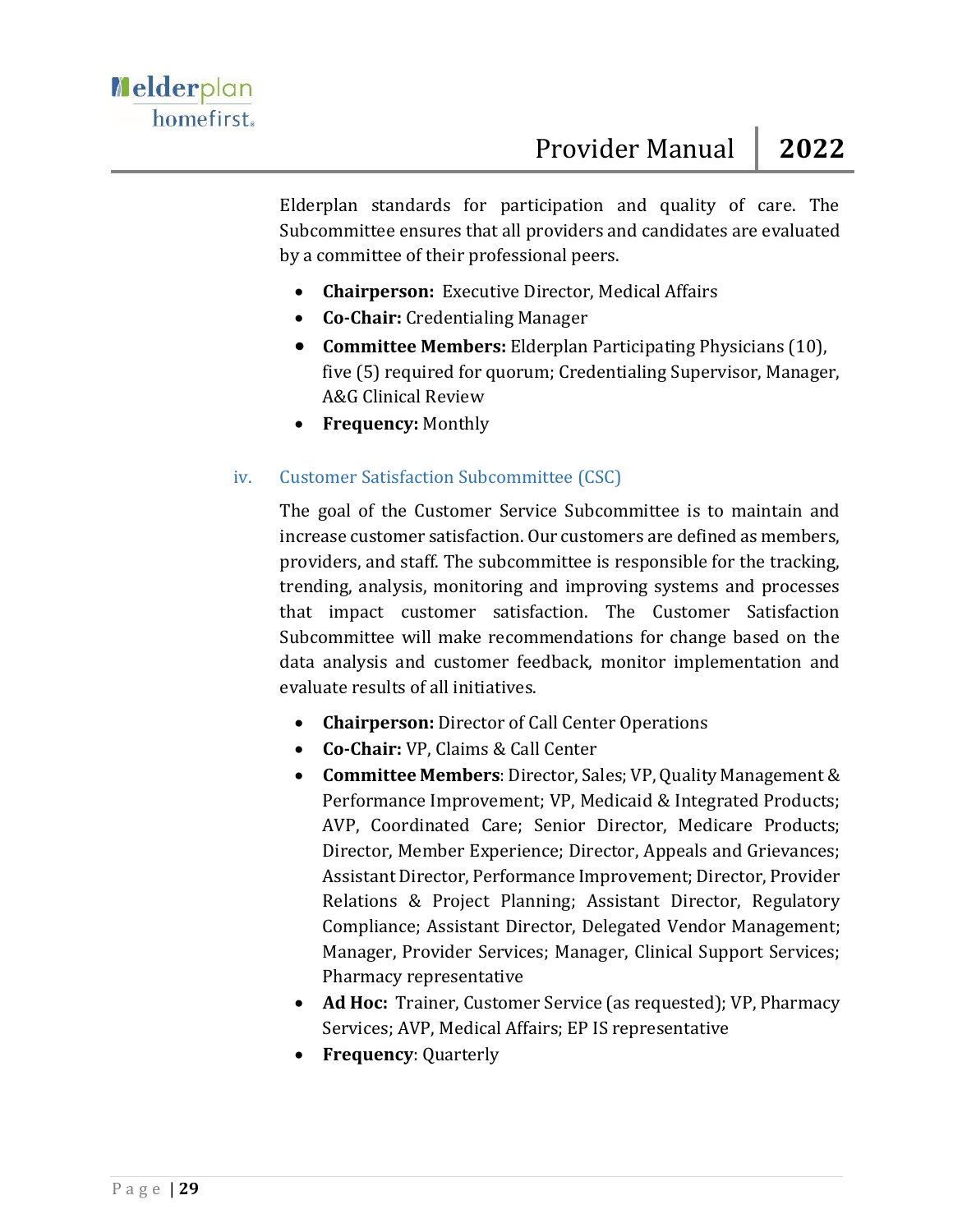#### v. Pharmacy and Therapeutics Subcommittee (P&T)

The Pharmacy & Therapeutics (P&T) Committee is responsible for ensuring the Plan's compliance with the requirements of Part D formulary development and oversight. The Committee evaluates, analyzes and recommends treatment protocols and procedures for the timely use of and access to both formulary and non-formulary drug products. The P & T Committee bases clinical decisions on the strength of scientific evidence and standards of practice using peer-reviewed medical literature, pharmacoeconomic studies, and other appropriate resources.

Elderplan Pharmacy department oversees the PBM's policies and procedures that outline and guide utilization management processes such as Part D coverage determinations, drug utilization review (prospective and retrospective), formulary development and maintenance, etc. In 2017, Elderplan delegated P&T meetings to the PBM for formulary development and changes. Elderplan Pharmacy continues to hold Elderplan P&T meetings to report and discuss pharmacy utilization/ trends, DUR programs, MTMP, formulary changes, patient safety measures and other Part D pharmacy related areas.

- **Chairperson**: VP, Pharmacy Services
- **Co-Chairperson**: Executive Director, Medical Affairs
- **Committee Members:** VP of Medical Management; VP of Quality Management and Performance Improvement; VP, Medical Management; AVP of Medical Affairs; Assistant Director, Performance Improvement; Assistant Director, Pharmacy Services; Plan Pharmacists and Pharmacy Specialists; MJHS Plus Nurse Practitioner
- **Ad Hoc:** Network Provider Operations Representative
- **Frequency:** Quarterly

#### vi. Utilization Review Subcommittee (UR)

The Utilization Review Subcommittee is responsible for the review and analysis of utilization data. This data is used as foundation for the UM programs, requirements and performance improvement activities. Collection and analysis of claim, encounter and administrative data is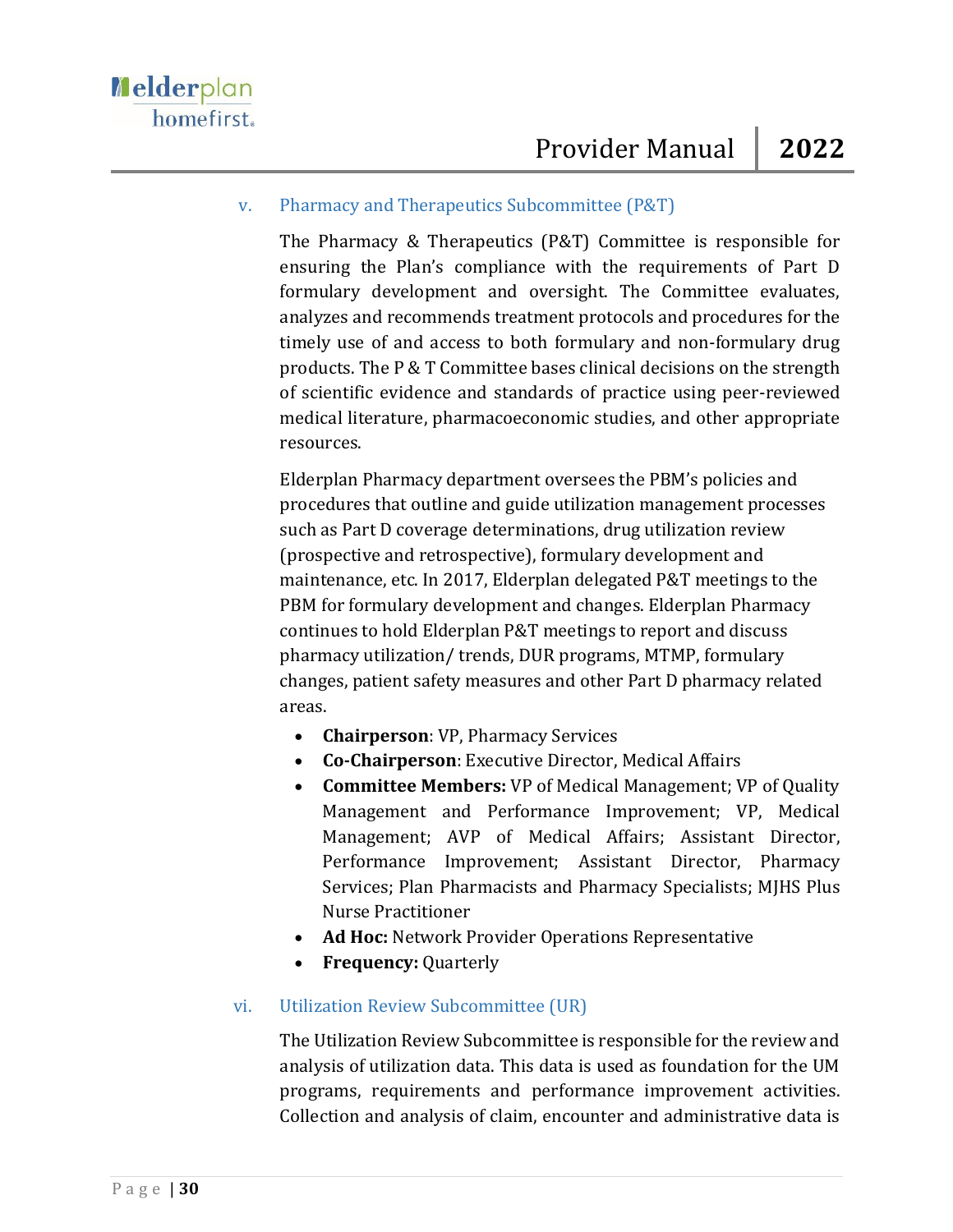used to establish baseline, evaluate performance, prioritize improvement initiatives, allocate resources and evaluate effectiveness.

- **Chairperson:** VP, Medical Management
- **Committee Members:** Chief Clinical Officer; VP, Quality Management & Performance Improvement; Senior Director, Medicare Advantage Products; VP, Medicaid & Integrated Products; AVP, Medical Affairs; AVP, Facility-Based Products; Executive Director, Medical Affairs; Assistant Director, Performance Improvement; Informatics Representative; Coordinated Care Representative; Claims Representative
- **Frequency**: 4 times/year

Providers expressing an interest in joining any of the subcommittees with provider representation are encouraged to contact the Quality & Performance Improvement Department at (718) 921-7979 or (800) 353-3765. Your input is invaluable for initiating and establishing health policies and overseeing quality improvement initiatives for Elderplan members.

#### <span id="page-35-0"></span>3. Quality of Care Concerns

If a quality-of-care concern is uncovered during a medical record review or in response to a member quality grievance, Elderplan will share its findings with the provider. The provider will have the opportunity to respond to Elderplan's findings within 30 days of receipt of the notice. If no response is received within 30 days of the notice, Elderplan may request a plan of correction from the provider. Quality of care grievance issues will be filed with Network Planning and Operations for further review and action.

#### <span id="page-35-1"></span>4. Non-Compliance with Medical Record Requests

Providers who are not compliant with Elderplan's requests for medical records will be notified by phone and/or mail of their non-compliance. The Provider Relations Department will be made aware of non-compliance issues. Noncompliance events will be documented in the provider's file for further review and action.

#### <span id="page-35-2"></span>5. HEDIS

Elderplan, as a Medicare Advantage managed care organization (MCO), reports on HEDIS measures. HEDIS measures performance against a set of standardized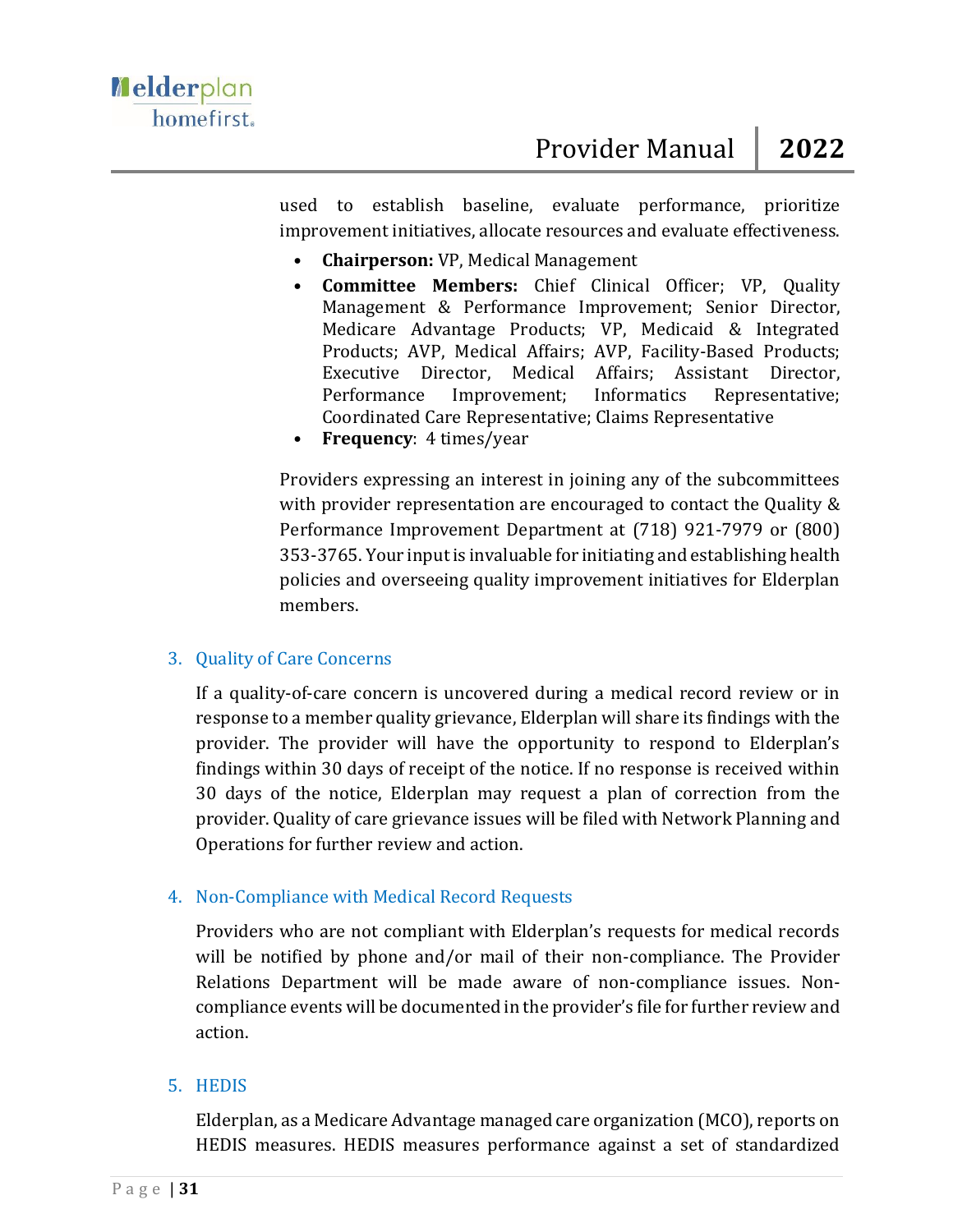measures of preventative and behavioral health services; chronic care management medication management; utilization; and member health outcomes. Elderplan annually collects data from several sources to report its performance on the HEDIS set of measures including:

- Claims data (Encounter & Pharmacy)
- Medical records

As a participating provider with Elderplan you may receive a request for on-site chart reviews, or a medical records fax request in lieu of an onsite chart review to assist Elderplan in reporting the most accurate values on their HEDIS report. Elderplan will conduct these onsite reviews with staff from provider relations/business development and contracted entities. Your support during the scheduling and visits is appreciated. HEDIS reviews occur annually from February to June. In January of the calendar year, you will receive an introduction letter informing you of the upcoming medical record review as well as the contracted entity who will conduct the reviews on Elderplan's behalf. Elderplan will do its best to keep office disruption to a minimum. You cannot refuse an Elderplan representative from conducting an onsite review.

For your reference Elderplan has listed below the HEDIS measures that are required for Elderplan to monitor: (\*indicates onsite medical record review)

- a. Effectiveness of Care / Prevention and Screening
	- Breast Cancer Screening
	- Colorectal Cancer Screening\*
	- Care for the Older Adults
- b. Effectiveness of Care / Respiratory Conditions
	- Appropriate Testing for Pharyngitis
	- Use of Spirometry Testing in the Assessment and Diagnosis of COPD
	- Pharmacotherapy Management of COPD Exacerbation
- c. Effectiveness of Care / Cardiovascular
	- Controlling High Blood Pressure\*
	- Persistence of Beta Blocker Treatment after A Heart Attack
	- Statin Therapy for Patients with Cardiovascular Disease
	- Cardiac Rehabilitation

## d. Effectiveness of Care / Diabetes

- Comprehensive Diabetes Care\*
	- o HbA1c Testing
	- o HbA1c Poor Control (>9%)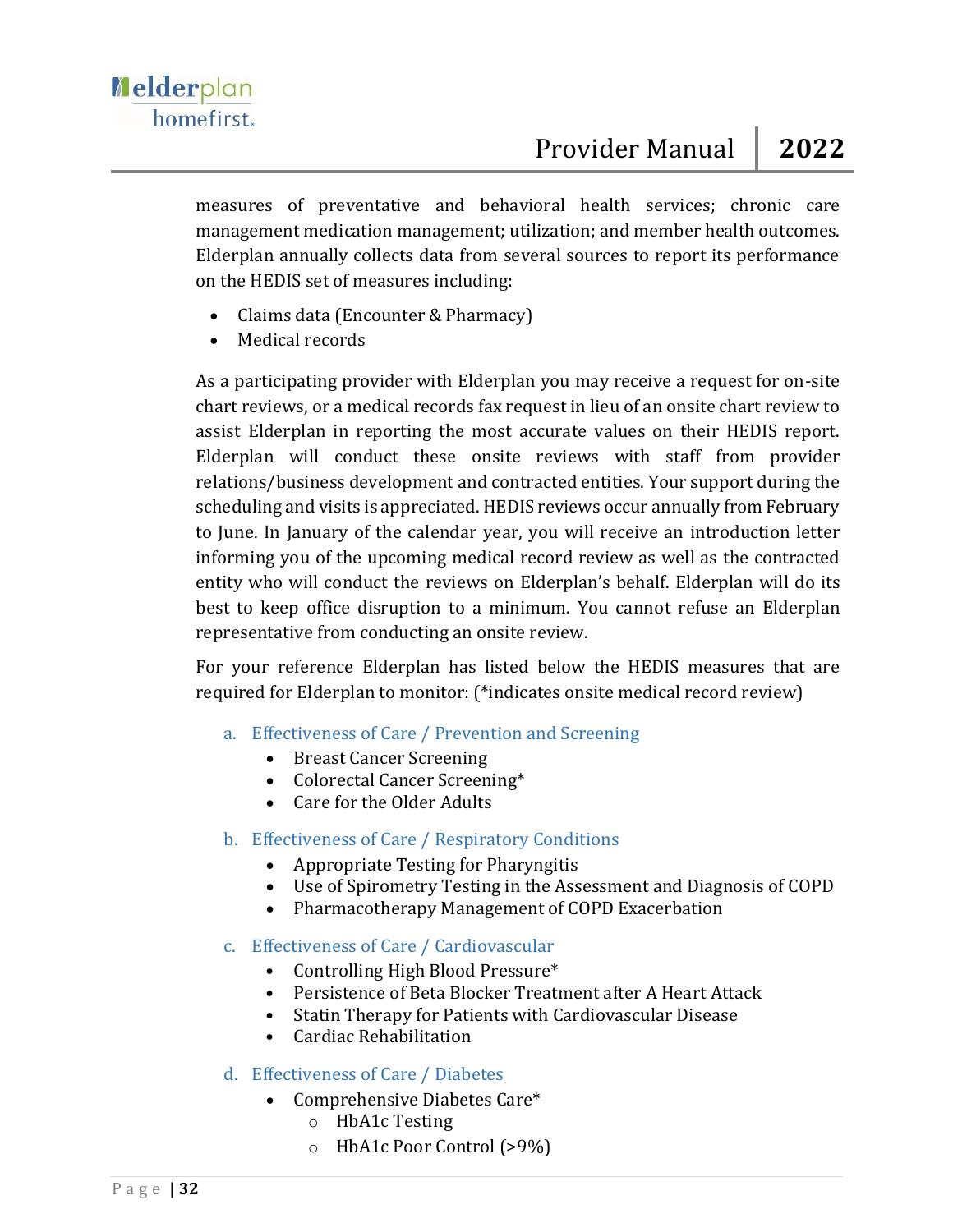- $\circ$  HbA1c Control (<8.0%)
- o Eye Exam (Retinal)
- o Monitoring for Diabetic Nephropathy
- Blood Pressure Controlled <140/90 mm Hg
- Kidney Health Evaluation for Patients with Diabetes
- Statin Therapy for Patients with Diabetes
- e. Effectiveness of Care / Musculoskeletal
	- Disease Modifying Anti-Rheumatic Drug Therapy in Rheumatoid Arthritis
	- Osteoporosis Management in Women Who Had a Fracture
	- Osteoporosis Screening in Older Women

## f. Effectiveness of Care / Behavioral Health

- Antidepressant Medication Management
- Follow-up after Hospitalization for Mental Illness
- Follow-Up After Emergency Department Visit for Mental Illness
- Follow-Up After High-Intensity Care for Substance Use Disorder
- Follow-Up After Emergency Department Visit for Alcohol and Other Drug Dependence
- Adherence to Antipsychotic Medications for Individuals with Schizophrenia
- Pharmacotherapy for Opioid Use Disorder
- g. Effectiveness of Care / Medication Management
	- Transitions of Care\*
	- Follow-Up After Emergency Department Visit for People with Multiple High-Risk Chronic Conditions

#### h. Overuse/Appropriateness

- Non-Recommended PSA-Based Screening in Older Men
- Appropriate Treatment for Upper Respiratory Infection
- Avoidance of Antibiotic Treatment for Acute Bronchitis/Bronchiolitis
- Use of Imaging Studies for Low Back Pain
- Potentially Harmful Drug-Disease Interactions in Older Adults
- Use of High-Risk Medications in Older Adults
- Use of Opioids at High Dosage
- Use of Opioids from Multiple Providers
- Risk of Continued Opioid Use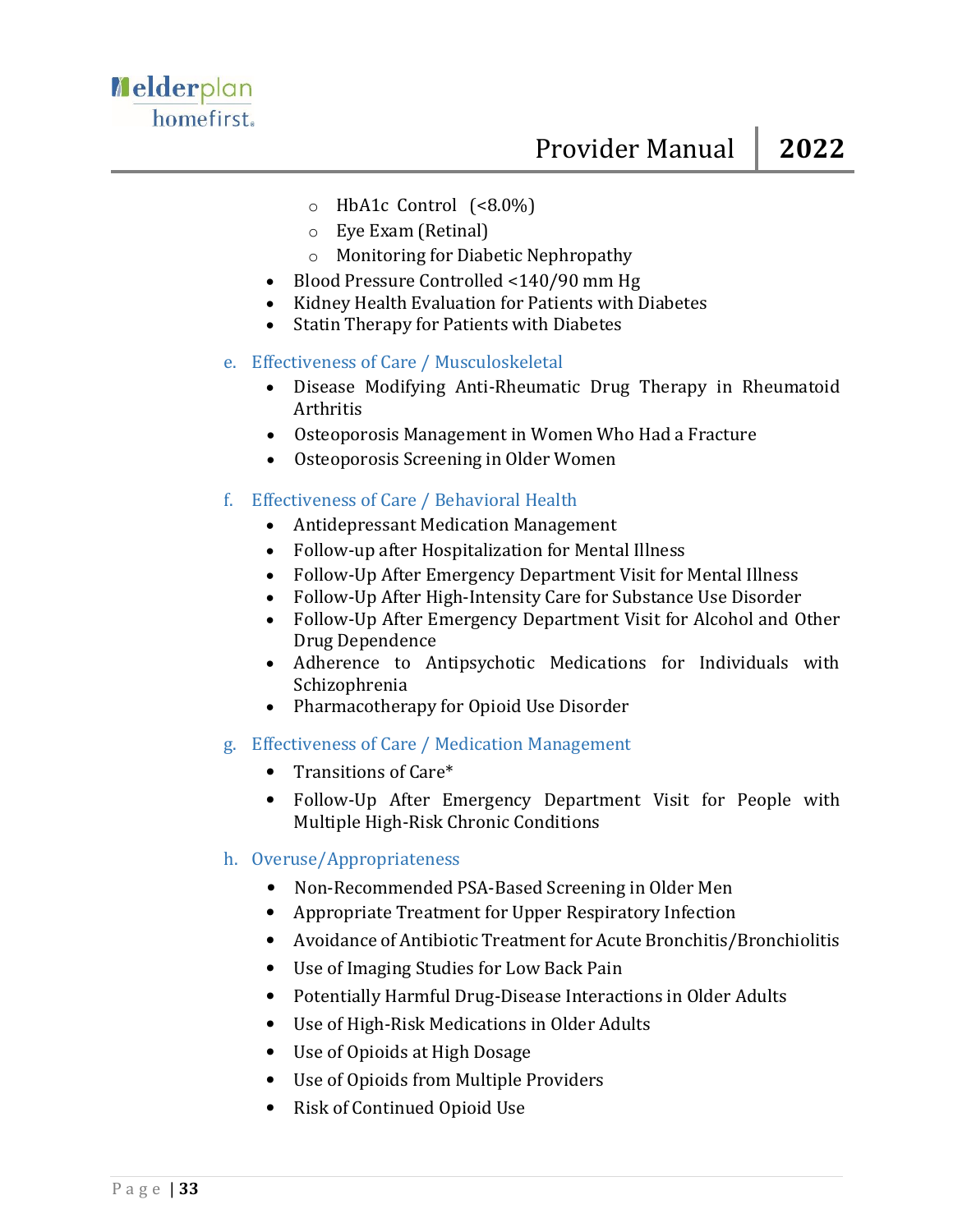### i. Access/Availability of Care

- Adults' Access to Preventive/Ambulatory Health Services
- Initiation and Engagement of Alcohol and Other Drug Dependence Treatment

#### j. Use of Services

- Frequency of Selected Procedures
- Identification of Alcohol and Other Drug Services
- Mental Health Utilization
- Antibiotic Utilization
- Standardized Healthcare-Associated Infection Ratio

## k. Risk Adjusted Utilization

- Plan All-Cause Readmission
- Hospitalization Following Discharge from a Skilled Nursing Facility
- Acute Hospital Utilization
- Inpatient Hospital Utilization
- Emergency Department Utilization
- Hospitalization for Potentially Preventable Complications

HEDIS measures are added annually and as such the list above may not be all encompassing. For an update of the measures or to request a HEDIS guide which contains descriptions for each of the measures along with appropriate CPT and ICD codes, please contact Elderplan's Quality Department.

#### 6. Provider Incentive Program<sup>1</sup>

#### **Overview**

Elderplan is committed to providing high quality care and improve health outcomes for our members. We know that our network of primary care providers ("PCP") plays an important role in achieving this goal. The Elderplan Incentive Program (EIP) is designated to reward PCPs for effectively managing our members' health and improving outcomes. Specifically, the program rewards PCPs, who meet participation requirements, for performance on a select set of HEDIS and STARS quality measures.

*<sup>1</sup>The Provider Incentive Program information in this manual includes the 2021 program details. The 2022 Provider Incentive Program information will be available in the Spring of 2022.*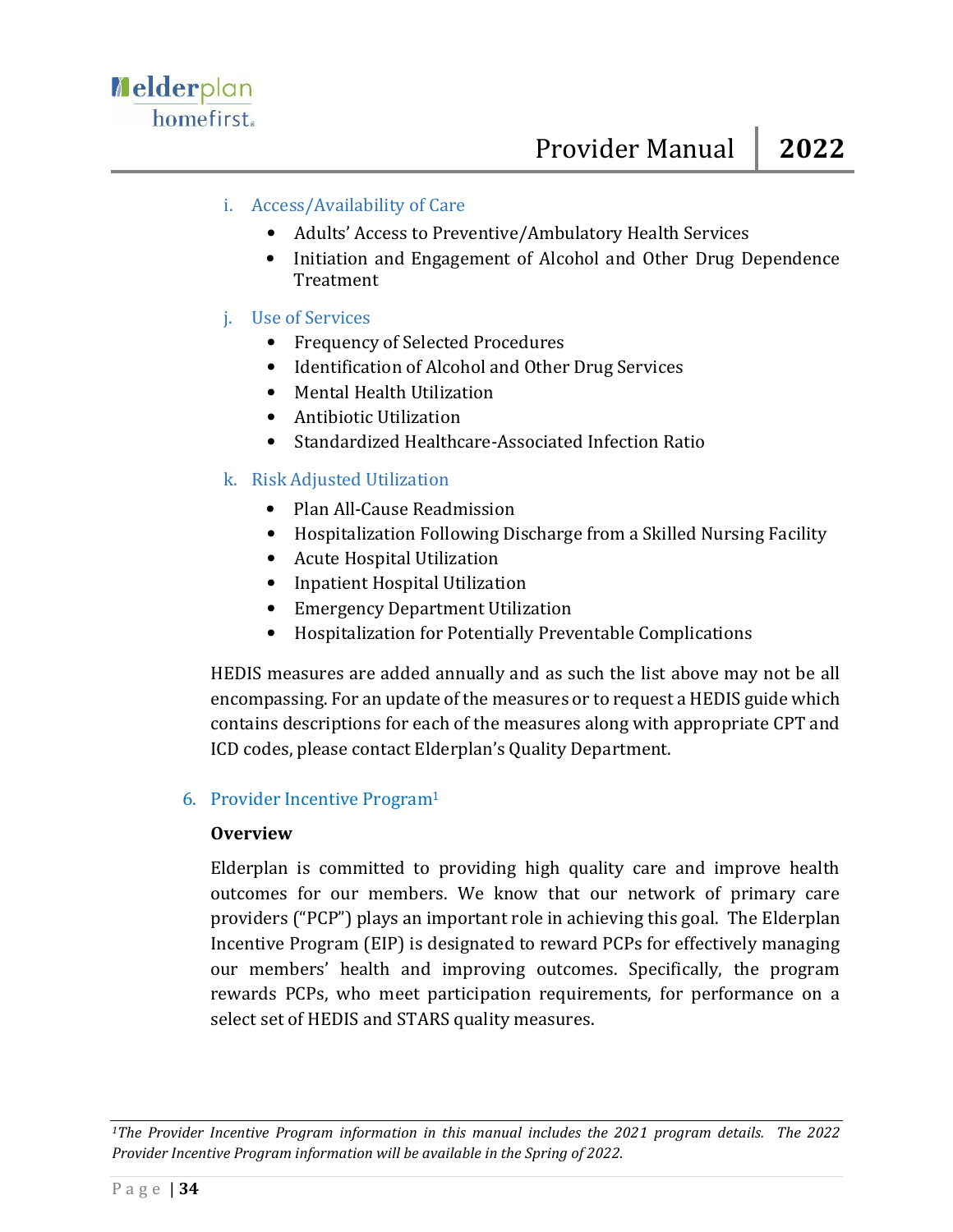#### **Participation Requirements**

Elderplan membership will be used to determine provider eligibility in the Incentive Program. PCPs must have at least 5 continuously enrolled Elderplan members (the denominator), by December 2021 to participate in the program.

#### **EIP Program**

Primary Care Providers will be rewarded based on achieving performance goals on 9 HEDIS/STARS, 2 Medication Adherence, and 1 DOH measure. Each measure consists of a minimum denominator, a target rate, and incentive payment. The incentive is earned once the measure thresholds are achieved and are to be paid out annually for each qualifying member.

| <b>EP Incentive Measures</b>                                      | Min<br>Den | <b>Target Rate</b>                                 | Incentive<br><b>Payment</b> |  |  |
|-------------------------------------------------------------------|------------|----------------------------------------------------|-----------------------------|--|--|
| <b>HEDIS Measures</b>                                             |            |                                                    |                             |  |  |
| <b>Breast Cancer Screening</b>                                    | 5          | 76%                                                | \$35                        |  |  |
| <b>Colorectal Cancer Screening</b>                                | 5          | 65%                                                | \$35                        |  |  |
| <b>Controlling High Blood Pressure</b>                            | 5          | 65%                                                | \$100                       |  |  |
| Diabetes Care: Eye Exam                                           | 5          | 75%                                                | \$50                        |  |  |
| Diabetes Care: HbA1c Testing                                      | 5          | 100%                                               | \$15                        |  |  |
| Diabetes Care: HbA1c Control <9% *                                | 5          | 75%                                                | \$100                       |  |  |
| Diabetes Care: Nephropathy                                        | 5          | 98%                                                | \$25                        |  |  |
| <b>Statin Therapy for Patients with</b><br>Cardiovascular Disease | 5          | 85%                                                | \$50                        |  |  |
| <b>Statin Therapy for Patients with Diabetes</b>                  | 5          | 87%                                                | \$50                        |  |  |
| <b>Medication Adherence Measures</b>                              |            |                                                    |                             |  |  |
| Medication Adherence: Cholesterol**                               | NA         | 90-day prescription<br>conversion/fill per quarter | \$50                        |  |  |
| Medication Adherence: Hypertension**                              | <b>NA</b>  | 90-day prescription<br>conversion/fill per quarter | \$50                        |  |  |
| Medication Adherence: Diabetes**                                  | <b>NA</b>  | 90-day prescription<br>conversion/fill per quarter | \$50                        |  |  |
| <b>DOH Measure</b>                                                |            |                                                    |                             |  |  |
| Annual Flu Vaccine                                                | <b>NA</b>  | 80%                                                | \$15                        |  |  |
| <b>Total</b>                                                      |            |                                                    |                             |  |  |

\**Medical Record Measure*

*\*\*2 incentive payments to be earned during the 3rd and 4th quarter*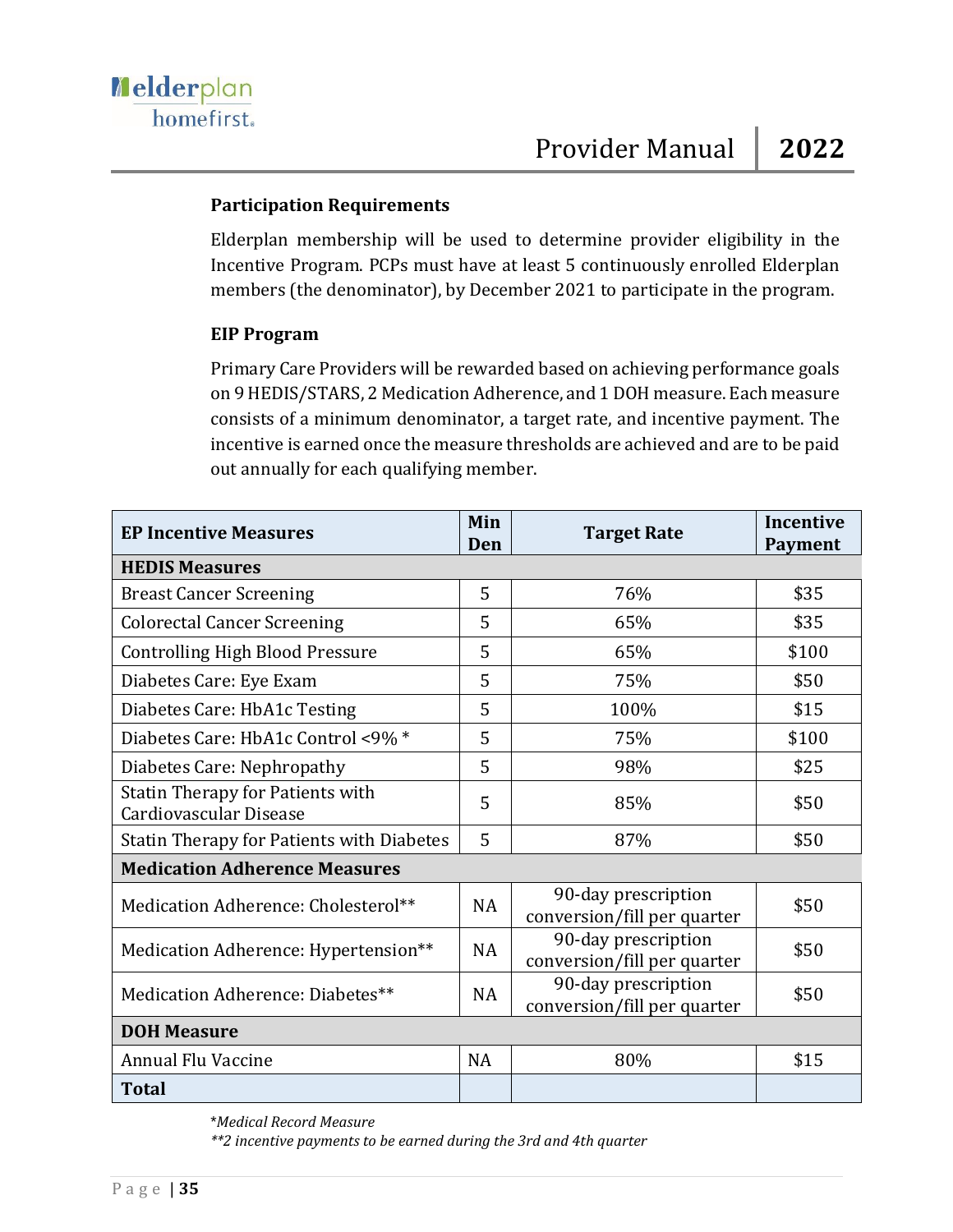#### **Reporting and Data Submission**

Performance for the program is calculated via claims submission and supplemental data.

You will have access to quality reports via Elderplan's quality reporting tool located on our enhanced provider portal. In addition to checking eligibility, authorizations, and claim status, we are enabling providers to view and track performance on the Quality Dashboard. The portal will continue to offer other important resources, such as access to formularies, member eligibility and more!

If you are not already enrolled, you can sign up for our portal through our automated registration process. Please access the portal by going to www.elderplan.org. Click on "For Providers," then "Web Portal" to access the site. There is a section called "New Users" where it will take you through the process of creating an account. You will need your NPI and TIN at the time of registration.

Please refer to Elderplan's HEDIS Provider Guide for details on the measure criteria and how to access the quality reporting tool.

#### **Deadlines and Payments**

All claims for the HEDIS measurement year 2021 must be submitted by 2/28/2022. Claims and supplemental data submitted after the deadline will not be included when calculating incentive performance.

#### 7. CPT Category II Codes

Elderplan encourages providers to use CPT Category II Codes to facilitate medical record reviews. CPT Category II Codes were developed for performance measurement to decrease the need for record abstraction and chart review, thereby minimizing administrative burden on physicians, other health care professionals, hospitals, and entities seeking to measure the quality of patient care. According the American Medical Association, these codes are intended to facilitate data collection about the quality of care rendered by coding certain services and test results that support nationally established performance measures and that have an evidence base as contributing to quality patient care.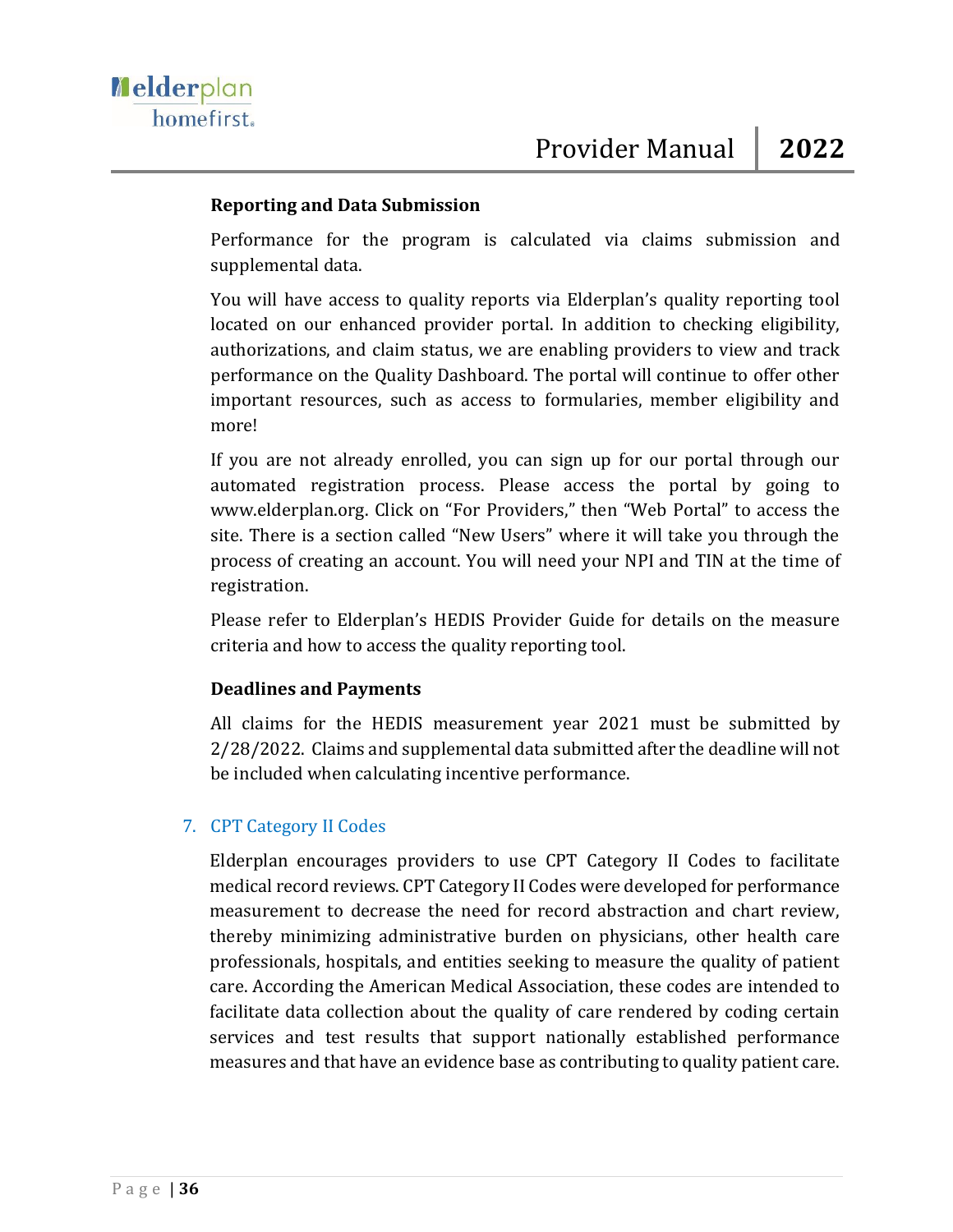Examples of CPT Category II Codes that are helpful with HEDIS measures and medical record review include the following:

# **Code Description**

| 1111F | Transitions of Care, the Discharge medications were discussed and<br>reconciled with current medications in outpatient record                                                          |
|-------|----------------------------------------------------------------------------------------------------------------------------------------------------------------------------------------|
| 1125F | Pain assessment and documented in the medical record                                                                                                                                   |
| 1126F | Pain assessment but no pain documented in the medical record                                                                                                                           |
| 1159F | Medication list documented in medical record                                                                                                                                           |
| 1160F | Review of all medications by a prescribing practitioner or clinical<br>pharmacist (such as, prescriptions, OTCs, herbal therapies and<br>supplements) documented in the medical record |
| 1170F | Functional status assessed                                                                                                                                                             |
| 3044F | Most recent hemoglobin A1C (HbA1c) level <7.0% (Diabetes Mellitus)                                                                                                                     |
| 3046F | Most recent hemoglobin A1C (HbA1c) level > 9.0% (Diabetes Mellitus)                                                                                                                    |
| 3051F | Most recent hemoglobin A1c (HbA1c) level greater than or equal to 7.0%<br>and less than 8.0% (Diabetes Mellitus)                                                                       |
| 3052F | Most recent hemoglobin A1c (HbA1c) level greater than or equal to 8.0%<br>and less than or equal to 9.0% (Diabetes Mellitus)                                                           |
| 3074F | Most recent systolic blood pressure < 130 mm Hg (HTN)                                                                                                                                  |
| 3075F | Most recent systolic blood pressure 130 to 139 mm Hg (HTN)                                                                                                                             |
| 3077F | Most recent systolic blood pressure >= 140 mm Hg (HTN)                                                                                                                                 |
| 3078F | Most recent diastolic blood pressure < 80 mm Hg (HTN)                                                                                                                                  |
| 3079F | Most recent diastolic blood pressure 80 - 90 mm Hg (HTN)                                                                                                                               |
| 3080F | Most recent diastolic blood pressure >= 90 mm Hg (HTN)                                                                                                                                 |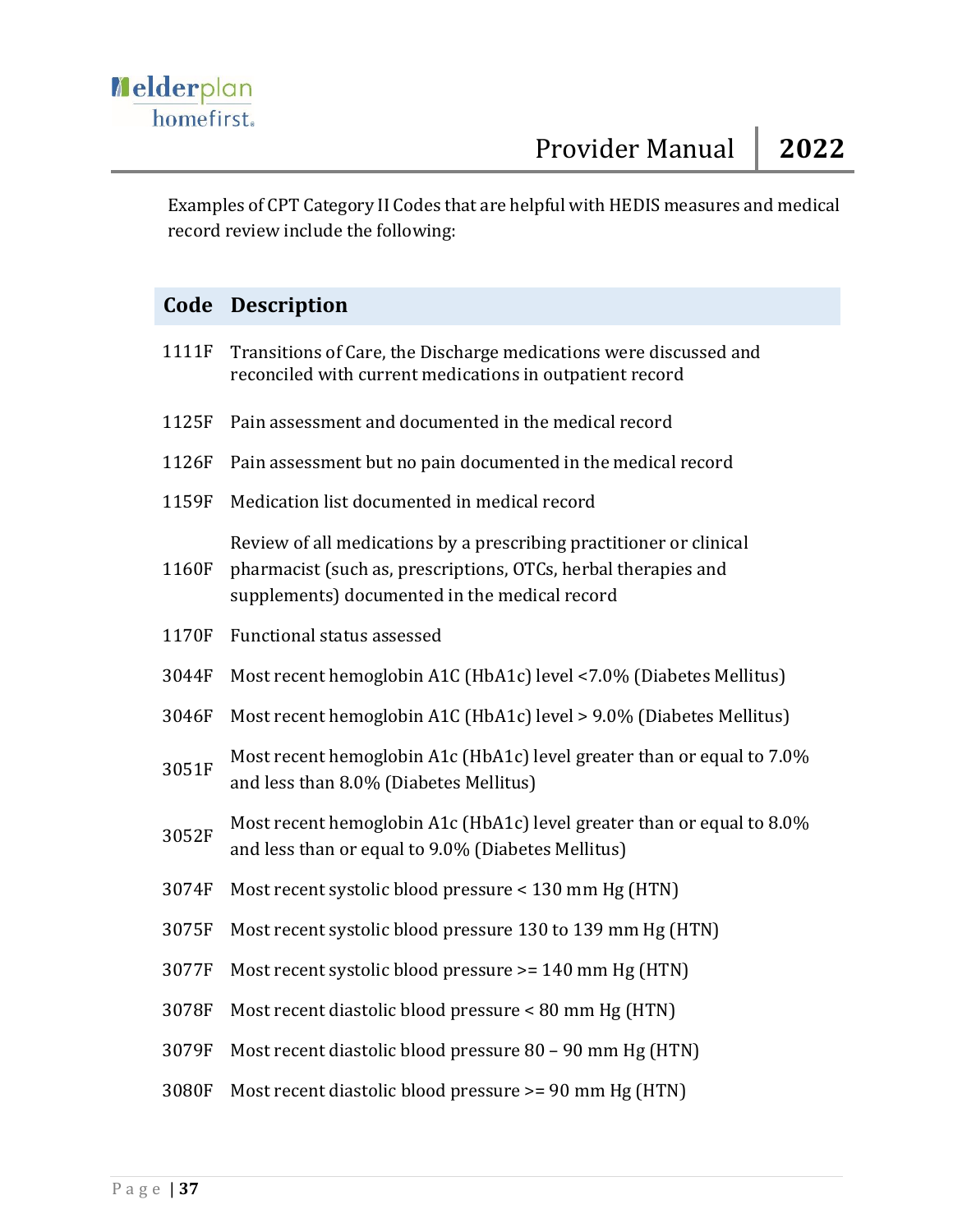### 8. Eligibility

A Medicare beneficiary is generally eligible to enroll in Elderplan provided he or she is:

- Qualifies for a Medicare Advantage plan– Elderplan's contract with CMS limits enrollments to beneficiaries who obtain Medicare status through age or disability.
- Entitled to Medicare Part A and enrolled in Medicare Part B If the prospect has Medicare Part B only, he or she is not eligible to enroll in Elderplan.
- Does not suffer from End Stage Renal Disease Or permanent kidney failure which requires regular kidney dialysis or a transplant to maintain life. If an individual was already enrolled with Elderplan when he or she developed ESRD, he or she may remain as an enrollee of Elderplan and cannot be dis-enrolled from the Plan for health reasons.
	- o Permanently resides in the Elderplan Service Area at least six months of the year as defined in the Member's Evidence of Coverage.

#### 9. Member Enrollment

Eligible individuals may enroll in Elderplan during the Annual Enrollment Period between October 15 and December 7 of each year, for enrollment effective the first day of the following year. Additionally, individuals may disenroll from Medicare Advantage plans and return to Traditional Medicare during the Annual Disenrollment Period, January 1 through February 14th, the individual can add a stand-alone prescription drug plan to accompany Traditional Medicare. However, there are exceptions that may allow an individual to enroll in Elderplan outside of these election periods. The Elderplan individual election form must be submitted to CMS in order to be processed. Generally, an enrollment received prior to the end of the month will be effective the first of the calendar month following the date the election is made. As indicated above exceptions and other election periods apply; please contact Elderplan's Enrollment Department for exceptions and rules.

Individuals interested in becoming Elderplan Members may call the Elderplan Enrollment Department at (718) 921-7898 or (800) 353-3765; Monday through Friday between 8:00 a.m. and 5:00 p.m. Elderplan encourages providers to refer prospective members to the Enrollment Department.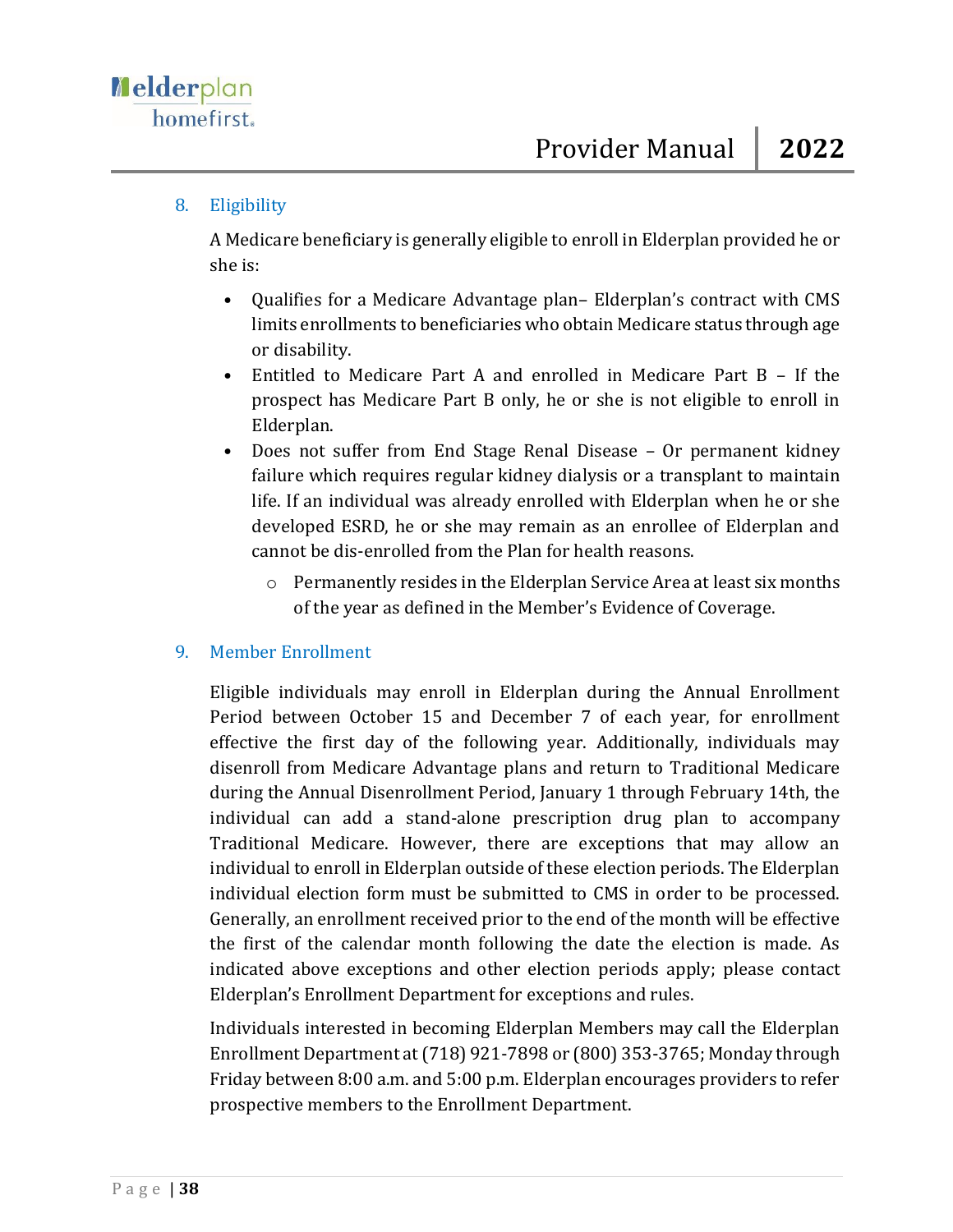#### 10. Disenrollment

Generally, there are only certain times during the year when Medicare Advantage plan members may voluntarily end their membership. Every year from October 15 through December 7 during the Annual Election Period, anyone with Medicare may switch from one way of getting Medicare to another for the following year (effective January 1 of the following year). As with enrollments, exceptions and other election periods may apply. Please contact Elderplan's Customer Service department at (718) 921-7979 or (800) 353-3765, between 8:00 am and 8:00 pm seven days a week, for additional information.

**Under no circumstances are participating providers, their staff, Elderplan staff, or other agents to encourage or request an Elderplan member to disenroll from Elderplan, join another plan, or change insurance coverage.**

If a Primary Care Physician receives a request from a member to disenroll, the Primary Care Physician must tell the member to contact Elderplan Customer Service at (718) 921-7979 or (800) 353-3765, or 711 for TTY users, as soon as possible so that the request can be processed in a timely manner.

Written requests for disenrollment should be immediately sent by fax to Elderplan at (718) 630- 2624, and then mailed to:

## **Elderplan**

Attn: Customer Service Department 6323 7th Avenue Brooklyn, NY 11220

In special cases, Elderplan may involuntarily disenroll a member. However, involuntary disenrollments require prior approval from the Centers for Medicare and Medicaid Services. Please note no member shall be disenrolled because of the member's health status.

For additional information about disenrollments, contact Elderplan Customer Service at (718) 921-7979 or (800) 353-3765.

#### 11. Release of Information to Members

Members are entitled access to, or copies of, records concerning their health care. All or part of the medical record may be released upon written authorization from the member or other "qualified person" in accordance with applicable state and federal law.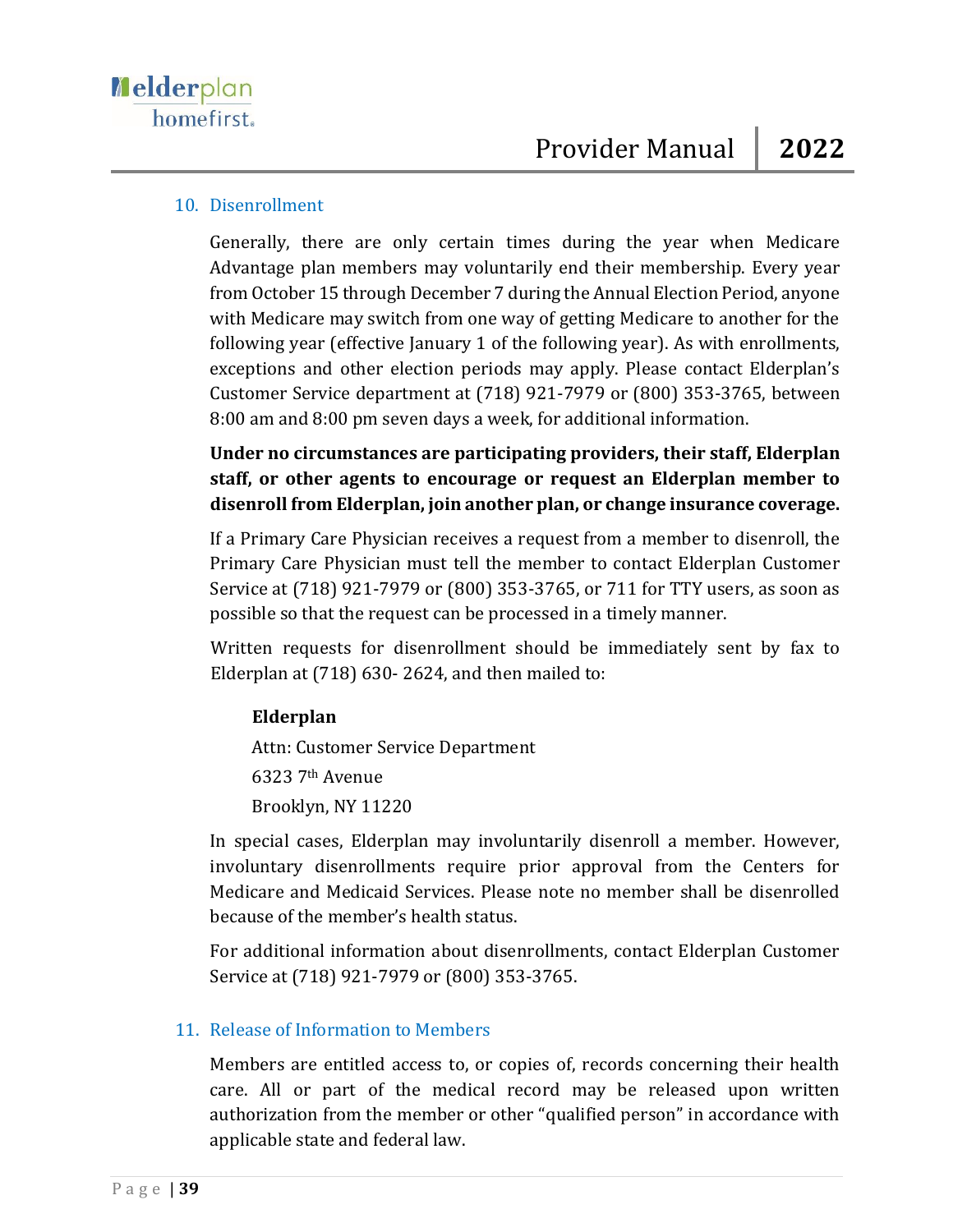Qualified persons other than the member who may request access or copies on behalf of the member include, but are not limited to:

- Legally authorized representative acting under the authority of a Power of Attorney
- Health Care Proxy Agent for an incapacitated person
- Court-appointed guardian for an incapacitated person
- Other legally appointed representative or guardian

## 12. Members Requesting Records

A written request, either in the form of a letter or an authorization form signed by the member or qualified person should include:

- Name of the physician, facility or provider from whom the information is requested
- Name and address of the institution, agency, or individual that is to receive the information
- Member's full name, address, date of birth, and Social Security Number or Elderplan identification number
- The extent or nature of the information to be released, including dates of treatment
- The date or event when the authorization will expire
- Signature of member or qualified person

Member requests should be honored within 10 days of the date of receipt of the written authorization.

Access to member information may be denied only if the provider determines that access can reasonably be expected to cause substantial harm to the member or others or would have a detrimental effect on the provider's professional relationship with the patient or his or her ability to provide treatment. Personal notes or observations may be excluded from any disclosure based on the provider's reasonable judgment.

If a member requests to review or inspect their records in person, the physician may place reasonable limitations on the time, place, and frequency of any record inspections.

Special authorizations, forms and procedures are required for HIV-related testing (both before and after the test is performed) and for release of any HIVrelated information from the medical record. The informed consent form and the authorization for release of confidential HIV-related information must be the New York State Department of Health approved forms or must be forms that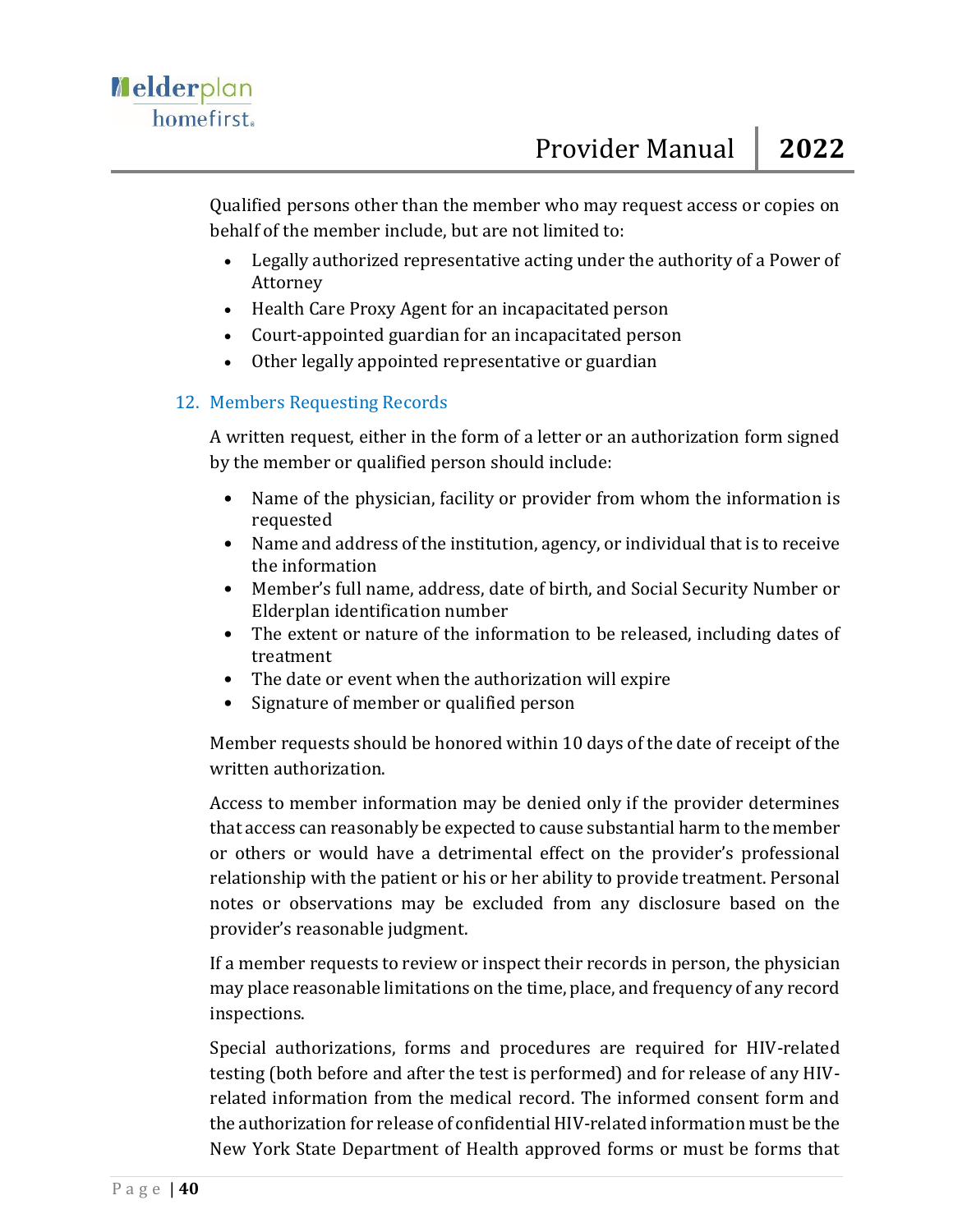have been approved by the New York State Department of Health. All authorizations requesting the release of mental health records must specify that the information requested concerns mental health treatment.

## **G. Medical Management Program**

The Medical Management Program is responsible for assuring appropriate utilization of services by maximizing the quality of care while providing services in the most efficient and cost-effective manner possible, the program incorporates the following functions:

- Prospective, concurrent and retrospective clinical reviews
- Ongoing planning and coordination of services provided to Elderplan members.

Medical Management begins with the prior authorization of services. Services covered under the member's EOC requiring prior authorization are evaluated against the plan's criteria to establish medical necessity.

The program also identifies and evaluates high-risk members who may be eligible to participate in our (specialized programs like a home visiting Nurse Practitioner, health coaching, etc.). These programs are designed to maximize the member's health and wellness and manage health crises more effectively.

#### 1. Emergency Care

An **emergency medical condition** is a medical condition manifesting itself by acute symptoms of sufficient severity (including severe pain) such that a prudent layperson, with an average knowledge of health and medicine, could reasonably expect the absence of immediate medical attention to result in:

- Serious jeopardy to the health of the individual or, in the case of a pregnant woman, the health of the woman or her unborn child;
- Serious impairment to bodily functions; or
- Serious dysfunction of any bodily organ or part.

Emergency Services include inpatient and outpatient services that are furnished by a provider qualified to render services to evaluate or stabilize an emergent medical condition.

Elderplan will cover services furnished by a participating or non-participating provider when an emergency medical condition exists, or a Plan provider instructs the member to seek emergency services within or outside the Plan.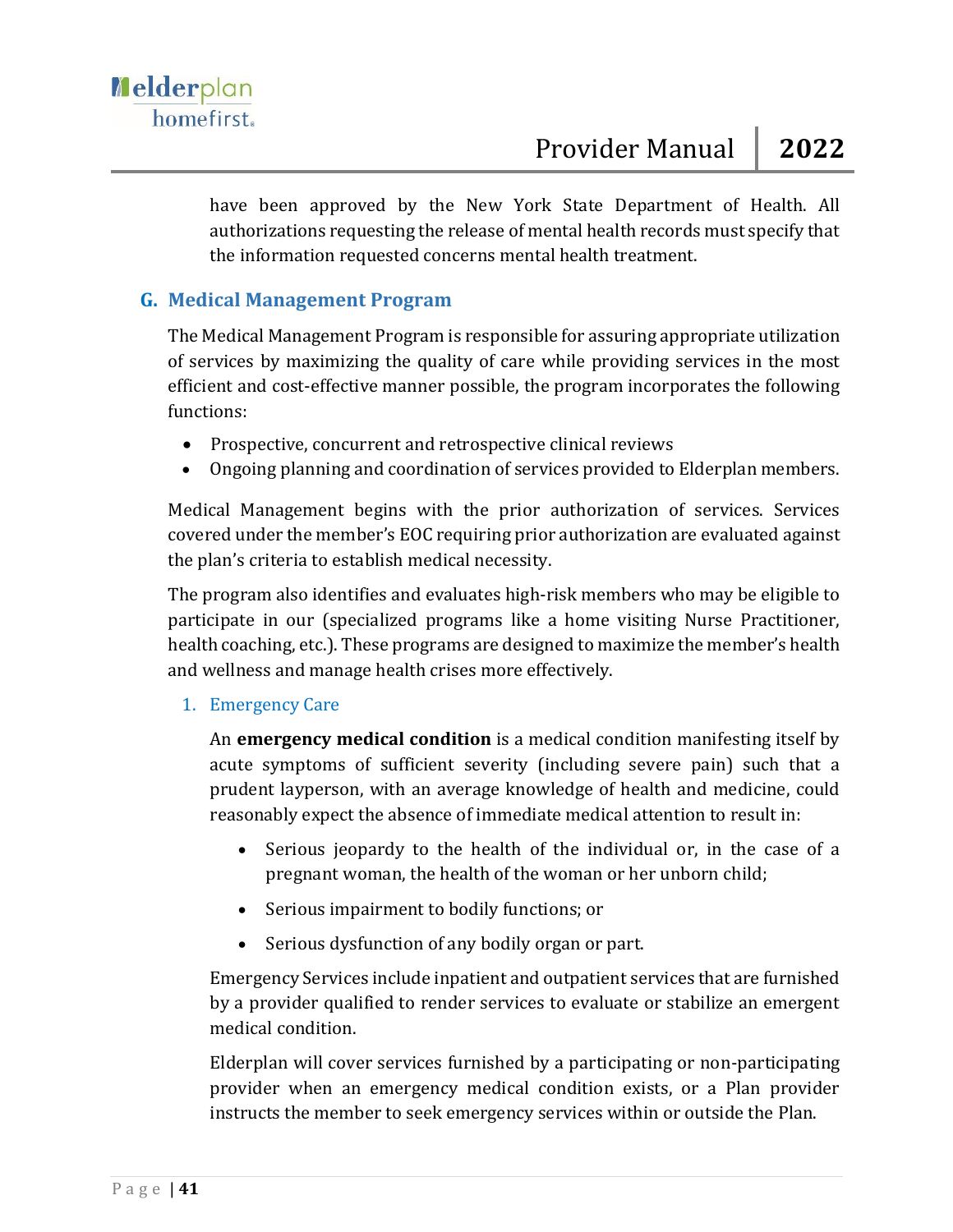Prior authorization for treatment of emergency medical conditions and out-ofarea urgently needed care is not required. In the event of an emergency medical condition, the member is encouraged to go to the closest emergency room or the nearest hospital or call 911 for assistance. Elderplan offers worldwide emergency coverage on some products. Members are requested to contact Elderplan and/or their Primary Care Physician within 24 hours of the emergency, or as soon as reasonably possible as instructed on their membership identification card and in their Evidence of Coverage booklet.

Should the emergency result in a medically necessary hospital admission, Elderplan will cover the cost of the emergency services and the cost of all medically necessary inpatient days until the member may be safely discharged or transferred to a next level of care.

#### 2. Post-Stabilization Care

Post Stabilization Care Services are provided after emergency care is received, and additional services or post stabilization care is medically necessary to ensure that the member remains stabilized from the time that the treating hospital requests authorization from Elderplan or until:

- The member is discharged
- A plan physician arrives and assumes responsibility for the member's care
- The treating physician and Elderplan agree to another arrangement.

## 3. Potential Transfer of Members

If an emergency medical condition is treated at a non-contracted facility and requires a level of care and/or treatment that the facility cannot provide, the patient may be evaluated for transfer to a contracted facility. The hospital attending physician must collaborate with the primary care physician and/or receiving hospital attending physician once medical stabilization is achieved. The transferring hospital provides medical treatment to reduce the risks to the individual, sends all relevant medical records, and uses qualified personnel and transportation equipment for the transfer. The receiving facility must have available bed and qualified personnel to accept the transfer and provide appropriate medical treatment. The Elderplan Inpatient Case Manager is available to assist the collaborating physicians during this process.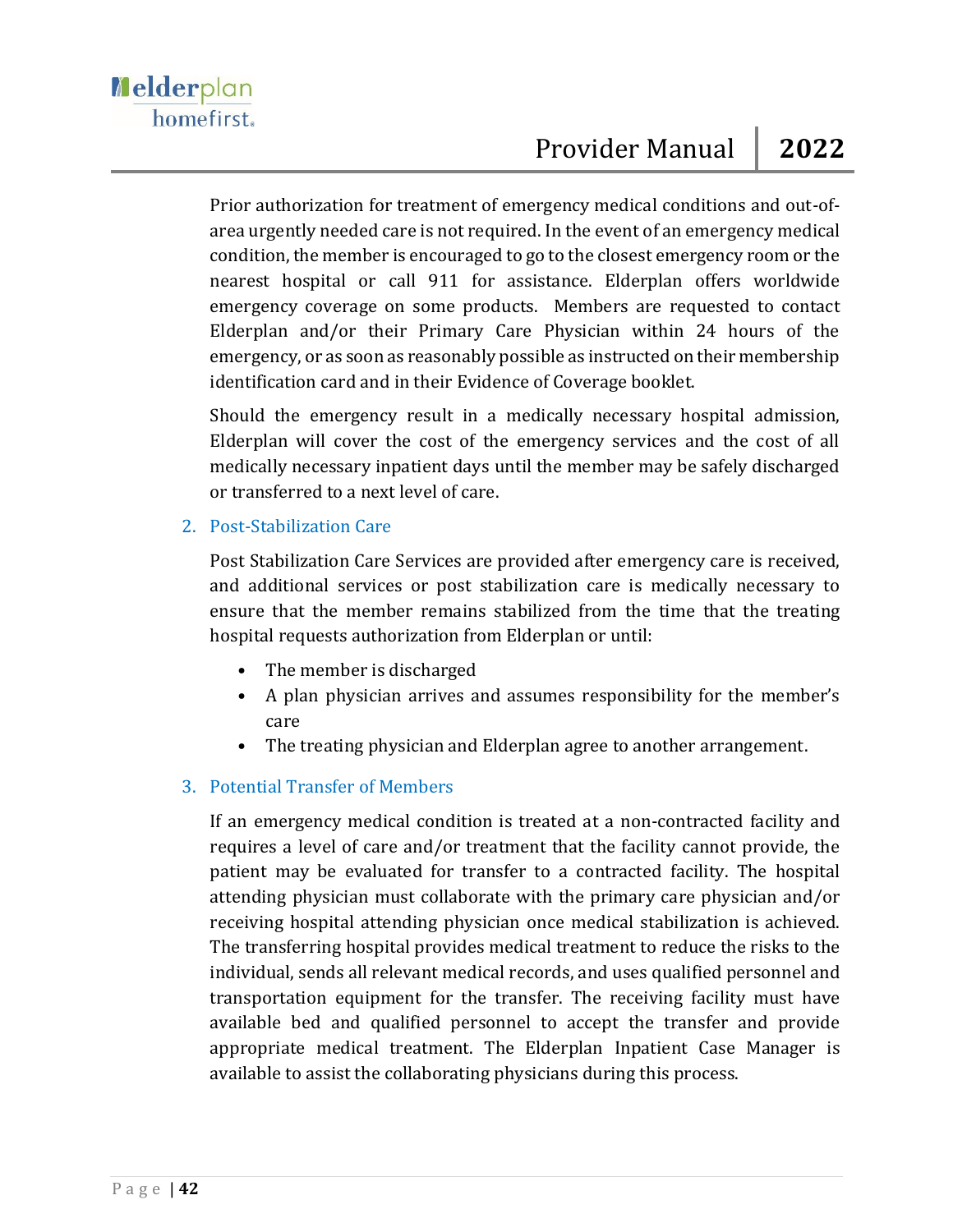#### 4. Medical Review Process

a. Criteria

The medical review process utilizes the most current version of InterQual Guidelines for inpatient and outpatient care. Elderplan follows Medicare Coverage guidelines for outpatient therapies such as Physical Therapy, Occupational Therapy, Speech Therapy, Durable Medical Equipment and Mental Health and Substance Abuse care. Additional criteria may be used as deemed appropriate or necessary. All criteria are used in conjunction with the application of professional medical judgment and/or guidance from the Elderplan Medical Director.

Criteria used in the medical review process are available to all providers upon written request.

#### b. Standard Initial (Organization) Determinations (Medicare)

A standard initial (organization) determination is a plan decision to pay for, provide, authorize, deny, or discontinue a service requested. Providers and members are notified in writing within 14 days of the plan decision. In cases of denials, please review letter content under the **Service Denial/ Adverse Determination** section below.

As of January 1, 2022, a standard, pre-service organization determination for selected Part B (Step 2 or non-preferred) drugs will be completed by Elderplan within 72 hours. Timeframe cannot be extended for Part B drugs.

#### c. Expedited Initial (Organization) Determination Process (Medicare)

Members or providers may request an expedited initial determination when the provider or member believes an immediate determination is warranted, as delay in treatment would negatively impact the member's health.

Expedited initial determinations may be requested for a continuation or extension of health care services, additional procedures/ treatments/ services for members undergoing a course of continued treatment. Such requests may apply to inpatient and outpatient services. Expedited request from physicians that have supporting statements/documentation are processed within 72 hours. Elderplan does not accept expedited requests from vendors, but will follow Medicare's expediency rules, to make a determination as quickly as possible. Expedited initial determinations are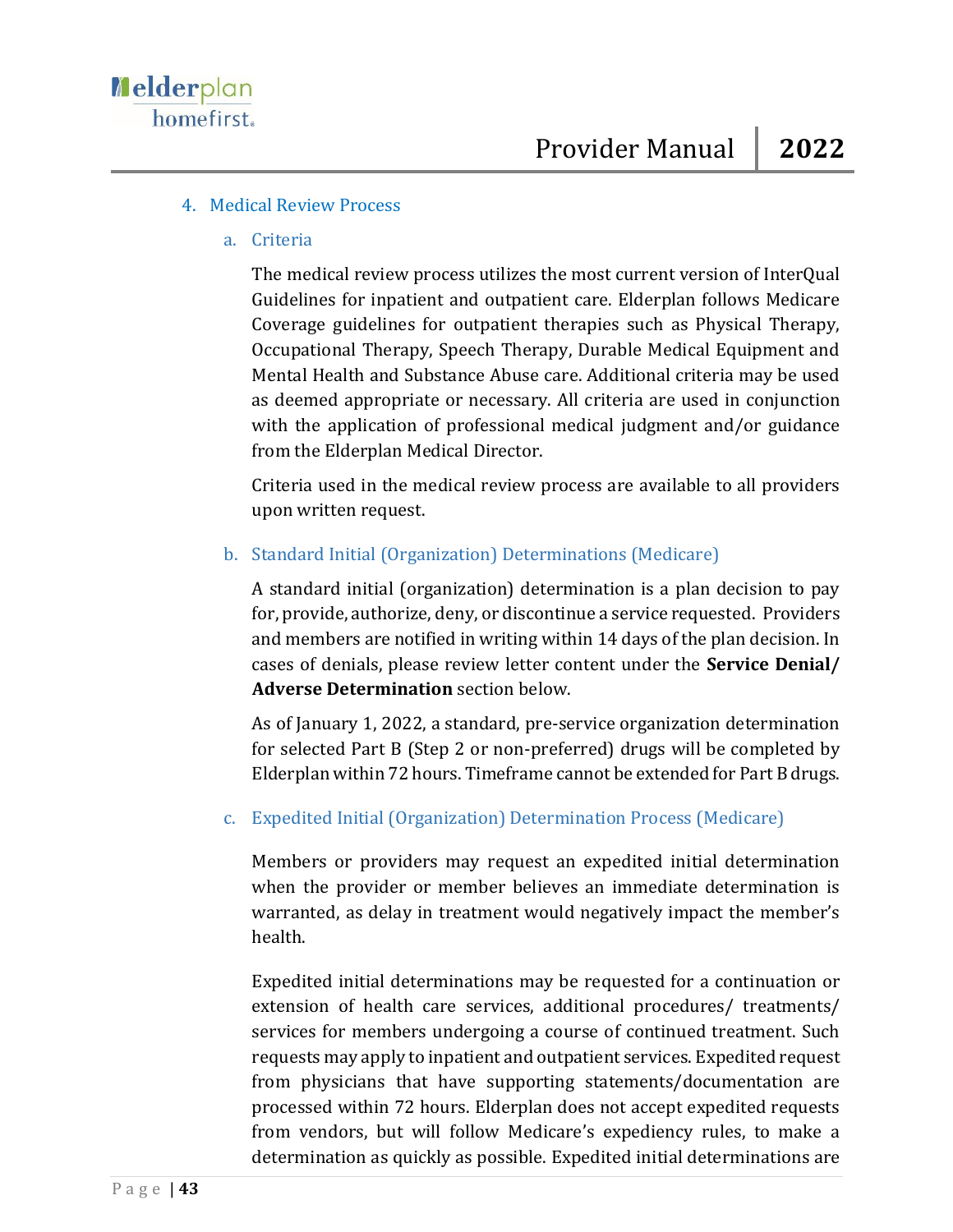preferred in writing via fax, but may be submitted in person, or via telephone. Requests are tracked and determinations must be made within 72 hours of initial request providing sufficient information is made available. Requests that are approved are communicated verbally upon decision and followed with written confirmation. A request that is denied is communicated verbally and a written notice is generated within regulated timeframes. Members/Member's representatives are given appeal rights in writing should they disagree with the determination. If a member requests an expedited determination and the plan disagrees and opts to treat the determination as a standard request, the member/member's representative will be given a Notice of Right to an Expedited Grievance. To request an expedited initial determination, please contact the Customer Service Department immediately at (718) 921-7979 or (800) 353-3765.

**The timeframe for standard or expedited initial (organization) determinations may be extended by up to 14 calendar days if the member or member's designee requests the extension or if the organization justifies a need for additional information in favor of the member.**

As of January 1, 2022, an expedited, pre-service organization determination for selected Part B (Step 2 or non-preferred) drugs will be completed by Elderplan within 24 hours. Timeframe cannot be extended for Part B drugs.

#### 5. Levels of Review

#### a. Prior-Authorization/ Prospective Review

Prior authorization requests received through Medical Management Intake get a first level review. The professional staff conducting first level reviews includes: licensed registered nurses, physician assistants, or paraprofessionals such as licensed practical nurses, social workers and health information professionals.

- The first level review is a screening process to validate the approved criteria utilized to establish medical necessity and appropriateness of the level of care.
- A second level review may be necessary to render a determination of medical necessity. Second level reviewers or physician advisor reviewers hold an unrestricted license and are board certified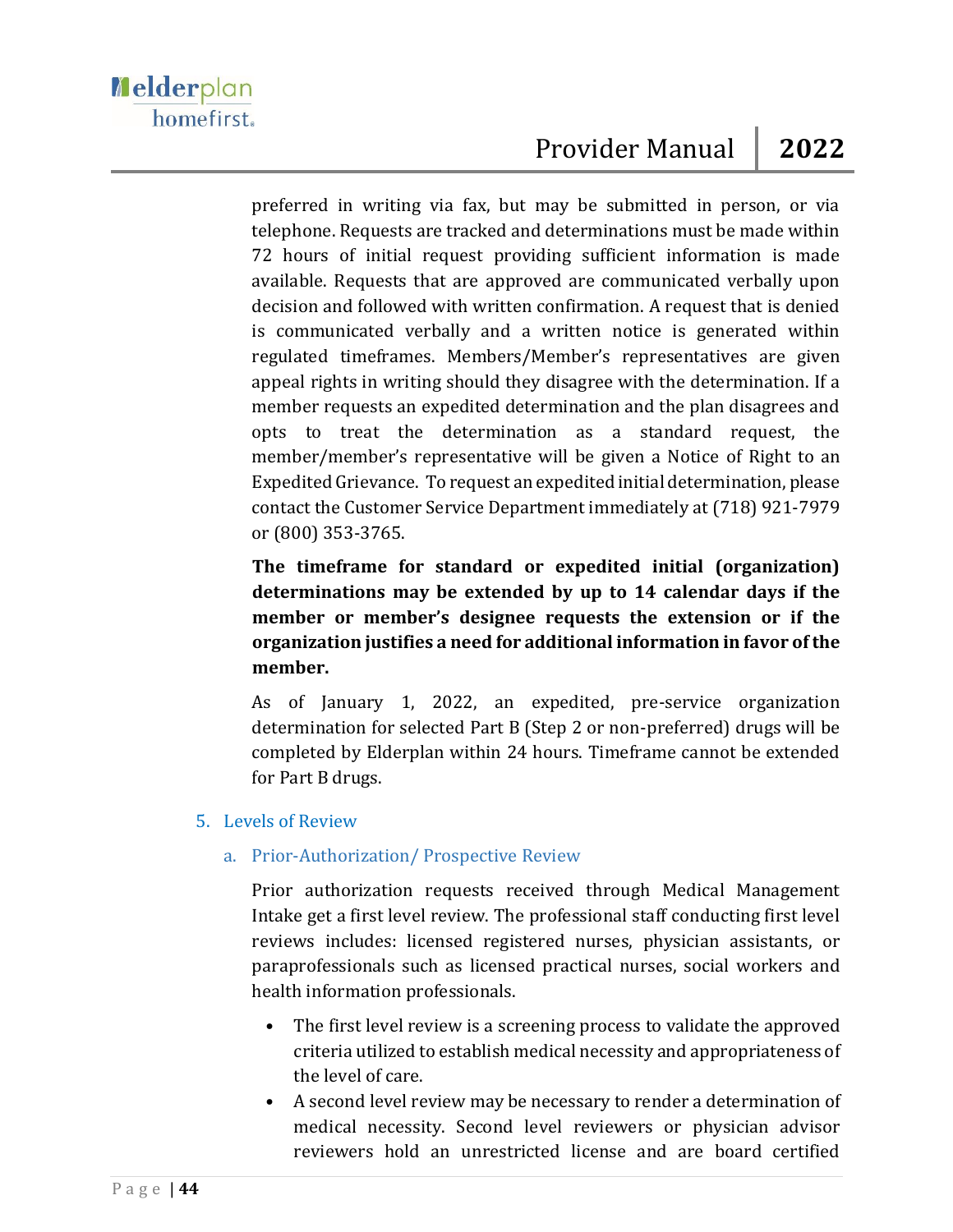physicians. When appropriate, second level reviewers consult with physician specialists in reviewing the services rendered by a like specialist. Only a clinical peer may render adverse determinations for medical necessity.

Prior Authorization is the prospective review or first level review of medical services before the services are rendered. Certain services as outlined in the benefits section and member's EOC require prior authorization. Elderplan's Medical Management program evaluates a request for prior authorization against established medical criteria to:

- Establish medical necessity,
- Determine appropriateness of level of care,
- Establish coverage under the member's benefits,
- Coordinate a plan of care,
- Assign of initial length of stay,
- Coordinate a discharge plan.

In the event the provider is uncertain whether a service requires prior authorization or not they should call Medical Management for confirmation prior to providing the service. Prior authorization does not guarantee payment if the member has dis-enrolled and eligibility was not verified prior to the service.

All requests for prior authorization must be called in to the Customer Service Department (718) 921- 7979 or (800) 353-3765.

Payment to both the facility and attending physician will be denied if:

- Services requiring prior authorization are rendered by participating providers without authorization.
- The requested clinical information is not provided or is insufficient.
- If length of stay or dates of service exceed the authorized length of stay or period and approval for extension is not obtained from Elderplan.
- The member was dis-enrolled on the date of admission or procedure and failed to notify his/her provider.

If prior authorization for a service is needed urgently during non-business hours, the provider should arrange for or provide the necessary services and contact the Medical Management Department for authorization the next business day.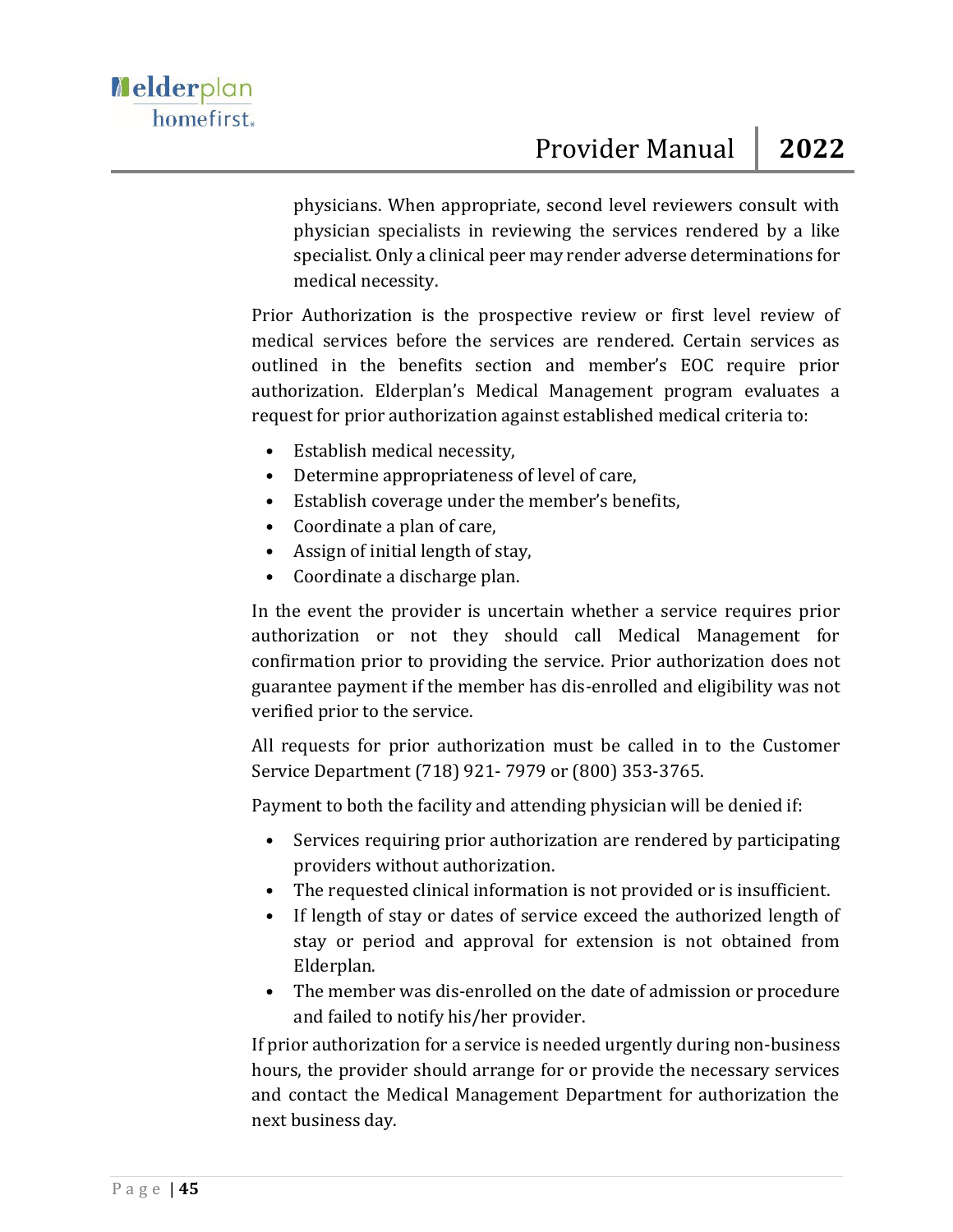#### b. Service Denials (Adverse Determinations)

Service Denials (Adverse Determinations), which limit or reduce or deny services based on medical necessity are only made by Elderplan physician advisor reviewers, and it may also apply to Part B drug, step therapy exception denials. Elderplan will provide verbal and written notification within the requested time frame. The process for appealing the decision will also be included in the letter.

#### c. Practitioner Denials

Elderplan educates enrollees and practitioners that when there is a disagreement with a practitioner's decision to deny a service or a course of treatment, in whole or in part, the enrollee has a right to request and receive from the health plan a detailed written notice regarding the practitioner's decision.

In the event the member should contact Elderplan, the Medical Management Department will contact you to receive details of the service denial. The plan will then issue a Notice of Denial of Medical Coverage to the member/ member's representative, explaining the reason for the denial and notifying the member of appeal rights.

#### d. Concurrent Review (Medicare)

Concurrent review focuses on the continued care review for medical necessity and appropriateness of level of care.

## *PCP offices or staff at the admitting facility are required to notify Elderplan within 24 hours of any emergency admission.*

Notification may come from the member or representative of that member, from staff at the admitting facility, or from the PCP's office.

#### **Inpatient concurrent review consists of:**

• **Admission Review** – Conducted to determine the appropriateness of emergent admissions, based on clinical information during the first 24 hours of admission. When Elderplan notification requirements are met, emergency admissions that occur when Elderplan is closed will be paid until the admission review is completed.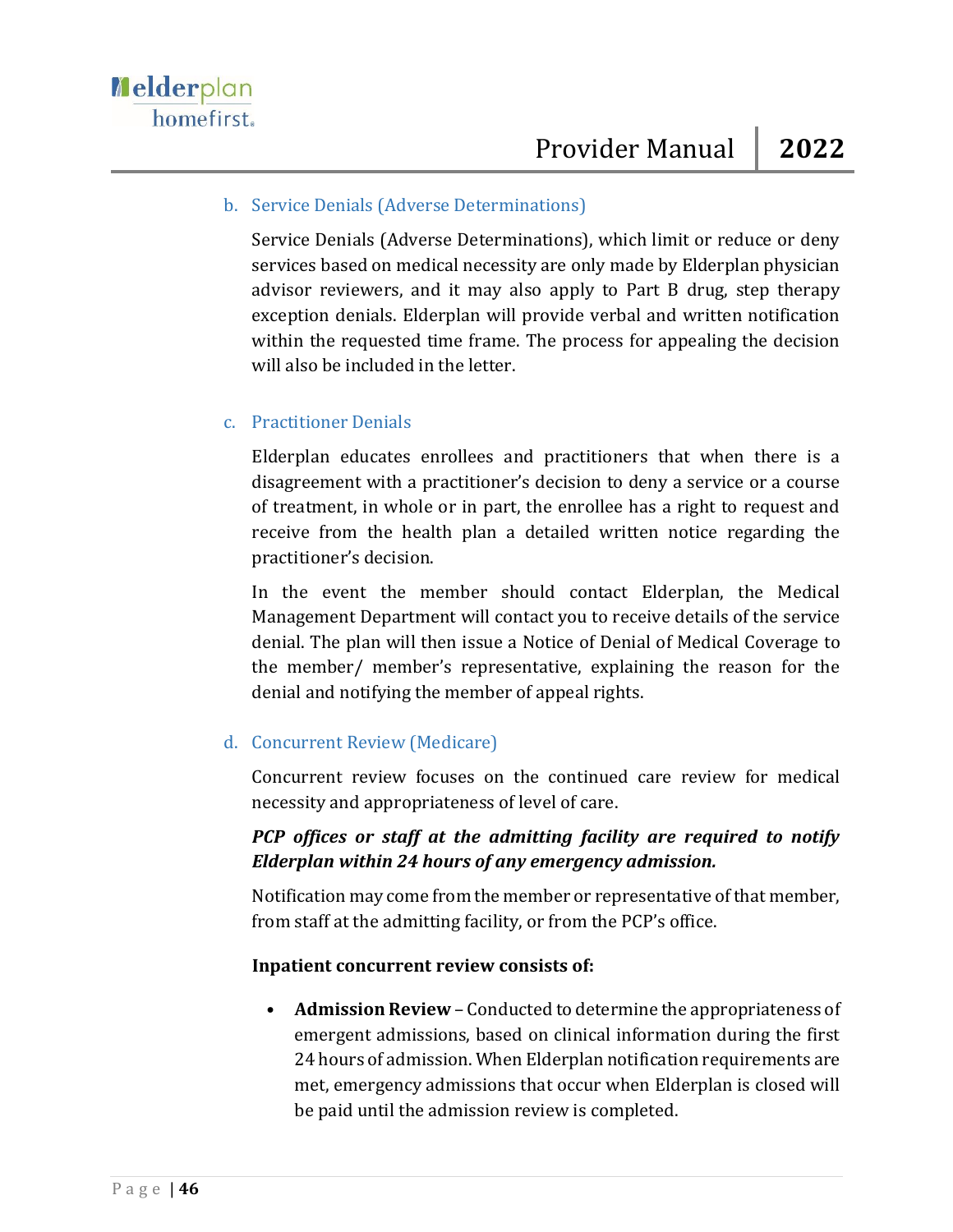- **Continued Stay Review**  Conducted to ensure that inpatient care continues to be appropriate. Continued stay reviews are conducted prior to the expiration of the initially assigned length of stay.
- **Discharge Planning**  Begins prior to admission, except with emergency admissions, where it is initiated upon receipt of the first review of the case. Discharge planning facilitates moving a member efficiently through the health care system.
- **Discharge Review**  Is conducted to ensure the member's stability and discharge readiness to the most appropriate and safe setting. Part of our discharge review includes follow-up telephone calls to assess members' transition from one level of care to the next. Safe transition should include a follow-up visit with the primary care physician within the first seven days of discharge. Elderplan Care Managers will often advocate with the provider office to facilitate that visit.

#### e. Inpatient Denials

**The Important Message notice** is delivered to the member by the hospital within two days of admission. The member or member's representative must sign the notice.

The signed copy is re-issued to the member/ member's representative within two days of planned discharge. A member may request a Quality Improvement Organization (QIO) review up until the date of discharge on the notice. If the member/ member's representative requests QIO review, the plan will issue a Detailed Notice to the member with a copy to the QIO, explaining the reason for discharge. The QIO reviews the request and makes a determination within one business day of receipt of the request and the hospital records and notifies the member of its decision. If the QIO upholds the adverse determination made by Elderplan, the member will become liable for hospital costs commencing at noon of the day following receipt of the QIO determination.

#### f. Outpatient concurrent

Review is conducted prior to the expiration of the authorization period for all outpatient services requiring continued authorization. Examples may include home health services, physical therapy, and DME rentals. Providers/vendors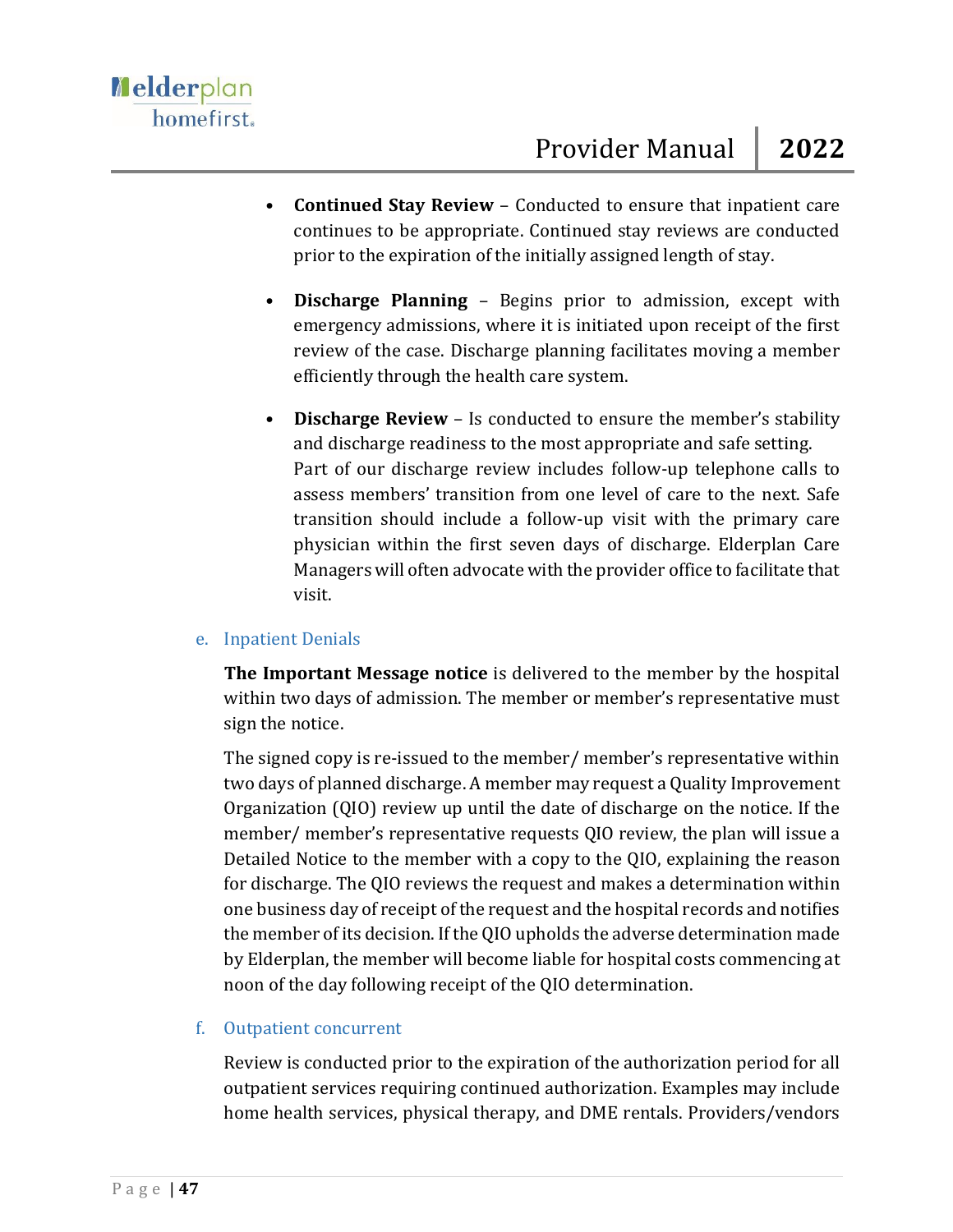are responsible for obtaining authorization for continued services prior to expiration of existing authorization.

#### g. Retrospective Review

Retrospective medical record review may be required for health care services that were provided without formal prior authorization and medical necessity screening. A retrospective review can be triggered by claims/encounter data where services are denied for failure to obtain prior authorization or predefined focused reviews such as DRG validation, short stay and/or readmission reviews.

*A retrospective review does not guarantee full payment for all services or inpatient days if services were determined to be either not medically necessary, and/or the length of stay/services exceeds established medical criteria and/or the level of care was inappropriate.*

#### h. Physician Review

Elderplan prides itself on providing its members with the very best network of quality care providers to meet all their medical needs. As such, when our Medical Management staff requires assistance in making a medical necessity or level of care determination, Elderplan has an established group of physician advisor reviewers. Once a physician advisor reviewer has made a determination, Elderplan recognizes this as a final determination from an expert peer in the field.

When the physician advisor reviewer believes, the requested service is unnecessary, the treating physician is notified immediately and afforded the opportunity to discuss the case with the physician reviewer. If additional information is requested but not provided or is insufficient to justify the requested service, the physician reviewer will utilize available information to make a determination. When the treating physician does not agree with an adverse determination, the physician advisor reviewer informs the treating physician that a denial, including appeal rights, will be issued to all appropriate parties.

#### i. Notice of Determination

A determination is an Elderplan decision to pay for, provide, authorize, deny or discontinue service.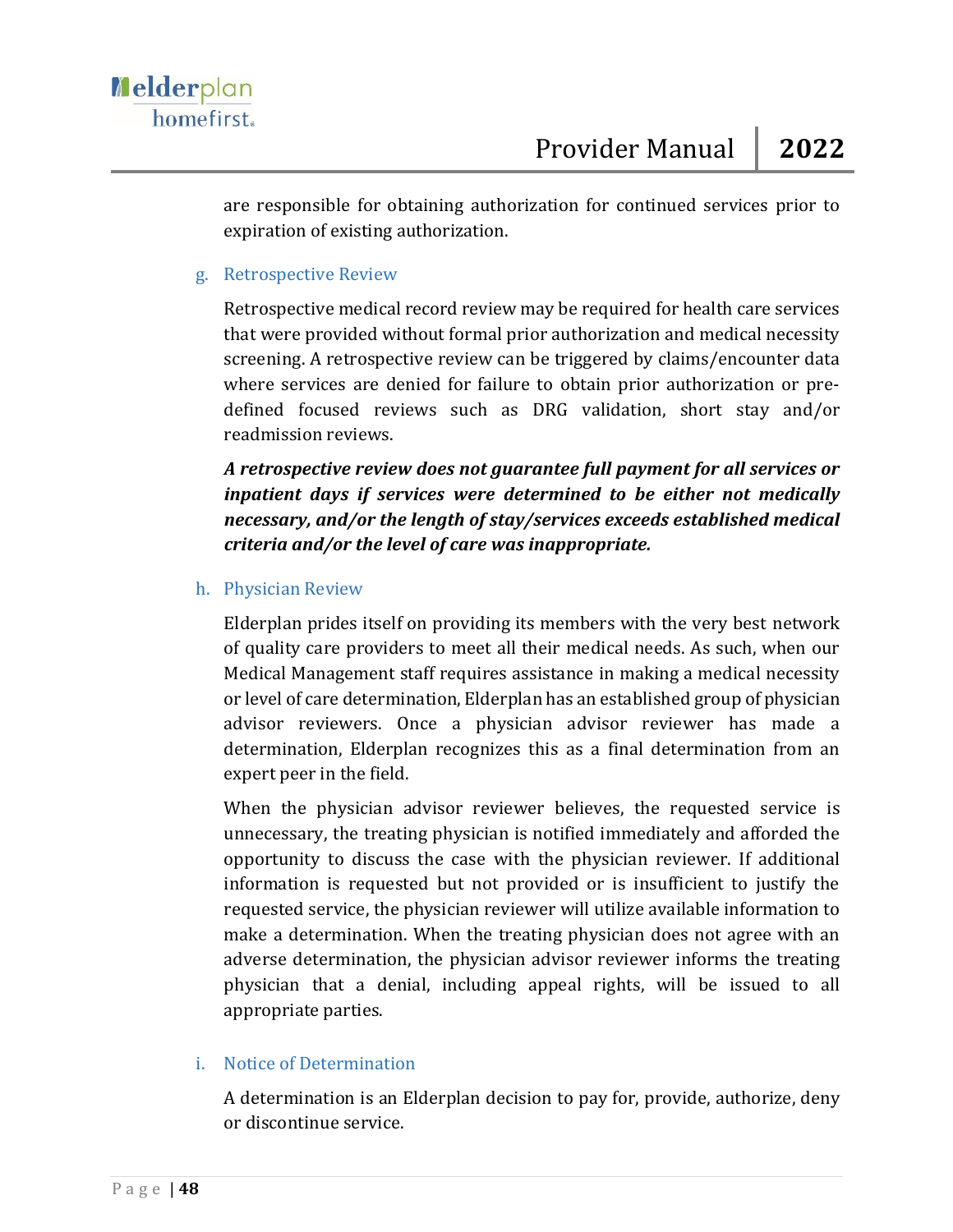Providers and members are notified of standard and adverse determinations in writing. Adverse determinations are communicated telephonically and in writing. When an adverse determination is issued the provider and member are advised of their right to appeal the determination. The written notice will include:

- Reason for the denial
- Notification format and language pre-approved by DOH and CMS
- Right to a standard or expedited reconsideration
- Information, that the provider may act as the member's designee
- Explains the appeals process and time frames for service denials, payment denials and or expedited appeals.

#### j. Medicaid Services

Elderplan has a contract with the NYS Department of Health to provide certain Medicaid services for specific plans.

Elderplan/HomeFirst (MLTCP) is contracted to provide certain Medicaid services, such as Care Management, Nursing Home Care, Home Care services (RN/PT/OT/SP/HHA), Adult Day Care, Personal Care (PCW), Durable Medical Equipment, Incontinence Supplies, Personal Emergency Response System (PERS), Non-emergent Transportation, Consumer Directed Personal Assistance Services, Podiatry, Dentistry, Optometry/Eyeglasses, PT/OT/SP outpatient services, Audiology/Hearing Aids, Respiratory Therapy, Nutrition, Private Duty Nursing, Meals on Wheels, Social Day Care, Social and Environmental Supports. Elderplan's MAP plan provides the same services as stated above, plus medically appropriate Medicare services.

#### **Service Authorization Requests**

- **Prior authorization requests** Review of a request by the member or provider on the member's behalf, for coverage of a new service or to change a service in the plan of case for a new authorization period, before the service is provided to the member.
- **Expedited time frame** within seventy-two 72 hours after receipt of the Service Authorization request.
- **Standard time frame** within three (3) business days after receipt of necessary information, but no more than fourteen (14) days after receipt of request for Service Authorization.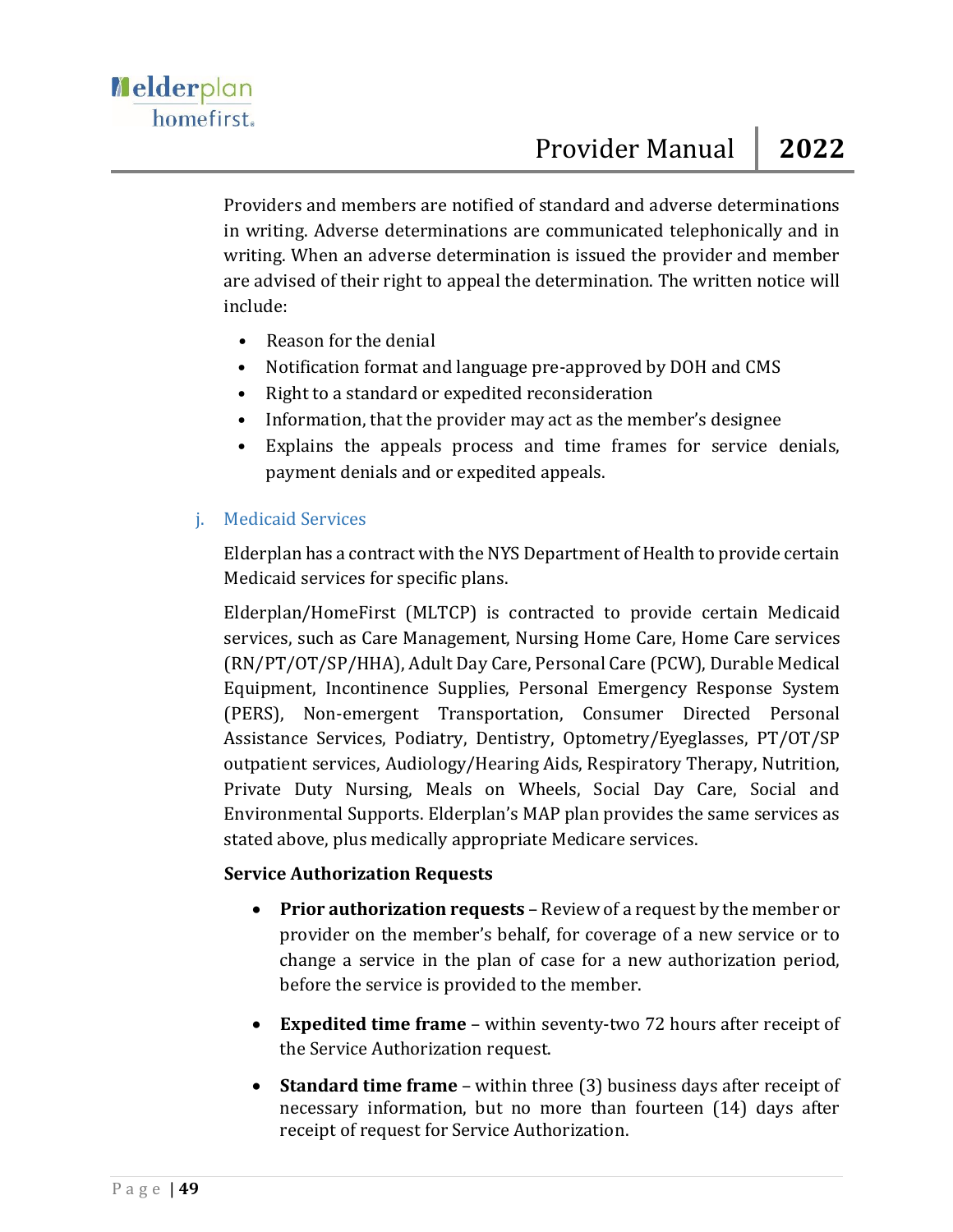- **Concurrent Review** Review of a request by a member or provider on the member's behalf, for additional services (i.e. more of the same) that are currently authorized in the plan of care or for Medicaid covered home health care services following an inpatient admission.
- **Expedited** within one (1) business day after receipt of necessary information but no more than three (3) business days of receipt of the service authorization request.
- **Standard**  within one (1) business day after receipt of necessary information but no more than fourteen (14) days of receipt of the service authorization request.

In cases of a request for Medicaid covered home health care services following an inpatient admission, the determination will be within one (1) business after receipt of necessary information, except when the day subsequent to the service authorization request falls on a weekend or holiday, then the determination will be within seventy-two (72) hours after receipt of necessary information, but in any event, no more than three (3) business days after receipt of the service authorization request.

Extensions may be requested by the member or provider (on behalf of the member). The plan may also initiate an extension if it can justify the need for additional information and if the extension is in the member's interest. An expedited or standard time frame may be extended for up to 14 calendar days. The member will receive a notification of extension along with grievance rights.

PHL Article 49 was amended to include rare disease treatment. The definition of rare disease treatment is found at PHL 4900(7-g): and the established external appeal right for a final adverse determination involving a rare disease treatment was added to Section 4910.

#### 6. 2022 Part B Drug Step Therapy Program

In certain cases, Elderplan may require a member to try a **Step 1 (Preferred)** Drug to treat their medical condition before proceeding to a **Step 2 (Non-Preferred)** Drug. Our Step 1 (Preferred) Drugs promote therapeutic effectiveness and are low in drug cost.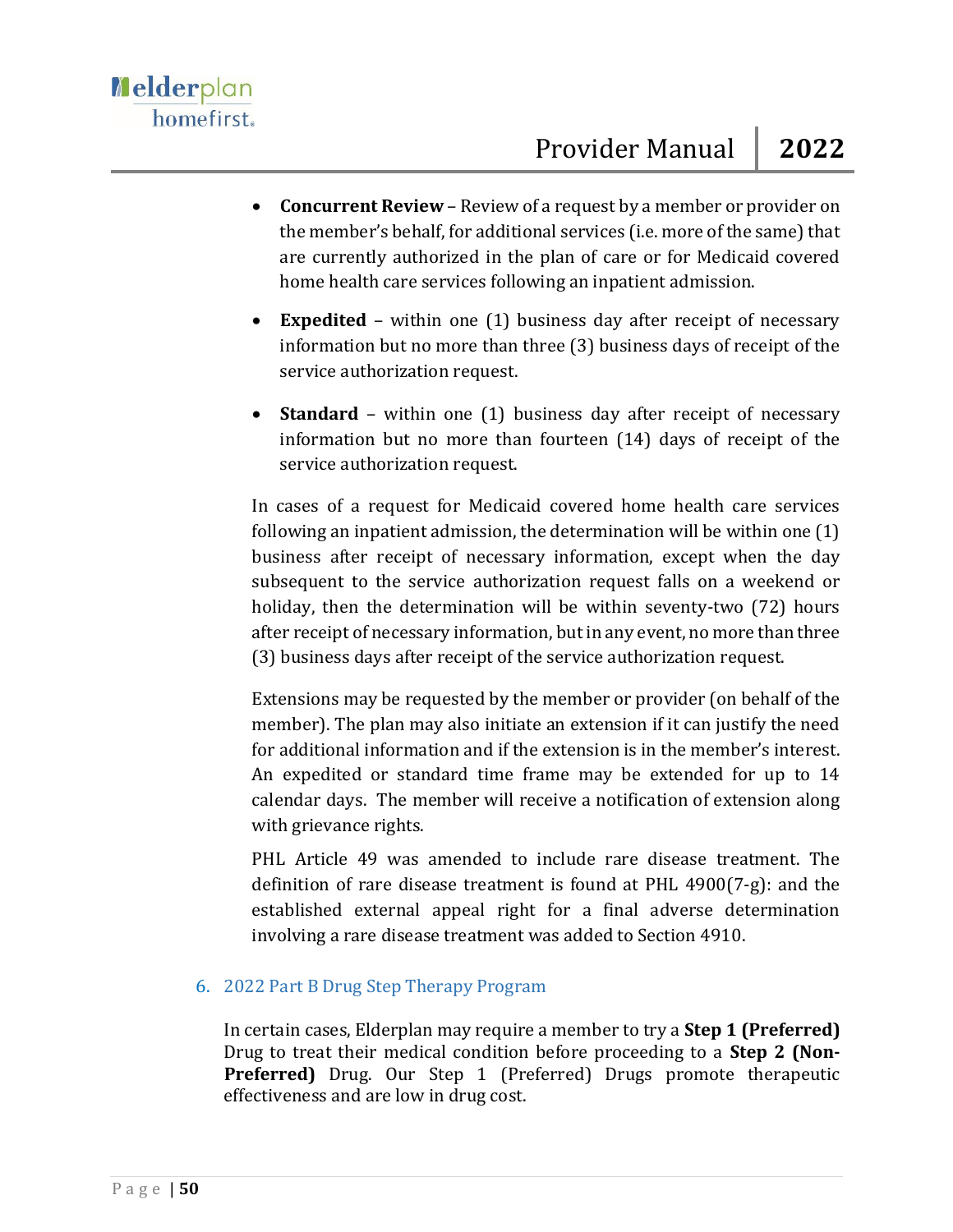Part B Drug Step Therapy does **not** apply to a member if the member has already been receiving treatment with a Non-Preferred Drug in the past 365 days. If a member is new to treatment, and the provider determines that a Non-Preferred Drug is the best fit for the member, the provider may request a Non-Preferred Part B Drug.

Instructions on how to request a Non-Preferred Part B Drug can be found on our Provider Web Portal at [www.elderplan.org/for-providers/](http://www.elderplan.org/for-providers/provider-materials/) or on our website at [www.elderplan.org/for-providers/provider-materials/.](http://www.elderplan.org/for-providers/provider-materials/)

#### **Non-Preferred Part B Drug Requests may be faxed to (929) 275-3223.**

The table below includes the drug classes included in Elderplan's Part B Drug Step Therapy Program.\*

| <b>Drug Class</b>                                                                      | <b>Step 1 Drugs</b><br>(Preferred)                      | <b>Step 2 Drugs</b><br>(Non-Preferred)    |
|----------------------------------------------------------------------------------------|---------------------------------------------------------|-------------------------------------------|
| <b>Bevacizumab</b>                                                                     | Avastin<br>Mvasi<br>Zirabev                             | None                                      |
| Hematologic, Neutropenia<br><b>Colony Stimulating Factors -</b><br><b>Long Acting</b>  | Neulasta<br>Udenyca<br>Fulphila**                       | Nyvepria<br>Ziextenzo                     |
| Hematologic, Neutropenia<br><b>Colony Stimulating Factors -</b><br><b>Short Acting</b> | Zarxio                                                  | Granix<br>Leukine<br>Neupogen<br>Nivestym |
| <b>Multiple Sclerosis (Infused)</b>                                                    | Tysabri                                                 | Lemtrada                                  |
| Trastuzumab                                                                            | Herceptin<br>Herceptin Hylecta<br>Kanjinti<br>Trazimera | Herzuma<br>0 givri<br>Ontruzant           |

\**This Part B Drug list may be subject to change throughout the year. Non-preferred product(s) are only available if process exception criteria are met. This list indicates the common uses for which the drug is prescribed. Some medicines are prescribed for more than one condition. This document contains references to brand-name prescription drugs that are trademarks or registered trademarks of pharmaceutical manufacturers not affiliated with Elderplan. Listed products are for informational purposes only and are not intended to replace the clinical judgment of the prescriber. Listed therapeutic classes and specific drug preferred designations are subject to change based on new drug launches, product approvals, drug withdrawals and other market changes.*

*\*\*Effective July 1st, 2022, Fulphila moved to a preferred status.*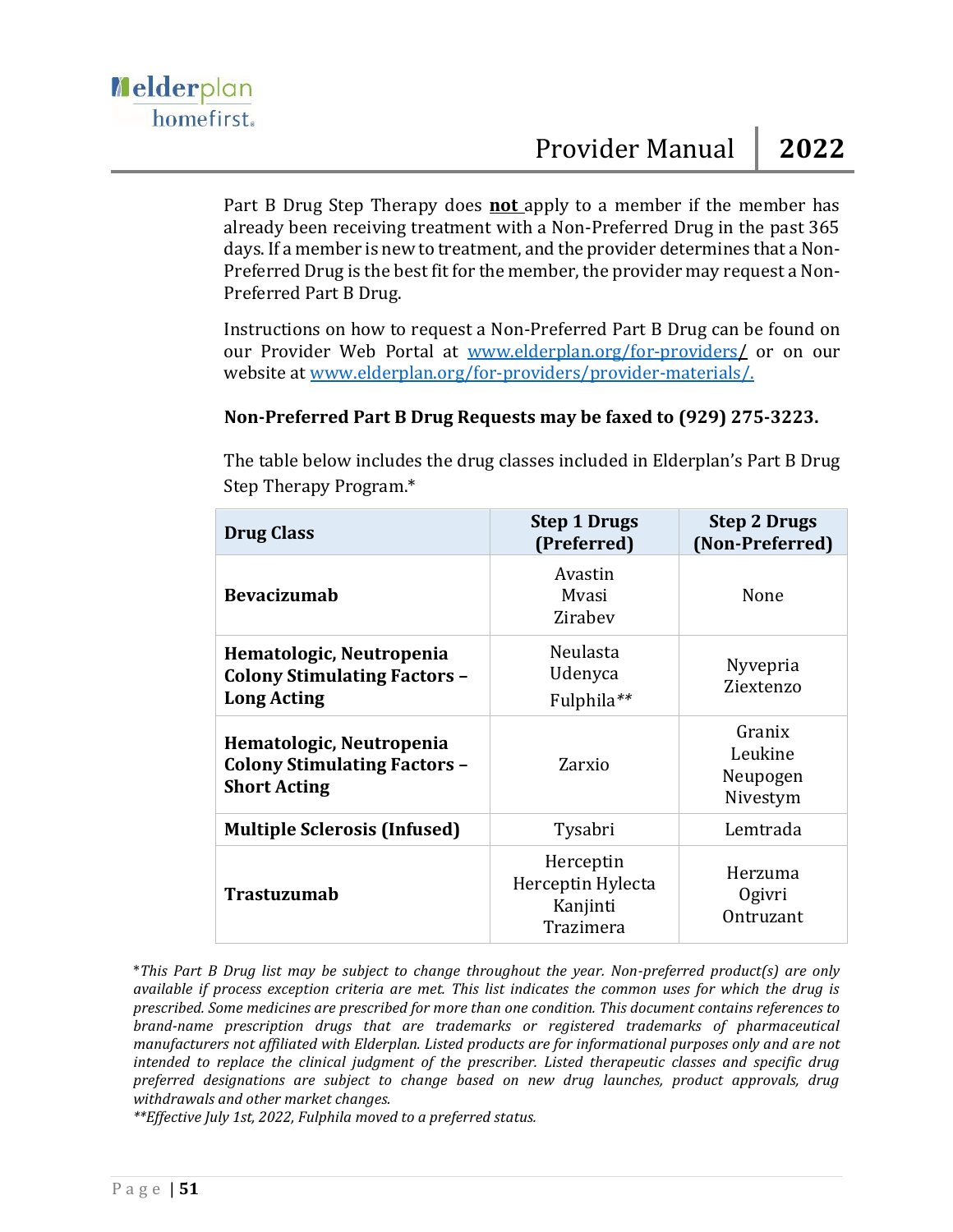### **H. Coordinated Care Management**

Coordinated Care Management is available to all our members in our Special Needs Products (Elderplan for Medicaid Beneficiaries, Elderplan Plus Long-Term Care and Elderplan Advantage for Nursing Home Residents) and to our HomeFirst members as well. Care Management prides itself on the coordination of medical and social interventions to maximize our member's health, independence and wellness keeping them physically, socially and mentally functional for as long as possible. The integration of the various medical and social interventions is critical to keeping our members active and well in their community until it becomes necessary to assist them in alternate living arrangements.

The interventions of the Elderplan Coordinated Care Model provide support to our members and physicians through a collaborative process, which assesses, plans, implements, coordinates, monitors, and evaluates options and services to meet the individual member's health care needs. This model focuses on members identified as at risk for adverse health events and may benefit from interventions and services available. Members' needs are identified during the initial enrollment process, risk stratification tools, clinical algorithms, authorization process, concurrent review, or in response to a referral generated by a provider, member or informal caregiver, as well as data from specific targeted reports.

The Model is designed to provide:

- Improved member care.
- Identification of options in health care delivery.
- Identification and coordination of appropriate plan benefits.
- Identification of possible community resources.
- Collaborative care planning through the creation, review and update of a care plan with the member/caregivers, the Primary Care Physician and their providers involved in the member's care.
- Monitoring of quality and appropriateness of care and timeliness of services delivered.
- Improved communication among members, their caregiver(s), health care providers, the community, and Elderplan
- Increased physician and member/caregiver knowledge, skill, and comfort in the care for all members confronting end of life illness.
- Empowerment of members to articulate preferences about desired care as well as the kinds of treatment they do not want.
- Member education regarding health prevention, management, and disease process to members and their families.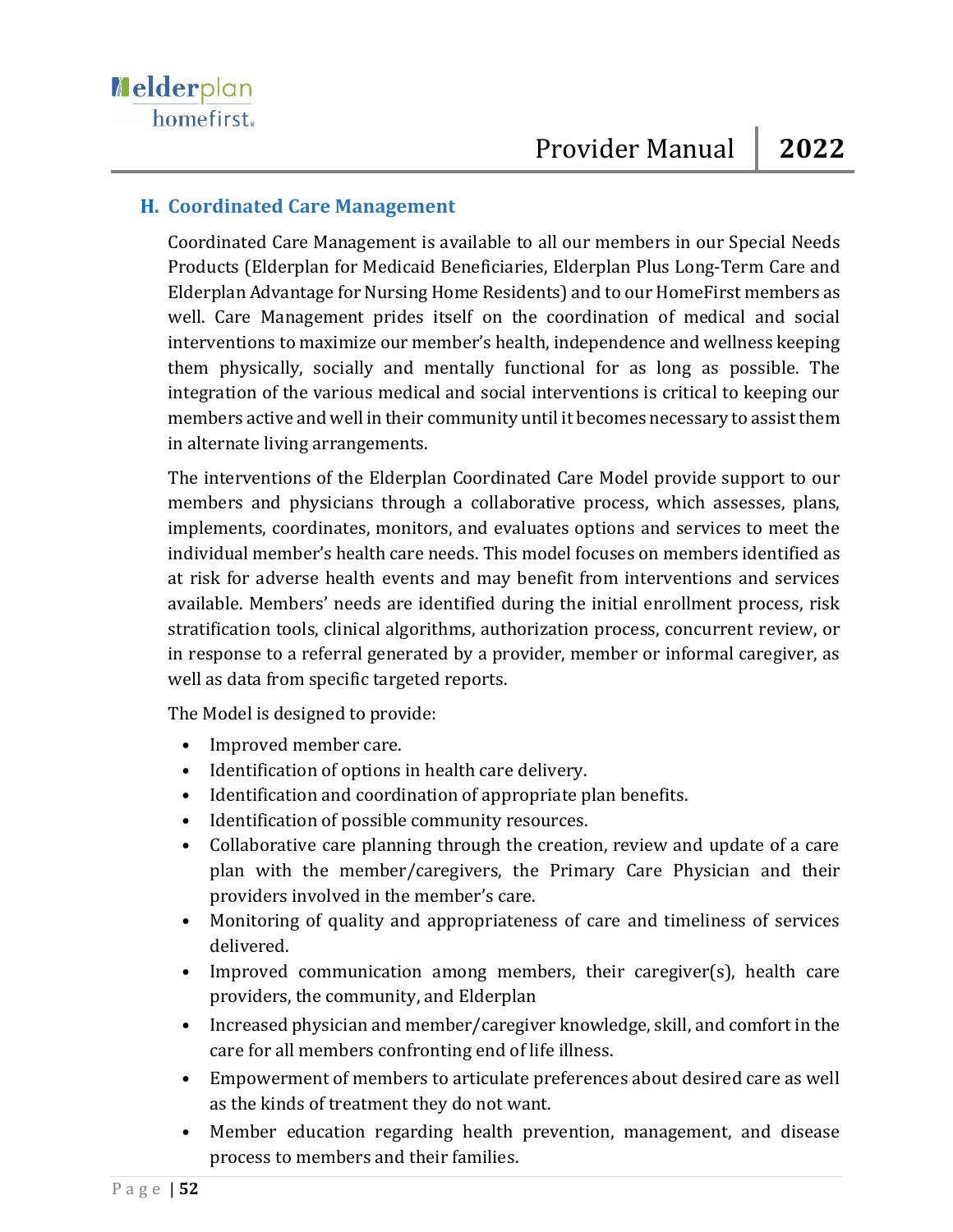Transitional care nurses are also available to assist our members in HomeFirst and Special Needs Products when they experience a change in their normal level of care (for example, an inpatient hospitalization). They are available to assist the member, representatives, and care teams to safely and efficiently transition the member to the next appropriate level of care.

#### 1. Clinical Case Management and Other Programs

If you have a member that is not in one of Elderplan's Special Needs Products or Home first, they can still be eligible for Clinical Case Management, based on their needs. An interdisciplinary team is available to evaluate and coordinate care for those members who have chronic conditions or needs temporary assistance during an acute episode.

#### 2. Chronic Care Improvement Program

All members that meet the requirements for Elderplan's Chronic Care Improvement Program will also have access to an interdisciplinary team to assist the member in the education and self-management of their chronic condition. This program if offered to all Elderplan members meet the program's requirements, regardless of product.

#### 3. Medication Therapy Management (MTM) for Part D Pharmacy Management

All members that meet the requirements for Elderplan's MTM program will have access to a comprehensive review of their current medications, completed by a pharmacist. All information is communicated to the member, member's representative, prescribing physicians, and primary care physicians. If you would like to refer a member for Clinical Case Management or reach Customer Service call (718) 921-7979 or (800) 353-3765.

## **I. Vendor Oversight Program**

Vendors in managed care organizations (MCOs) provide a number of ancillary services to a MCO's membership. Ancillary service vendors are often delegated a variety of MCO operations such as customer service, claims processing and payment, utilization management, quality management, network management and reporting on their specialty area. Vendors manage the benefits and networks for services such as radiology, transportation, audiology, vision, dental, prescription drugs & pharmacy, and disease specific and population management activities.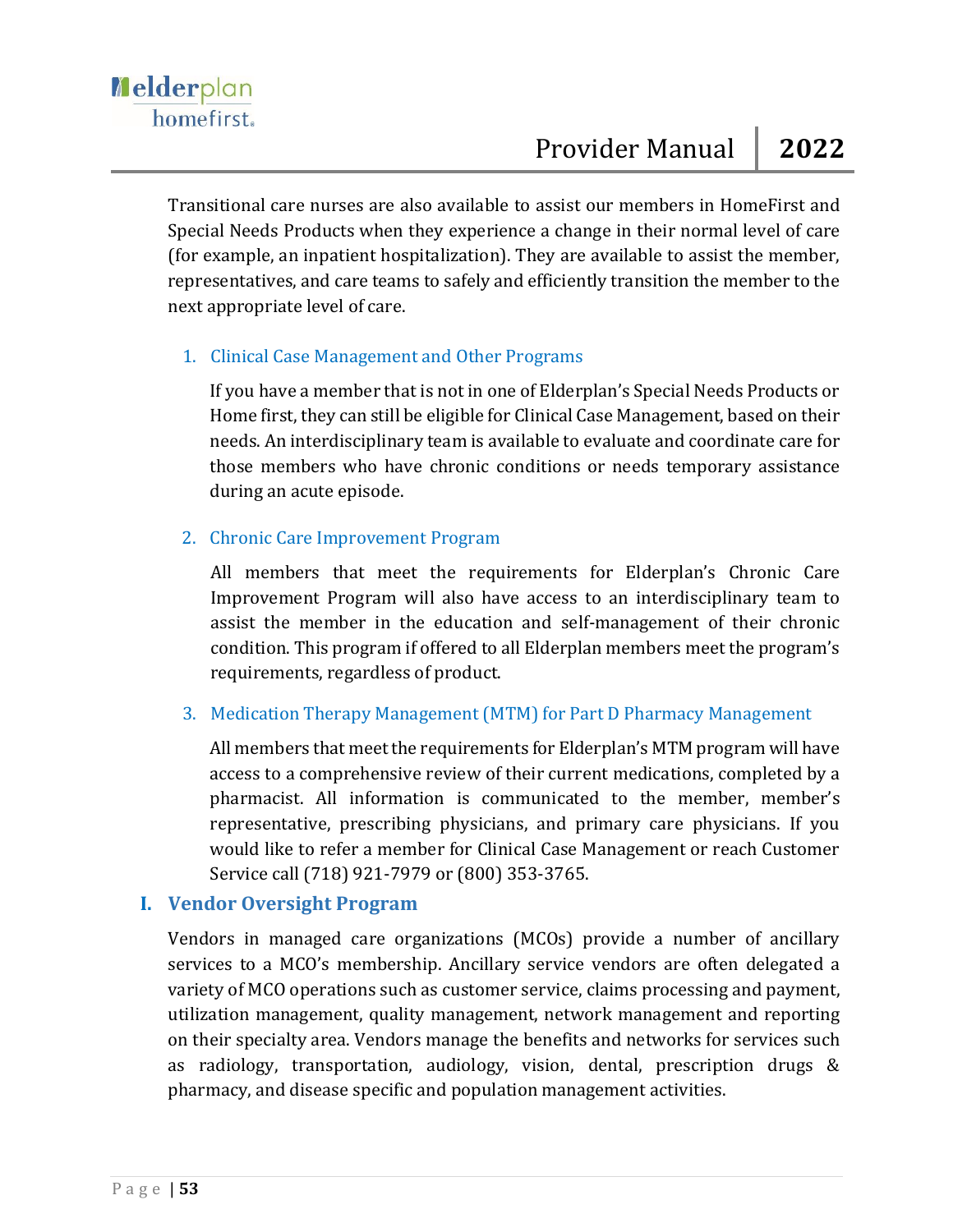Regardless of what services and delegated operations are being managed by a vendor, oversight is critical to ensure the vendor is managing member care effectively, efficiently and compliantly. In addition, the vendors must be responsive to the plan needs and manage to contract. Monthly reporting from vendors and regular meetings between the plan and vendors help ensure optimal performance from the vendor and proper oversight by the plan.

Elderplan's Delegated Vendor Oversight Committee meets regularly to review monthly vendor metric reports. Performance standards for each metric are communicated to the vendor and must be met. Vendors who are repeatedly unsuccessful in meeting the standards for any metric will be flagged by the Committee for review. Vendors may be required to submit Corrective Action Plans (CAPs). Repeated compliance issues and/or failure to meet performance standards or the expectations of a CAP could result in termination of the vendor's contract with the plan.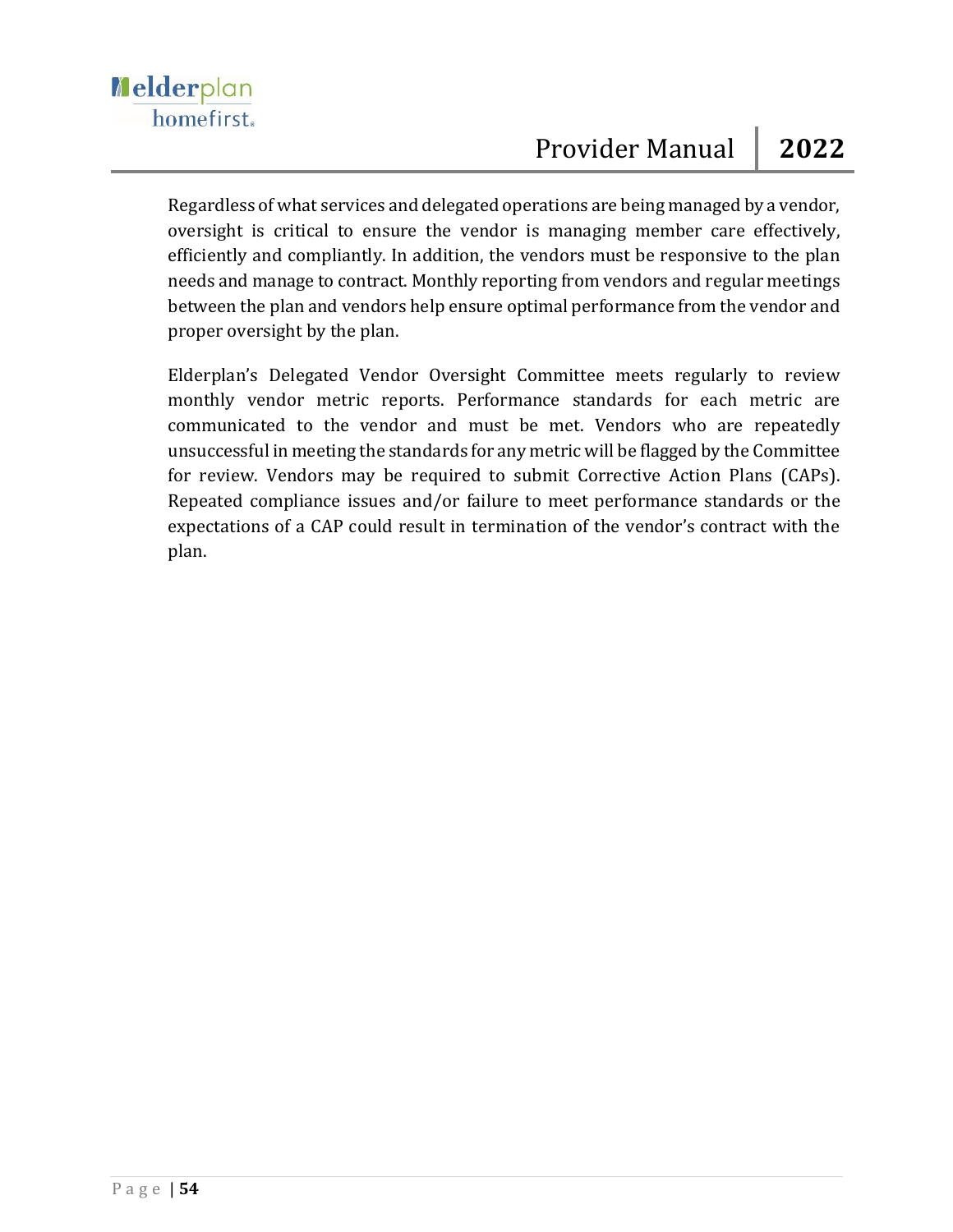## **Section 3**

## **Provider Roles and Responsibilities**

All Elderplan participating professionals, hospitals, facilities, agencies, and ancillary providers agree to:

## **A. Physician Office Performance Standard**

#### 1. Access to Care

Elderplan providers must accommodate the following types of appointments within the indicated time frames:

| <b>Type of Appointment</b>           | <b>Scheduling Requirement</b> |
|--------------------------------------|-------------------------------|
| Urgent but non-emergency             | within 24 hours               |
| Non-urgent, but in need of attention | within one week               |
| Routine and preventive care          | within 28 days                |

Providers must maintain a mechanism for **24 Hour/ 7 Day** patient telephone access and office coverage to respond to emergencies for their patients. Prerecorded referral to a hospital Emergency Department does not constitute appropriate 24 Hours/7 Day coverage. Primary care physicians must have appropriate back-up for absences.

This 24-hour access will include:

- An answering service or machine with an appropriate message explaining:
	- o That patients should go to the emergency room if they reasonably believe that their health is in serious jeopardy if they do not seek immediate medical treatment.
	- $\circ$  How to access medical attention outside of an ER for conditions that are not life- or limb-threatening.
- Coverage by another practitioner in the event the practitioner is unavailable.
- A method to communicate issues, calls and advice from covering practitioners to the PCP and the member's file.

Covering practitioners should be contracted and credentialed by Elderplan's companies. Practitioners must provide Elderplan with a list of the covering physicians and notify us of any changes. If the covering practitioner in the coverage group does not participate with the Elderplan plan, the network practice must inform that practitioner of our policies and procedures. Out-of-network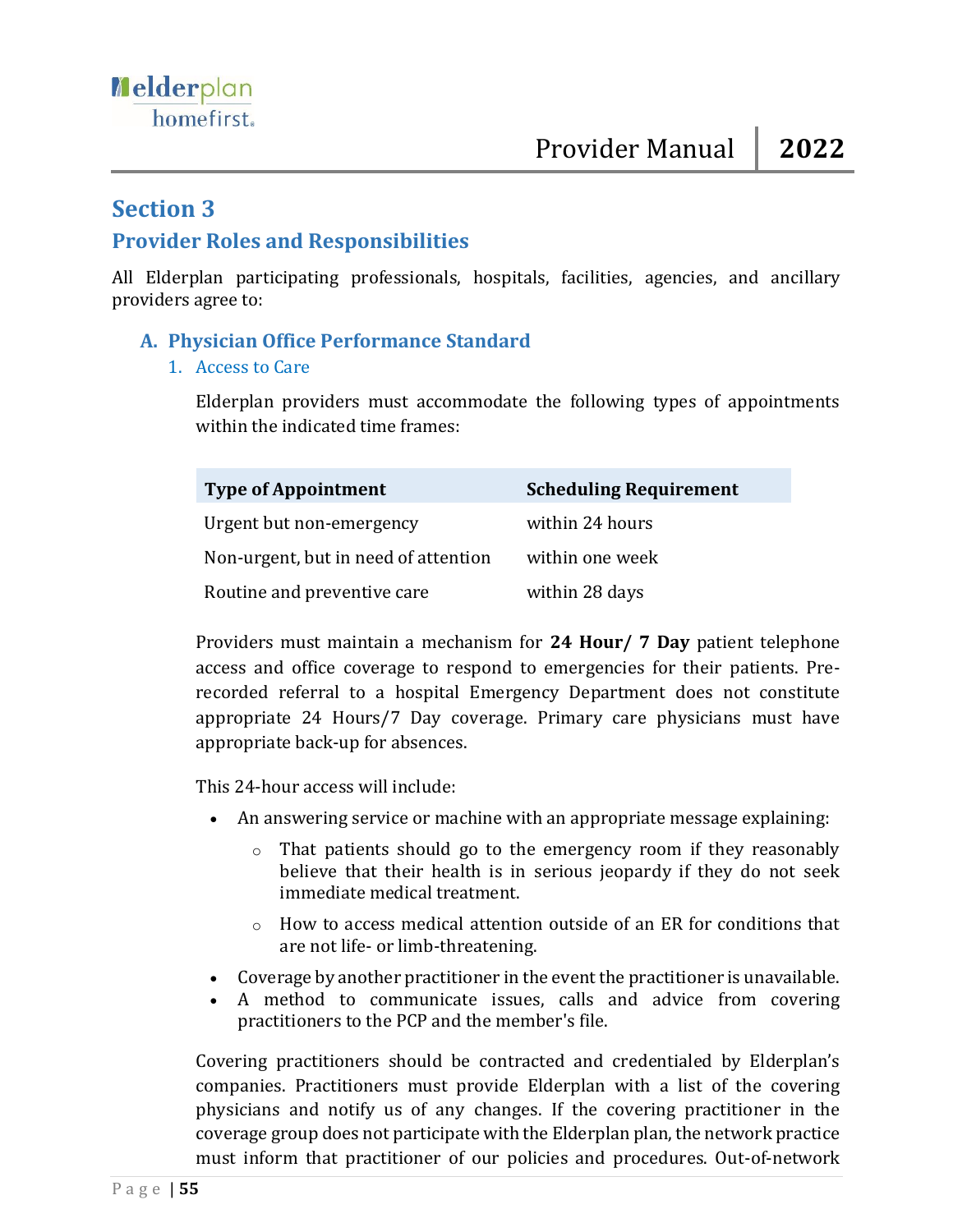practitioners are prohibited from balance billing and they must clearly identify the name of the practice/practitioner for whom they are covering.

Patients should be instructed by the covering physician to follow up with their PCP. Only one visit will be approved for the covering practitioner's services, unless the office is closed for more than 24 hours. If a practice is closed for an extended period of time, the practice must notify the Provider Relations department and any members that may be affected by the closure

Providers who fail to meet office performance standards will need to prepare a corrective action plan for submission to the Quality Management Department. Providers deemed not in compliance with office performance standards may have their contract terminated. On the day of an appointment, a member should not wait more than thirty **(30) minutes** past their scheduled appointment time. If an emergency arises for the provider and the wait time is more than fifteen **(15) minutes**, the member must be notified of the delay and given the option to reschedule.

Members should be notified in advance, if the situation permits, of any appointment cancellations or postponements and should be given the opportunity to reschedule cancelled appointments.

#### 2. Telephone Response Time

Provider office telephone response time guidelines to member calls are the following:

| <b>Type of Call</b>        | <b>Response Time</b>                                                                |
|----------------------------|-------------------------------------------------------------------------------------|
| <b>Emergency condition</b> | Immediate                                                                           |
| Urgent condition           | Within 4 hours                                                                      |
| Semi-urgent condition      | Within the provider office hours                                                    |
| Routine condition          | Within 2 business days                                                              |
| After Hours calls          | When the condition level is not made clear a<br>30-minute response time is expected |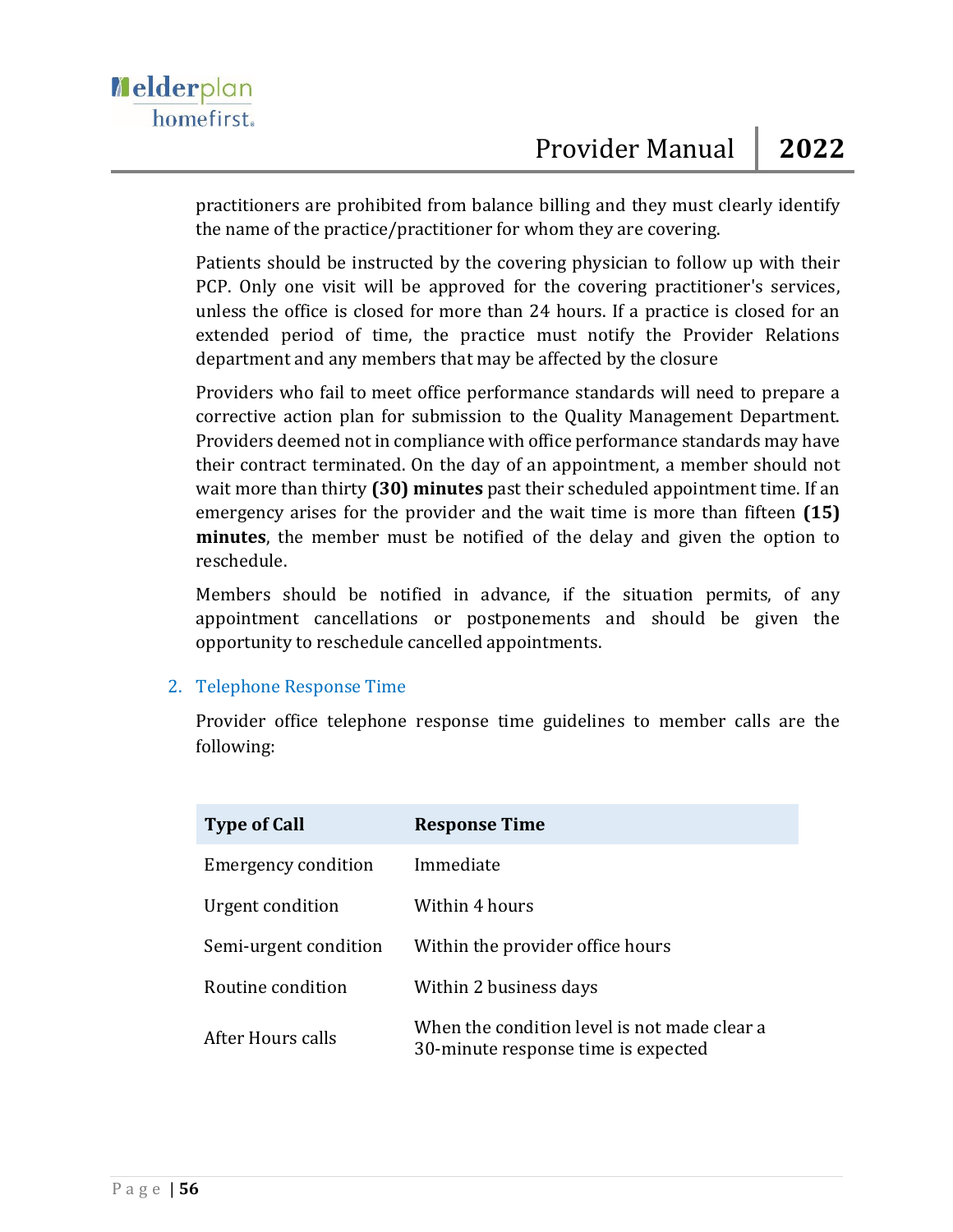Elderplan defines these levels of conditions accordingly:

#### • **Emergency:**

those conditions whose onset are acute and may occur with or without a prior medical history of the condition. Symptoms are of sufficient severity that a prudent layperson could reasonably expect the absence of immediate medical attention could result in serious damage or death.

#### • **Urgent:**

usually occur over a period of a few days and may occur with or without a prior medical history of the condition. These illnesses and injuries need to be evaluated and/or treated urgently but will not immediately cause permanent damage or death.

#### • **Semi-urgent:**

usually conditions that last greater than a few days' duration that are persistent and may occur with or without a prior medical history of the condition.

#### • **Routine:**

conditions that are chronic in duration. Preventive health care services are associated with keeping the member healthy.

#### **B. Confidentiality**

Provider and staff must maintain complete confidentiality of all medical records and patient visits/admissions. Medical record release, other than to the plan or noted government agencies, may only occur with the patient's written consent or if required by law.

#### **C. Conflict of Interest**

No practitioner in Medical Management may review any case in which he or she is professionally involved.

Elderplan does not reward practitioners or other individual professional consultants performing utilization review for issuing denials of coverage or service.

#### **D. Reporting Elder Abuse**

If a provider suspects Elder Abuse, the provider should immediately initiate the proper notifications to any agency or authority that are required by the law in effect at the time. In addition, for Elderplan Special Needs Plans, please advise the Care Management Team of your concern and action by calling (718) 921-7979 or (800) 353-3765.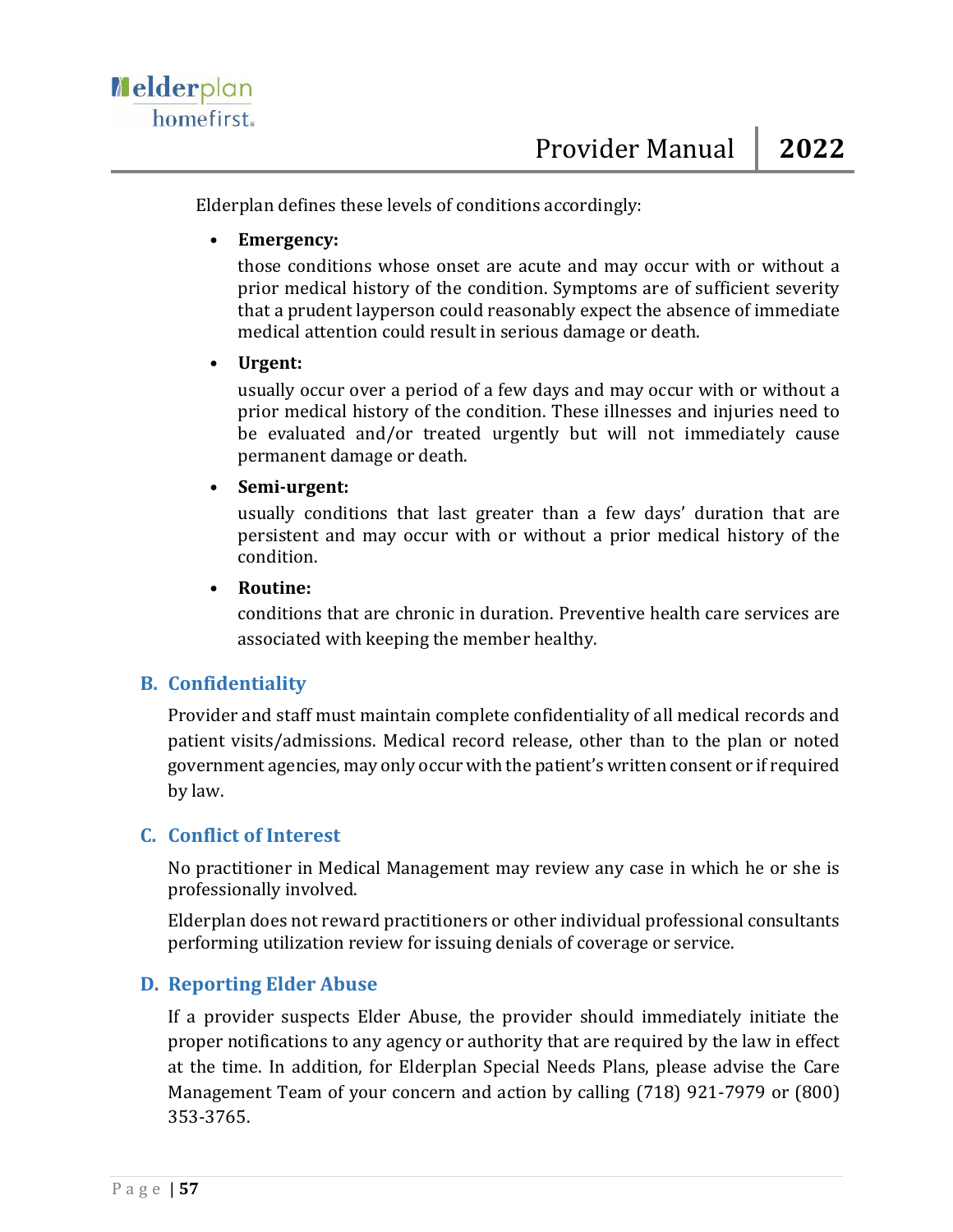#### **E. Transition of Care**

Provider agrees to provide transition of care to new members and members transitioning from a provider leaving the Elderplan network per the following guidelines:

#### 1. New Member

When a new member is currently undergoing a course of treatment for a lifethreatening or debilitating condition, with a non-participating provider upon or prior to enrollment with Elderplan, the member will have the option of continuing care for up to 60 days of their enrollment date to allow for consultations, medical record transfer, and stabilization of their medical condition. After the 60- day period, the transition must be complete, and care must be received from participating providers. The Medical Management Department will assist with and coordinate the transition of care plan.

## 2. Participating Provider Leaves the Plan

When a provider leaves the plan for reasons other than fraud, loss of license, or other final disciplinary action impairing the ability to practice, Elderplan will authorize the member to continue an ongoing course of treatment for a lifethreatening or debilitating condition, for a period of up to 90 days. The request for continuation of care will be authorized if the request is agreed to or made by the member, and the provider agrees to accept Elderplan's reimbursement rates as payment in full. The provider must also agree to adhere to Elderplan's quality assurance requirements, abide by Elderplan's policies and procedures, and supply Elderplan with all necessary medical information and encounter data related to the member's care. The Medical Management Department will assist with and coordinate the transition of care plan.

## **F. Closing Panels**

Providers may not close panels to Elderplan members without explicit notification to Elderplan. The notification must be submitted in writing within **60 days** prior to the date on which they intend to close the panel. Panels may only be closed if it applies to all patients regardless of insurance coverage. Providers may not discriminate by closing their patient panel to Elderplan members only or by Elderplan product line.

## **G. Specialist Communication with PCP**

Specialists must work closely with a member's PCP to foster continuity of care and promptly provide consultation and progress reports to the PCP.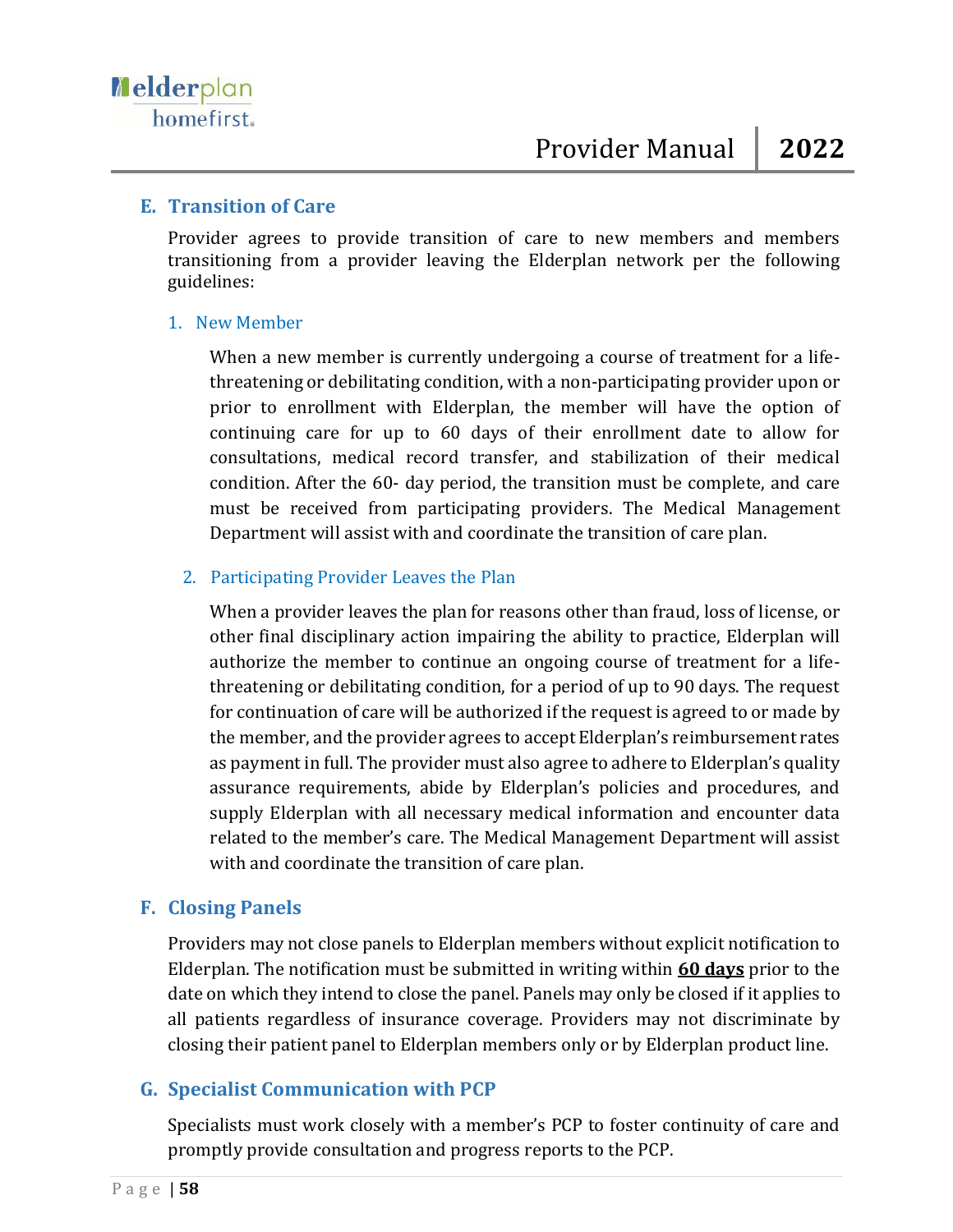## **H. Individual Provider Training**

#### 1. Model of Care

Elderplan has created Model of Care training materials that outline coordination of care delivered by our network of providers who have clinical expertise to meet the targeted population's specialized needs. Coordination of care is an integral component of the partnership between providers and Elderplan toward improving our members' health and wellness. Elderplan's Model of Care training is made available to all of our providers through Elderplan's website at [www.elderplan.org](http://www.elderplan.org/)

All our participating Medicare Providers are required to review the Model of care training slides and complete the attestation form to confirm your yearly compliance with CMS-SNP guidelines.

## **I. Contractual Requirements**

The Elderplan provider contract is consistent with the requirements imposed upon the provider under the New York State Managed Long Term Care Partial Capitation Contract ("MLTC Contract") and the Medicaid Advantage Plus Model Contract ("MAP Contract"). Provider must comply with all contractual, administrative, medical management, quality management, appeals & grievances, and reimbursement policies outlined in the Elderplan provider contract, and circulated updates to this Provider Manual. Failure to adhere or comply with all contractual/regulatory requirements may result in termination of your contract.

The provider is expected to coordinate referrals for Elderplan members who require care outside the scope of the provider's practice to appropriate in-network specialists, participating ancillary providers or facilities for medical care or services. A full list of participating providers can be found on the Elderplan's web site at [http://www.elderplan.org/find-a-provider/.](http://www.elderplan.org/find-a-provider/)

**Note:** An Elderplan PCP who has training in a sub-specialty may be credentialed in that specialty and participate as a specialist in Elderplan's network. Such providers are called "Dual Providers". Out-of-network referrals require prior authorization.

A referral should be made only when, in your professional opinion, you believe it is medically appropriate and necessary. If you have never seen the patient before, you have the right to ask the patient to come in for an examination and diagnosis before issuing a referral. If you do not examine the patient on the day you issue a referral, you may not charge for any evaluation and management service at that time. For complete details log on to [www.elderplan.org.](http://www.elderplan.org/)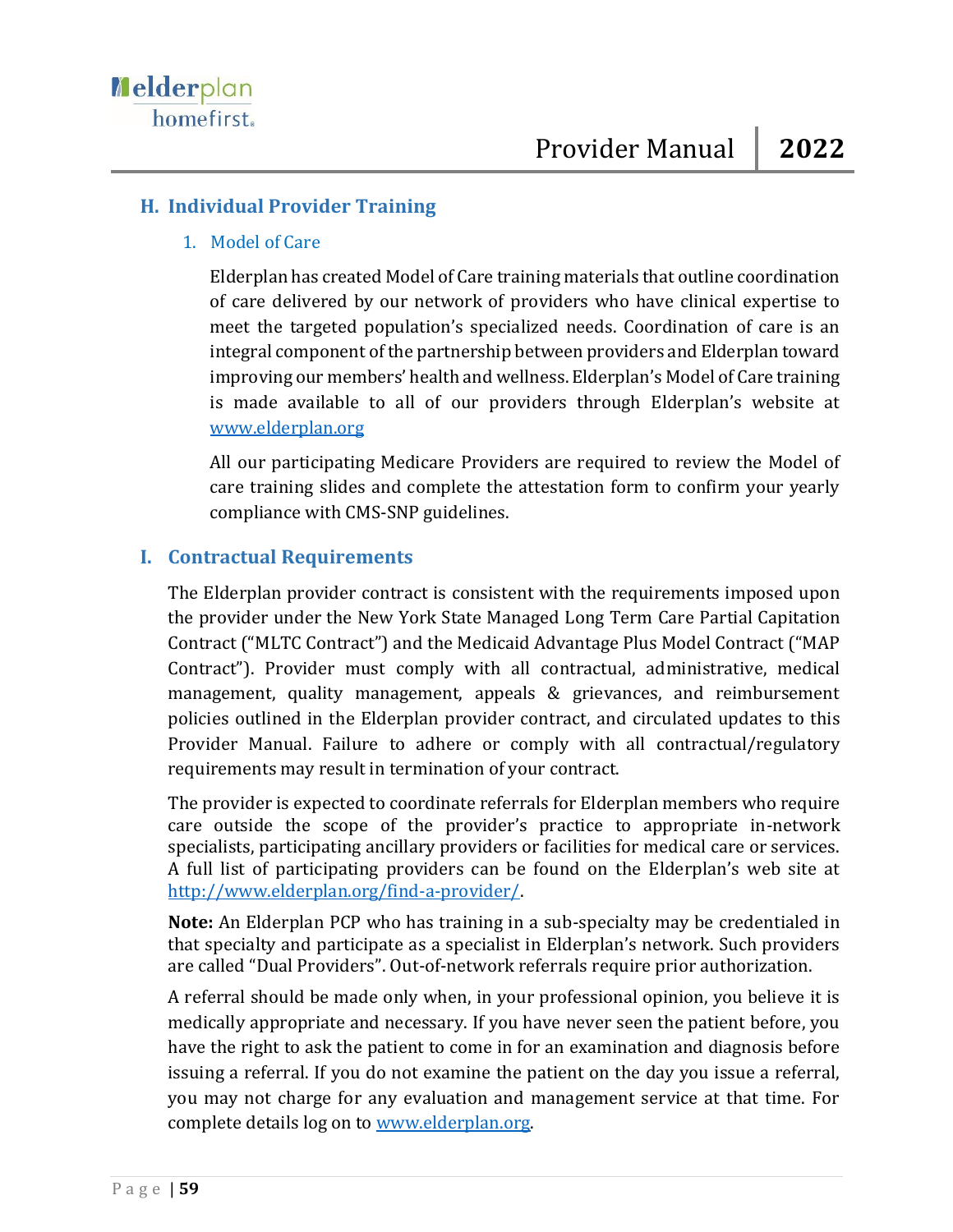At provider sites where participating providers are sharing office space with nonparticipating providers, a participating provider must treat Elderplan members.

## **J. Non-Discrimination, ADA Compliance and Accessibility:**

## 1. Non-Discrimination

Provider must not differentiate or discriminate in accepting and treating patients based on race, ethnicity, national origin, religion, sex, age, mental or physical disability or medical condition, sexual orientation, claims experience, medical history, evidence of insurability (including conditions arising out of acts of domestic violence), disability, genetic information, or source of payment.

#### a. Age Discrimination

Elderplan and its contracted providers shall ensure compliance with Title VI of the Civil Rights Act, the Age Discrimination Act of 1975, the Americans with Disabilities Act, and other laws applicable to recipients of Federal Funds. Title II of the Americans With Disabilities Act (ADA) and Section 504 of the Rehabilitation Act of 1973 (Section 504) provides that no qualified individual with a disability shall, by reason of such disability, be excluded from participation in or denied access to the benefits of services, programs or activities of a public entity, or be subject to discrimination by such an entity. Further, Section 504 of the Rehabilitation Act of 1973 requires providers (e.g., facilities, clinics, individual providers) who receive payments, directly or indirectly, from Medicaid or Medicare ensure individuals with disabilities have an equal opportunity to receive services by way of accessible health care services. Under the ADA, Title III, public entities, such as private doctors' offices, hospitals and clinics are required to make reasonable accommodations for individuals with disabilities irrespective of the receipt of federal funds.

## 2. ADA Compliance & Accessibility

Accessibility of doctors' offices, clinics and other health care providers is essential in providing medical care to people with disabilities. Medical care providers are required to make their services available in an accessible manner. This standard includes physical access, non-discrimination in policies and procedures and communication. Accessibility needs should be noted in the member's chart, so the provider is prepared to accommodate the member on future visits.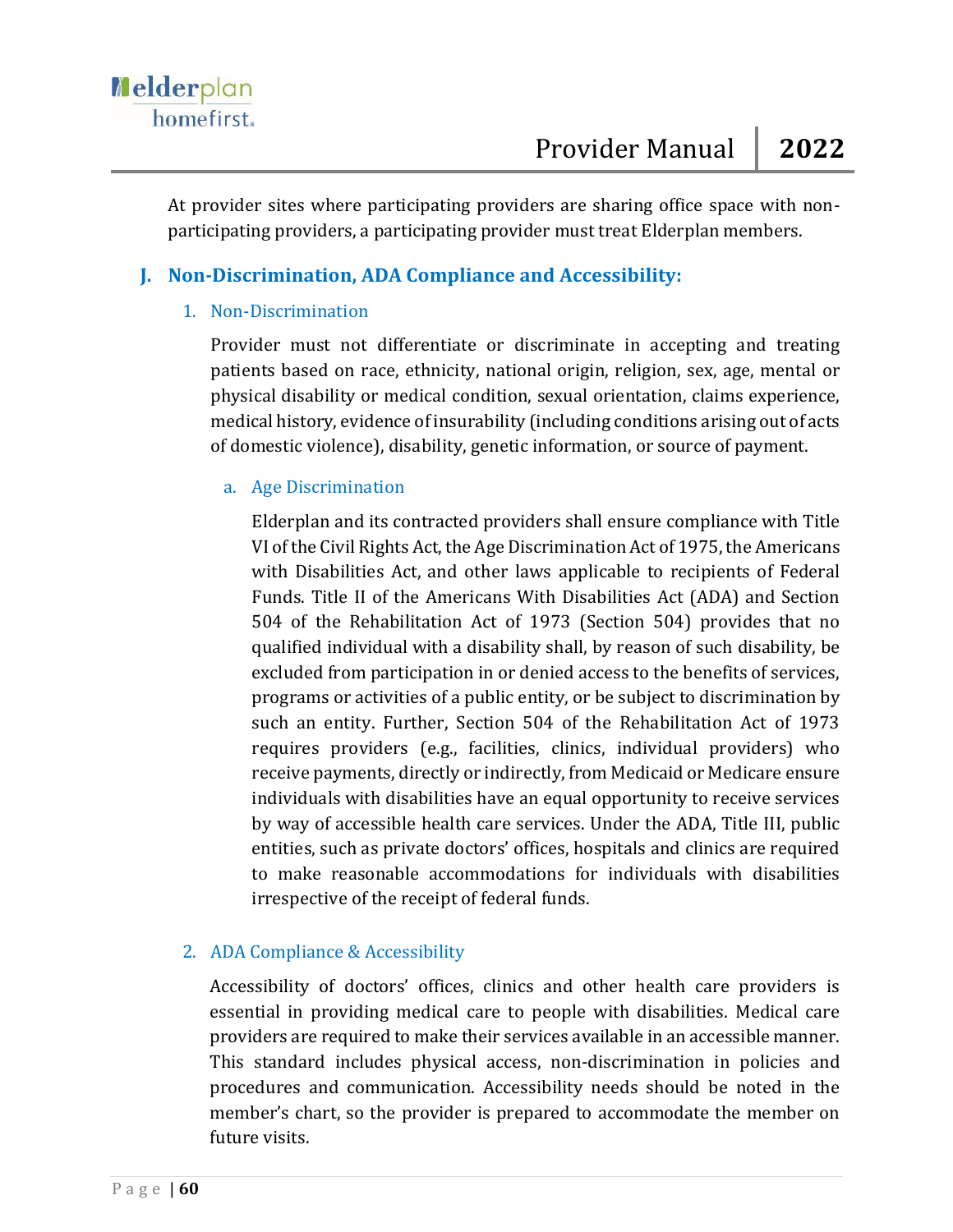#### a. Physical accessibility

Physical accessibility is not limited to entry to a provider site (including accessibility along public transportation routes and/or availability of parking with adequate number of accessible parking spaces and path of travel from the disability-accessible parking space to the facility entrance that does not require the use of stairs), but also means access to services within a site, such as:

- o accessible exam tables,
- o accessible stretcher or gurney, or a patient lift,
- o trained staff available to assist the member with transfers,
- o accessible medical equipment.

Provider site physical accessibility is verified during Elderplan credentialing process. When a member is unable to sufficiently access a provider location, alternative treatment locations will be made available.

#### b. Communications Access

Communications with individuals with disabilities are required to be as effective as communication with others, including members with hearing, vision, or speech impairment. Providers are encouraged to utilize the TTY (teletypewriter lines) at 711. Member materials are made available in alternate formats such as Braille, larger print, or audio. Elderplan Member Service should be contacted at (718) 921-7979 or (800) 353-3765 for additional information.

Elderplan emphasizes the importance of utilizing additional resources when caring for a diverse population, which includes but is not limited to the following:

- i. Tele-Interpreters (24-Hour Telephone Language Services that helps bridge communication barriers resulting from languages and cultural differences)
- ii. TTY (teletypewriter lines) can be accessed at 711.
- iii. Recruiting and training bilingual/multilingual staff interacting with the member population and serving as a support to the provider community as necessary.
- iv. Making Member materials available in an alternate format such as Braille, larger print, or audio. Elderplan Member Service should be contacted at (718) 921-7979 or (800) 353-3765 for additional information.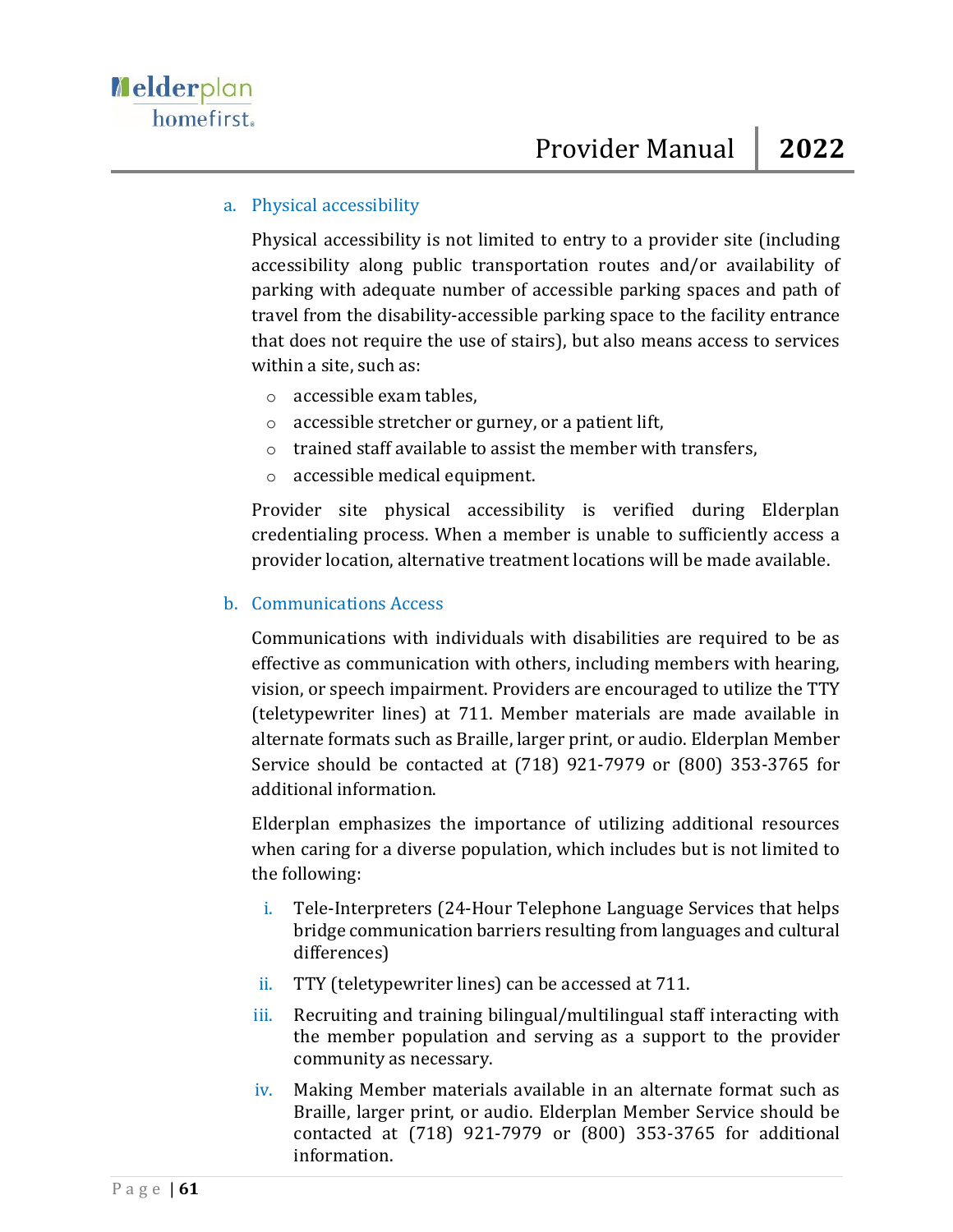v. Bridging the Providers and the Members to the appropriate community-based organizations optimizing the access to the resources available for the diverse population.

#### 3. Cultural Competency

Elderplan takes pride in serving an incredibly culturally diverse member population. Rooted in the long tradition of caring for New York elderly and disabled of various ethnic and cultural backgrounds, Elderplan strives to meet the individual needs of the population it serves through recognizing the diversity and providing appropriate support to the members with unique linguistic and communication needs as well as to the provider community treating this population.

The required Elderplan Cultural Competency training helps medical, behavioral, community-based and facility-based LTSS providers to appreciate the cultural diversity and make appropriate accommodations when providing services to the culturally diverse population.

Elderplan Provider Cultural Competency training helps the providers to identify the cultural and/ or linguistic barriers in member population and offers a relevant tutorial designed to build on to the providers' cultural sensitivity as well as decrease potential health care disparities experienced by the diverse population. The required training tutorial Cultural competency can be accessed through:

- Elderplan Provider Web Portal
- One-on-one in-service training sessions facilitated by a Provider Relations Representative onsite.

The provider is required to attest to taking the Cultural Competency Course and offering it to the practice/facility staff by filling out an Attestation form available via the Provider portal. Provider may either utilize Cultural Competency tutorial available on Elderplan web portal or attest to taking the equivalent course as training requirements may be met by demonstrating completion of Cultural Competency certificate program or another New York State Cultural Competency training program. Examples of proof of training completion may include copies of course certifications, pre/post-test and knowledge check results and are subject to random audits by Elderplan Provider Relations team.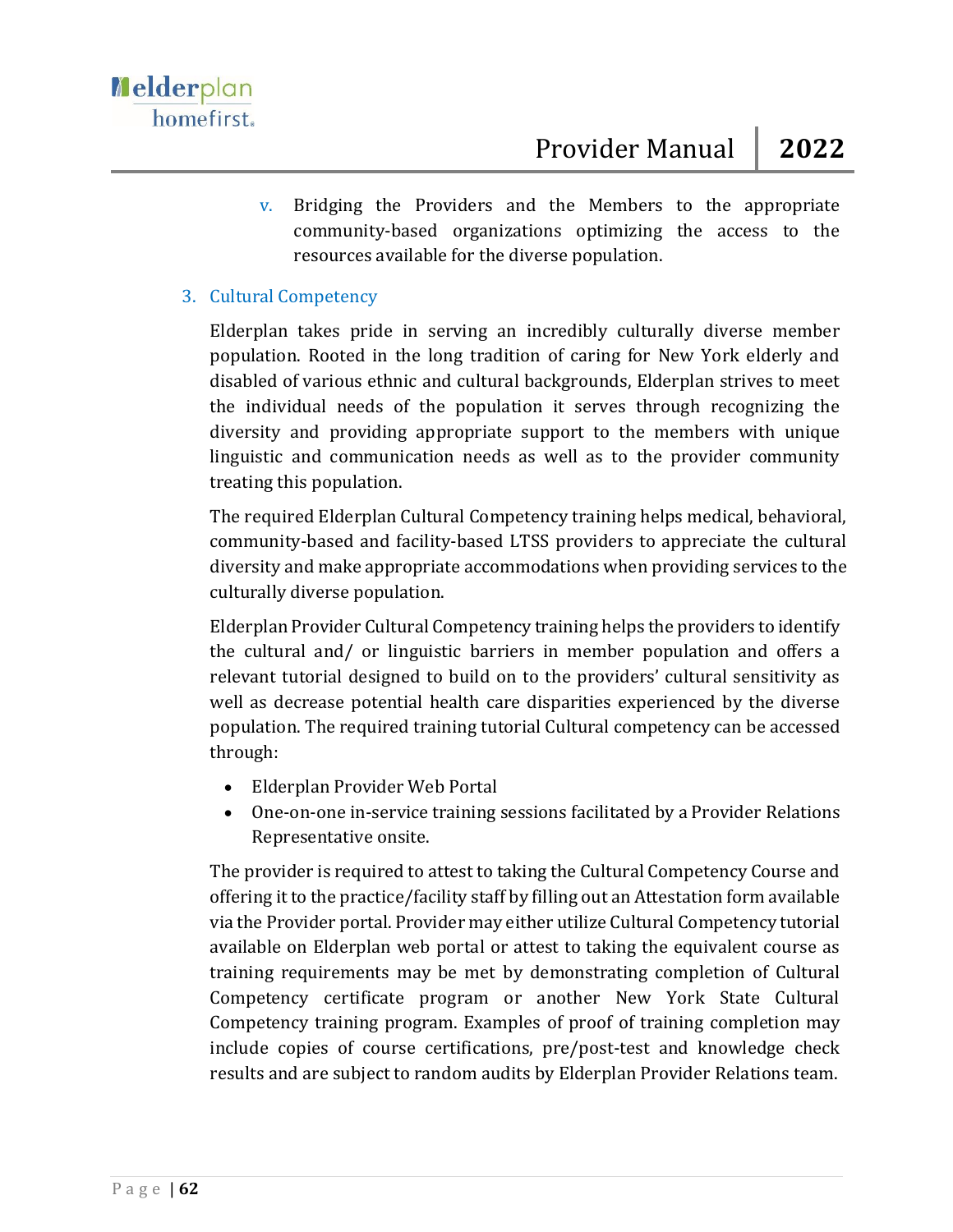## **L. Collection of Co-payments**

Specialist offices should collect member co-payments at the time of service. The copayment, in conjunction with an office visit, represents your reimbursement in full for services rendered. Member co-payment information is outlined on the member's membership card. Failure to collect co-pay from the member does not make Elderplan responsible for the co-payment. Providers may only bill members for copays that were not collected at time of service.

## **M. Ethical and Evidence-Based Medical Practice**

Provider agrees to provide services within the scope of the provider's license and/or specialty. Provider agrees to adhere to established standards of medical practice and the customary rules of ethics and conduct of the American Medical Association and all other medical and specialty governing bodies.

Provider agrees to relate to Elderplan any reports or sanctions against them for failure to provide quality care, negligence determinations or licensing terminations imposed upon them.

Evidence-based practice (EBP) is an approach to the delivery of health care whereby health professionals and health care services providers use the best evidence available to identify and select proven and effective medical and therapeutic interventions, educational models, and pharmaceutical therapies, and to make clinical decisions for individual Members that has been demonstrated through research, evaluation and successful clinical trials to be most successful in addressing a specific Member's health needs and conditions.

EBP values, enhances, and builds on clinical expertise, knowledge of disease mechanisms, research and evaluation of clinical and therapeutic practices and educational models, and pathophysiology. It involves complex and conscientious decision-making based not only on the available evidence but also on Member characteristics, situations, and preferences. It recognizes that health care is individualized, person-centered and dynamic as the health industry finds innovative and proven methodologies for effective interventions to diagnose and treat Member conditions that support the achievement of lasting improvements and enhanced Member health outcomes.

Elderplan supports the implementation of EBP and requires Providers to identify and utilize these proven and effective models and interventions in the services they provide to Elderplan Members.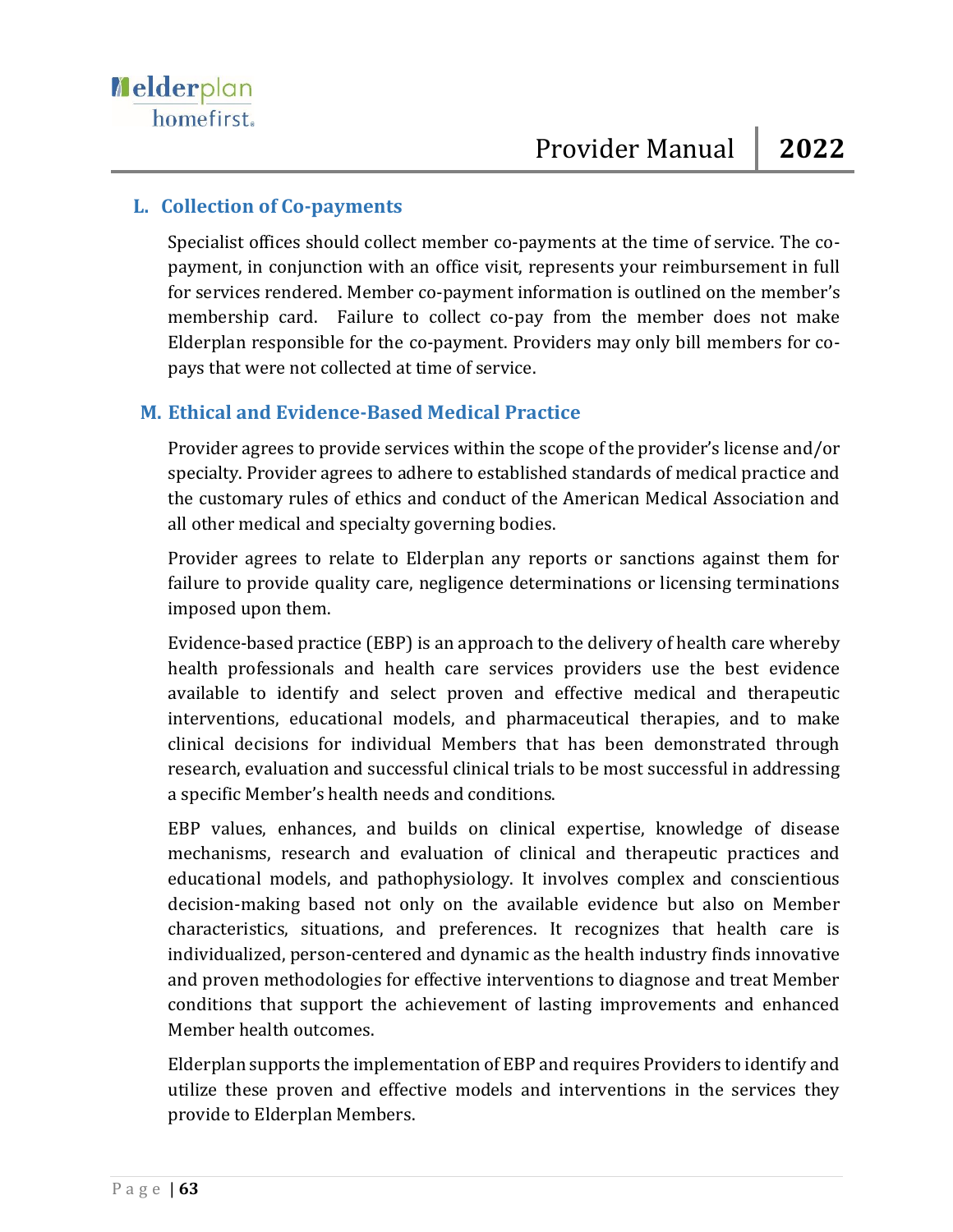#### **N. Your Most Important Resource**

#### **Medicare Advantage Membership Card**

You and your staff should familiarize yourself with Elderplan's member ID cards. The member ID card provides you with information on co-pay requirements, care management authorization requirements, drug benefit information, product identification, and other high-level information to help you collect any advance payments from the member and ensure you pre-authorize services.



*Sample ID Card*

**Member Name:** identifies the name of the member covered by the plan **Member Number:** number assigned by Elderplan unique to the member named on the card.

## **O. Elderplan Pre-Authorization**

Participating providers must contact Elderplan to receive approval for the procedure and/or admission as outlined in the member's Evidence of Coverage and/ or provider manual and provider updates. All non-participating provider's visits and services must receive prior-authorization. Emergency care does not require priorauthorization. Emergency admissions require notification within 24 hours of admission.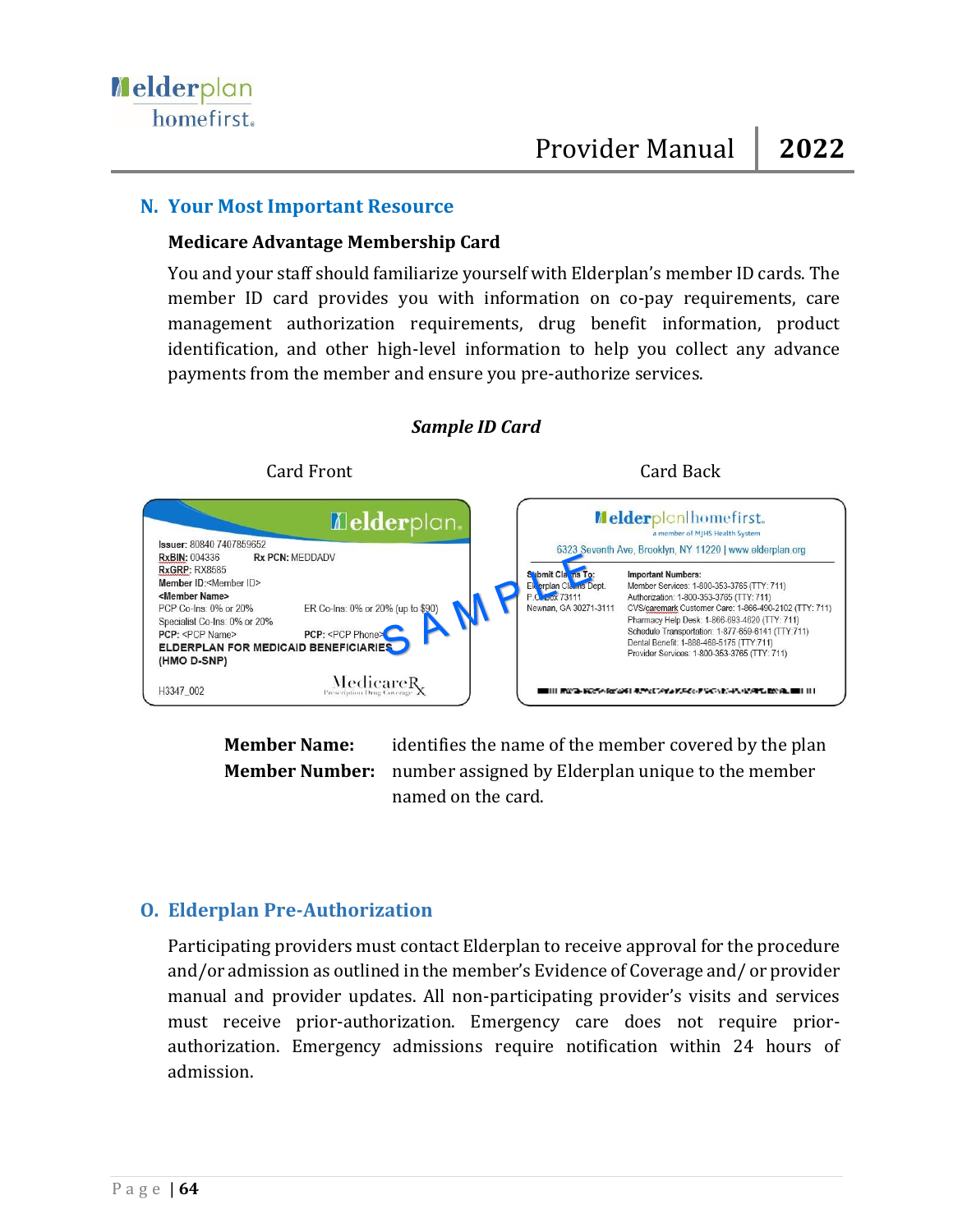## **P. Verifying Eligibility**

Verifying eligibility and product participation is extremely important in the care and payment process. Eligibility and product participation determines one's coverage status with Elderplan. Failure to establish these elements may result in nonreimbursement for services rendered.

All Primary Care and Specialty Care Physicians must verify a member's eligibility and product participation at the time of service. To verify membership/ eligibility, call Elderplan Customer Service at (718) 921-7979 or (800) 353-3765 or use the Elderplan web portal. To sign up for the Provider Portal, simply go to: **http://elderplan.org/for-providers/** and choose the option **"Click Here To Register For The Provider Web Portal Today."**

To verify product participation, please refer to the lower left-hand corner of the member ID card or call Elderplan Customer Service at (718) 921-7979 or (800) 353- 3765.

It is the provider's responsibility to request the member's membership card at the time of service. Elderplan does not retrieve membership cards from members when they disenroll or lose coverage; therefore, presentation of a membership card is **NOT** a guarantee of eligibility.

Though capitated Primary Care Physicians can consult their membership roster of the present month to ensure the member appears on their list, verification of eligibility through Elderplan Customer Service or web is always recommended. If the member is on the capitation list, the provider has received the monthly capitation payment for that member and can thus provide services during that month.

## **Q. Social Adult Day Care Certificate**

The Department of Health (DOH), in conjunction with the Office of the Medicaid Inspector General (OMIG) and the New York State Office for the Aging (NYSOFA) have established a Certification requirement for Social Adult Day Care (SADC) entities that wish to contract with Managed Long Term Care (MLTC) plans.

This Certification has been implemented to ensure those entities involved in the delivery of SADC services follow relevant rules and regulations.

The goal is to ensure eligible individuals have access to safe SADC service settings.

Completion of the Certification will attest to a SADCs compliance with Title 9 NYCRR section 6654.20, as required under Article VII, section C of the Managed Long-Term Care model contract.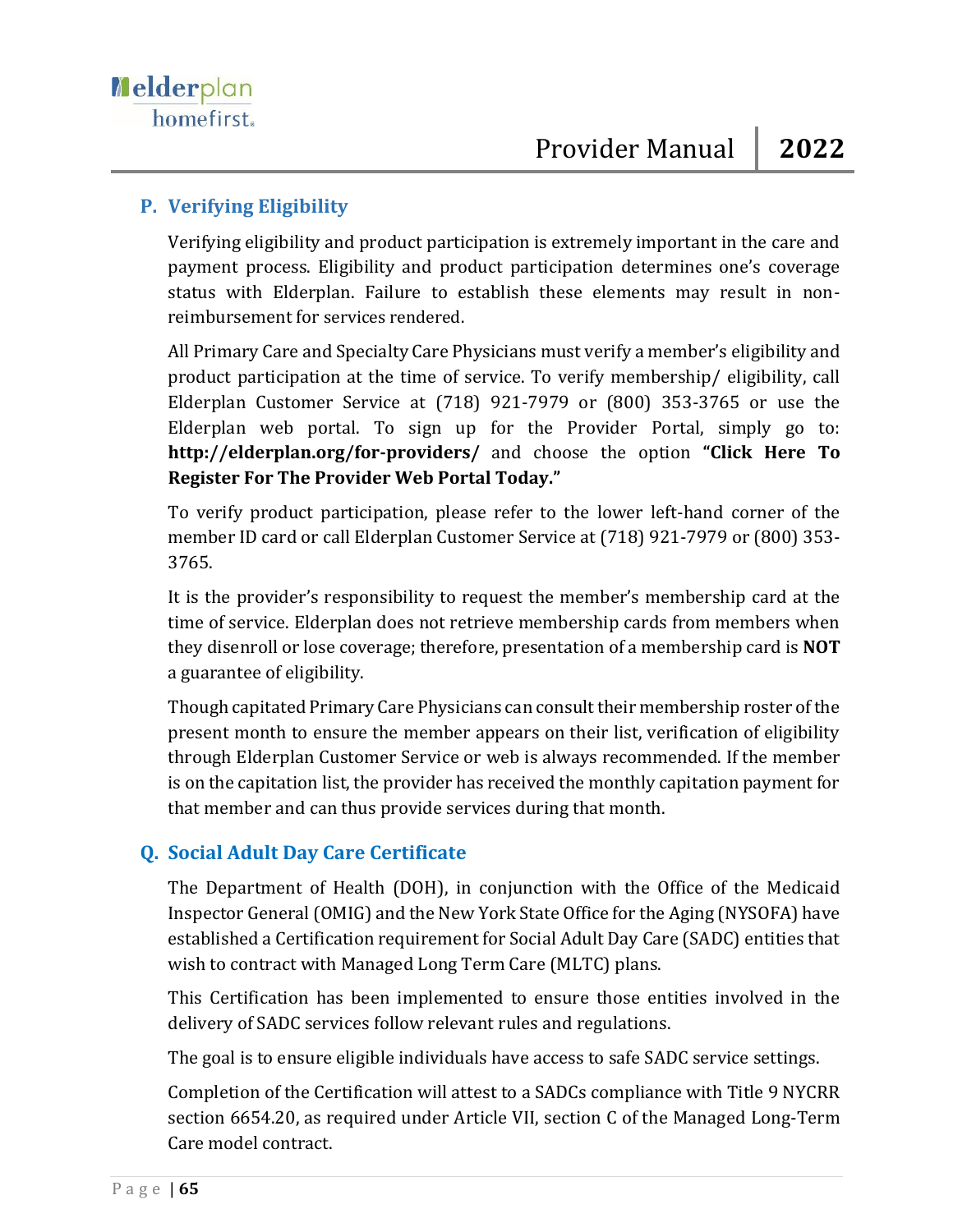• The Certification must be completed electronically, via OMIG's website: <https://www.omig.ny.gov/sadc-certification>

The SADC must print and retain a copy of the confirmation as proof of completion. The SADC must also provide a copy of this confirmation to the MLTC plan. (Upon completion, the confirmation will be automatically sent to the email address provided on the electronic Certification form).

Any SADC seeking to enter into a new contract with Elderplan would need to successfully complete the Certification first, and provide a copy of the confirmation page to Elderplan as proof of completion.

## **R. Provider Termination and Disciplinary Action**

1. Discipline of Providers

The Credentialing Subcommittee has responsibility for recommending suspension or termination of a participating provider for substandard performance or failure to comply with the requirements outlined in the Elderplan Provider Agreement.

If the Credentialing Subcommittee recommends suspension or termination of a participating provider, written notification is sent to the practitioner. The practitioner may then request a hearing in writing. The written request for a hearing must be sent by certified mail, return receipt requested to the Credentialing Subcommittee of its proposed action. The provider may appeal any formal disciplinary action, except for automatic terminations based on license suspensions/revocations and preclusions/exclusions from Medicaid/Medicare programs.

## 1. Notification of Change

Provider must notify Elderplan **within two business days** if his/her medical license, DEA certification (if applicable), and/or hospital privileges (if applicable) are revoked or restricted. Notification in **two business days** is also required when any reportable action is taken by a City, State or Federal agency.

- Should any lapse in malpractice coverage, change in malpractice carrier or coverage amounts occur because of item above, the provider must notify Elderplan immediately.
- Groups or IPA's must contact Network Planning and Operations or Business Development as soon as a new associate joins the group or IPA.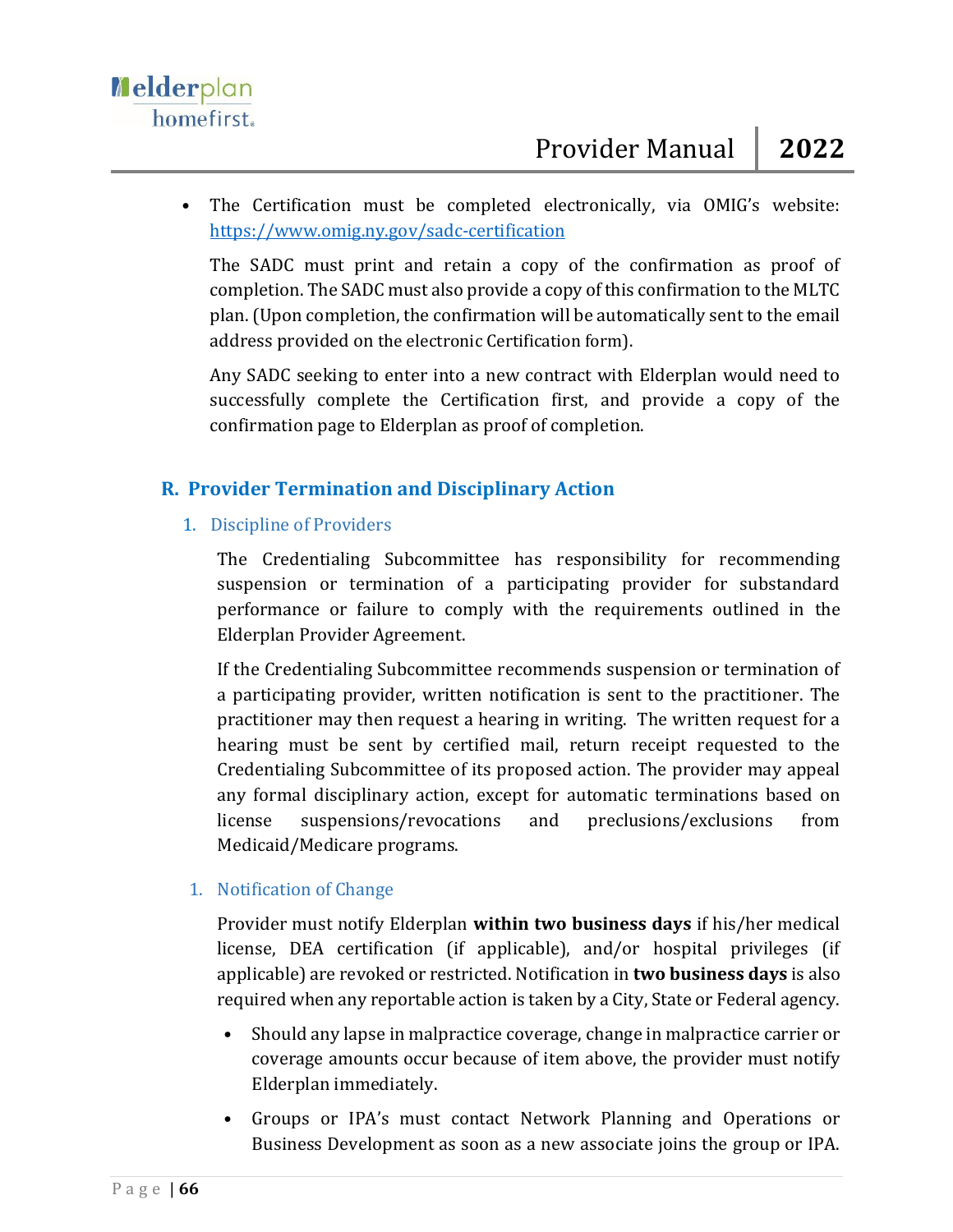Elderplan will provide instructions to begin the credentialing process for the new providers in the group or IPA.

• Any change, addition or deletion of office location, office hours, associated providers, TIN or billing address should be sent in writing **within 60 days**  to ensure accuracy of Elderplan directories and databases.

## 2. Appeal of Disciplinary Action

The provider may appeal any formal disciplinary action, except that providers participating only in Elderplan Managed Long Term Care Plans may not appeal a formal disciplinary action taken based on Immediate Action Events. Requests for appeal must be submitted in writing and sent by certified mail, return receipt requested to the Credentialing Subcommittee within 30 days after the provider receives notice from the Subcommittee of its proposed action.

- Elderplan credentials providers upon acceptance of application and signed participation contract.
- Elderplan re-credentials all participating providers on a three (3) year cycle from date of initial credentialing.
- Provider must notify Elderplan **within two business days** if his/her medical license, DEA certification (if applicable), and/or hospital privileges (if applicable) are revoked or restricted. Notification in **two business days**  is also required when any reportable action is taken by a City, State or Federal agency.
- Should any lapse in malpractice coverage, change in malpractice carrier or coverage amounts occur because of item above, the provider must notify Elderplan immediately.
- Groups or IPA's must contact Network Planning and operations as soon as a new associate joins the group or IPA. Elderplan will provide you the necessary materials to begin the credentialing process for the new providers in the group or IPA. You may also request application materials through the Elderplan IVR.
- Any change, addition or deletion of office hours, associate or billing address should be sent in writing **within 60 days** to ensure accuracy of Elderplan directories and databases.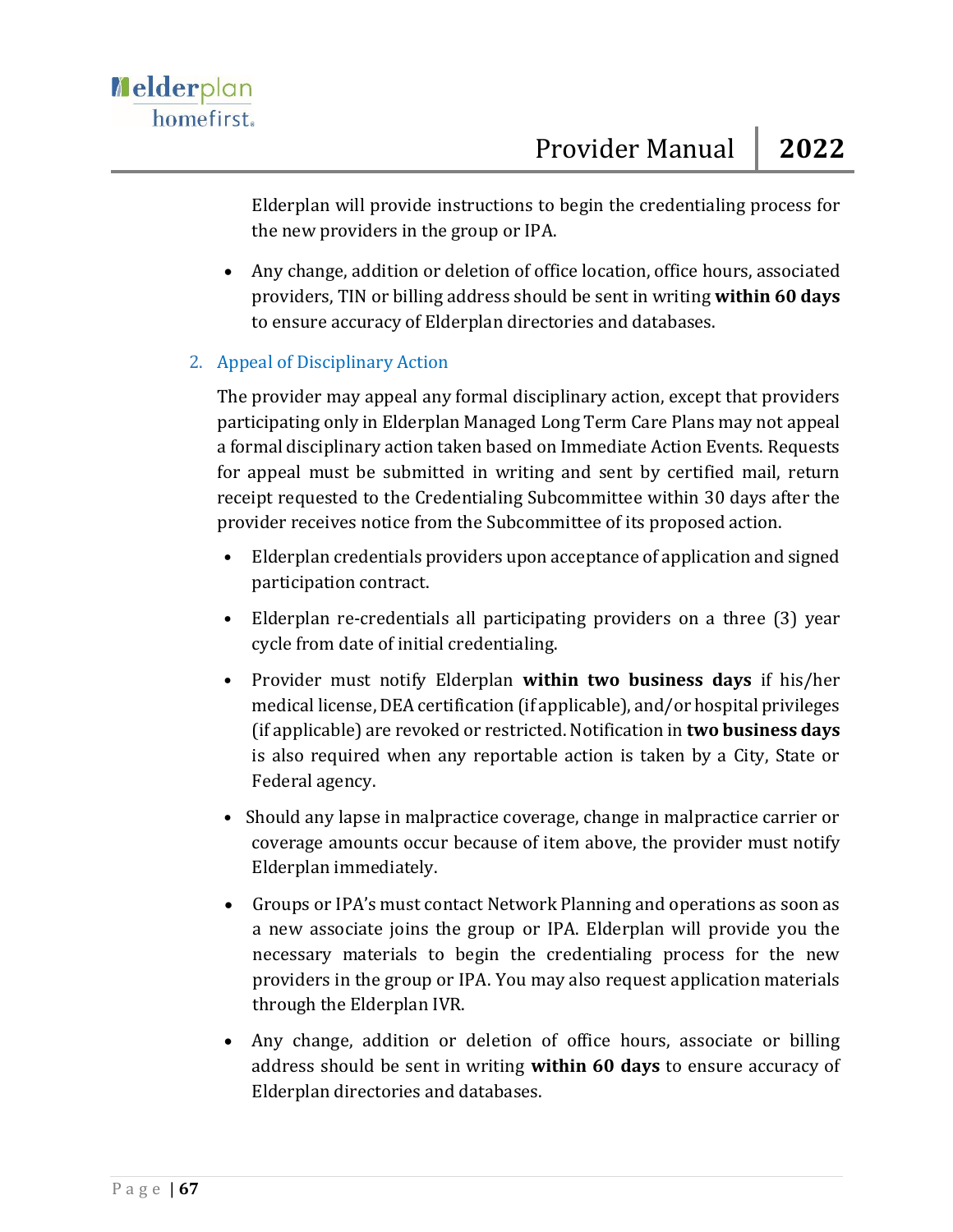## **S. Billing Requirements**

- 1. Provider may **NOT** balance bill members for authorized and/or covered services.
- 2. Provider may bill member for co-pays not collected at time of service.
- 3. Provider agrees that co-pays and Elderplan reimbursement for services constitute payment in full.
- 4. Provider agrees to follow CMS and Elderplan billing guidelines.
- 5. A provider may bill a member only when the service is performed with the expressed written acknowledgment that payment is the responsibility of the member and that Elderplan does not cover the service.

# **T. Medical Records and On-site Auditing**

Elderplan participating physicians' offices must maintain medical records in accordance with good professional medical documentation standards. The provider and office staff must provide Elderplan staff with member medical records upon request. Elderplan staff must also have access to member medical records for on-site chart reviews. The physician's office responsibilities are as follows:

- Maintaining medical records in a manner that is current, detailed, and organized to facilitate quality care and chart reviews.
- Maintaining medical records in a safe and secure manner that ensures member confidentiality and medical record confidentiality in accordance with all State and Federal confidentiality and privacy laws, including HIPAA.
- Making the medical record available when requested by the Plan and regulatory agencies. Providers are required to allow medical information to be accessed by Elderplan, the New York State Department of Health, and the Centers for Medicare and Medicaid Services.
- Keeping medical records for ten years after the death or disenrollment of a member from Elderplan. The record shall be kept in a place and form that is acceptable to the Department of Health and in accordance with New York State Article 44.
- New York Education Law 6530(32) requires that all New York practicing physicians and other healthcare professionals maintain detailed records for each patient. Maintaining proper medical records is a professional responsibility of a New York doctor or another practitioner.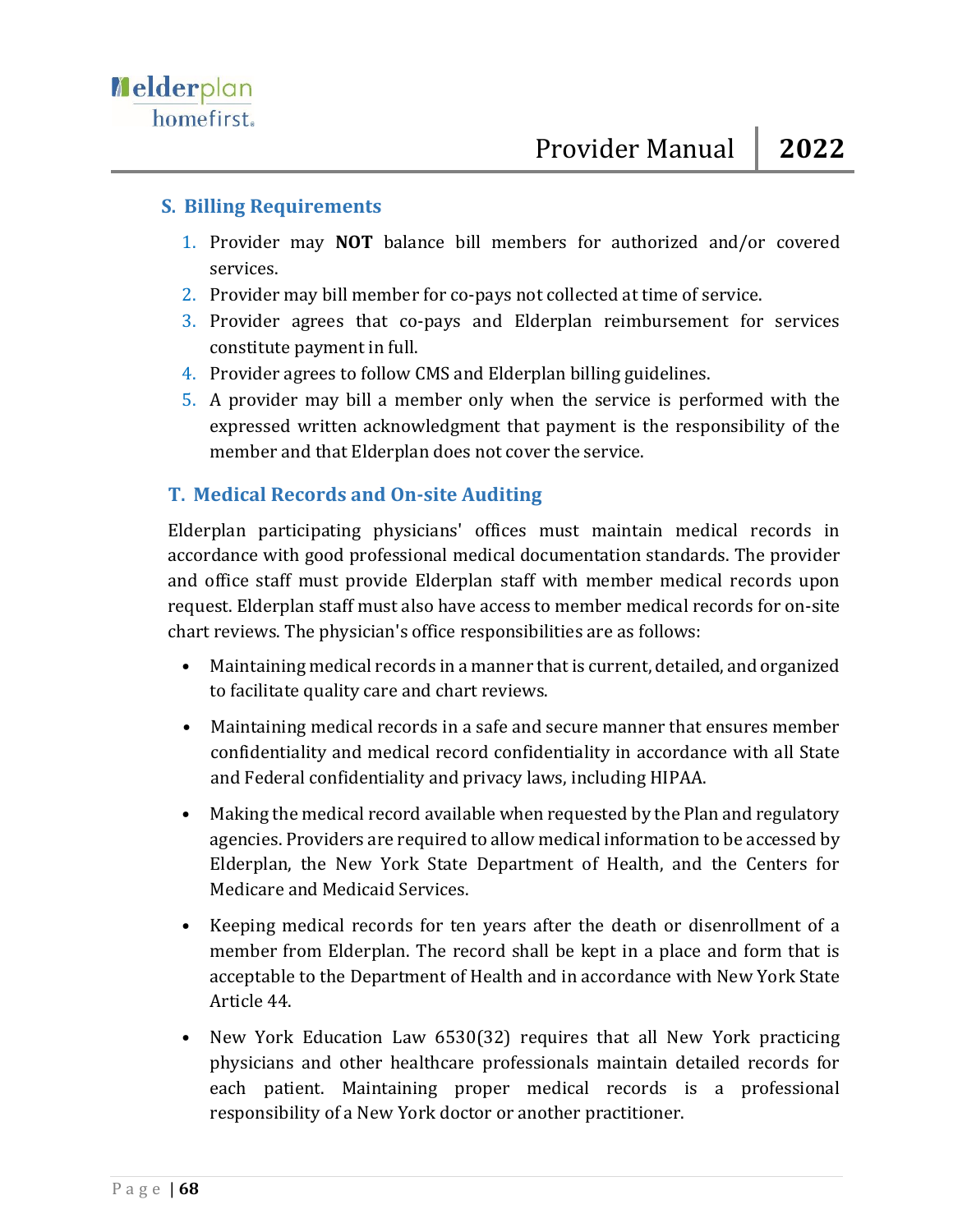• Elderplan's requests for information and data relating to current or past membership must be responded to in an expedited manner when such expediency is required. All information shall be provided to Elderplan at no charge. Failure to comply to Elderplan's requests may lead to contract termination.

## **U. Medical Record Documentation Criteria**

The medical record must be written in ink or computer generated and contain at minimum:

- 1. Each page of the medical record contains identifying information for the member.
- 2. All entries must contain author identification and professional title.
- 3. All entries must be dated.
- 4. All entries must be in ink or computer generated.
- 5. Identification of all providers participating in care and information on services furnished are found in the record.
- 6. An up-to-date problem list, including significant illnesses and medical/psychological conditions, is present in the record.
- 7. Each note describes presenting complaints, diagnoses, and treatment plan.
- 8. A medication list containing prescribed medications, including dosages and dates of initial or refill prescriptions are present in the record.
- 9. Information on allergies and adverse reactions (or notation that patient has no known allergies or adverse reactions) is contained in the record.
- 10. The record contains documentation of past medical history, physical examinations, necessary treatments, and possible risk factors for the member relevant to a treatment.
- 11. Information on Advance Directives (or notation of discussion whereby member does not have or wish to have an Advance Directive)
- 12. The record must be legible to individuals other than the writer.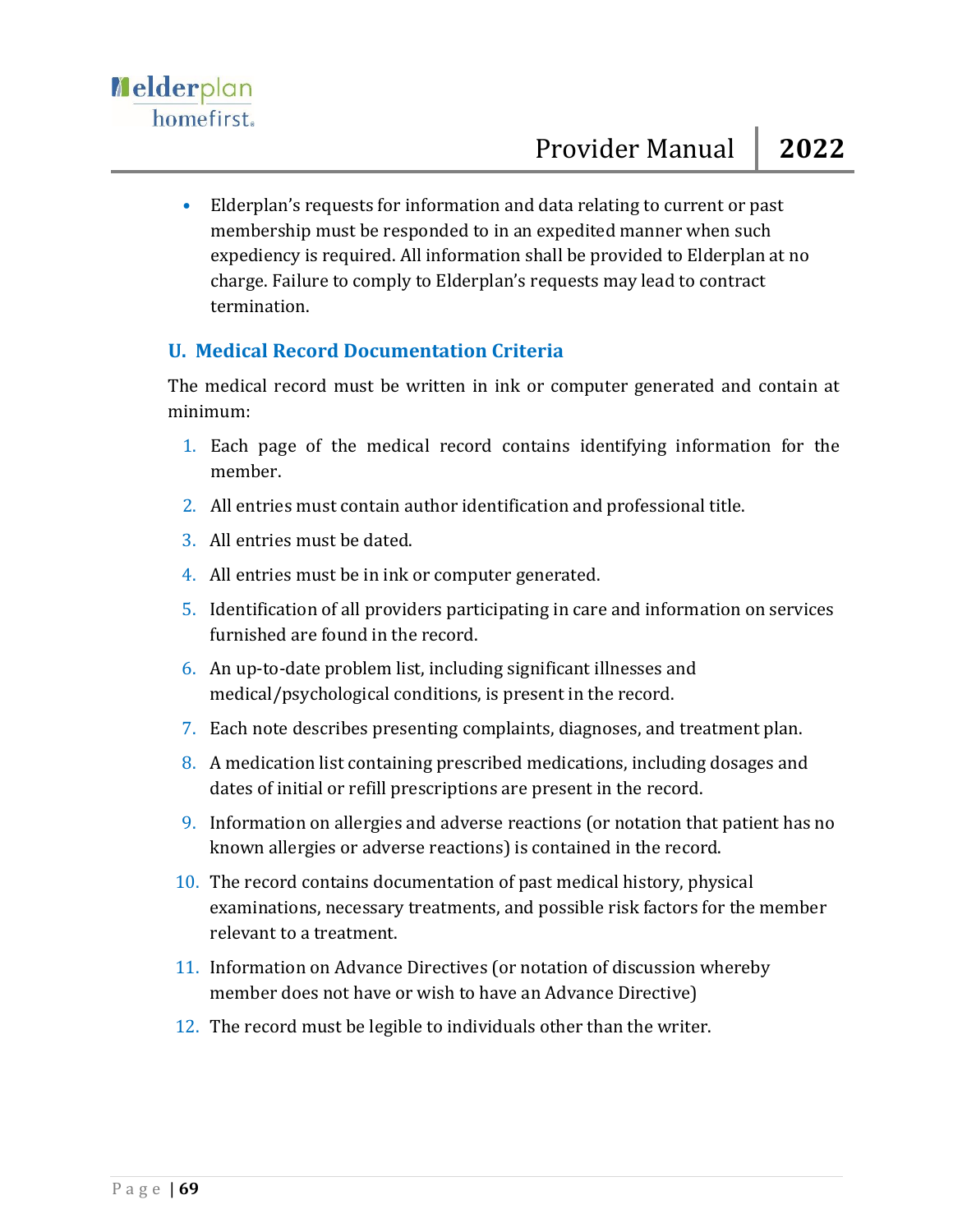## **V. Member's Rights and Responsibilities**

#### **Elderplan members have the right to:**

- Receive considerate, courteous, and respectful care.
- Refuse to participate in or be a patient for research purposes.
- Change physicians in accordance with the provisions of the member's Evidence of Coverage.
- Be assured that only persons having the qualifications established by Medicare and Elderplan will provide medical services.
- Obtain from the member's physicians, at reasonable times, comprehensive information about the physicians' diagnosis, treatment, and prognosis in terms that the member can reasonably be expected to understand. When it is not medically advisable to provide such information to the member, the information should be made available to an appropriate person on the member's behalf.
- Receive from the member's physician information necessary to enable the member to give informed consent prior to the start of any procedure or treatment.
- Refuse treatment to the extent permitted by law and to be informed of the medical consequences of the action.
- Be informed, upon request, as to all medication given the member, the reasons for prescribing the medication, and the expected effects of the medication.
- Be treated in clean facilities, and with clean equipment and materials.
- Request a second opinion.
- Be assured privacy related to the member's medical care program is respected and secured. This shall mean at minimum that a person not directly involved in the member's care may not be present without the member's permission during any portion of the member's case discussion, consultation, examination or treatment.
- Expect all communication, records, and other information pertaining to the member's care or otherwise regarding the member's personal condition will be kept confidential except if disclosure is required by law or permitted by the member.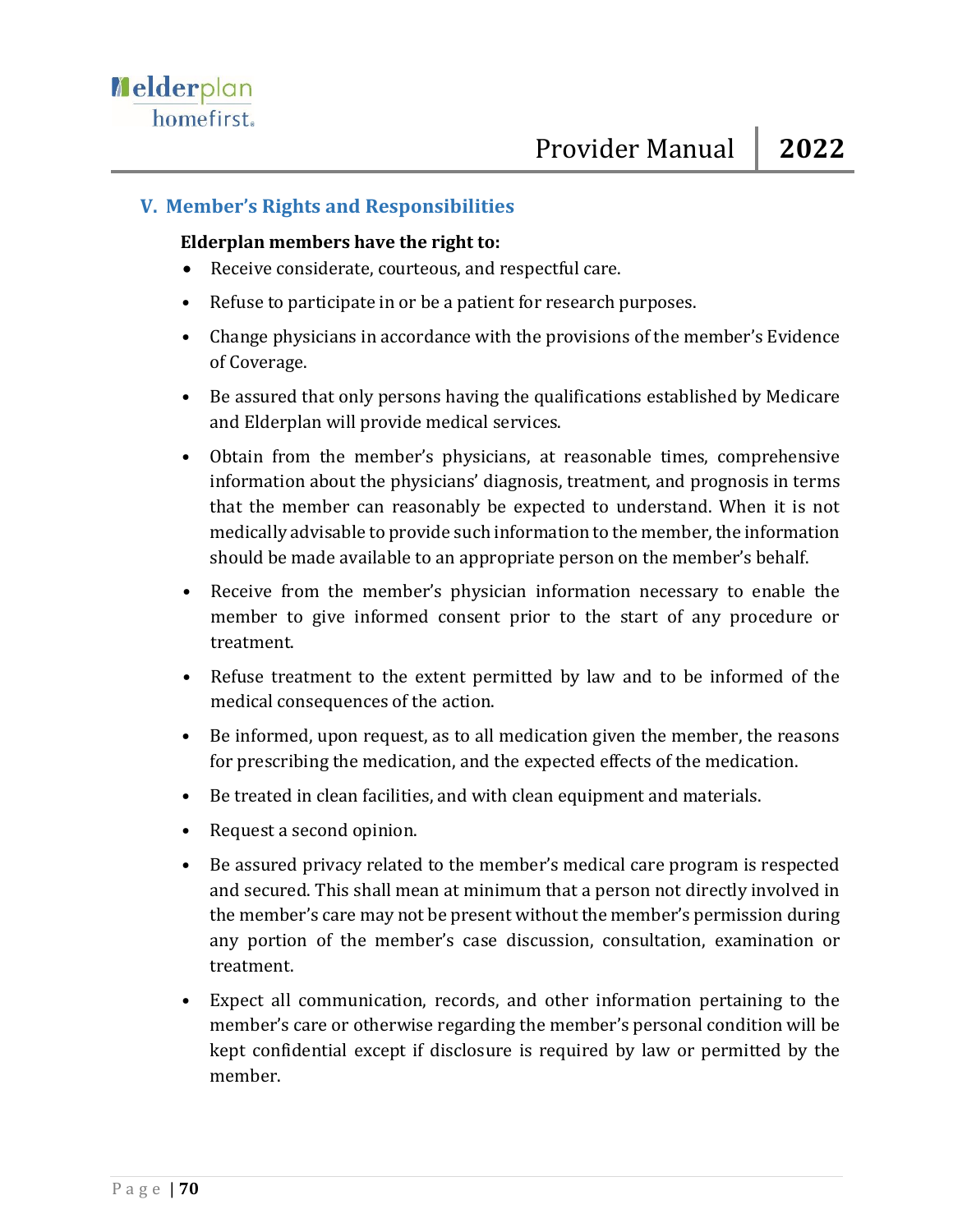- Request that unaltered copies of a member's complete medical records be forwarded to the physician or hospital of the member's choice, the cost of duplication and forwarding to be paid by the member.
- Written request, to have made available to the member copies of the member's medical records; Reasonable fees may be charged for such copies. However, information may be withheld from a member if, in the reasonable exercise of a physician's professional judgment, it is believed that release of such information would adversely affect the member's health.

## **Elderplan members have the responsibility to:**

- To know and confirm their benefits before receiving treatment
- To contact an appropriate health care professional when they have a medical need or concern
- To show their ID card before receiving health care services
- To pay any necessary co-payment at the time services are rendered
- Use emergency room services only for injury or illness that in the judgment of a reasonable person, requires immediate treatment to avoid jeopardy to life or health
- To keep scheduled appointments
- To provide information needed for care and treatment
- To follow agreed-upon instructions and guidelines of doctors and health care professionals.
- To participate in understanding their health problems and developing a mutually agreed-upon treatment goals.
- To access our Web site or call Customer Care to verify that the selected provider or health care professional participates in the Elderplan network before receiving services.

## 1. Second Opinions

Elderplan Members, their Authorized Representatives and their health care providers acting on behalf of the Elderplan Members have a right to request the second opinion for a recommended surgical procedures or medical treatment plan at no cost to the member (relevant co-pays may apply depending on the plan.)\*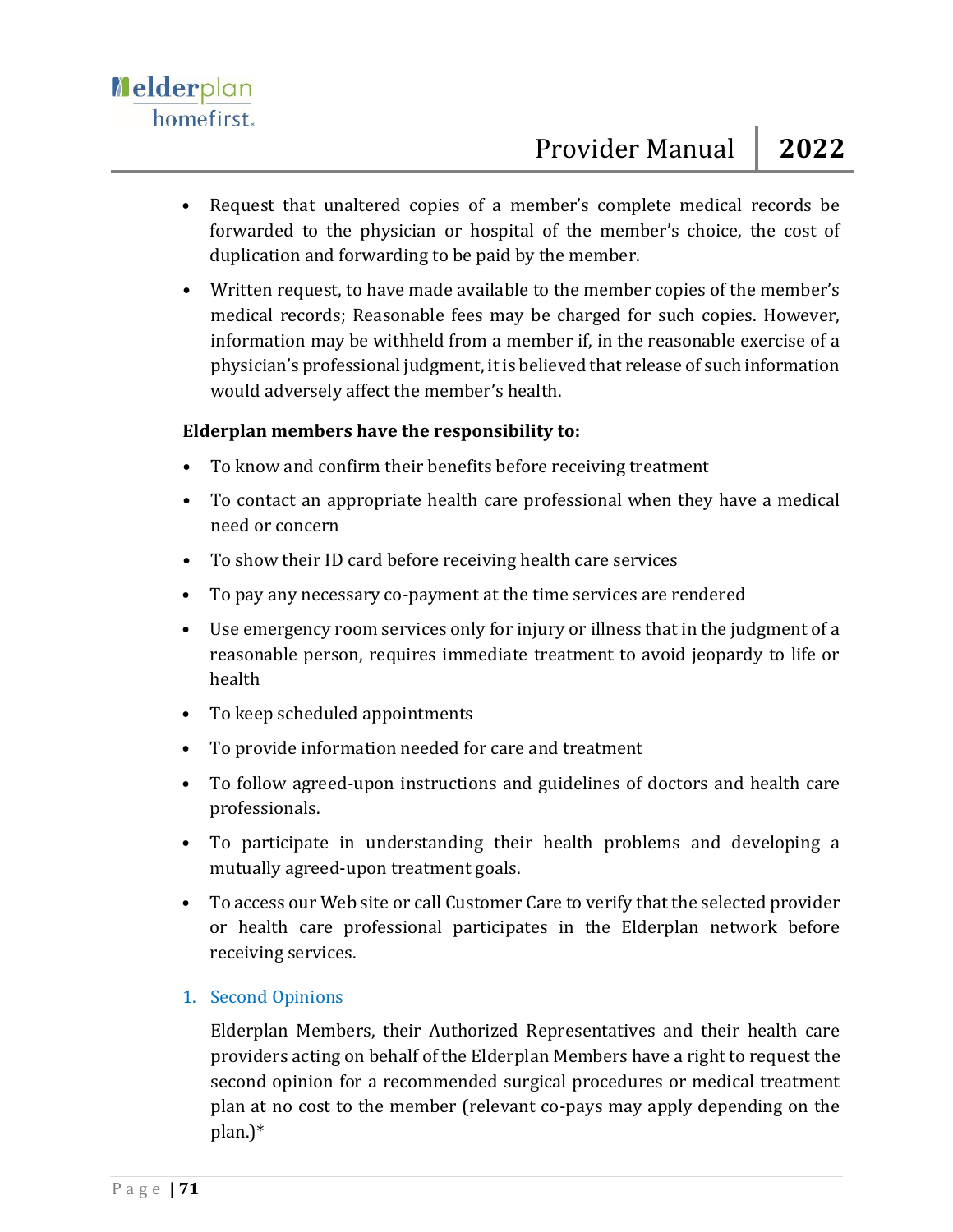No referral, or prior authorization is required to receive the second opinion from the Elderplan participating providers. Prior authorization must be requested in the event the second opinion is sought from an out-of-network provider.

When issuing the prior authorization, the following factors are being considered:

- a. Lack of availability of an in-network provider with the scope of practice and clinical background including training and expertise, related to the particular illness or condition associated with the request for a second opinion and within reasonable time and distance standards.
- b. The member questions that of recommended surgical procedures or medical treatment plan is medically necessary or clinically appropriate.
- c. The member questions a diagnosis or plan of care for a condition that threatens loss of life, loss of limb, loss of bodily function, or substantial impairment, including, but not limited to, a serious chronic condition.
- d. The clinical indications are not clear or are complex and confusing, a diagnosis is in doubt due to conflicting test results, or the treating health professional is unable to diagnose the condition, and the member requests an additional diagnosis.
- e. The treatment plan in progress is not improving the medical condition of the member within an appropriate period of time given the diagnosis and plan of care, and the member requests a second opinion regarding the diagnosis or treatment plan.

All requests for prior authorization must be called in to the Medical Management Department and a Certifax form must be completed and faxed to (718) 921-8813 or (718) 759-4038. Certifax form can be found in the Provider Orientation Package or requested through Customer Service or Provider Call Center. Prior authorization may be requested by either the PCP or by a specialist.

## 2. Member's Right to File a Grievance

Members have the right to file a complaint or grievance without fear of penalty when they feel they have received inappropriate treatment by the Plan or a Plan provider.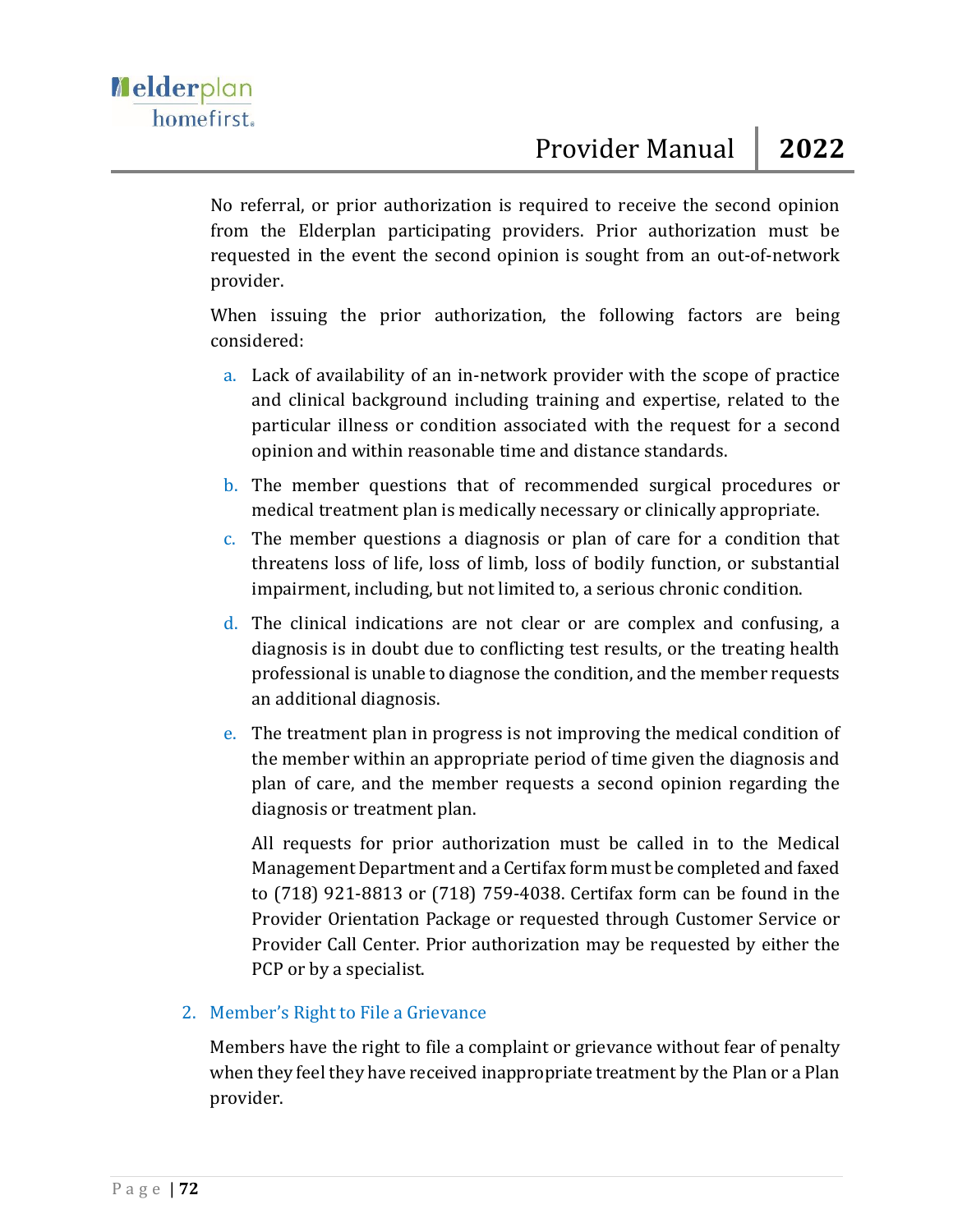Examples of grievances are: Quality of care, office waiting times, and appointment waiting times. Please consult the Appeal and Grievances section of this manual for further details.

## **W. Benefits Summary**

## 1. Medicare Advantage and Special Needs Plans

Final regulations on the Medicare+Choice program were promulgated in June 2000, which created the Medicare Advantage program, or Medicare Part C of Title XVIII of the Social Security Act. The primary goal of the Medicare Advantage program is to provide Medicare beneficiaries with a wide range of health plan options to complement the Original Medicare option.

Under the Medicare Advantage plan, Elderplan receives a monthly premium from CMS for each Medicare beneficiary electing to enroll in Elderplan's Medicare Advantage program. Elderplan provides enhanced benefits to its members for the premium received from CMS for each Medicare beneficiary electing to enroll in Elderplan's Medicare Advantage program. Elderplan provides enhanced benefits to its members for the premium received from CMS.

## 2. Elderplan's Medicare Advantage Plans

- **[Elderplan for Medicaid Beneficiaries \(HMO D-SNP\)](https://elderplan.org/resources/plan-options/2017-options/elderplan-for-medicaid-beneficiaries-hmo-snp/)** A plan designed to help make sure Medicare beneficiaries who are eligible for Medicaid or another NY State medical assistance program get all the benefits they're entitled to under both programs plus more.
- **Elderplan Plus Long-Term Care (HMO D-SNP)** A plan designed for individuals receiving both Medicare and Medicaid and require Long Term Care services and supports. The plan provides the care and support needed to stay in the comfortable surroundings of their home.
- **Elderplan Assist (HMO IE-SNP)** A plan created to meet the needs of people who currently reside in a congregated living facility (i.e. assisted living facility) but require an institutional level of care. A major focus of the Elderplan Assist is to identify members in the Plan's contracted Assisted Living Facilities who may require additional supportive services to remain in the community rather than face the prospect of admission to a nursing home.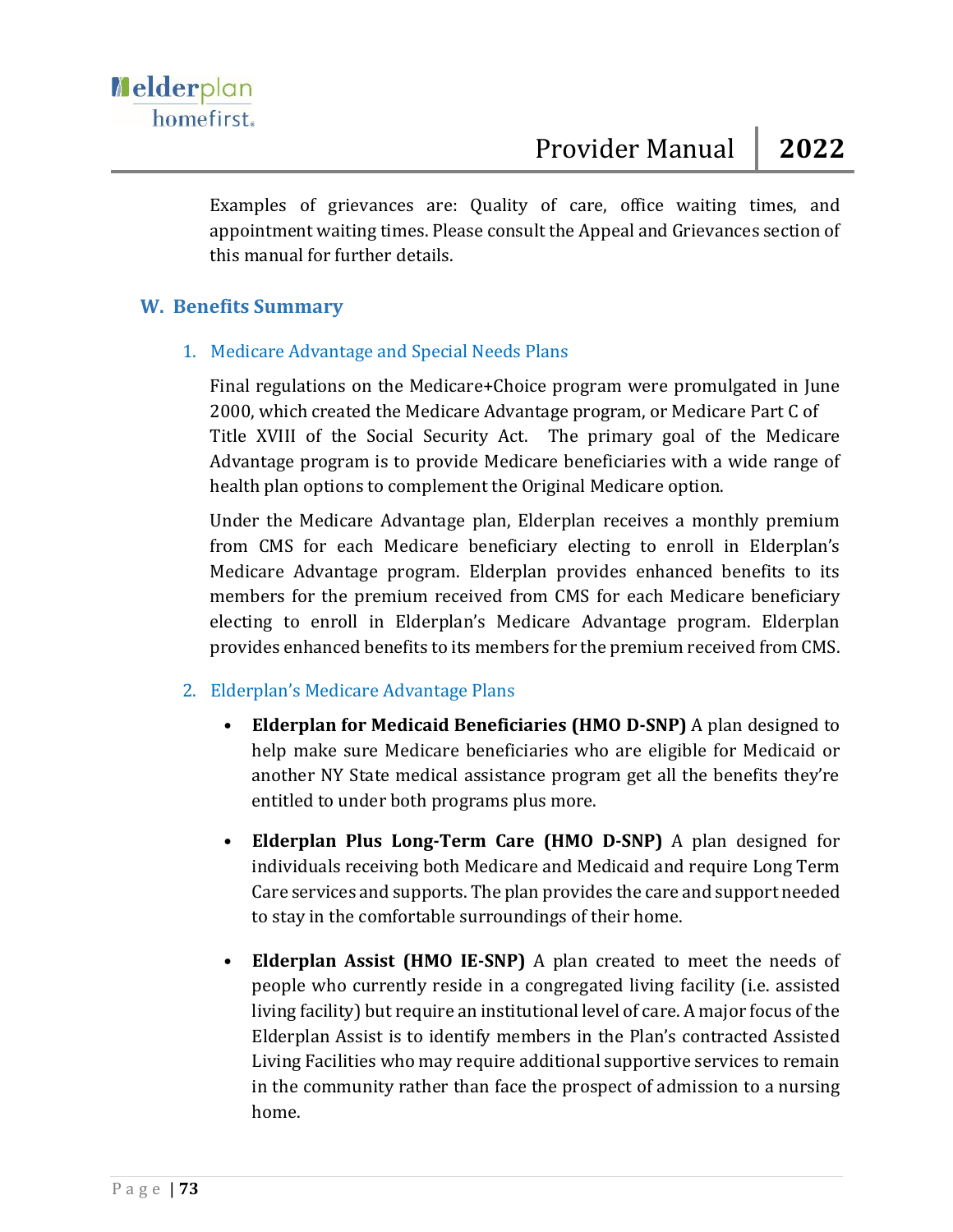- **Elderplan Extra Help (HMO)** A plan that was created for individuals receiving Medicare who have limited resources and income. Eligible individuals may be able to get Extra Help from the government to help pay for prescription coverage while enrolled in Elderplan Extra Help.
- **Elderplan Advantage for Nursing Home Residents (HMO I-SNP)** A plan created for people who live in a nursing home that is in Elderplan's network. We offer a skilled Nurse Practitioner (NP) who looks out for beneficiaries or their loved one, delivering an added level of care, comfort and peace of mind.

## 3. Managed Long-Term Care Plans

• **[HomeFirst Managed Long-Term Care \(MLTC\) Plan](http://www.homefirst.org/)** A plan designed for those who receive Medicaid. While enrolled in HomeFirst, members can keep their own doctor as well as their Medicare and Part D coverage if they have it. There is no cost to obtain care from this plan.

## 4. Ancillary Benefits

Elderplan members have access to a broad range of ancillary services. Ancillary services may be provided directly through the Elderplan network or through a vendor network. Vendor networks abide by the same Elderplan policies and procedures as physicians and other medical professionals. Certain ancillary services require prior-authorization. Please call Medical Management via Elderplan Customer Service Department at (718) 921- 7979 or (800) 353-3765 to verify if authorization is required.

## 5. Pharmacy Benefits

Elderplan also provides Prescription Drug coverage and has a Formulary (a list of preferred prescription drugs). The searchable formulary may be viewed by accessing Elderplan's website at [www.elderplan.org.](http://www.elderplan.org/) Certain drugs need authorization from Elderplan prior to dispensing at the pharmacy. The Prior Authorization Approval List link can also be found on the Elderplan website, [www.elderplan.org.](http://www.elderplan.org/) If you have any questions regarding prior authorizations, call our pharmacy benefit manager at (800) 361-4542 or Customer Service Department at (718) 921- 7979 or (800) 353-3765, or the TTY number for the hearing impaired, 711, seven days a week between the hours of 8:00 AM and 8:00 PM.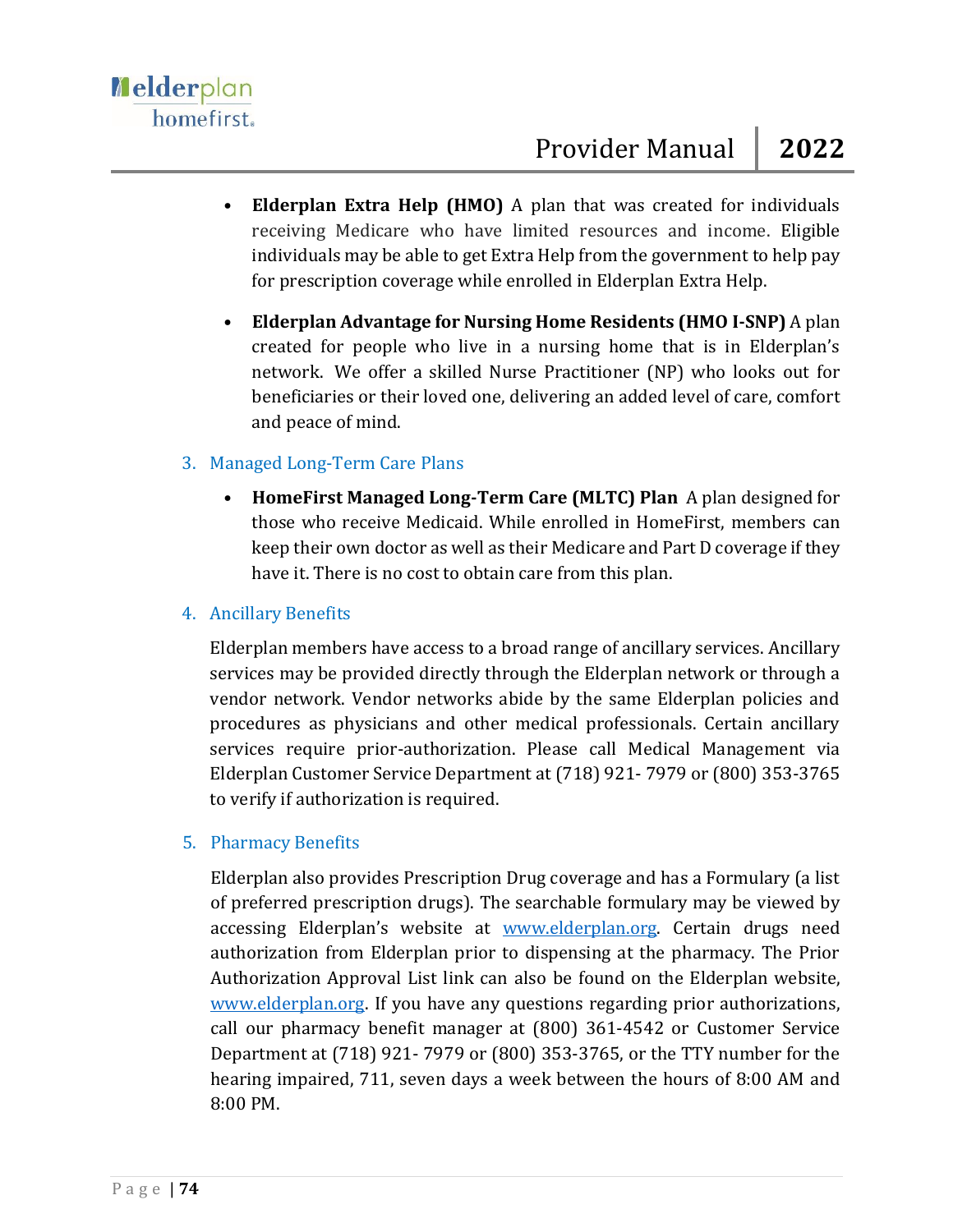# **X**. **Vendor Relationships**

1. Transportation

Elderplan is contracted with ModivCare for Non-Emergency Routine Transportation.

**To Make a Reservation:** 1-877-659-6141 **Transportation Help Line:** 1-877-659-6142 **Hearing-Impaired TTY:** 1-866-288-3133

## 2. Dental

Elderplan is contracted with Healthplex for dental services.

**To schedule an appointment:** 1-888-468-5175

3. Vision

Elderplan is contracted with Superior for vision services.

**To schedule an appointment:** 1-844-353-2902

## 4. High-Tech Radiology

Elderplan is contracted with Care to Care for high-tech radiology services.

**To schedule an appointment:** 1-800-610-6114

5. Telehealth

Elderplan is contracted with Teladoc for telehealth services.

**To schedule an appointment:** 1-800-835-2362

6. Mental Fitness

Elderplan is contracted with BrainHQ for mental fitness services.

**Visit** *elderplan.brainhq.com* **or call:** 1-888-496-1675

7. Laboratory Services

Elderplan is contracted with the below list of in-network laboratories:

- BioDiagnostic Labs
- Bio-Reference Laboratories
- Centers Laboratory
- MedLabs Diagnostics
- Empire City Laboratories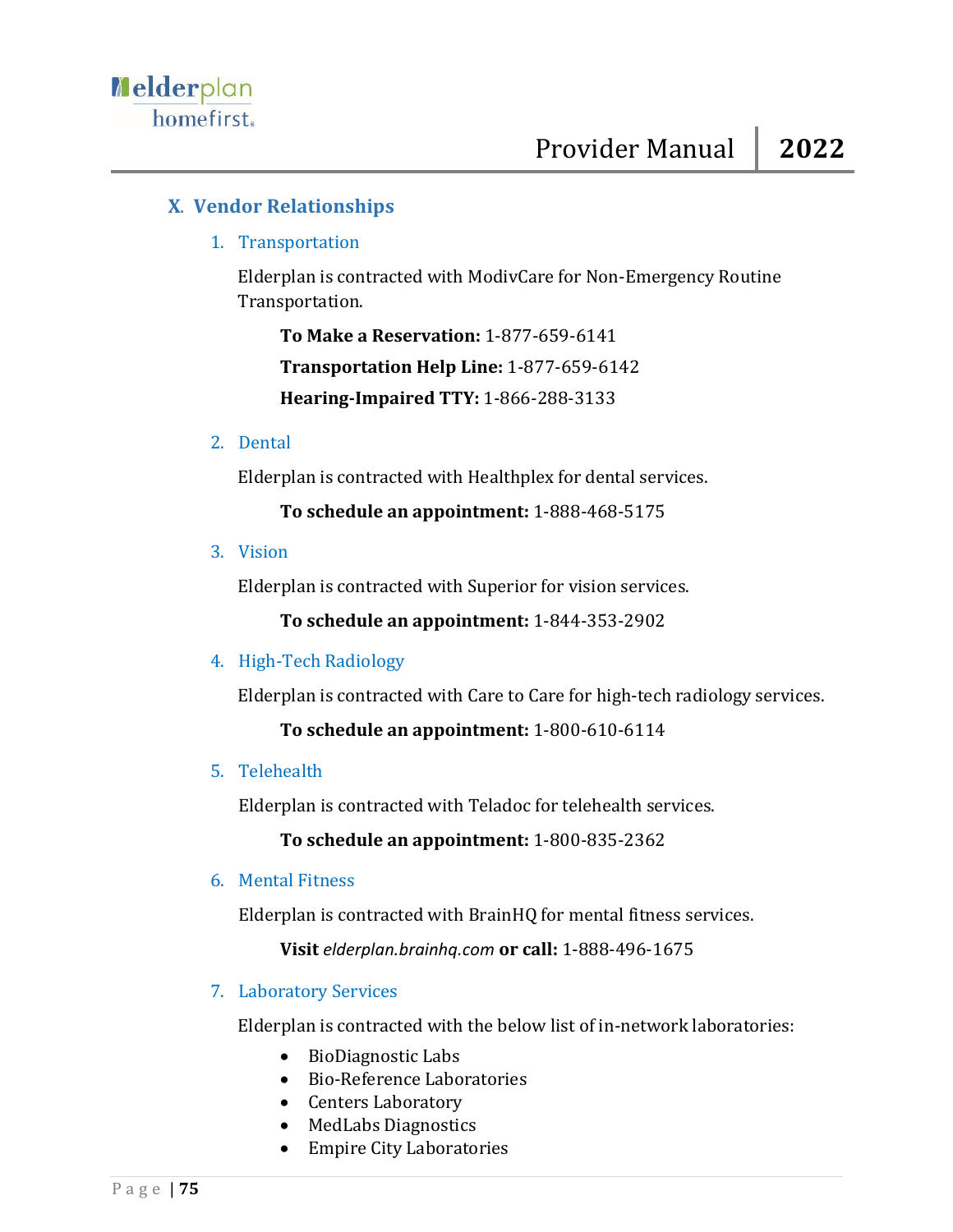- Labcorp (Laboratory Corporation of America Holdings)
- Lenco Diagnostic Laboratory
- Quest Diagnostics
- Sunrise Medical Laboratories
- Xeron Clinical Laboratories

For a complete list of laboratories and drawing stations, refer to the provider directory at Elderplan.org > "Find A Provider".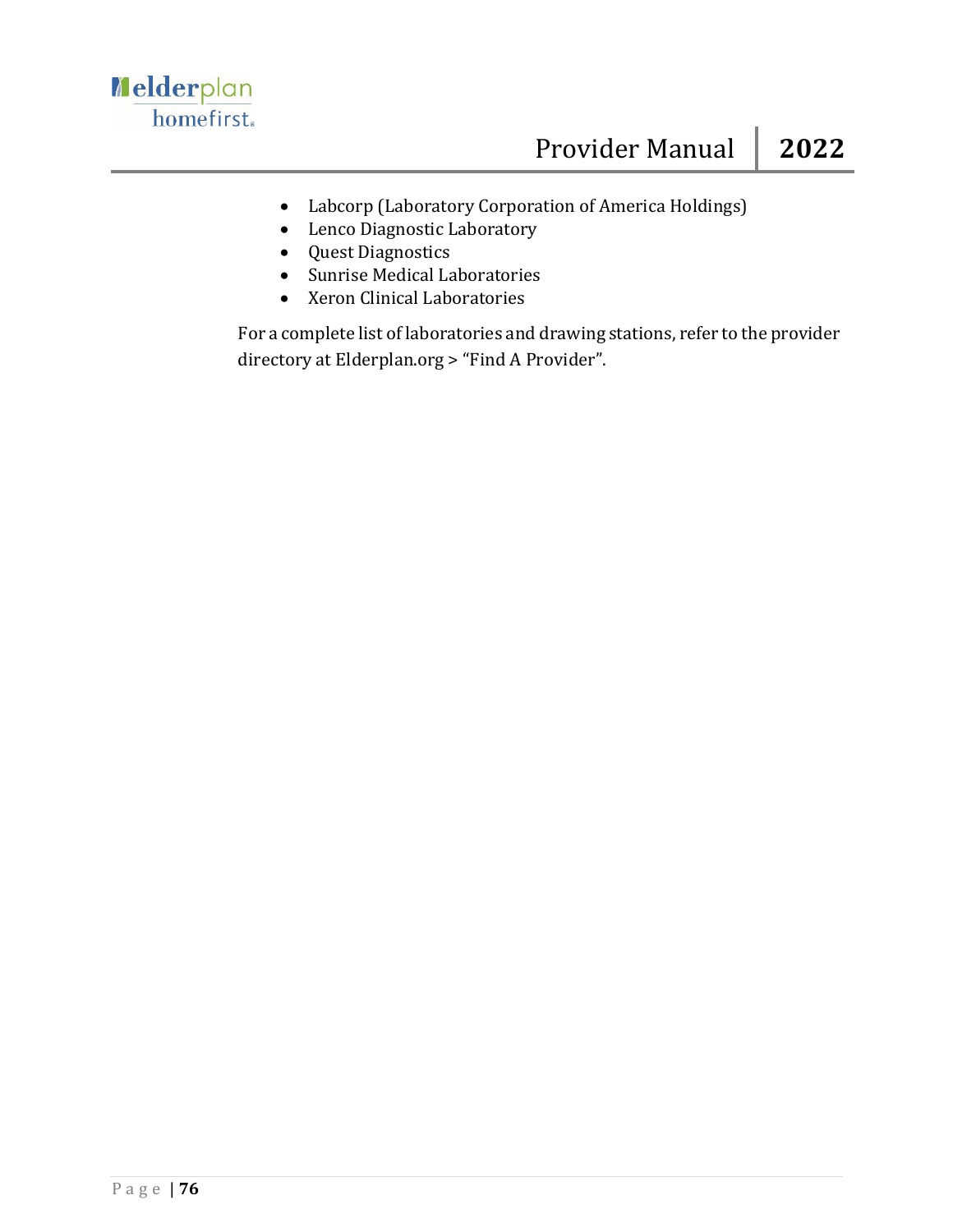# **Section 4 Compliance/Fraud Waste and Abuse (FWA) Program and Training Requirements**

# **A. Overview: Elderplan Compliance Program and Training**

Elderplan maintains a Compliance Program which delineates its commitment to and comprehensive strategy for compliance with applicable federal and state laws and adherence to high ethical business standards. It also outlines the company's approach to prevent, detect and mitigate fraud, waste, and abuse.

## **B. Provider and Other Business Partner Compliance Requirements**

As part of their contractual obligations, providers and other business partners contracted with Elderplan to provide care and/or services must meet general compliance program and fraud, waste and abuse prevention and control requirements, respectively. This section outlines these requirements.

For the purpose of this section, the following terms and conditions apply:

## 1. Medicare Providers and other Business Partners

Individual, ancillary, facility and other direct care providers, vendors or first tier, downstream or related entities (FDRs) that have a contract with Elderplan to provide Medicare-related care or services to Elderplan members in an Elderplan Medicare Advantage-Prescription Drug plan, including a Special Needs Plan or the Medicaid Advantage Plus (MAP) plan, must meet Elderplan compliance program requirements and Medicare compliance and fraud, waste and abuse training requirements described herein.

2. Medicaid Providers and other Business Partners

Individual, ancillary, facility, community-based and facility-based long-term services and supports and other direct care providers or vendors that have a contract to provide Medicaid-related care or services to members in the Elderplan Partial Capitation Managed Long Term Care plan (the HomeFirst plan) or the Medicaid Advantage Plus (MAP) plan, must meet Elderplan compliance program requirements described herein.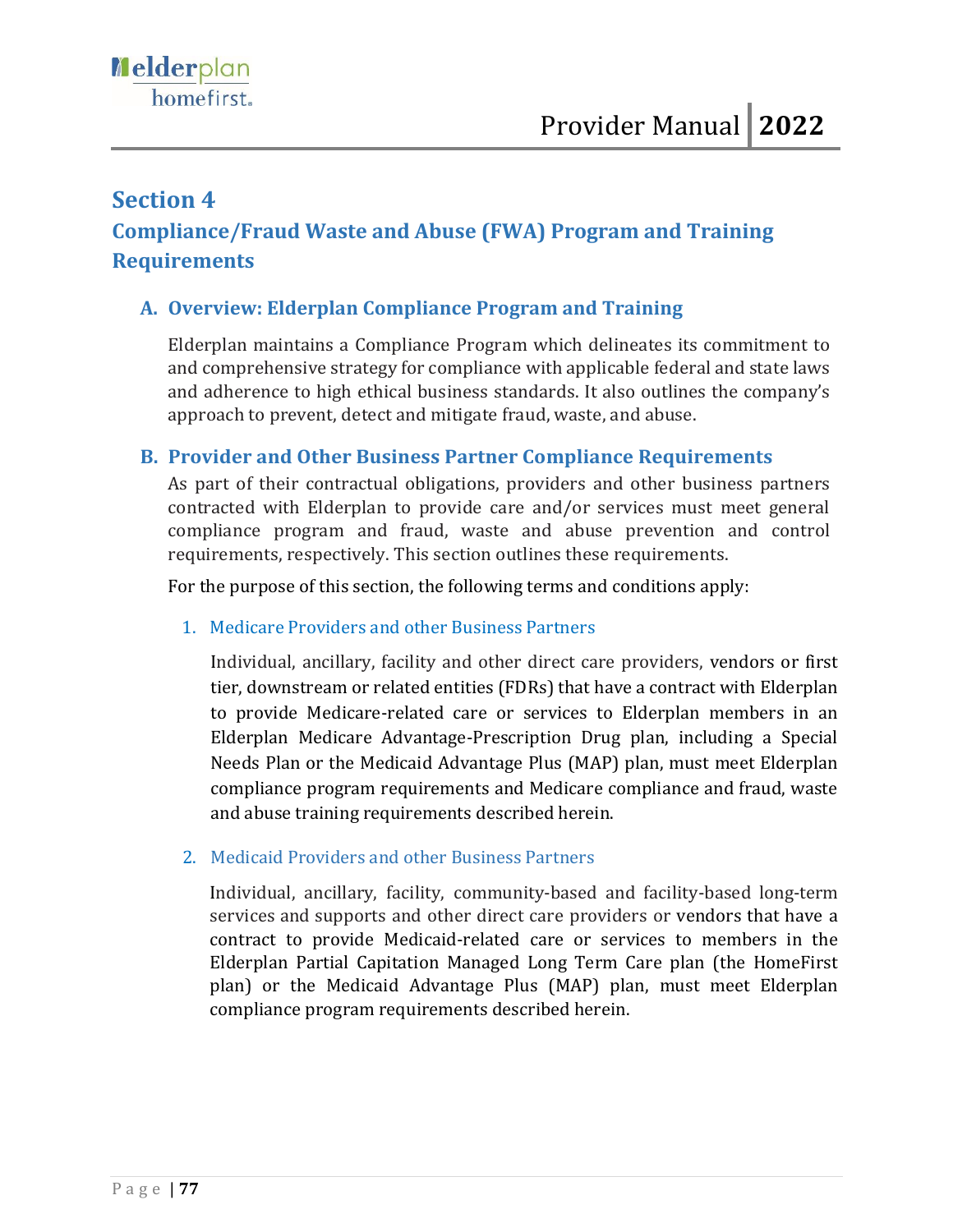## 3. Medicare First Tier, Downstream and Related Entities (FDRs)

Elderplan contracts with many Medicare Providers and other Business partners to deliver health plan benefits and services. These business partners, whether individuals or entities, are broadly categorized as a first tier (a party that is directly contracted with Elderplan), downstream (a subcontractor or party that is indirectly providing care or services for Elderplan based on a higher-level contract with another entity), or related entity (a party that meets certain legal criteria relating it to Elderplan) (FDRs). Differentiating between these categories is relevant because a first-tier entity has an additional obligation to ensure its downstream entities adhere to Elderplan compliance program requirements including training requirements, as well as all applicable federal and state compliance requirements. See Table 1 for a CMS developed graphic demonstrating a FDR hierarchy for a Medicare Advantage plan.

| <b>CMS Contractor (Part C Plan Sponsor)</b>                  |                                     |                                                     |                                                |                                                     |                               |
|--------------------------------------------------------------|-------------------------------------|-----------------------------------------------------|------------------------------------------------|-----------------------------------------------------|-------------------------------|
| Independent<br>Practice<br><b>Associates</b><br>(First Tier) | <b>Call Centers</b><br>(First Tier) | Health Services/<br>Hospital Groups<br>(First Tier) | <b>Fullfillment</b><br>Vendors<br>(First Tier) | Field<br>Marketing<br>Organizations<br>(First Tier) | Credentialing<br>(First Tier) |
| <b>Providers</b><br>(Downstream)                             | Radiology<br>(Downstream)           | <b>Hospitals</b><br>(Downstream)<br>Providers       | Mental Health<br>(Downstream)<br>Providers     | Agents<br>(Downstream)                              |                               |

## **Table 1:**

## 4. Elderplan Compliance Program Requirements

All Providers and other Business Partners must adhere to Elderplan compliance policies, procedures and standards of conduct which are encompassed in our MJHS/Elderplan Code of Conduct and Policy Pursuant to The Federal Deficit Reduction Act of 2005 or implement their own compliance policies, procedures and standards of conduct, which may be in the form of a code of conduct, that meet federal and state requirements. These compliance policies and procedures are referred to herein as the "Compliance Program Documents"

Medicare Providers and other Business Partners who are first tier entities must ensure that providers and vendors that conduct business on their behalf also complete these compliance program requirements.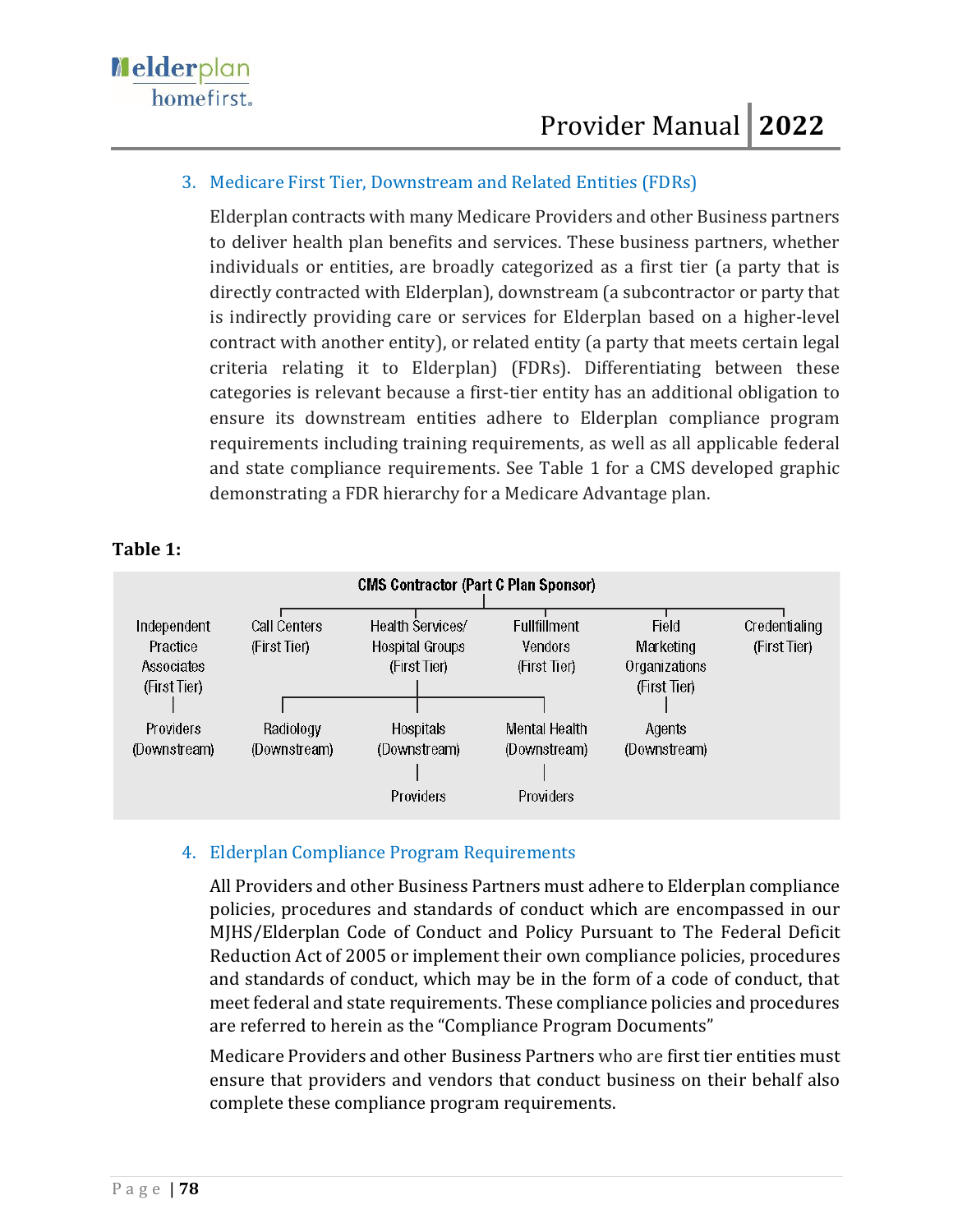## 5. Compliance Program Document Completion Timeframes

All Elderplan Providers and other Business Partners' governing body members, employees (including temporary staff), volunteers and interns must successfully read and attest to their understanding and adherence with the Compliance Program Documents within 90-days of the contract effective date and then annually thereafter. For entities using their own compliance documents, Elderplan expects that these entities' employees and associates will receive the respective compliance documents upon hire/appointment (within 90-days of hire/appointment) and then annually thereafter.

a. Document Maintenance

Providers and other Business Partners must maintain thorough and accurate records that governing body members and employees have read and attested to the Compliance Program Documents. Medicare Providers and other Business Partners must maintain proof for at least 10 years from the date the Compliance Program Documents were successfully read and attested to. Medicaid Providers and other Business Partners must maintain proof of completion for at least 6 years from the date the Compliance Program Documents were successfully read and attested to.

## 6. Medicare Compliance and Fraud, Waste and Abuse Training requirements

Elderplan strongly recommends that all Medicare Providers, FDRs and other Business Partners, including their governing body members, employees, volunteers and interns, satisfactorily complete the CMS Medicare Parts C and D General Compliance Training and the Combating Medicare Parts C and D Fraud, Waste, and Abuse training courses. These trainings are available via CMS Medicare Learning Network (MLN) website.

Medicare Providers or other Business Partners who have met the FWA certification requirements through enrollment into the Medicare Parts A or B Program or through accreditation as a supplier of Durable Medical Equipment, Prosthetics, Orthotics, and Supplies (DMEPOS) are deemed to have met the Combating Medicare Parts C and D Fraud, Waste, and Abuse requirement.

## a. Medicare Compliance Training Timeframes

Elderplan recommends that Medicare Providers and Business Partners, including governing body members, employees and other associates successfully complete the Medicare Parts C and D General Compliance Training and, as applicable, the Combating Medicare Parts C and D Fraud, Waste, and Abuse training **within 90-days of the contract effective date**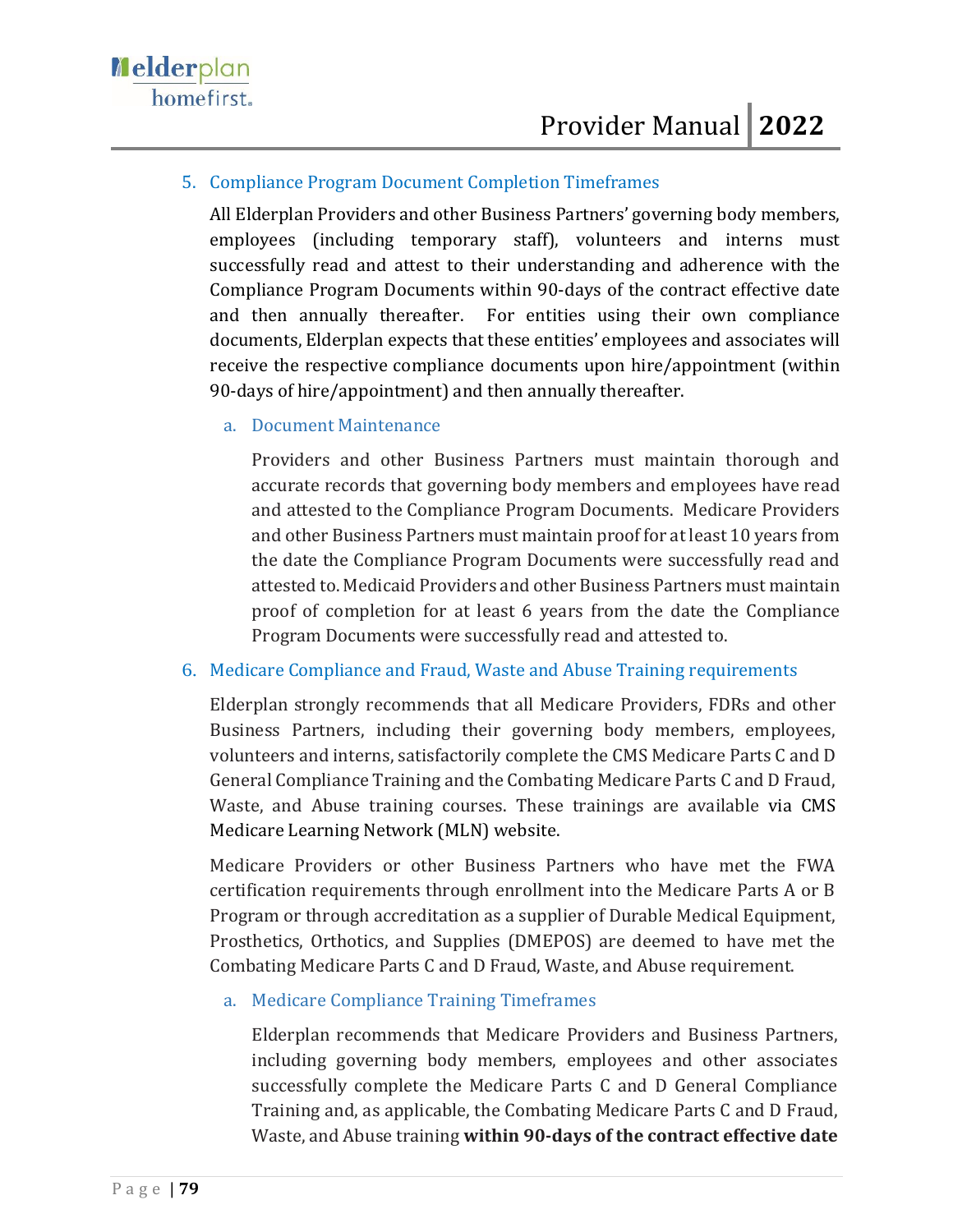and then annually thereafter. Training schedules based on training completion within 90-day of hire/appointment date and then annually thereafter is acceptable for entities who take the Medicare trainings for multiple Medicare Advantage Organizations.

## b. Document Maintenance

The records of trainings including topic, content, attendance, and, if applicable, certificates of completion and test scores should be maintained for a period of no less than 10 years from the date the training is completed.

7. New York State Office of the Medicaid Inspector General (OMIG) Compliance Certification Requirements

Many Medicaid Providers and other Business Partners will meet the OMIG criteria obligating them to develop and implement a compliance program in adherence with OMIG guidelines. Elderplan expects applicable Medicaid Providers and other Business Partners to develop such compliance programs and to annually certify their compliance programs in adherence with OMIG compliance requirements.

# 8. Accessing Elderplan Medicare and Medicaid Compliance Program Requirements

Elderplan makes available its Compliance Program Documents to Medicare and Medicaid Providers and Business Partners, respectively, by way of its Compliance and Fraud, Waste and Abuse (FWA) Program, Training and Reporting for Providers and FDRs webpage at [https://www.elderplan.org/for](https://www.elderplan.org/for-providers/compliance-fwa-training-and-reporting/)[providers/compliance-fwa-training-and-reporting/.](https://www.elderplan.org/for-providers/compliance-fwa-training-and-reporting/)

# 9. Reporting information about Suspected Non-Compliance or Fraud, Waste and Abuse related to Elderplan Health Plans

If you have information about possible non-compliance or fraud, waste and abuse concerning Elderplan health plans or its members, you may report that information using the contacts below. Reports may be made anonymously.

a. Report to Elderplan's Compliance Officer: Candice Weatherly (718) 759-4260 [cweather@mjhs.org](mailto:cweather@mjhs.org)